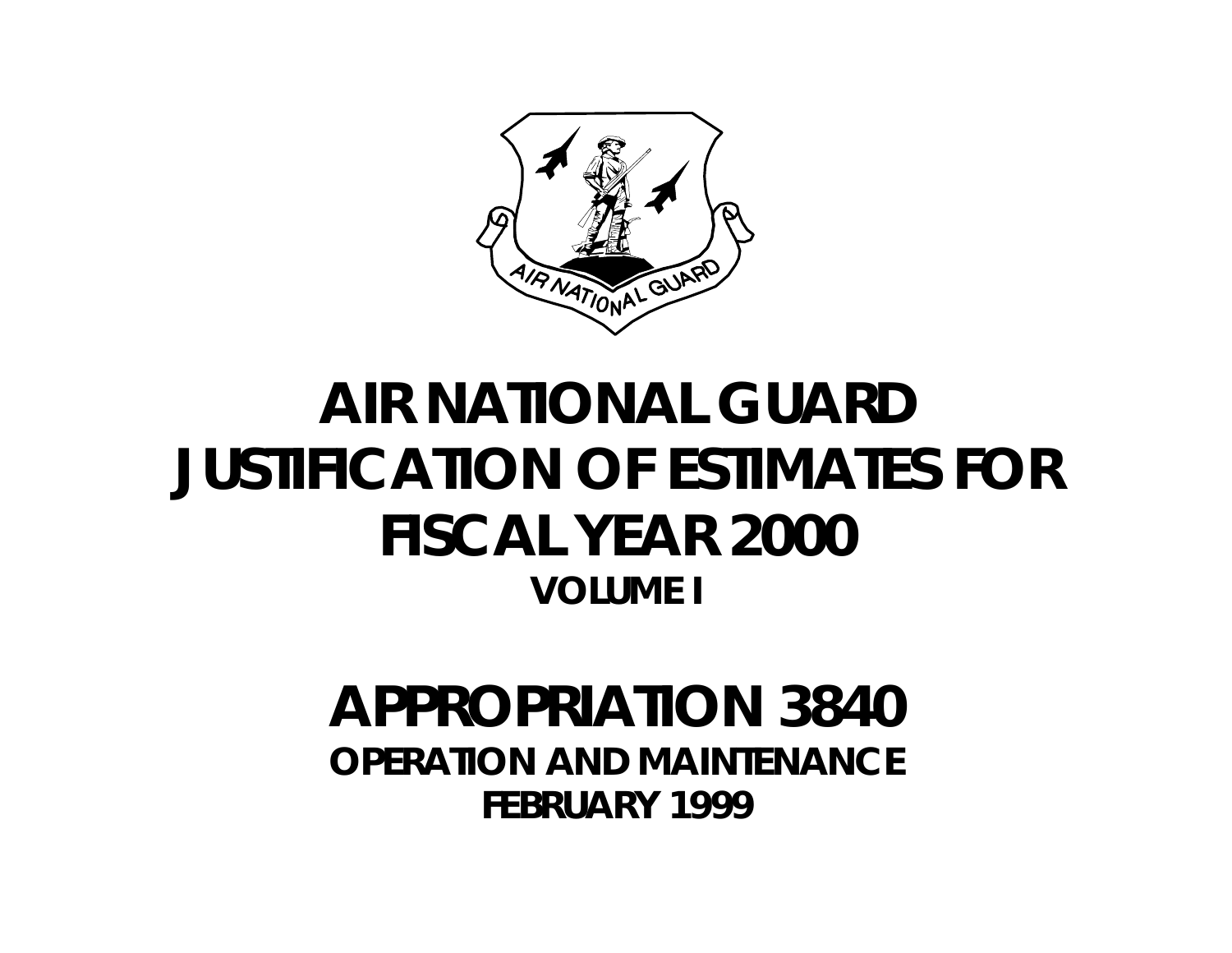#### OPERATION AND MAINTENANCE, AIR NATIONAL GUARD

## TABLE OF CONTENTS

## Justification of Estimates for FY 2000

#### Volume I

#### Page No.

| Section I |                                                                       |    |
|-----------|-----------------------------------------------------------------------|----|
|           |                                                                       |    |
|           |                                                                       |    |
|           | Section II 0P-5 Operation and Maintenance Detail by Subactivity Group |    |
|           |                                                                       |    |
|           |                                                                       |    |
|           |                                                                       |    |
|           |                                                                       |    |
|           |                                                                       |    |
|           |                                                                       | 43 |
|           |                                                                       |    |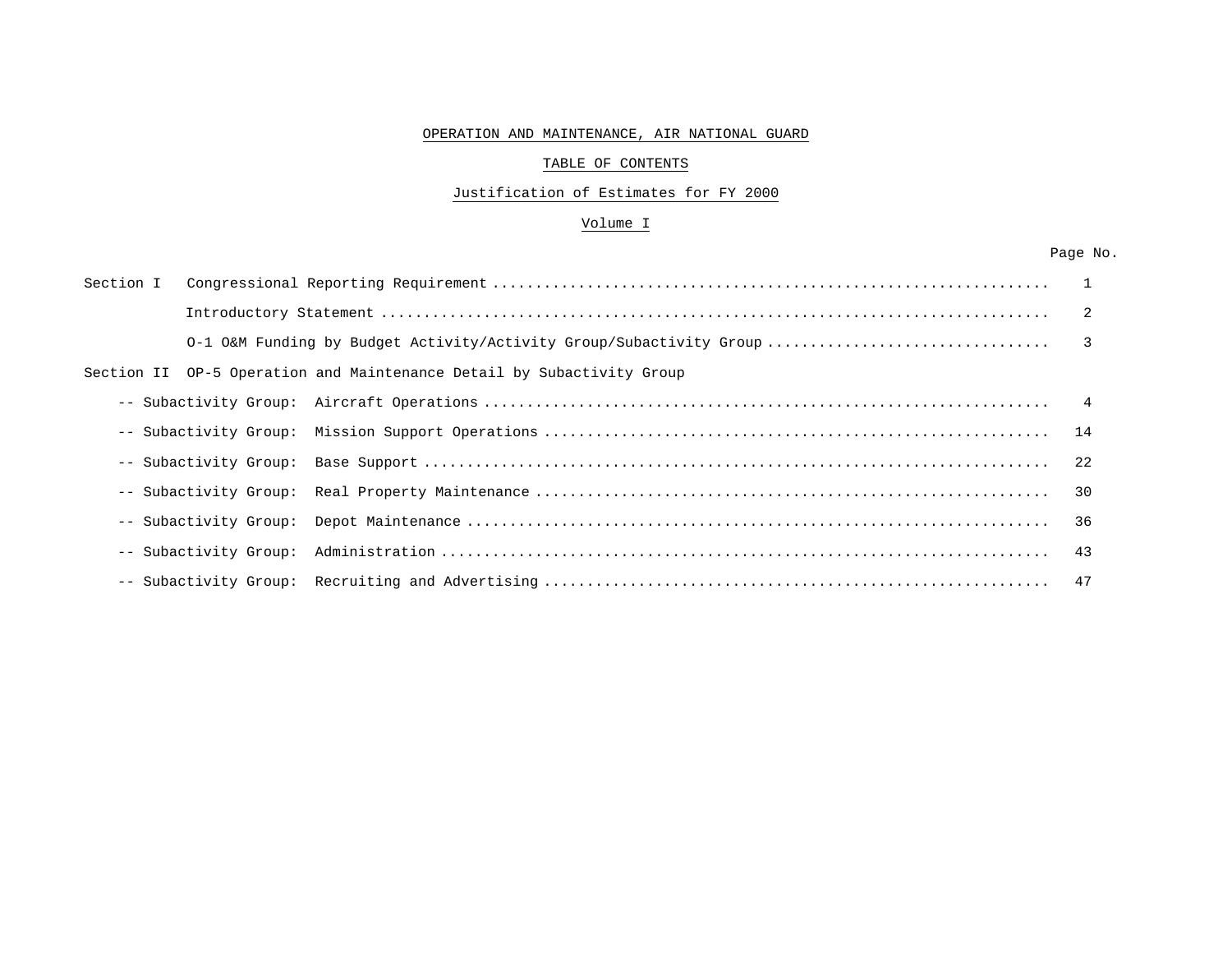#### DEPARTMENT OF THE AIR FORCE FY 2000 PRESIDENT'S BUDGET OPERATION AND MAINTENANCE, AIR NATIONAL GUARD

#### CONGRESSIONAL REPORTING REQUIREMENT

 The following information is submitted in accordance with Section 413 of the FY 1997 National Defense Act reflecting end strength requested for FY 1999 and FY 2000:

|    |                                                                                                    | FY 1999 | FY 2000 |
|----|----------------------------------------------------------------------------------------------------|---------|---------|
|    | a. Number of dual-status technicians in high priority units and organizations                      | 22,408  | 22,247  |
|    | b. Number of technicians other than dual-status in high priority units and organizations           | 342     | 342     |
|    | c. Number of dual-status technicians in other than high priority units and organizations           |         |         |
| d. | Number of technicians other than dual-status in other than high priority units and organizations 0 |         |         |

 The FY 2000 military technician program is below the technician floor established in the FY 1999 National Defense Authorization Act. Reductions are attributed to force structure changes as the Air National Guard converts two F-16 air defense units to F-16 general purpose forces, two F-16 general purpose forces units to F-16 training aircraft, loses two B-1B bomber aircraft, and realizes the full year impact of FY 1999 conversions and the termination of the Pacer Coin mission.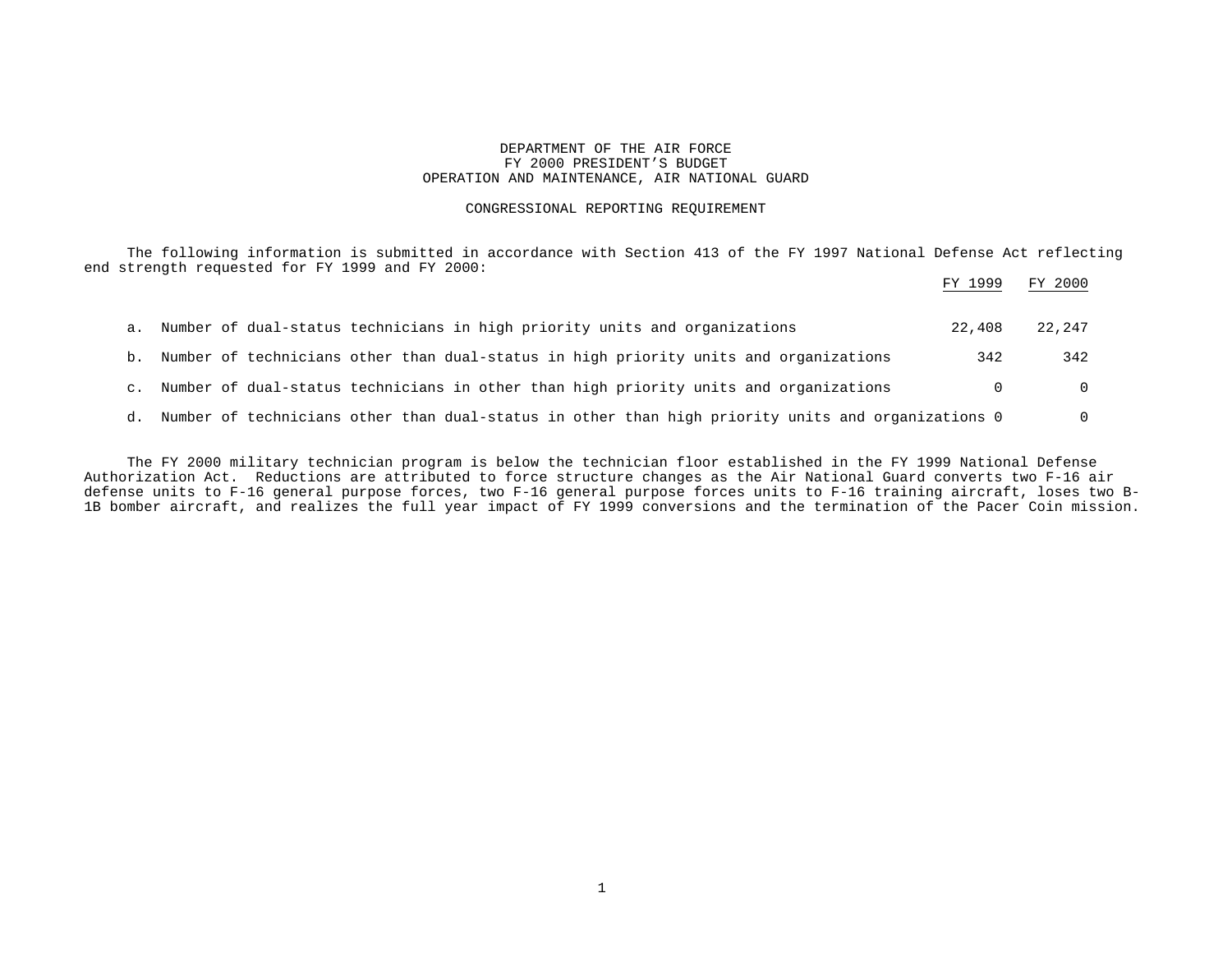#### INTRODUCTORY STATEMENT

#### Operation and Maintenance, Air National Guard

#### (\$ in Millions)

| FY 1998   | Price<br>Growth | Program<br>Growth | FY 1999 | Price<br>Growth                                          | Program<br>Growth | FY 2000 |
|-----------|-----------------|-------------------|---------|----------------------------------------------------------|-------------------|---------|
| \$3,079.5 |                 |                   |         | $$+31.7$ $$+14.4$ $$3,125.6$ $$-19.6$ $$-6.4$ $$3,099.6$ |                   |         |

#### Description of Operations Financed:

The Operation and Maintenance appropriation finances the flying and maintenance of Air National Guard mission related aircraft, as well as civilian personnel, including military technicians, who carry on the day-to-day training, maintenance, and administration of the ANG. These funds also provide the facilities, equipment, and staffing needed to train, equip, and support an Air National Guard force at a level of combat readiness that enables it to immediately assimilate into the active Air Force and to be capable of conducting independent operations in accordance with unit wartime taskings.

| Budget Activity 1: Air Operations |                                                     | FY 1998<br>\$3.071.0 | FY 1999<br>\$3,109.0 | FY 2000<br>\$3,087.3 |
|-----------------------------------|-----------------------------------------------------|----------------------|----------------------|----------------------|
| Budget Activity 2: Mobilization   |                                                     |                      |                      |                      |
|                                   | Budget Activity 3: Training and Recruiting          |                      |                      |                      |
|                                   | Budget Activity 4: Admin and Servicewide Activities | 8.5                  | 16.6                 | 12.3                 |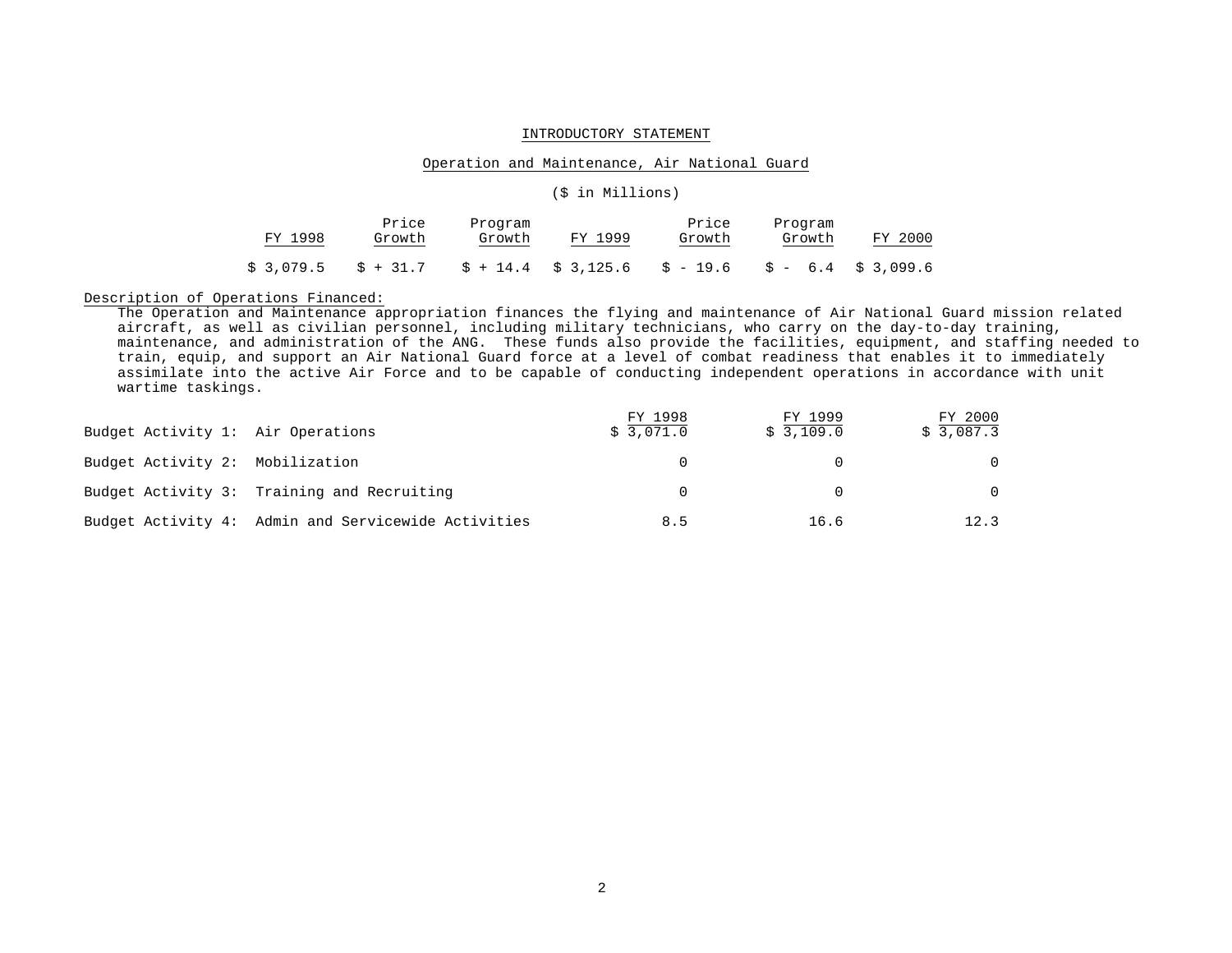## Exhibit 0-1

## Subactivity Detail

## FY 2000 President's Budget

## Operation and Maintenance, Air National Guard

|                                                                                                                                                                                   |    |                                                   |    | (\$ in Millions)                                   |    |                                                    |
|-----------------------------------------------------------------------------------------------------------------------------------------------------------------------------------|----|---------------------------------------------------|----|----------------------------------------------------|----|----------------------------------------------------|
|                                                                                                                                                                                   |    | FY 1998                                           |    | FY 1999                                            |    | FY 2000                                            |
| Budget Activity 1, Operating Forces                                                                                                                                               | Ŝ. | 3,071.0                                           |    | \$3,109.0                                          | \$ | 3,087.3                                            |
| <u>Activity Group - Air Operations</u>                                                                                                                                            | Ŝ. | 3,071.0                                           |    | \$3,109.0                                          | Ŝ. | 3,087.3                                            |
| Aircraft Operations<br>Mission Support Operations<br>Base Support<br>Real Property Maintenance<br>Depot Maintenance<br>Budget Activity 4, Administration & Servicewide Activities | Ŝ  | 1,841.2<br>430.5<br>300.8<br>97.0<br>401.4<br>8.5 | Ŝ  | 1,961.9<br>339.8<br>292.4<br>86.2<br>428.7<br>16.6 | Ŝ  | 1,977.4<br>357.5<br>299.1<br>38.1<br>415.2<br>12.3 |
| Activity Group - Servicewide Activities                                                                                                                                           | \$ | 8.5                                               | Ŝ. | 16.6                                               | Ś  | 12.3                                               |
| Administration<br>Recruiting and Advertising                                                                                                                                      |    | 2.1<br>6.4                                        |    | 2.9<br>13.7                                        |    | 2.7<br>9.6                                         |
| Total Operation and Maintenance, Air National Guard                                                                                                                               | Ŝ. | 3,079.5                                           | Ŝ. | 3,125.6                                            | Ŝ. | 3,099.6                                            |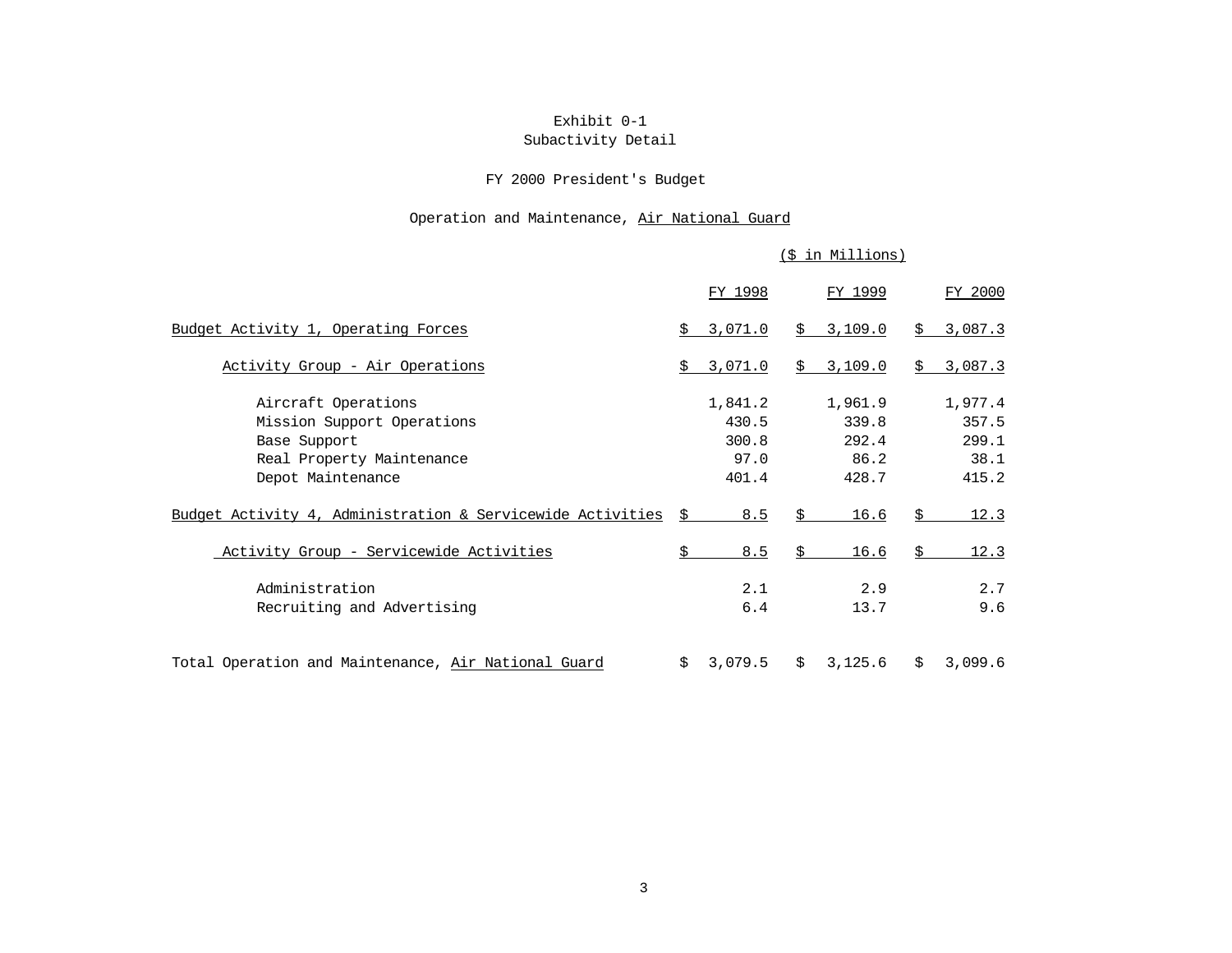#### I. Description of Operations Financed:

This activity group consists of all ANG flying units to include: strategic bomber aircraft; air defense forces for interception of hostile aircraft attempting to penetrate CONUS airspace; strategic refueling aircraft to extend the radius of operation of air defense and other refuelable aircraft; combat crew training aircraft for transitioning aircrews from one type of aircraft to another weapon system; tactical air forces which provide air-to-air combat, airto-ground weapons delivery, reconnaissance capability, observation and target acquisition systems, and operational test and evaluation aircraft for ANG and AFR; rescue and recovery operations for retrieving downed aircrew members; strategic, tactical and support airlift forces for transport of personnel and equipment on an inter and intra-theater basis; and special operations forces in support of USSOCOM missions. O&M funding provides the necessary commodities for flying and maintenance of Air National Guard aircraft; civilian personnel, including military technicians who carry on the day-to-day training, equipment maintenance, and administration of the Air National Guard; transportation costs for training conducted at deployed locations, per diem; and miscellaneous services and equipment. These are required to provide the day-to-day staffing needed to train, equip, and support an Air National Guard force at a level of combat readiness that enables it to immediately assimilate into the active force and be capable of conducting independent operations in accordance with unit wartime taskings.

#### II. Force Structure Summary:

This activity contains financing for the following force categories:

- -- Strategic and conventional bombers consisting of B-1B aircraft.
- -- F-15 and F-16 interceptor aircraft dedicated to CONUS air defense.
- -- KC-135 air refueling aircraft for strategic and general purpose refueling operations.
- -- F-16 and F-15 combat crew training aircraft to transition aircrews from one aircraft to another.
- -- Tactical aircraft including, F-15, A-10, F-16, and OA-10 aircraft.
- -- EC-130E aircraft for SOF mission. (Budgeted for by USSOCOM)
- -- Rescue and recovery aircraft including HH-60s and HC-130s.
- -- Strategic airlift consisting of C-141 and C-5 aircraft.
- -- Tactical airlift comprised of C-130 aircraft
- -- Support aircraft consisting of C-21, C-22 and C-38 aircraft.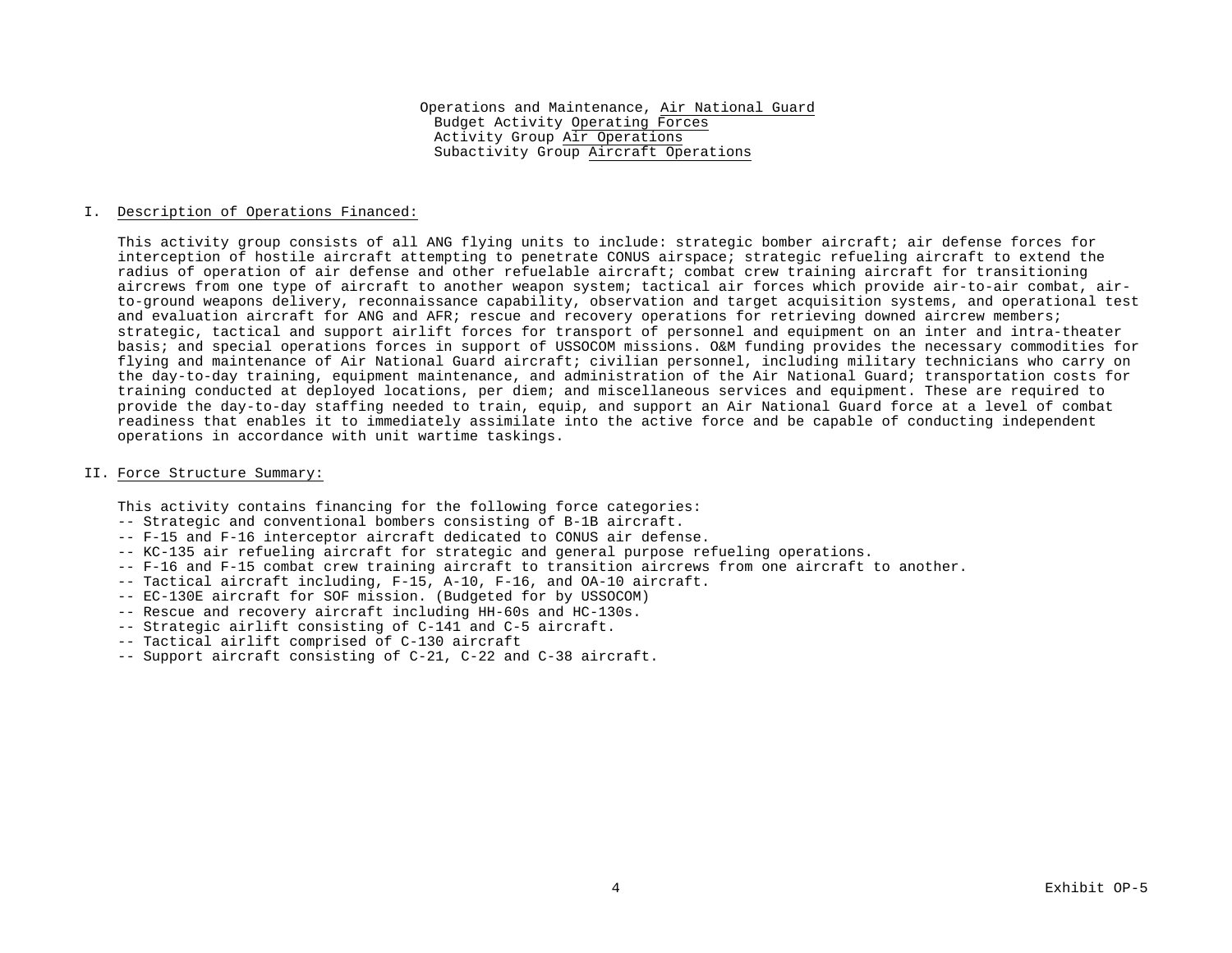| III. Financial Summary (O&M: \$ in Millions): |               |    |         |    | FY 1999               |    |          |    |          |
|-----------------------------------------------|---------------|----|---------|----|-----------------------|----|----------|----|----------|
|                                               | FY 1998       |    | Budget  |    |                       |    | Current  |    | FY 2000  |
| A. Subactivity Group:                         | Actuals       |    |         |    | Request Appropriation |    | Estimate |    | Estimate |
| F-16, Air Defense                             | \$<br>151.2   | Ŝ. | 106.1   | Ŝ. | 106.0                 | Ŝ. | 99.3     | Ŝ. | 39.9     |
| F-15, Air Defense                             | 95.6          |    | 97.9    |    | 97.9                  |    | 97.8     |    | 102.3    |
| KC-135, Air Refueling                         | 334.4         |    | 351.7   |    | 351.4                 |    | 352.5    |    | 341.6    |
| B-1, Strategic Bomber                         | 108.9         |    | 140.8   |    | 140.7                 |    | 133.4    |    | 129.9    |
| Training Aircraft                             | 54.5          |    | 46.2    |    | 46.1                  |    | 43.9     |    | 108.8    |
| F-15, Tactical Air                            | 91.7          |    | 101.1   |    | 101.0                 |    | 102.5    |    | 106.7    |
| A-10, Tactical Air                            | 88.8          |    | 92.7    |    | 92.7                  |    | 90.1     |    | 97.6     |
| F-16, Tactical Air                            | 431.9         |    | 466.7   |    | 468.5                 |    | 500.8    |    | 506.6    |
| OA-10 Squadrons                               | 0.0           |    | 7.9     |    | 7.9                   |    | 7.4      |    | 1.1      |
| ANG/AFR Ops Test & Eval                       | 5.8           |    | 6.1     |    | 6.1                   |    | 5.9      |    | 5.8      |
| C-130, Pacer Coin                             | 6.6           |    | 1.4     |    | 1.4                   |    | 1.4      |    | 0.0      |
| Tactical Air Control                          | 14.1          |    | 5.4     |    | 5.4                   |    | 4.8      |    | 5.3      |
| Rescue and Recovery                           | 37.3          |    | 39.5    |    | 39.5                  |    | 41.6     |    | 43.5     |
| C-141, Strategic Airlift                      | 32.2          |    | 33.9    |    | 33.9                  |    | 33.5     |    | 35.5     |
| C-5, Strategic Airlift                        | 32.6          |    | 43.9    |    | 43.8                  |    | 44.5     |    | 46.3     |
| Support Airlift                               | 13.9          |    | 16.9    |    | 16.9                  |    | 16.8     |    | 16.9     |
| C-130, Tactical Airlift                       | 341.7         |    | 377.5   |    | 384.7                 |    | 385.7    |    | 389.6    |
| Total Subactivity Group                       | \$<br>1,841.2 | \$ | 1,935.9 | \$ | 1,943.9               | Ŝ. | 1,961.9  | Ŝ. | 1,977.4  |

| B. | Reconciliation Summary:                   | Change<br>FY 1999/FY 1999 | Change<br>FY 1999/FY 2000 |
|----|-------------------------------------------|---------------------------|---------------------------|
|    | Baseline Funding                          | 1,935.9<br>\$             | 1,961.9<br>\$             |
|    | Congressional Adjustments (Distributed)   | 10.0                      | 0.0                       |
|    | Congressional Adjustments (Undistributed) | $-2.0$                    | 0.0                       |
|    | Supplemental Request                      | 18.0                      | 0.0                       |
|    | Price Change                              | 5.7                       | $-14.3$                   |
|    | Functional Transfer                       | 0.0                       | $-2.9$                    |
|    | Program Changes                           | $-5.7$                    | 32.7                      |
|    | Current Estimate                          | 1,961.9                   | 1,977.4                   |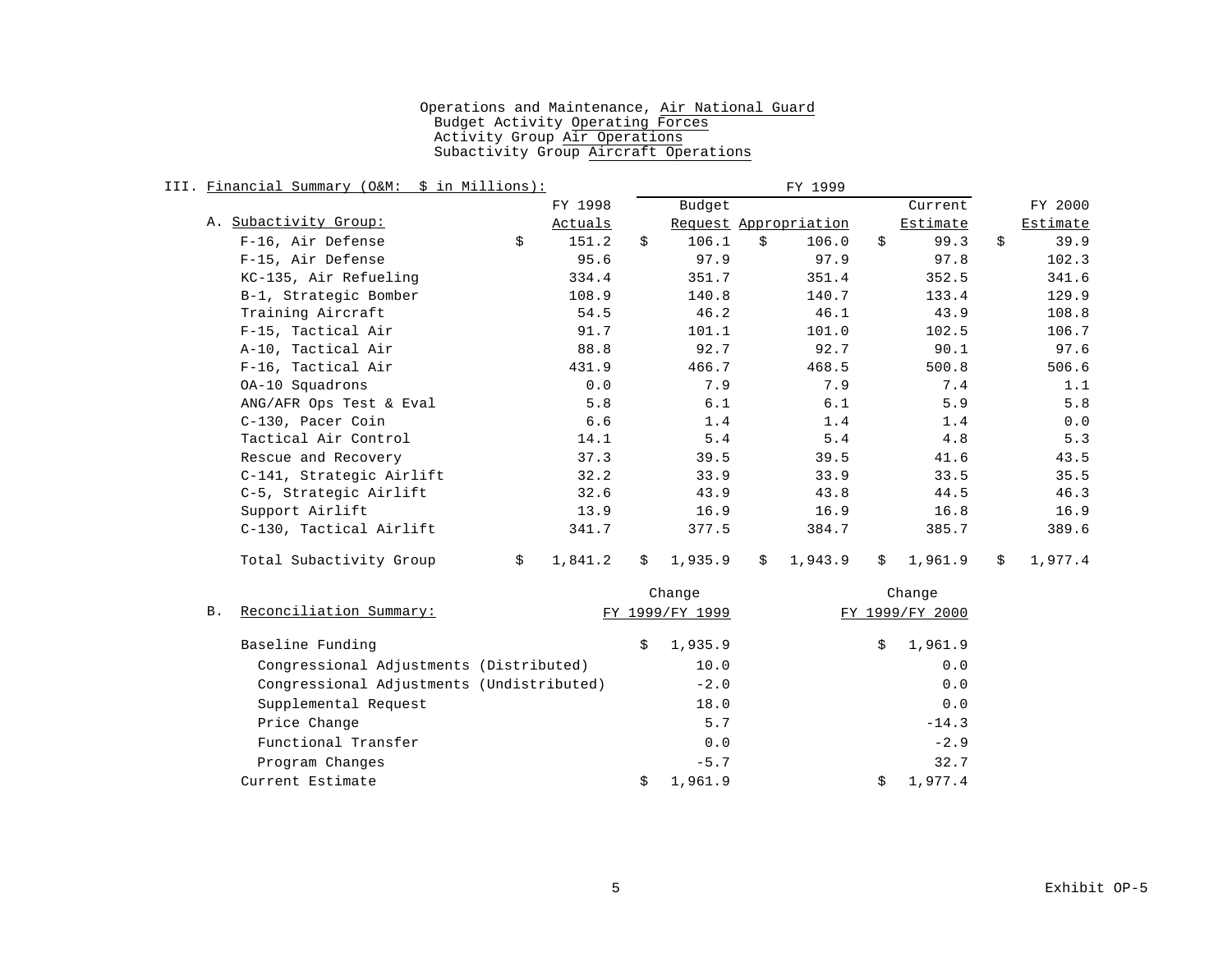| C. |    | Reconciliation: Increases and Decreases:                                                                                                                                                                                                                                                                                                                                            |
|----|----|-------------------------------------------------------------------------------------------------------------------------------------------------------------------------------------------------------------------------------------------------------------------------------------------------------------------------------------------------------------------------------------|
|    |    |                                                                                                                                                                                                                                                                                                                                                                                     |
|    | 2. |                                                                                                                                                                                                                                                                                                                                                                                     |
|    |    |                                                                                                                                                                                                                                                                                                                                                                                     |
|    | 3. |                                                                                                                                                                                                                                                                                                                                                                                     |
|    | 4. |                                                                                                                                                                                                                                                                                                                                                                                     |
|    |    |                                                                                                                                                                                                                                                                                                                                                                                     |
|    |    | b. Savings mandated in the Defense Reform Initiative (Section 8105)  \$ - .8                                                                                                                                                                                                                                                                                                        |
|    |    |                                                                                                                                                                                                                                                                                                                                                                                     |
|    | б. |                                                                                                                                                                                                                                                                                                                                                                                     |
|    |    | a. Readiness enhancement increase for flying hour spare parts  \$ + 18.0                                                                                                                                                                                                                                                                                                            |
|    | 7. | 5.7                                                                                                                                                                                                                                                                                                                                                                                 |
|    | 8. | 5.7                                                                                                                                                                                                                                                                                                                                                                                 |
|    |    | a. Reduction in Aircraft Operations funding, primarily supplies and<br>equipment, in order to absorb pricing increases in FY 1999. The net<br>price increases are the result of 3.6% civilian pay raises rather than<br>the budgeted 3.1% and lower inflation for all general purchases.  \$ - 5.7                                                                                  |
|    |    |                                                                                                                                                                                                                                                                                                                                                                                     |
|    |    |                                                                                                                                                                                                                                                                                                                                                                                     |
|    |    |                                                                                                                                                                                                                                                                                                                                                                                     |
|    |    | a. Transfer of funding to conduct operations at Saylor Creek training range<br>to the active Air Force. These funds, along with ANG full-time manpower<br>were transferred from the Air Force to the Air National Guard in the FY<br>99 budget. Although O&M funds have been returned to the Air Force, ANG<br>full-time military personnel will continue to manage and operate the |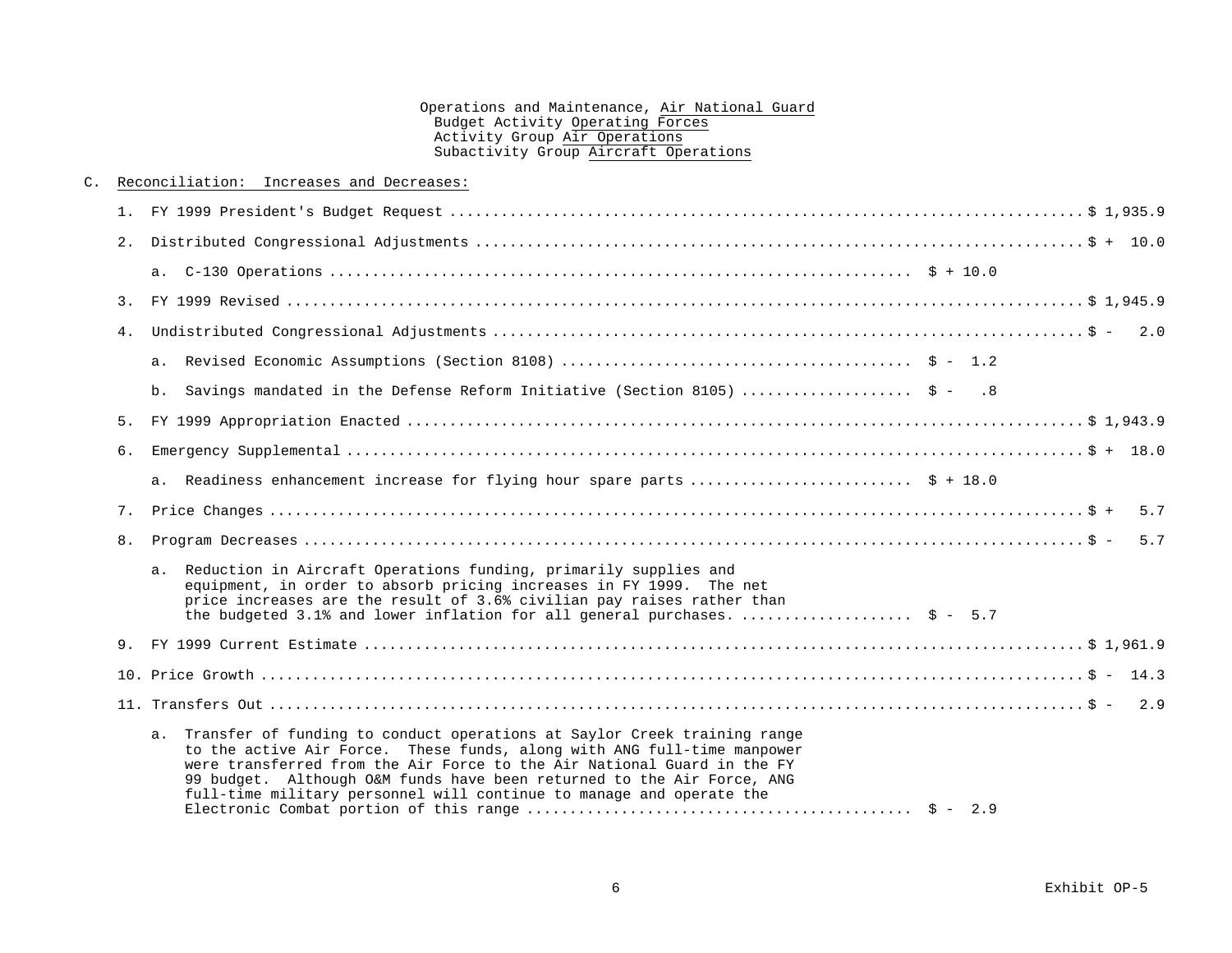#### C. Reconciliation: Increases and Decreases:

12. Program Increases ...................................................................................... \$ + 148.9 a. ANG Training Aircraft (FY 1999 Base, \$ 43.9) Increase attributed to the conversion of two (2) 15 PAA F-16C/D general purpose units to 18 PAA F-16C/D training units (\$+56.9). These training units are being established by Air Force direction and will be primarily utilized to begin alleviating the pilot shortfall throughout the Air Force. FY 2000 growth also supports an increase in flying hours for continuation and upgrade training of ANG pilots at Tucson who are providing F-16 training to pilots of eleven (11) allied countries under foreign military sales (FMS) agreements  $(\frac{5}{8}+8.8)$ .  $(+ 466$  workyears,  $+ 13,143$  flying hours) ..................... \$ + 65.7 b. F-16 Tactical Air (FY 1999 Base, \$ 500.8) Growth in FY 2000 caused by the conversion to two (2) 15 PAA F-16C/D general purpose forces units from 15 PAA F-16A/B air defense aircraft. Additional growth is the result of the annualization of converting four (4) units to general purpose forces from air defense during FY 1999 by direction of the Quadrennial Defense Review. (+ 622 workyears, + 6,392 flying hours) ................  $\dot{S}$  + 48.5 c. Depot Level Reparables (FY 1999 Base, \$ 100.0) FY 2000 increase that will fully fund flying and nonflying depot level reparables. Historically, these mission critical accounts have only been resourced at ninety five (95) percent. This created significant turmoil for unit commanders and maintenance personnel. It has also caused the Air Force to request additional funds through reprogramming actions in order to sustain these readiness requirements. ............................................... \$ + 19.6 d. C-130 Tactical Airlift (FY 1999 Base, \$ 385.7) Annualization of the conversion to eight  $(8)$  C-130E aircraft from F-16 general purpose forces during FY 1999. Increased funding (\$ 6.4) provides the additional civilian workyears and support requirements to complete this conversion. An additional increase of \$3.0 in FY 2000 will finance contractor logistics support (CLS) for self contained navigation systems (SCNS) and APN-241 radar for ANG C-130 aircraft. (+ 99 workyears) ............................. \$ + 9.4 e. F-15 Air Defense/F-15 Tactical Air (FY 1999 Base, \$ 200.3) FY 2000 requirement to purchase engine modules for F-15 fighter aircraft. These are depot level reparable items that the Air National Guard has been able to obtain in the past from F-15 engines that have been condemned, thus realizing a cost avoidance. This option is no longer available, which creates an increase in DLR funding beginning in FY 2000 for these aircraft ........................................................................... \$ + 5.7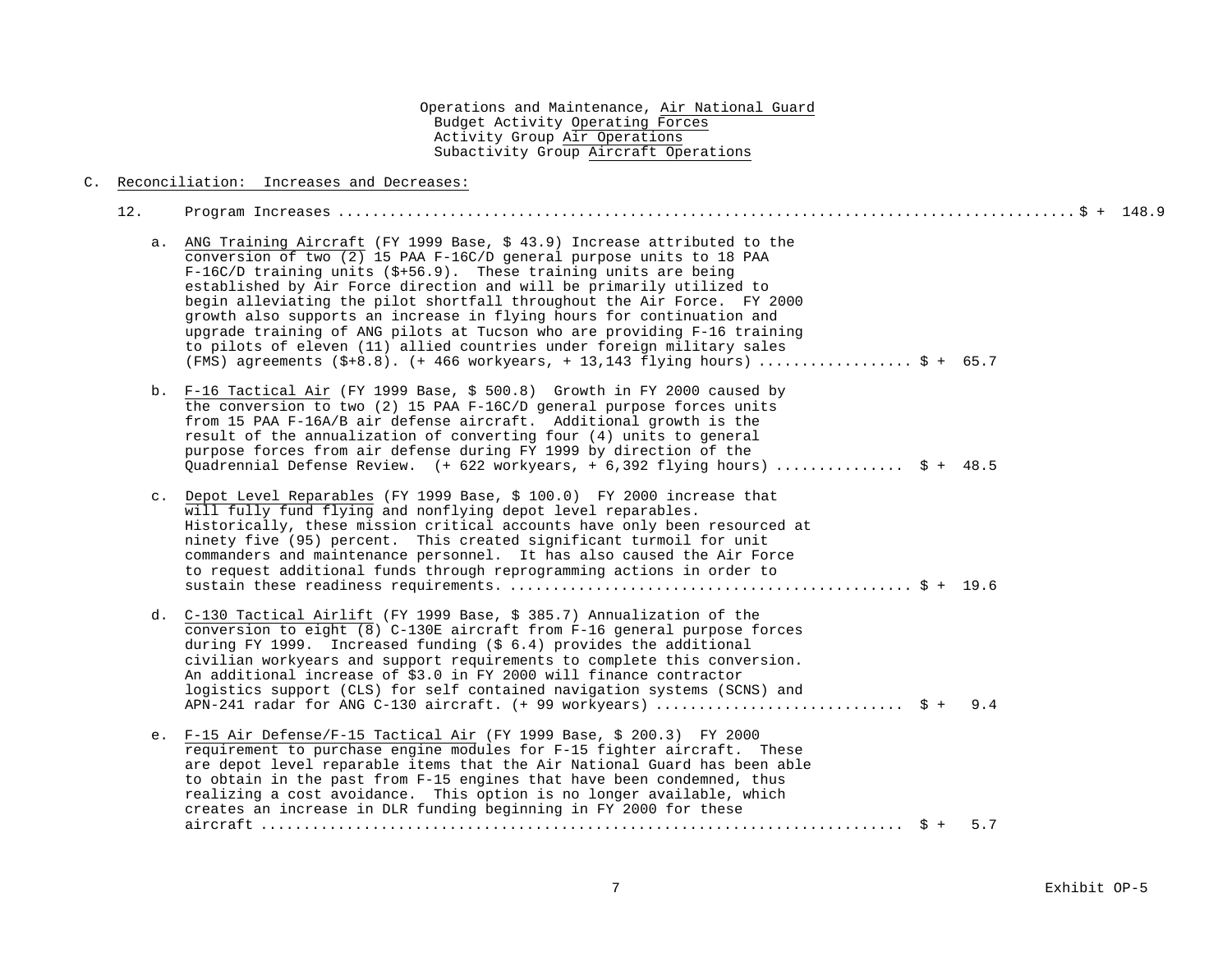#### C. Reconciliation: Increases and Decreases:

| 13. |                                                                                                                                                                                                                                                                                                                                                                                                                                                                                                                                                                                                                    |
|-----|--------------------------------------------------------------------------------------------------------------------------------------------------------------------------------------------------------------------------------------------------------------------------------------------------------------------------------------------------------------------------------------------------------------------------------------------------------------------------------------------------------------------------------------------------------------------------------------------------------------------|
|     | a. F-16 Air Defense (FY 1999 Base, \$ 99.3) Reduction attributed to the full<br>year impact of converting four (4) 15 PAA F-16 air defense units to 15<br>PAA F-16 general purpose forces aircraft during FY 1999 and the<br>conversion of two (2) additional ADF units to general purpose beginning<br>in FY 2000 (\$-60.6). One unit of F-16 aircraft performing air defense<br>operations will remain in the ANG inventory after FY 2000. Flying hours<br>have also been reduced for units performing air defense alert at detached<br>sites that are in close proximity to their home unit $(5-.6)$ . $(-681)$ |
|     | b. F-16 Tactical Air (FY 1999 Base, \$ 500.8) Reduction caused by the<br>conversion of two (2) 15 PAA F-16 general purpose forces units to 18 PAA<br>F-16 training units, plus the annualization of the FY 1999 unit<br>conversion from F-16 general purpose aircraft to C-130Es. ( - 461                                                                                                                                                                                                                                                                                                                          |
|     | c. One-Time FY 1999 Congressional Adds (\$ FY 1999 Base, \$ 10.0) FY 2000<br>funding decrease attributed to additional funds provided in FY 1999 only<br>for ANG C-130 operations (\$7.7) and the Defense Systems Evaluation (DSE)                                                                                                                                                                                                                                                                                                                                                                                 |
|     | d. B-1 Strategic Bomber (FY 1999 Base, \$ 133.4) Decrease in B-1 bomber<br>requirements as a result of the reduction of two (2) aircraft from the<br>ANG inventory. This results in both of the B-1 units in the Air National<br>Guard having a full complement of 8 PAA each $(\xi - 4.2)$ . This reduction is<br>partially offset by change of ten (10) AGR and ten (10) drill manpower<br>positions to ten (10) technician authorizations because of an alteration                                                                                                                                              |
|     | e. Pacer Coin (FY 1999 Base, \$ 1.4) The full year impact of the termination<br>of Pacer Coin mission begun in FY 1999. The final civilian workyears and<br>O&M support funding for this operation are reduced beginning in FY 2000.                                                                                                                                                                                                                                                                                                                                                                               |
|     |                                                                                                                                                                                                                                                                                                                                                                                                                                                                                                                                                                                                                    |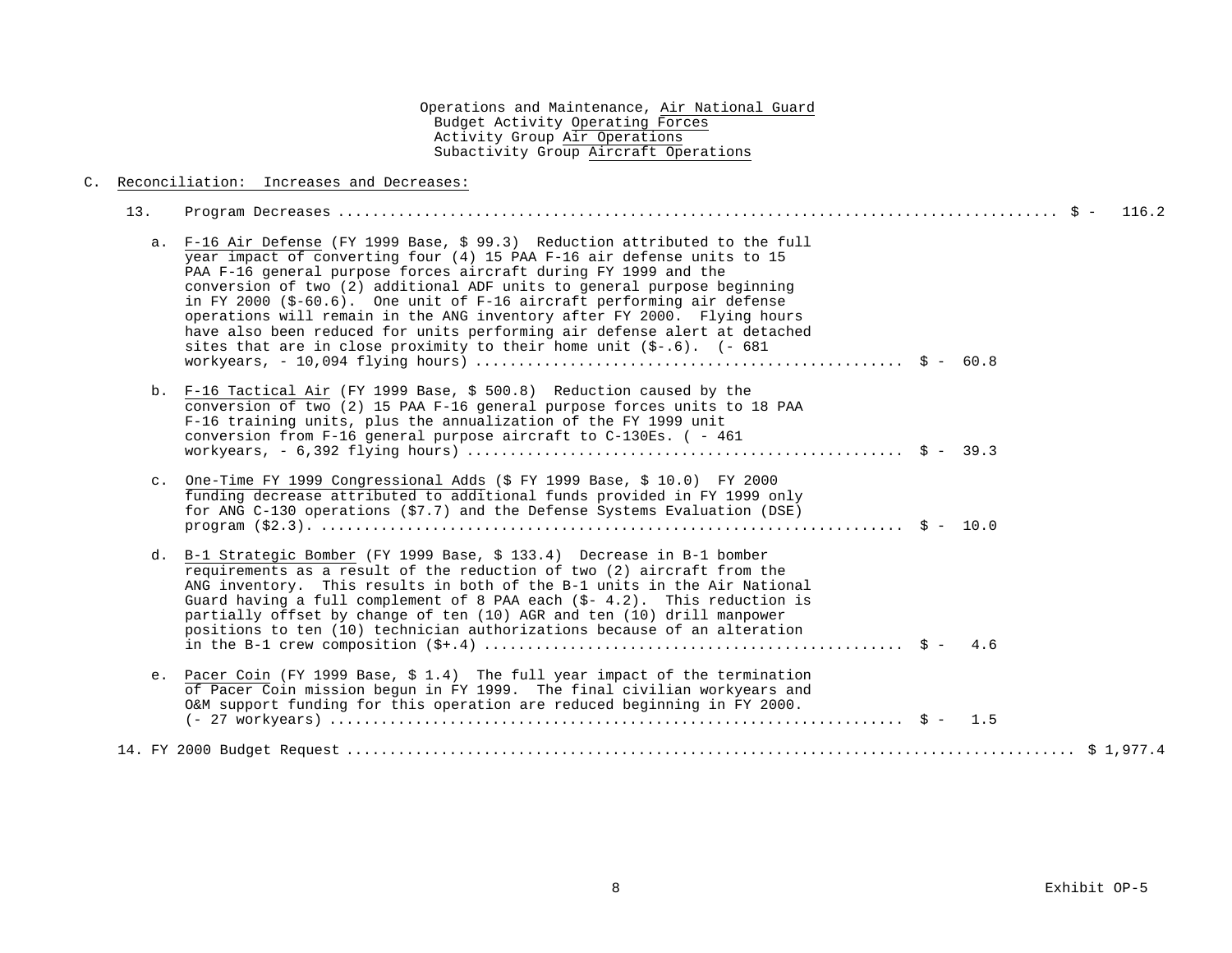#### IV. Performance Criteria and Evaluation

|                         |                | FY 1998     |                |                 | FY 1999          |             |                 | FY 2000         |                 |                |                 |                |
|-------------------------|----------------|-------------|----------------|-----------------|------------------|-------------|-----------------|-----------------|-----------------|----------------|-----------------|----------------|
|                         | <b>UNITS</b>   | <b>FHRS</b> | PAA            | TAI             | <b>UNITS</b>     | <b>FHRS</b> | PAA             | TAI             | <b>UNITS</b>    | <b>FHRS</b>    | <b>PAA</b>      | TAI            |
| Strategic Bombers       | $\overline{a}$ | 5,765       | 18             | 20              | $\overline{2}$   | 6,490       | 18              | 20              | $\overline{2}$  | 5,770          | 16              | 18             |
| $B-1$                   | $\overline{a}$ | 5,765       | 18             | 20              | 2                | 6,490       | 18              | 20              | $\overline{a}$  | 5,770          | 16              | 18             |
| Air Defense             | 10             | 42,167      | 150            | 186             | $6 \overline{6}$ | 25,429      | 90              | 101             | $\overline{4}$  | 15,145         | 60              | 64             |
| $F-16$                  | 7              | 30,503      | 105            | 131             | 3                | 14,149      | 45              | 55              | $\mathbf{1}$    | 4,055          | 15              | $18\,$         |
| $F-15$                  | 3              | 11,664      | 45             | 55              | 3                | 11,280      | 45              | 46              | 3               | 11,090         | 45              | 46             |
| Air Refueling           | 18             | 67,135      | 204            | 224             | <u>18</u>        | 63, 223     | 204             | 222             | <u>18</u>       | 63, 223        | 204             | 222            |
| $KC-135$                | 18             | 67,135      | 204            | 224             | 18               | 63,223      | 204             | 222             | 18              | 63,223         | 204             | 222            |
| Training Aircraft       | $\overline{2}$ | 16,831      | 71             | 85              | $\overline{2}$   | 17,438      | <u>64</u>       | 90              | $\overline{4}$  | 30,581         | 96              | 131            |
| $F-15$                  | $\mathsf{O}$   | 480         | $\mathbf 0$    | 8               | 0                | 2,304       | 8               | 8               | $\mathbf{1}$    | 2,880          | 10              | 11             |
| $F - 16$                | $\overline{a}$ | 16,351      | 71             | 77              | 2                | 15,134      | 56              | 82              | 3               | 27,701         | 86              | 120            |
| Tactical Air            | 30             | 112,098     | 450            | 518             | 33               | 130,200     | 495             | 579             | 33              | <u>132,645</u> | 495             | 560            |
| $F-15$                  | 3              | 10,709      | 45             | 52              | 3                | 10,980      | 45              | 45              | 3               | 10,980         | 45              | 45             |
| $F-16$                  | 21             | 76,040      | 315            | 365             | 24               | 95,244      | 360             | 432             | 24              | 97,689         | 360             | 424            |
| $A-10$                  | 6              | 18,555      | 72             | 75              | 6                | 19,008      | 72              | 84              | 6               | 23,148         | 87              | 87             |
| $OA-10$                 | $\mathbf 0$    | 6,794       | 18             | 26              | $\mathbf 0$      | 4,968       | 18              | 18              | $\mathbf 0$     | 828            | 3               | $\overline{4}$ |
| Rescue and Recovery     | $\overline{2}$ | 8,724       | 25             | 31              | $\overline{2}$   | 8,906       | 25              | 30              | $\overline{2}$  | 8,906          | 25              | 30             |
| $HC-130$                | $\overline{a}$ | 4,308       | 10             | 13              | 2                | 4,356       | 10              | 13              | $\overline{2}$  | 4,356          | 10              | $13$           |
| $HH-60$                 | 0              | 4,416       | 15             | 18              | 0                | 4,550       | 15              | 17              | $\mathbf 0$     | 4,550          | 15              | 17             |
| Pacer Coin/Senior Scout | $\Omega$       | 778         | $\overline{a}$ | $\underline{0}$ | $\underline{0}$  | 280         | $\underline{0}$ | $\underline{0}$ | $\underline{0}$ | 280            | $\underline{0}$ | $\overline{0}$ |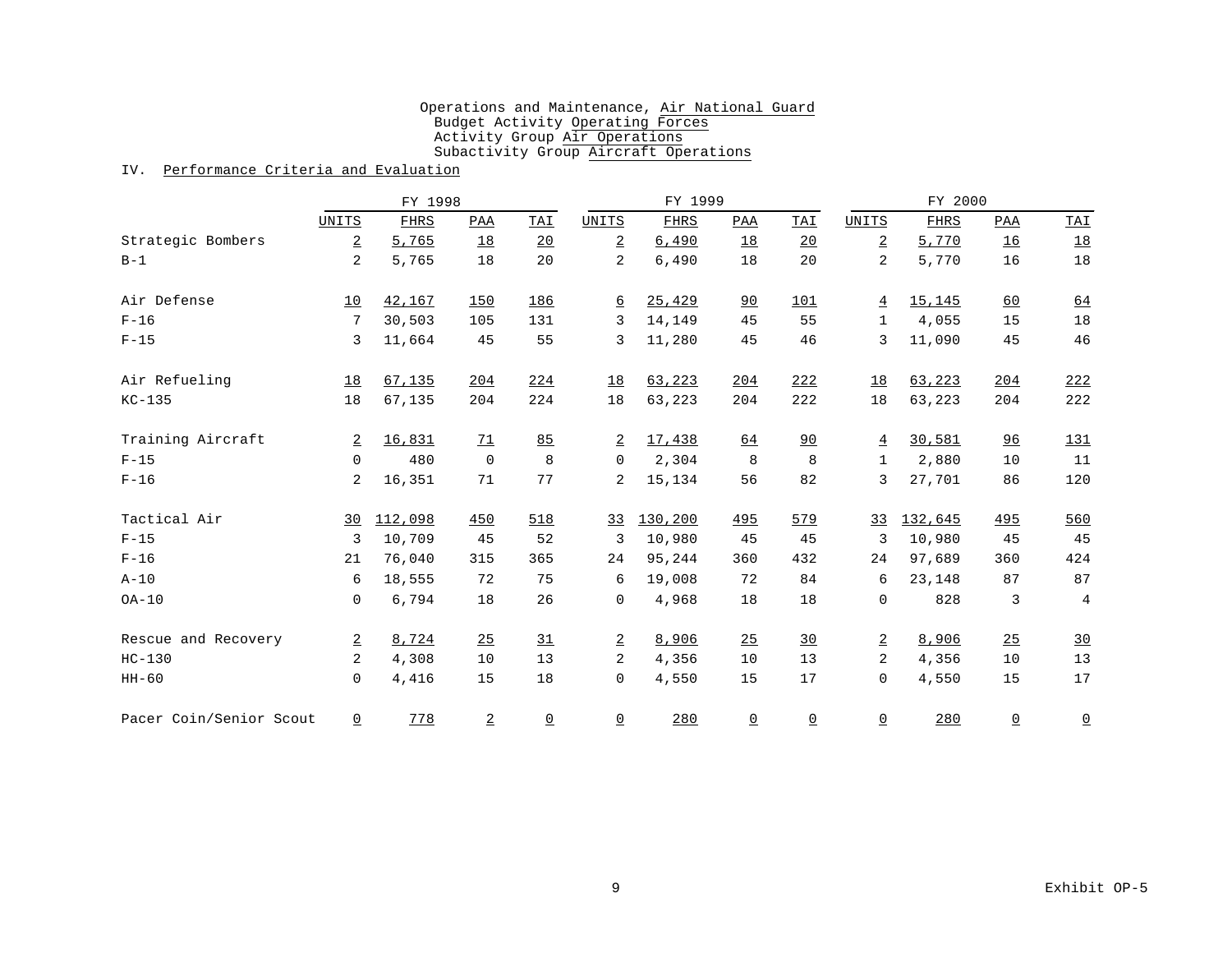## IV. Performance Criteria and Evaluation (Cont'd)

|                         |                | FY 1998                   |                  |                |                 | FY 1999                |                  |                | FY 2000        |             |                  |                           |
|-------------------------|----------------|---------------------------|------------------|----------------|-----------------|------------------------|------------------|----------------|----------------|-------------|------------------|---------------------------|
|                         | UNITS          | FHRS                      | PAA              | TAI            | UNITS           | FHRS                   | PAA              | TAI            | UNITS          | FHRS        | PAA              | <b>TAI</b>                |
| Strategic Airlift       | 3              | 10,472                    | 28               | 25             | 3               | 10,112                 | 28               | 32             | 3              | 10,112      | 28               | 32                        |
| $C - 141$               | 2              | 7,002                     | 16               | 12             | 2               | 5,864                  | 16               | 18             | 2              | 5,864       | 16               | 18                        |
| $C-5$                   | 1              | 3,470                     | 12               | 13             | 1               | 4,248                  | 12               | 14             | $\mathbf{1}$   | 4,248       | 12               | 14                        |
| Support Airlift         | $\Omega$       | 3,652                     | 6                | 13             | $\Omega$        | 4,489                  | 6                | 10             | $\overline{0}$ | 4,489       | $6 \overline{6}$ | $\underline{\textbf{10}}$ |
| $C-21$                  | $\mathbf 0$    | 998                       | 2                | $\overline{2}$ | $\mathsf{O}$    | 1,820                  | 2                | $\overline{2}$ | 0              | 1,820       | 2                | 2                         |
| $C-22$                  | $\mathbf 0$    | 1,456                     | 2                | 3              | $\mathbf 0$     | 1,349                  | 2                | 3              | 0              | 1,349       | $\overline{c}$   | 3                         |
| $C-26$                  | $\mathbf 0$    | $\mathbf 0$               | $\mathbf 0$      | 3              | 0               | $\mathbf 0$            | $\mathbf 0$      | 1              | 0              | $\mathbf 0$ | $\mathbf 0$      | $\mathbf{1}$              |
| $C - 38$                | $\mathbf 0$    | 245                       | 2                | $\overline{2}$ | $\mathbf 0$     | 1,320                  | 2                | $\overline{2}$ | $\mathbf 0$    | 1,320       | 2                | $\overline{a}$            |
| $C - 130$               | $\mathbf 0$    | 674                       | $\mathbf 0$      | $\overline{2}$ | 0               | 0                      | $\mathbf 0$      | $\overline{2}$ | $\mathbf 0$    | $\mathbf 0$ | $\mathbf 0$      | $\overline{a}$            |
| $C - 135$               | $\mathbf 0$    | 279                       | $\mathbf 0$      | $\mathbf{1}$   | $\mathbf 0$     | $\mathbf 0$            | $\mathbf 0$      | $\mathbf 0$    | $\mathbf 0$    | $\mathbf 0$ | $\mathsf 0$      | $\mathbf 0$               |
| Counter Drug            | $\overline{0}$ | 5,982                     | 11               | 11             | $\Omega$        | $\overline{0}$         | 11               | 11             | $\Omega$       | 5,500       | 11               | 11                        |
| $C-26$                  | $\mathbf 0$    | 5,982                     | 11               | 11             | $\mathsf 0$     | $\mathbf 0$            | 11               | 11             | $\mathbf 0$    | 5,500       | 11               | 11                        |
| Tactical Airlift        | 20             | 85,670                    | 208              | 223            | 21              | 86,327                 | 218              | 231            | 21             | 87,022      | 218              | 232                       |
| $C-130$                 | 20             | 85,670                    | 208              | 223            | 21              | 86,327                 | 218              | 231            | 21             | 87,022      | 218              | 232                       |
| OT&E Combat Development | $\Omega$       | 1,500                     | $6 \overline{6}$ | $\overline{1}$ | $\underline{0}$ | 1,500                  | $6 \overline{6}$ | 6              | $\Omega$       | 1,500       | 6                | 6                         |
| $F-16$                  | $\mathbf 0$    | 1,500                     | 6                | 7              | 0               | 1,500                  | 6                | 6              | $\mathbf 0$    | 1,500       | 6                | 6                         |
| Special Operations      | $\perp$        | 2,997                     | $\overline{5}$   | 8              | $\perp$         | 4,050                  | 5                | 10             | $\perp$        | 4,050       | $\overline{5}$   | $\overline{9}$            |
| $EC-130$                | $\mathbf{1}$   | 2,997                     | 5                | 8              | $\mathbf 1$     | 4,050                  | 5                | 10             | $\mathbf{1}$   | 4,050       | 5                | 9                         |
| Total Flying Units      |                | 88 363, 771 1, 184 1, 351 |                  |                |                 | 88 358,444 1,170 1,342 |                  |                |                | 88 369,223  | 1,170            | 1,325                     |

|                                        | FY 2000 |
|----------------------------------------|---------|
| Weapon System Conversions              |         |
| Series Changes                         |         |
| Number of Squadrons with PAA Increases |         |
| Number of Squadrons with PAA Decreases |         |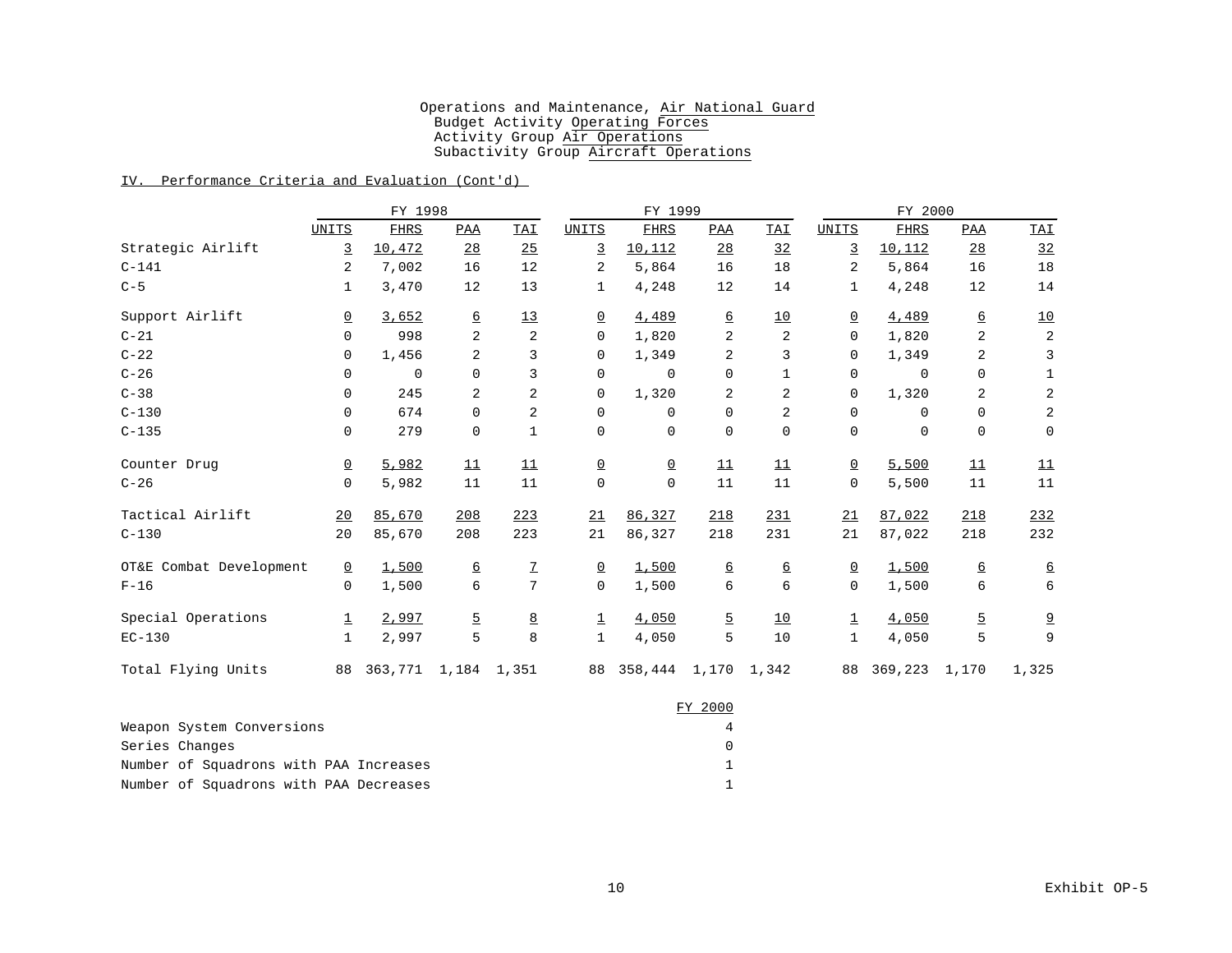|                                                     |           |                         |           | Change         |
|-----------------------------------------------------|-----------|-------------------------|-----------|----------------|
| Personnel Summary:                                  | FY 1998   | FY 1999                 | FY 2000   | FY99-00        |
| Reserve Drill Strength (E/S) (Total)                | 57,938    | 58,532                  | 58,058    | $-474$         |
| Officer                                             | 7,037     | 7,649                   | 7,591     | $-58$          |
| Enlisted                                            | 50,901    | 50,883                  | 50,467    | $-416$         |
| (Military Technicians Included Above - Memo)        |           | $(18,800)$ $(19,384)$   | (19, 207) | $(-177)$       |
| Reservists on Full-Time Active Duty $(E/S)$ (Total) | 6,872     | <u>7,659</u>            | 7,663     | $\overline{4}$ |
| Officer                                             | 1,038     | 1,131                   | 1,123     | $-8$           |
| Enlisted                                            | 5,834     | 6,528                   | 6,540     | 12             |
| Civilian End Strength (Total)                       | 18,807    | 19,394                  | 19,224    | $-170$         |
| U.S. Direct Hire                                    | 18,807    | 19,394                  | 19,224    | $-170$         |
| (Military Technicians Included - Memo)              | (18, 800) | (19, 384)               | (19, 207) | $(-177)$       |
| (Reimbursable Civilians Included Above - Memo)      | (830)     | (624)                   | (646)     | (22)           |
| Reserve Drill Strength (A/S) (Total)                | 58,567    | 57,449                  | 56,461    | $-988$         |
| Officer                                             | 7,053     | 6,788                   | 6,729     | $-59$          |
| Enlisted                                            | 51,514    | 50,661                  | 49,732    | $-929$         |
| (Military Technicians Included Above - Memo)        |           | $(18, 859)$ $(19, 363)$ | (19, 328) | $- (35)$       |
| Reservists on Full-Time Active Duty $(A/S)$ (Total) | 6,895     | 7,352                   | 7,464     | 112            |
| Officer                                             | 1,033     | 1,132                   | 1,128     | $-4$           |
| Enlisted                                            | 5,862     | 6,220                   | 6,336     | 116            |
| Civilian FTE (Total)                                | 18,867    | 19,373                  | 19,345    | $-28$          |
| U.S. Direct Hire                                    | 18,867    | 19,373                  | 19,345    | $-28$          |
| (Military Technicians Included - Memo)              |           | $(18, 859)$ $(19, 363)$ | (19, 328) | $(-35)$        |
| (Reimbursable Civilians Included Above - Memo)      | (786)     | (623)                   | (634)     | (11)           |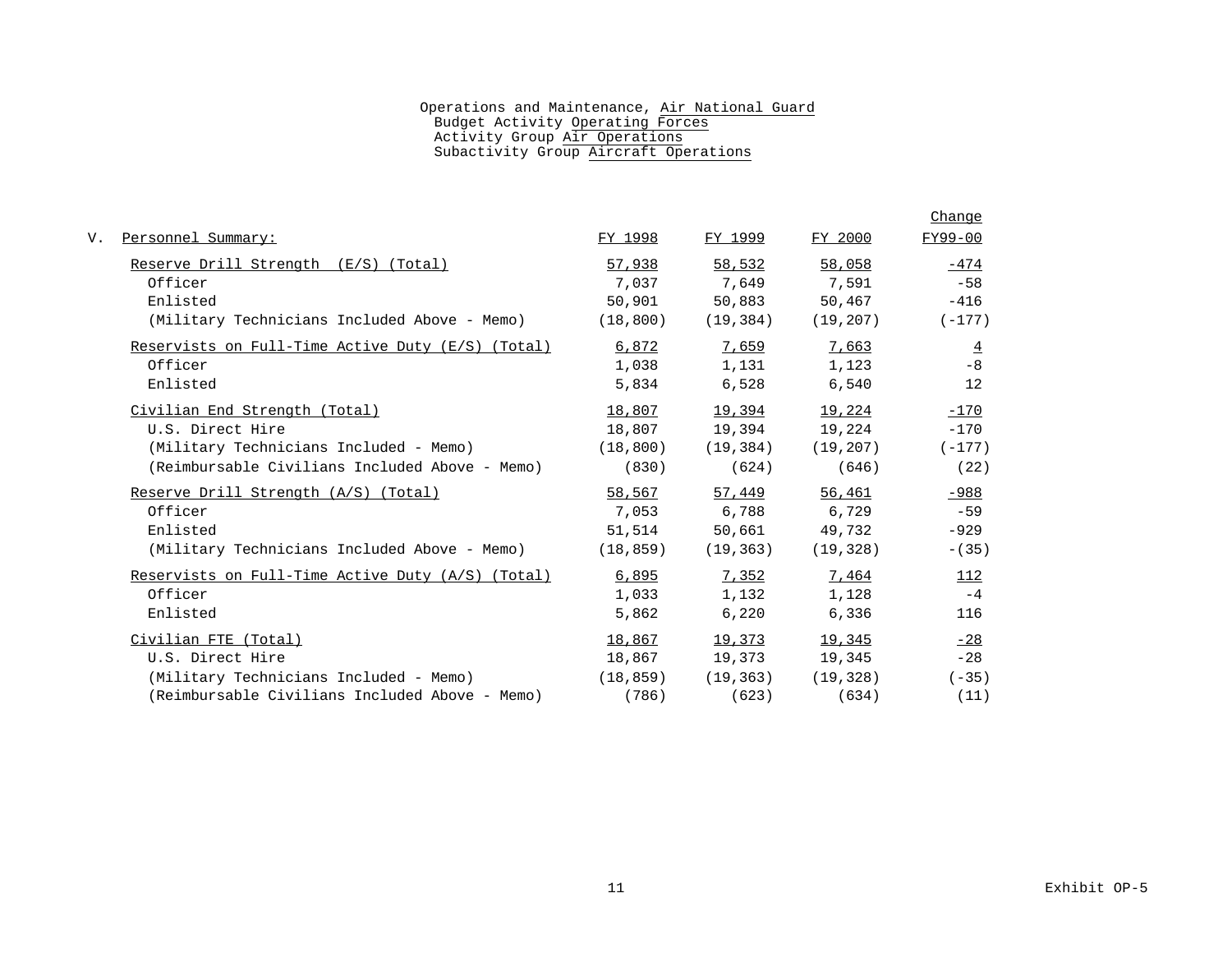|     |                                                     |         | Change FY 1998/1999 |           |         | Change FY 1999/2000 |           |           |  |
|-----|-----------------------------------------------------|---------|---------------------|-----------|---------|---------------------|-----------|-----------|--|
|     |                                                     |         | Price               | Program   |         | Price               | Program   |           |  |
| VI. | OP-32 Line Item (Dollars in Thousands)              | FY 1998 | Growth              | Growth    | FY 1999 | Growth              | Growth    | FY 2000   |  |
|     | CIVILIAN PERSONNEL COMPENSATION                     |         |                     |           |         |                     |           |           |  |
|     | 101 Executive, General, & Special Schedule          | 307,193 | 12,320              | 11,783    | 331,296 | 15,373              | $-23,871$ | 322,798   |  |
| 103 | Wage Board                                          | 598,476 | 22,920              | 22,402    | 643,798 | 28,715              | 21,691    | 694,204   |  |
| 106 | Benefits to Former Employees                        | 498     | 0                   | 161       | 659     | 0                   | 11        | 670       |  |
| 107 | Voluntary Separation Incentive Payments             | 1,346   | $\mathbf 0$         | 599       | 1,945   | $\Omega$            | $-181$    | 1,764     |  |
| 199 | Total Civilian Personnel Compensation               | 907,513 | 35,240              | 34,945    | 977,698 | 44,088              | $-2,350$  | 1,019,436 |  |
|     | TRAVEL                                              |         |                     |           |         |                     |           |           |  |
| 308 | Travel of Persons                                   | 26,237  | 290                 | $-1,455$  | 25,072  | 376                 | $-3,091$  | 22,357    |  |
| 399 | Total Travel                                        | 26,237  | 290                 | $-1, 455$ | 25,072  | 376                 | $-3,091$  | 22,357    |  |
|     | WORKING CAPITAL FUND SUPPLIES & MATERIALS PURCHASES |         |                     |           |         |                     |           |           |  |
| 401 | DFSC Fuel                                           | 335,435 | $-29,518$           | 13,359    | 319,276 | $-80,778$           | 5,639     | 244,137   |  |
| 411 | Army Managed Supplies & Materials                   | 3,197   | 242                 | $-190$    | 3,249   | 52                  | 76        | 3,377     |  |
| 412 | Navy Managed Supplies & Materials                   | 1,065   | $-60$               | 78        | 1,083   | $-46$               | 89        | 1,126     |  |
| 414 | AF Managed Supplies & Materials                     | 321,028 | 1,285               | 63,338    | 385,651 | 15,810              | 27,592    | 429,053   |  |
| 415 | DLA Managed Supplies & Materials                    | 50,113  | $-501$              | 1,255     | 50,867  | 2,388               | $-344$    | 52,911    |  |
| 417 | Locally Procured Fund Mgt Supl & Mat                | 52,246  | 576                 | 210       | 53,032  | 795                 | 1,335     | 55,162    |  |
| 499 | Total Fund Supplies & Materials Purchases           | 763,084 | $-27,976$           | 78,050    | 813,158 | $-61,779$           | 34,387    | 785,766   |  |
|     | WORKING CAPITAL FUND EOUIPMENT PURCHASES            |         |                     |           |         |                     |           |           |  |
| 502 | Army Fund Equipment                                 | 621     | 47                  | 263       | 931     | 15                  | 8         | 954       |  |
| 503 | Navy Fund Equipment                                 | 207     | $-12$               | 116       | 311     | 12                  | $-6$      | 317       |  |
| 505 | Air Force Fund Equipment                            | 10,147  | 42                  | 5,049     | 15,238  | 626                 | $-271$    | 15,593    |  |
| 506 | DLA Fund Equipment                                  | 9,730   | $-97$               | 4,983     | 14,616  | 687                 | $-347$    | 14,956    |  |
| 599 | Total Fund Equipment Purchases                      | 20,705  | $-20$               | 10,411    | 31,096  | 1,340               | $-616$    | 31,820    |  |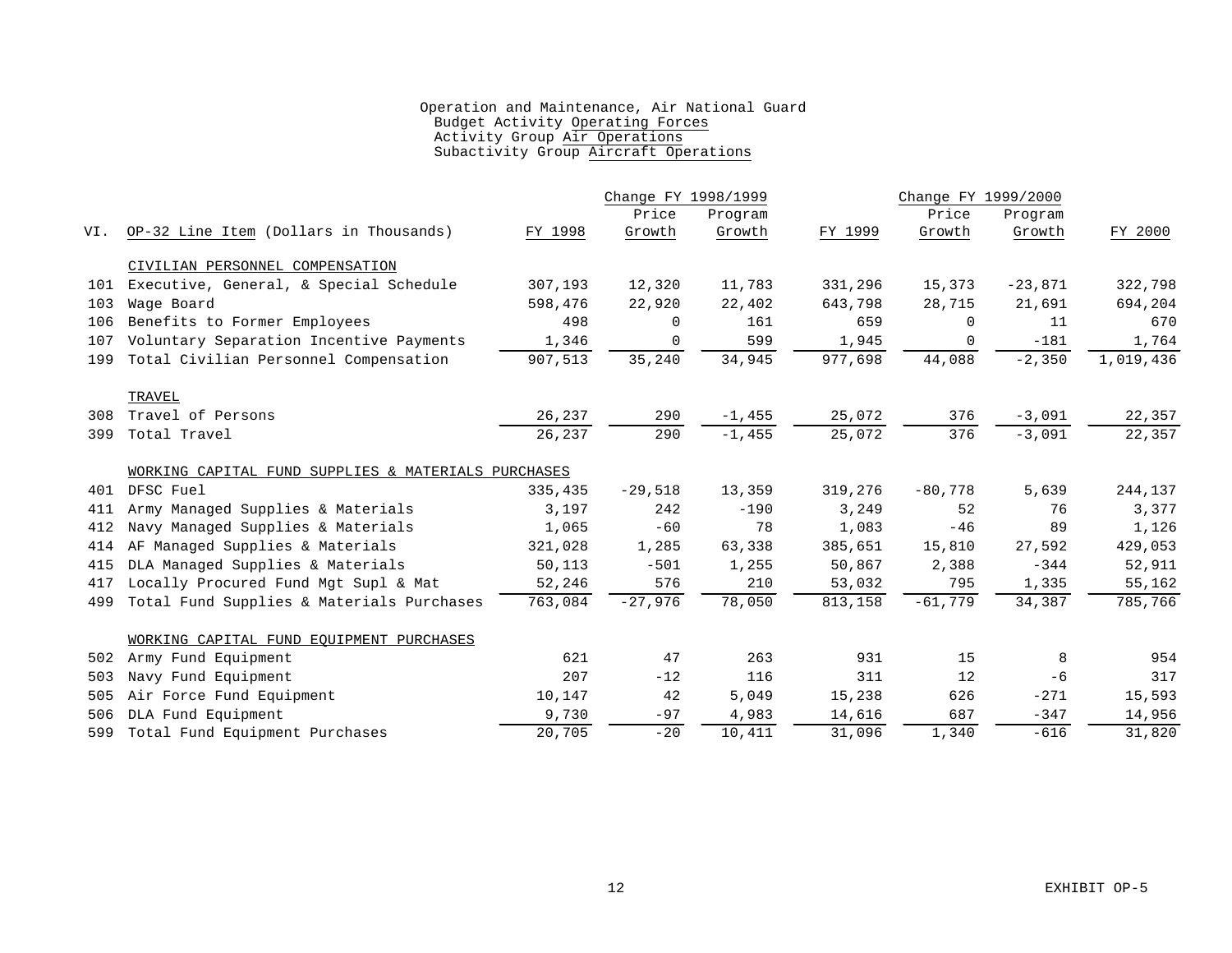|     |                                        |           | Change FY 1998/1999 |           |             | Change FY 1999/2000 |          |                |
|-----|----------------------------------------|-----------|---------------------|-----------|-------------|---------------------|----------|----------------|
|     |                                        |           | Price               | Program   |             | Price               | Program  |                |
| VI. | OP-32 Line Item (Dollars in Thousands) | FY 1998   | Growth              | Growth    | FY 1999     | Growth              | Growth   | FY 2000        |
|     | TRANSPORTATION                         |           |                     |           |             |                     |          |                |
| 703 | AMC SAAM                               | 282       | 3                   | $-285$    | 0           | $\Omega$            |          | 0              |
| 708 | MSC Chartered Cargo                    | 3         | $-1$                | $-2$      | $\mathbf 0$ | $\mathbf 0$         | $\Omega$ | $\mathbf 0$    |
| 771 | Commercial Transportation              | 3,229     | 35                  | $-239$    | 3,025       | 44                  | $-7$     | 3,062          |
| 799 | Total Transportation                   | 3,514     | 37                  | $-526$    | 3,025       | 44                  | $-7$     | 3,062          |
|     | OTHER PURCHASES                        |           |                     |           |             |                     |          |                |
| 915 | Rents (Non-GSA)                        | 1,423     | 13                  | $-1,237$  | 199         | 3                   | $-5$     | 197            |
| 920 | Supplies & Materials (Non-Fund)        | 26,261    | 289                 | $-17,312$ | 9,238       | 139                 | $-1,272$ | 8,105          |
| 921 | Printing and Reproduction              | 623       | 7                   | $-115$    | 515         | 6                   | $-192$   | 329            |
| 922 | Equipment Maintenance by Contract      | 15,594    | 172                 | $-1,521$  | 14,245      | 213                 | 215      | 14,673         |
| 925 | Equipment: All Other                   | 1,117     | 13                  | $-876$    | 254         | 3                   | $-3$     | 254            |
| 930 | Other Depot Maintenance (Non-Fund)     | 28,135    | 311                 | 7,406     | 35,852      | 538                 | $-1,931$ | 34,459         |
| 934 | Contract Engineering Tech Services     | 7,505     | 82                  | 928       | 8,515       | 127                 | $-1,041$ | 7,601          |
| 989 | Other Contracts                        | 39,370    | 433                 | 3,214     | 43,017      | 645                 | 5,721    | 49,383         |
| 998 | Other Costs                            | 131       | 0                   | $-131$    | 0           | $\mathbf 0$         | $\Omega$ | $\overline{0}$ |
| 999 | Total Other Purchases                  | 120,159   | 1,320               | $-9,644$  | 111,835     | 1,674               | 1,492    | 115,001        |
|     | TOTAL                                  | 1,841,212 | 8,891               | 111,781   | 1,961,884   | $-14,257$           | 29,815   | 1,977,442      |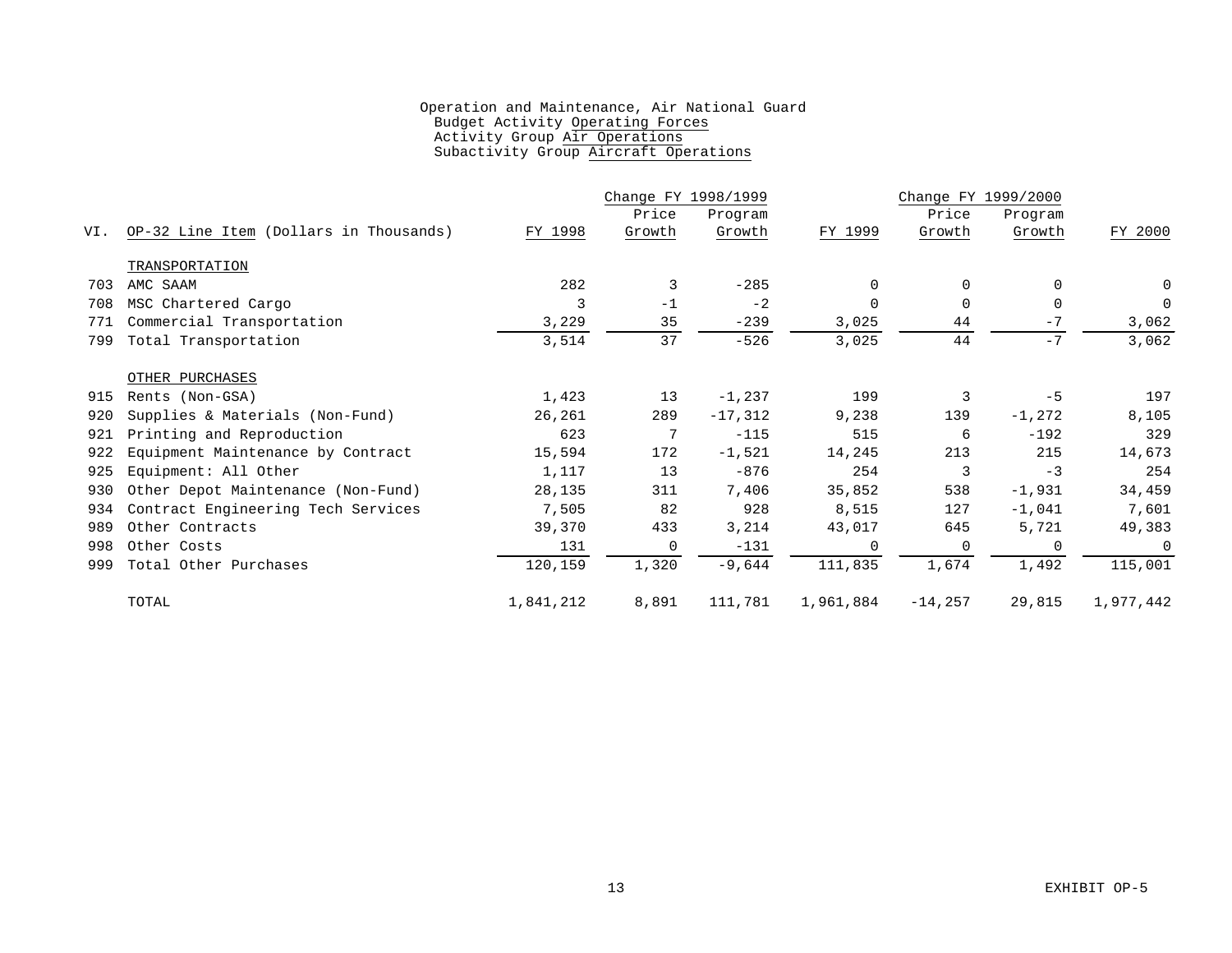#### I. Description of Operations Financed:

This activity includes fuels for mission support operations; civilian personnel, including military technicians who carry on the day-to-day training, maintenance, and administration of the Air National Guard; transportation cost for training conducted at deployed locations; per diem; communications; miscellaneous services and equipment; and medical support and supplies. These are required to provide the facilities, equipment, and day-to-day staffing needed to train, equip, and support an Air National Guard force at a level of combat readiness that enables it to immediately assimilate into the active force and be capable of conducting independent operations in accordance with unit wartime tasking. This estimate provides funds for military technicians and civilian personnel services and benefits, travel and transportation expenses of full-time military, military technicians, and civilian personnel. Funds are also included for transportation of material, purchase and rental of data processing equipment and service, power equipment for communications units, and commercial communications service. Resources for maintenance of base equipment including vehicles, medical support, purchase of supplies, equipment and services from the Revolving funds and from commercial sources are also included. It also includes funds for expenses of field training, exercises and maneuvers, training equipment, and supplies.

#### II. Force Structure Summary:

This activity contains financing for the following mission support units and activities:

- -- 1st Air Force Mission
- -- Tactical Control Units
- -- Combat Communications Units
- -- Air Traffic Control
- -- Weather Service Units
- -- Aerial Port Units
- -- Medical Readiness Units
- -- Aeromedical Evacuation Units
- -- Civil Engineering Units
- -- Air National Guard Readiness Center
- -- C-26 Counterdrug Operations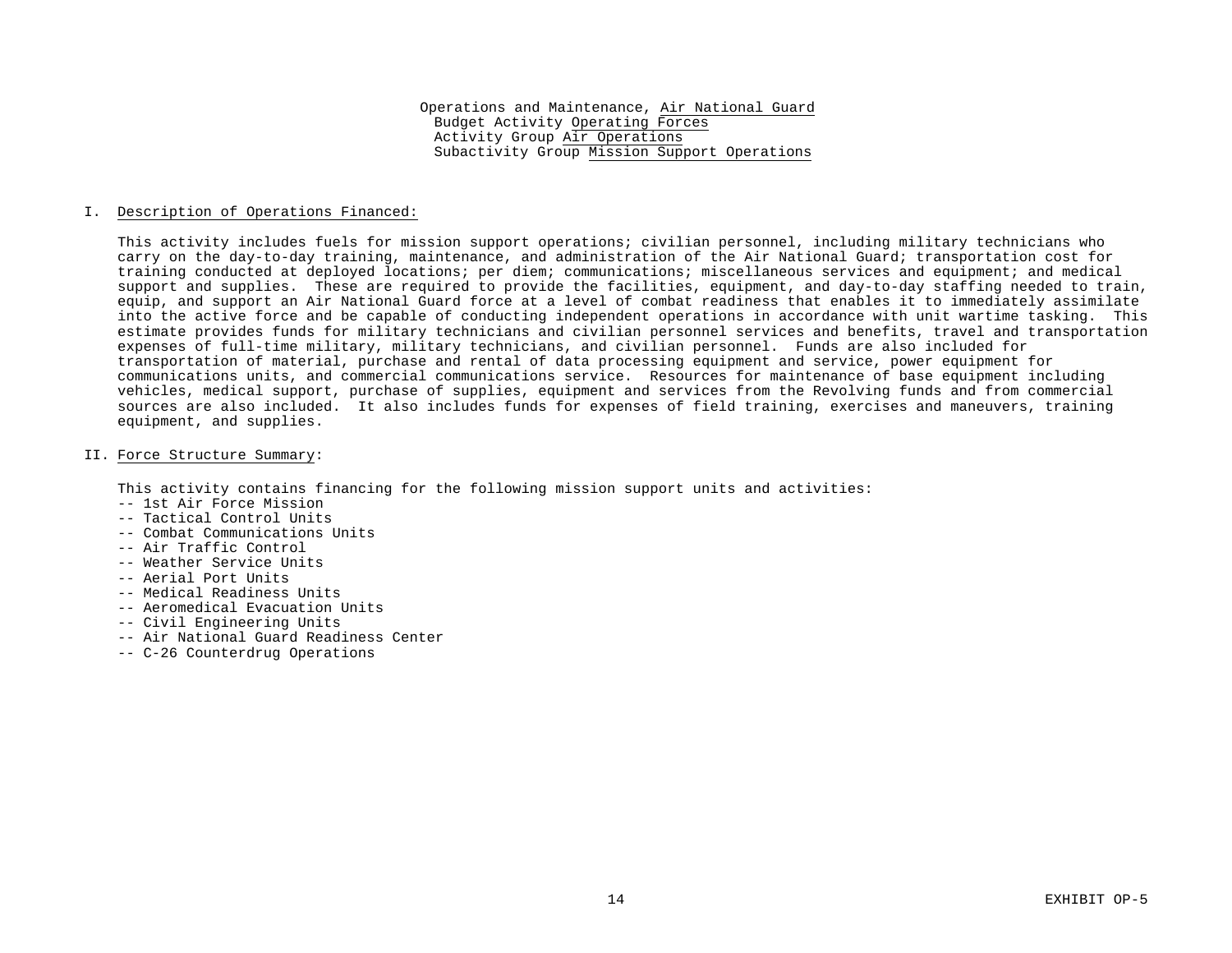| III. | Financial Summary (O&M: \$ in Millions): |         |             | FY 1999               |    |          |             |
|------|------------------------------------------|---------|-------------|-----------------------|----|----------|-------------|
|      |                                          | FY 1998 | Budget      |                       |    | Current  | FY 2000     |
|      | A. Subactivity Group:                    | Actuals |             | Request Appropriation |    | Estimate | Estimate    |
|      | \$<br>Operation, 1st Air Force           | 17.4    | \$<br>17.0  | \$<br>16.9            | \$ | 16.6     | \$<br>16.8  |
|      | Comd, Control, & Comm                    | 11.3    | 12.7        | 12.7                  |    | 11.9     | 12.3        |
|      | TAC Control - Ground                     | 39.9    | 31.7        | 31.6                  |    | 31.3     | 35.5        |
|      | Title 32 Sup to Counterdrugs             | 3.4     | 0.0         | 0.0                   |    | 0.0      | 0.0         |
|      | Title 10 Sup to Counternarcotics         | 5.8     | 0.0         | 0.0                   |    | 0.0      | 5.2         |
|      | Air Traffic Control                      | 16.6    | 16.6        | 16.5                  |    | 17.6     | 18.7        |
|      | Communications Units                     | 163.0   | 115.9       | 115.6                 |    | 114.7    | 118.7       |
|      | Weather Service                          | 2.3     | 3.1         | 3.1                   |    | 3.0      | 3.0         |
|      | Tactical Crypto Activities               | 10.2    | 14.0        | 13.9                  |    | 13.7     | 14.0        |
|      | Space/Surveillance Operations            | 7.6     | 7.5         | 7.5                   |    | 7.7      | 7.8         |
|      | Imagery Exploitation/Production          | 0.8     | 2.3         | 2.3                   |    | 2.3      | 2.4         |
|      | Mobile Aerial Port                       | 7.5     | 6.8         | 6.8                   |    | 6.8      | 6.9         |
|      | Counterdrug Intelligence Support         | 1.0     | 0.0         | 0.0                   |    | 0.0      | 0.0         |
|      | Professional Skill Training              | 1.6     | 0.3         | 0.3                   |    | 0.3      | 0.3         |
|      | Medical Readiness Units                  | 17.3    | 17.1        | 17.0                  |    | 16.6     | 16.1        |
|      | Aeromedical Evac Units                   | 2.2     | 2.3         | 2.2                   |    | 2.3      | 2.4         |
|      | Counterdrug Demand Reduction             | 0.2     | 0.0         | 0.0                   |    | 0.0      | 0.0         |
|      | Reserve Readiness Support                | 78.8    | 64.6        | 64.5                  |    | 66.5     | 68.8        |
|      | Civil Engineering Units                  | 43.5    | 28.9        | 28.9                  |    | 28.5     | 28.6        |
|      | \$<br>Total Subactivity Group            | 430.5   | \$<br>340.9 | \$<br>339.8           | Ŝ. | 339.8    | \$<br>357.5 |

|                                           |    | Change       |    | Change       |
|-------------------------------------------|----|--------------|----|--------------|
| Reconciliation Summary:<br><b>B.</b>      |    | 1999/FY 1999 | FY | 1999/FY 2000 |
| Baseline Funding                          | \$ | 340.9        | \$ | 339.8        |
| Congressional Adjustments (Distributed)   |    | 0.0          |    | 0.0          |
| Congressional Adjustments (Undistributed) |    | $-1.1$       |    | 0.0          |
| Supplemental Request                      |    | 0.0          |    | 0.0          |
| Price Change                              |    | 1.1          |    | 11.7         |
| Functional Transfer                       |    | 0.0          |    | 0.0          |
| Program Changes                           |    | $-1.1$       |    | 6.0          |
| Current Estimate                          | Ŝ  | 339.8        | Ŝ  | 357.5        |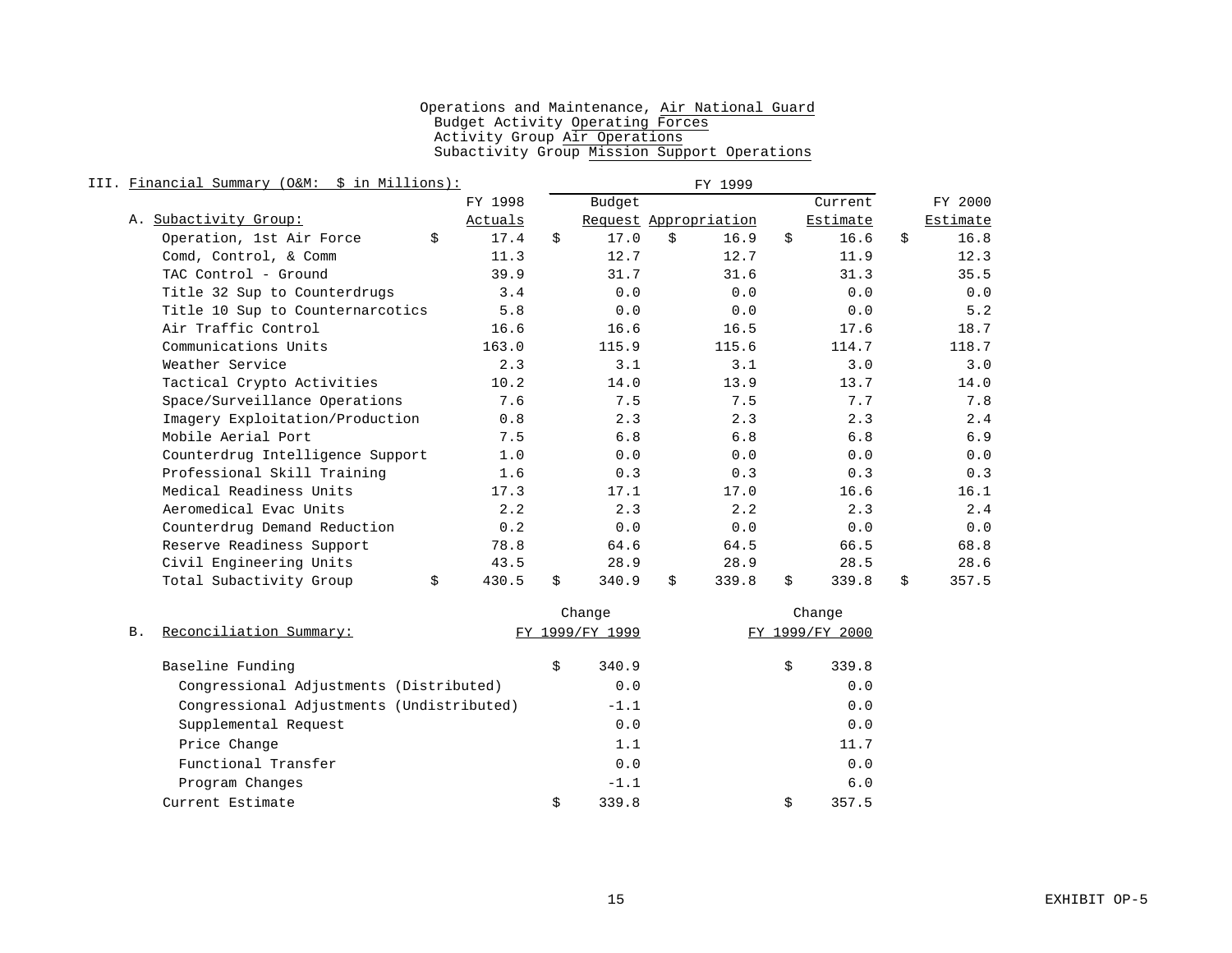#### C. Reconciliation: Increases and Decreases:

|    | $\cdot$ 0                                                                                                                                                                                                                                                                                          |
|----|----------------------------------------------------------------------------------------------------------------------------------------------------------------------------------------------------------------------------------------------------------------------------------------------------|
|    |                                                                                                                                                                                                                                                                                                    |
|    |                                                                                                                                                                                                                                                                                                    |
|    |                                                                                                                                                                                                                                                                                                    |
|    | Savings mandated in the Defense Reform Initiative (Section 8105) $\hat{s}$ - .4<br>b.                                                                                                                                                                                                              |
|    |                                                                                                                                                                                                                                                                                                    |
|    |                                                                                                                                                                                                                                                                                                    |
| 7. |                                                                                                                                                                                                                                                                                                    |
|    | a. Funding reduction, primarily in supplies and equipment, in order to<br>absorb increased costs during FY 1999. Price increases are the net<br>effect of 3.6% civilian pay raises rather than the budgeted 3.1% and                                                                               |
|    |                                                                                                                                                                                                                                                                                                    |
|    |                                                                                                                                                                                                                                                                                                    |
|    |                                                                                                                                                                                                                                                                                                    |
|    | a. C-26 Counterdrug OPTEMPO (FY 1999 Base, \$.0) Funding to support eleven<br>(11) Air National Guard C-26 aircraft designated for counterdrug<br>operations. Increase will pay for fuel and contractor logistics support<br>requirements in order for these aircraft to continue performing vital |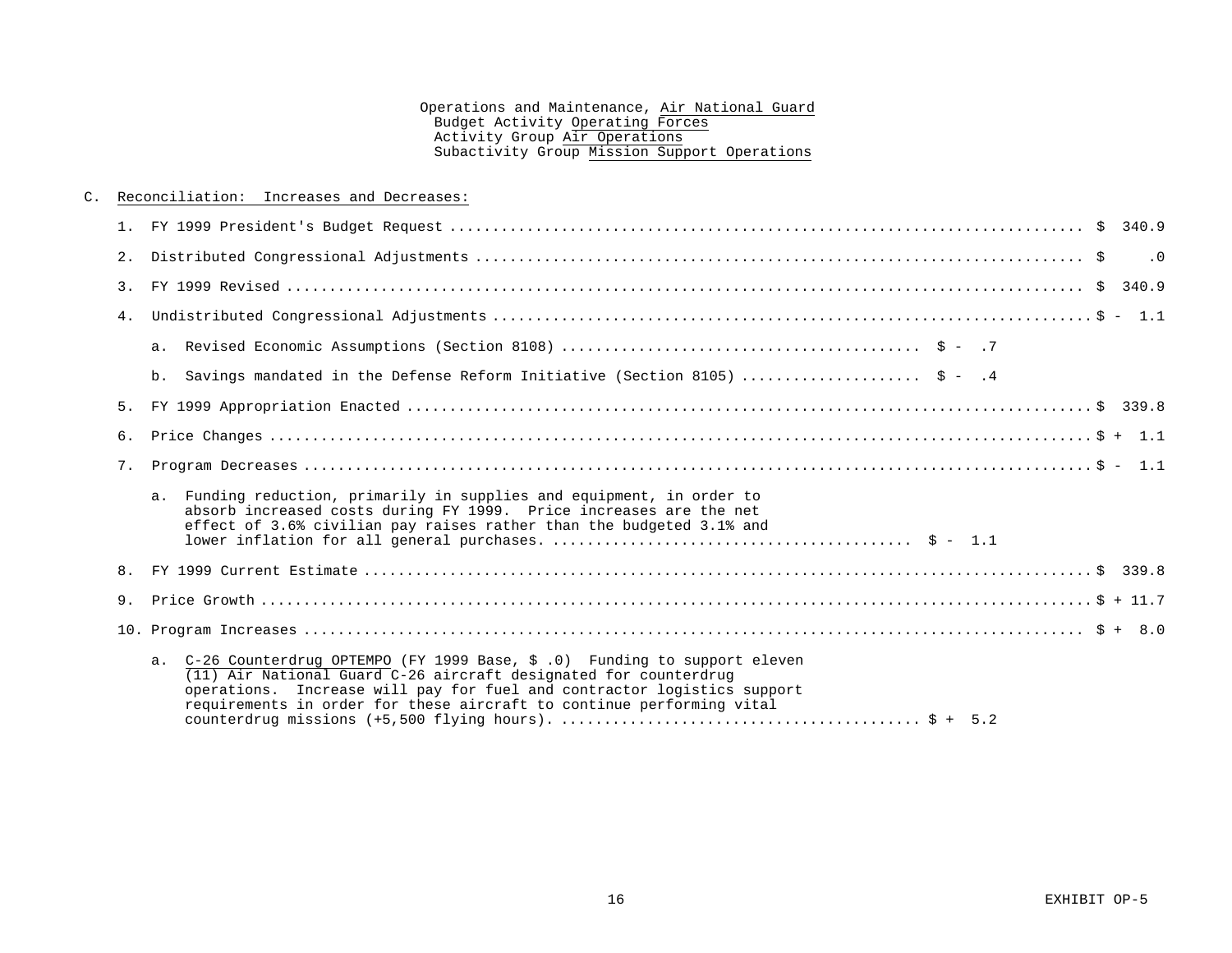#### C. Reconciliation: Increases and Decreases:

| b.  | Tac Air Control System (FY 1999 Base, \$ 31.3) Increased non-fly depot<br>level reparable resources to sustain upgraded Modular Control System<br>(MCS) and AN/TPS-75 radar at ANG ground tactical air control squadrons.<br>The Modular Control System is out of warranty and AN/TPS-75 radar failure<br>rates have exceeded projections. Funding will ensure mission equipment<br>is operational for training, contingency operations, and extended<br>OPSTEMPO requirements $(\frac{2}{7}+4.8)$ . Growth is partially offset by the full<br>year impact of the reduction of two (2) tactical air control units begun |  |  |
|-----|-------------------------------------------------------------------------------------------------------------------------------------------------------------------------------------------------------------------------------------------------------------------------------------------------------------------------------------------------------------------------------------------------------------------------------------------------------------------------------------------------------------------------------------------------------------------------------------------------------------------------|--|--|
| 11. |                                                                                                                                                                                                                                                                                                                                                                                                                                                                                                                                                                                                                         |  |  |
| а.  | Civil Engineering Units (FY 1999 Base, \$ 28.5) Continued reduction of<br>civilian personnel and O&M support funding based on the decrease in the<br>size of Air National Guard civil engineering units. (- 20 workyears)  \$ - 1.0                                                                                                                                                                                                                                                                                                                                                                                     |  |  |
|     | b. Medical Readiness Units (FY 1999 Base, \$ 16.6) Reduction primarily<br>attributed to realignment of funds for Weapons of Mass Destruction<br>Domestic Preparedness and Response to the O&M appropriation of the active                                                                                                                                                                                                                                                                                                                                                                                               |  |  |
|     |                                                                                                                                                                                                                                                                                                                                                                                                                                                                                                                                                                                                                         |  |  |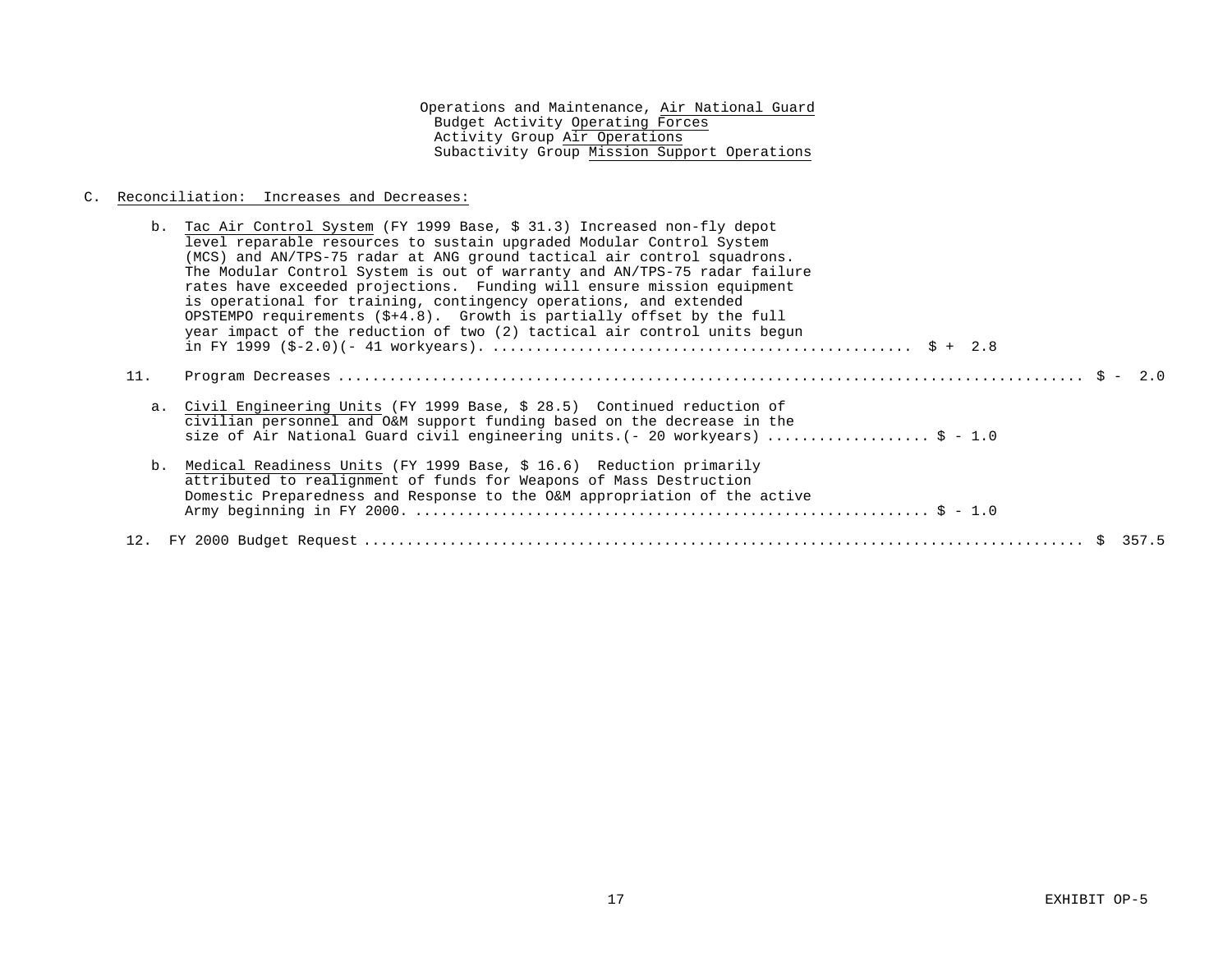#### IV. Performance Criteria and Evaluation:

| Mission Support Units             | FY 1998 | FY 1999 | FY 2000        |  |  |
|-----------------------------------|---------|---------|----------------|--|--|
| Communications                    | 80      | 80      | 80             |  |  |
| Communications Flights            | 2       | 2       | 2              |  |  |
| Combat Communications             | 47      | 47      | 47             |  |  |
| Joint Comm Support Squadrons      | 2       | 2       | 2              |  |  |
| Engineering Installations         | 19      | 19      | 19             |  |  |
| Air Traffic Control Units         | 10      | 10      | 10             |  |  |
| Air Control                       | 26      | 24      | 24             |  |  |
| Air Control Units                 | 19      | 17      | 17             |  |  |
| Air Support Operations Center     | 7       | 7       | 7              |  |  |
| Civil Engineering                 | 11      | 11      | 11             |  |  |
| Civil Engineering Squadrons       | 3       | 3       | 3              |  |  |
| Civil Engineering S-Teams         | 3       | 3       | $\mathfrak{Z}$ |  |  |
| Civil Engineering (Red Horse)     | 5       | 5       | 5              |  |  |
| Air Defense Squadrons             | 5       | 5       | 5              |  |  |
| Aircraft Control and Warning      | 2       | 2       | 2              |  |  |
| Mobile Command and Control        | 0       | 1       | 1              |  |  |
| Regional Support                  | 0       | 1       | 1              |  |  |
| Range Control                     | 1       | 1       | 1              |  |  |
| Range Squadron                    | 1       | 1       | $\mathbf{1}$   |  |  |
| Weather                           | 33      | 33      | 33             |  |  |
| Intelligence Squadrons            | 2       | 2       | $\overline{2}$ |  |  |
| Combat Readiness Training Centers | 4       | 4       | 4              |  |  |
| Miscellaneous                     | 73      | 73      | 73             |  |  |
| Total ANG Mission Support Units   | 238     | 238     | 238            |  |  |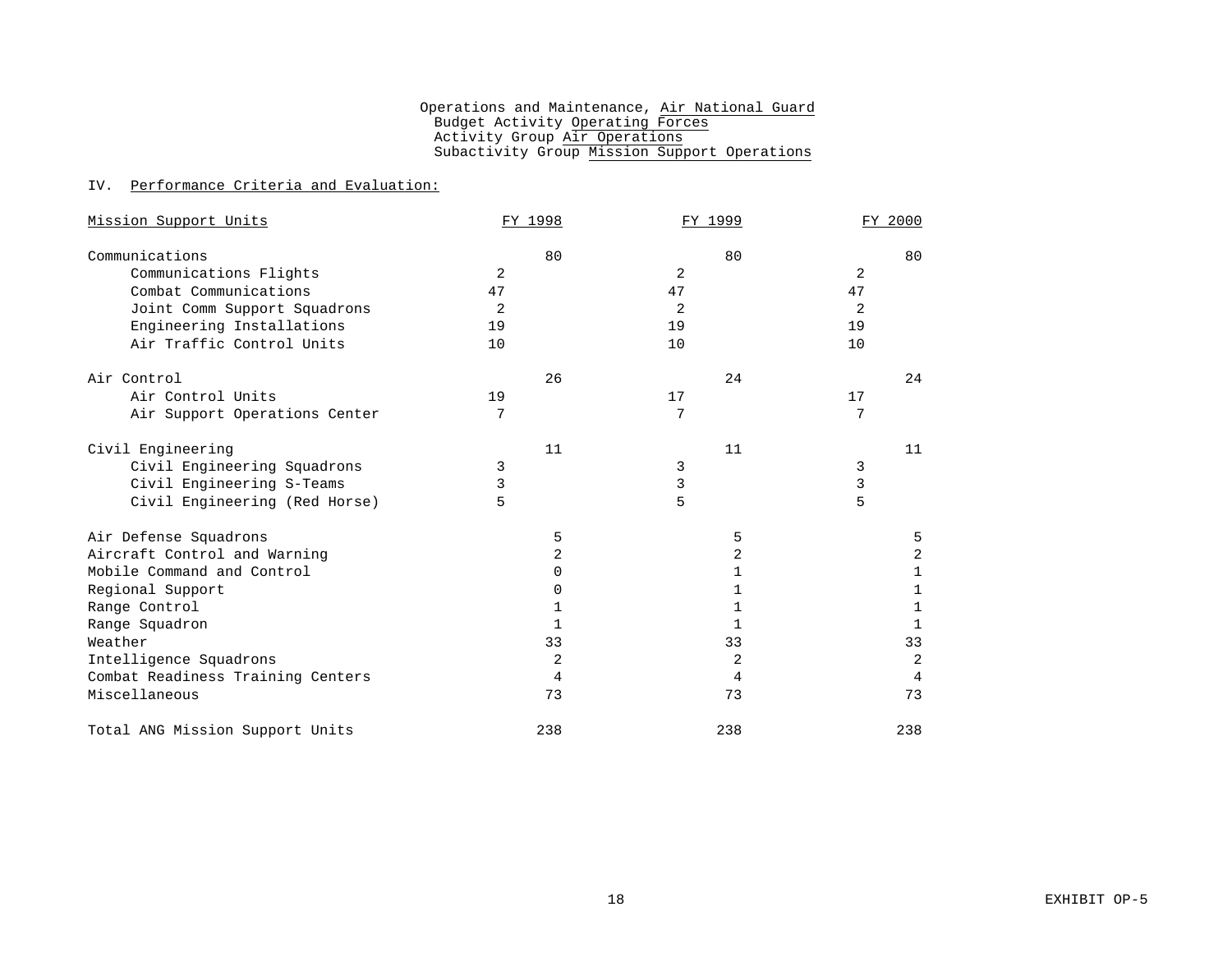|                                                     |          |          |                       | Change         |
|-----------------------------------------------------|----------|----------|-----------------------|----------------|
| Personnel Summary:                                  | FY 1998  | FY 1999  | FY 2000               | FY99-00        |
| Reserve Drill Strength (E/S) (Total)                | 39,095   | 37,120   | 37,120                | $\Omega$       |
| Officer                                             | 4,278    | 4,684    | 4,680                 | $-4$           |
| Enlisted                                            | 34,817   | 32,436   | 32,440                | 4              |
| (Military Technicians Included Above - Memo)        | (4,539)  | (3, 366) | (3, 382)              | (16)           |
| Reservists on Full-Time Active Duty (E/S) (Total)   | 3,004    | 2,582    | 2,739                 | 157            |
| Officer                                             | 640      | 475      | 493                   | 18             |
| Enlisted                                            | 2,364    | 2,107    | 2,246                 | 139            |
| Civilian End Strength (Total)                       | 5,226    | 4,112    | 4,116                 | $\overline{4}$ |
| U.S. Direct Hire                                    | 5,226    | 4,112    | 4,116                 | $\overline{4}$ |
| (Military Technicians Included - Memo)              | (4,539)  | (3, 366) | (3, 382)              | (16)           |
| (Reimbursable Civilians Included Above - Memo)      | (42)     | (41)     | (43)                  | (2)            |
| Reserve Drill Strength (A/S) (Total)                | 39,843   | 39,490   | 37,973                | $-1,517$       |
| Officer                                             | 4,345    | 4,823    | 4,630                 | $-193$         |
| Enlisted                                            | 35,498   | 34,667   | 33,343                | $-1,324$       |
| (Military Technicians Included Above - Memo)        | (4, 270) | (3, 422) | (3, 372)              | $- (50)$       |
| Reservists on Full-Time Active Duty $(A/S)$ (Total) | 3,035    | 2,733    | 2,785                 | 52             |
| Officer                                             | 678      | 641      | 625                   | $-16$          |
| Enlisted                                            | 2,357    | 2,092    | 2,160                 | 68             |
| Civilian FTE (Total)                                | 4,956    | 4,169    | 4,107                 | $-62$          |
| U.S. Direct Hire                                    | 4,956    | 4,169    | 4,107                 | $-62$          |
| (Military Technicians Included - Memo)              | (4, 270) |          | $(3, 422)$ $(3, 372)$ | $(-50)$        |
| (Reimbursable Civilians Included Above - Memo)      | (39)     | (41)     | (41)                  | (0)            |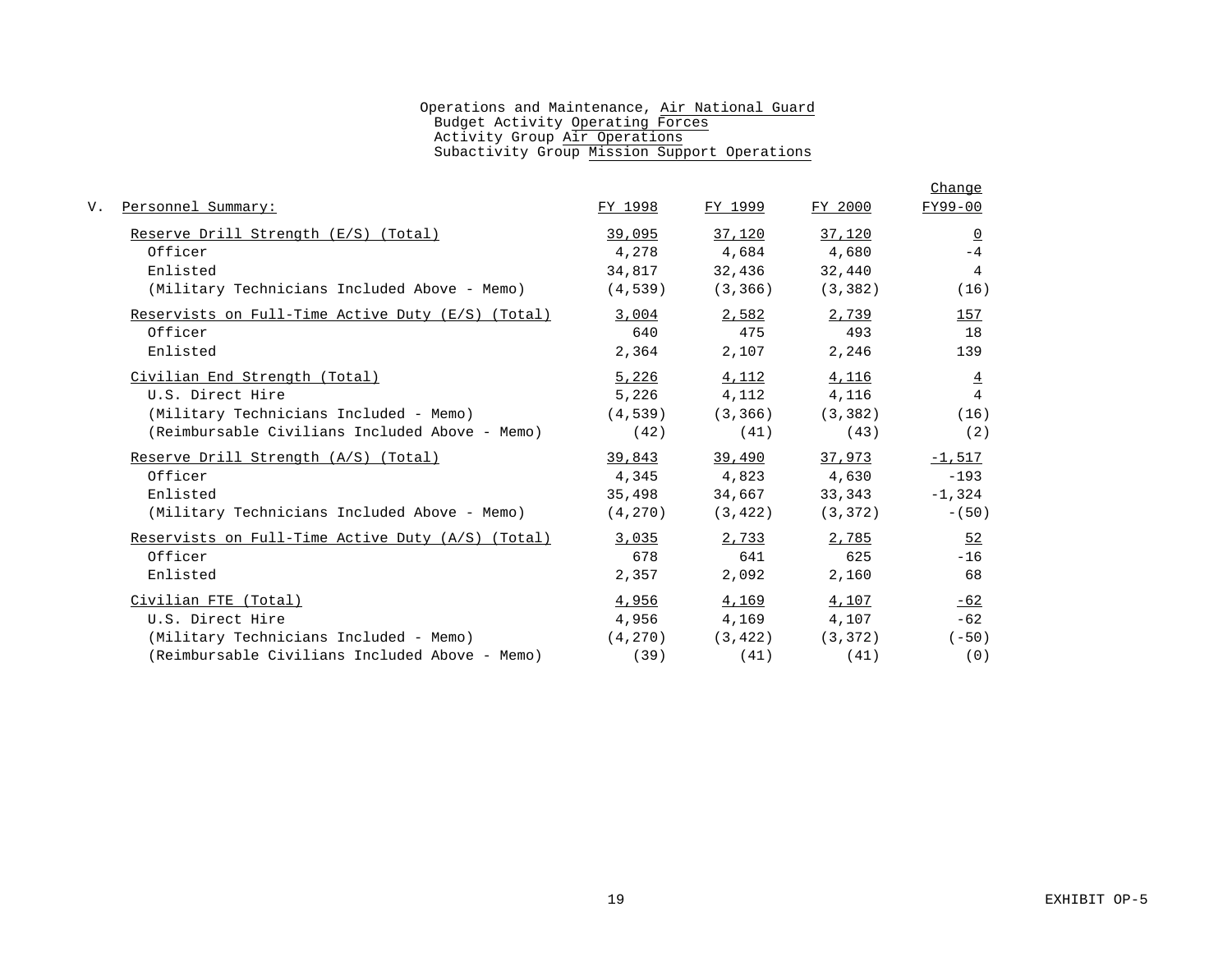|     |                                                     |         | Change FY 1998/1999 |           |         | Change FY 1999/2000 |          |         |
|-----|-----------------------------------------------------|---------|---------------------|-----------|---------|---------------------|----------|---------|
|     |                                                     |         | Price               | Program   |         | Price               | Program  |         |
| VI. | OP-32 Line Item (Dollars in Thousands)              | FY 1998 | Growth              | Growth    | FY 1999 | Growth              | Growth   | FY 2000 |
|     | CIVILIAN PERSONNEL COMPENSATION                     |         |                     |           |         |                     |          |         |
| 101 | Executive, General, & Special Schedule              | 162,192 | 6,503               | $-27,486$ | 141,209 | 6,552               | $-3,220$ | 144,541 |
| 103 | Wage Board                                          | 79,923  | 3,063               | $-13,231$ | 69,755  | 3,111               | $-475$   | 72,391  |
| 106 | Benefits to Former Employees                        | 159     | $\Omega$            | 126       | 285     | $\Omega$            | 5        | 290     |
| 107 | Voluntary Separation Incentive Payments             | 261     | 0                   | 598       | 859     | 0                   | $-216$   | 643     |
| 111 | Disability Compensation                             | 11,253  | 0                   | 885       | 12,138  | 0                   | 486      | 12,624  |
| 199 | Total Civilian Personnel Compensation               | 253,788 | 9,566               | $-39,108$ | 224,246 | 9,663               | $-3,420$ | 230,489 |
|     | TRAVEL                                              |         |                     |           |         |                     |          |         |
|     | 308 Travel of Persons                               | 18,012  | 198                 | $-4,717$  | 13,493  | 202                 | $-1,151$ | 12,544  |
| 399 | Total Travel                                        | 18,012  | 198                 | $-4,717$  | 13,493  | 202                 | $-1,151$ | 12,544  |
|     | WORKING CAPITAL FUND SUPPLIES & MATERIALS PURCHASES |         |                     |           |         |                     |          |         |
| 401 | DFSC Fuel                                           | 1,711   | $-150$              | 58        | 1,619   | $-409$              | 757      | 1,967   |
| 411 | Army Managed Supplies & Materials                   | 556     | 41                  | $-58$     | 539     | 6                   | 23       | 568     |
| 412 | Navy Managed Supplies & Materials                   | 187     | $-10$               | 2         | 179     | -6                  | 15       | 188     |
| 414 | AF Managed Supplies & Materials                     | 12,693  | 52                  | 2,058     | 14,803  | 607                 | 3,559    | 18,969  |
| 415 | DLA Managed Supplies & Materials                    | 8,712   | $-88$               | $-176$    | 8,448   | 398                 | 42       | 8,888   |
| 417 | Locally Procured Fund Mgt Supl & Mat                | 9,080   | 98                  | $-366$    | 8,812   | 132                 | 319      | 9,263   |
| 499 | Total Fund Supplies & Materials Purchases           | 32,939  | $-57$               | 1,518     | 34,400  | 728                 | 4,715    | 39,843  |
|     | WORKING CAPITAL FUND EOUIPMENT PURCHASES            |         |                     |           |         |                     |          |         |
| 502 | Army Fund Equipment                                 | 333     | 24                  | $-203$    | 154     | 2                   | $-13$    | 143     |
| 503 | Navy Fund Equipment                                 | 111     | $-5$                | $-54$     | 52      | 2                   | $-5$     | 49      |
| 505 | Air Force Fund Equipment                            | 5,475   | 20                  | $-2,983$  | 2,512   | 102                 | $-257$   | 2,357   |
| 506 | DLA Fund Equipment                                  | 5,250   | $-51$               | $-2,789$  | 2,410   | 112                 | $-261$   | 2,261   |
| 599 | Total Fund Equipment Purchases                      | 11,169  | $-12$               | $-6,029$  | 5,128   | 218                 | $-536$   | 4,810   |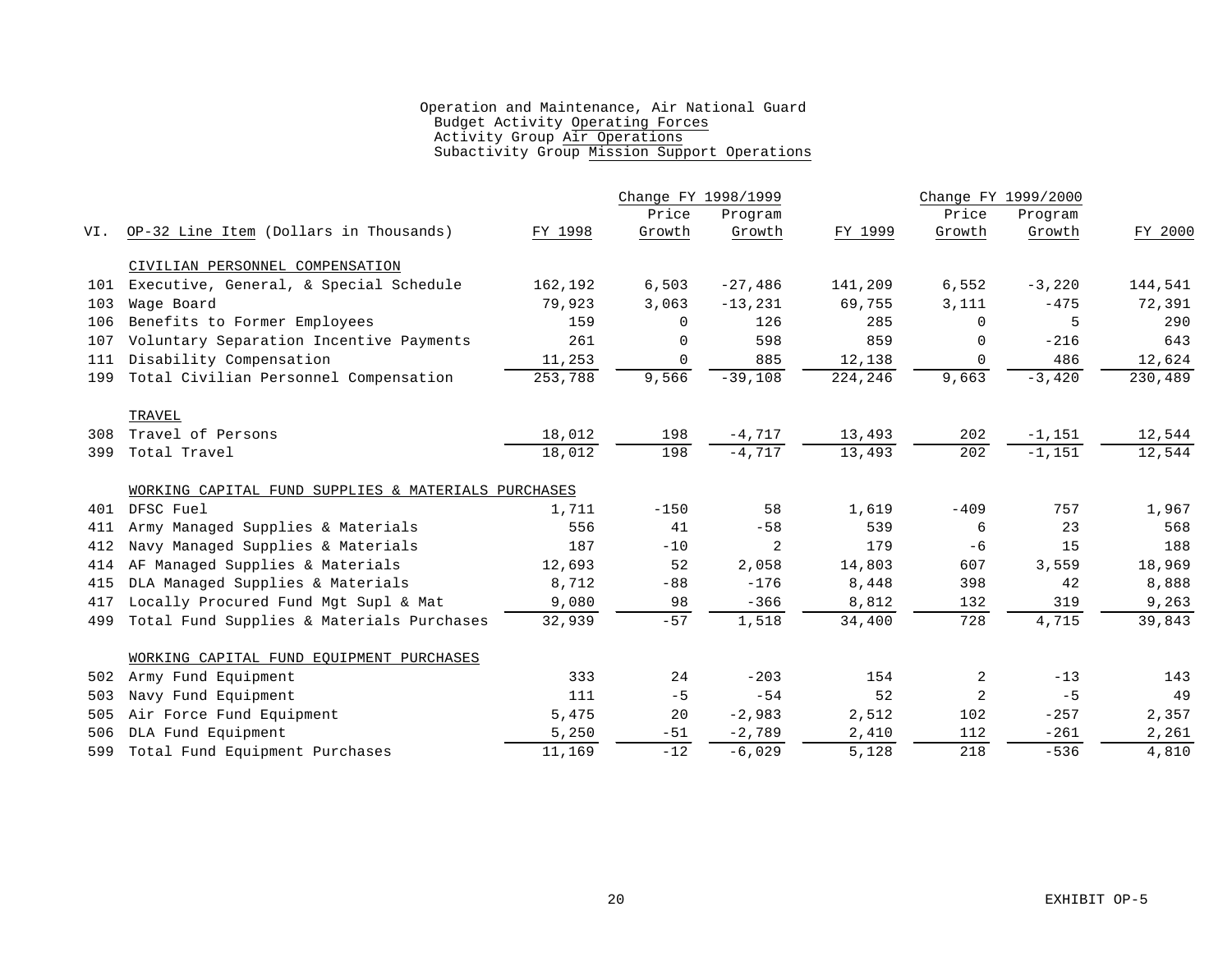|     |                                        |             | Change FY 1998/1999 |            |             | Change FY 1999/2000 |          |              |
|-----|----------------------------------------|-------------|---------------------|------------|-------------|---------------------|----------|--------------|
|     |                                        |             | Price               | Program    |             | Price               | Program  |              |
| VI. | OP-32 Line Item (Dollars in Thousands) | FY 1998     | Growth              | Growth     | FY 1999     | Growth              | Growth   | FY 2000      |
|     | TRANSPORTATION                         |             |                     |            |             |                     |          |              |
| 703 | AMC SAAM                               | 1,601       | 15                  | $-410$     | 1,206       | 30                  | 164      | 1,400        |
| 705 | AMC Channel Cargo                      | $\mathbf 0$ | $\overline{0}$      | 781        | 781         | $\Omega$            | $-24$    | 757          |
| 708 | MSC Chartered Cargo                    | 100         | $-20$               | $-7$       | 73          | 6                   | $-5$     | 74           |
| 719 | MTMC Cargo Operations                  | $\mathbf 0$ | 0                   | 38         | 38          | 0                   | $\Omega$ | 38           |
| 771 | Commercial Transportation              | 3,466       | 37                  | $-1,428$   | 2,075       | 31                  | 343      | 2,449        |
| 799 | Total Transportation                   | 5,167       | 32                  | $-1,026$   | 4,173       | 67                  | 478      | 4,718        |
|     | OTHER PURCHASES                        |             |                     |            |             |                     |          |              |
| 913 | Purchased Utilities (Non-Fund)         | 314         | 3                   | 80         | 397         | 6                   | $-1$     | 402          |
| 914 | Communications (Non-Fund)              | 205         | 2                   | $-123$     | 84          | $\mathbf{1}$        | 1        | 86           |
| 915 | Rents (Non-GSA)                        | 1,193       | 13                  | $-795$     | 411         | 7                   | 19       | 437          |
| 920 | Supplies & Materials (Non-Fund)        | 19,955      | 218                 | $-16,860$  | 3,313       | 49                  | 41       | 3,403        |
| 921 | Printing and Reproduction              | 358         | 3                   | 145        | 506         | 6                   | $-8$     | 504          |
| 922 | Equipment Maintenance by Contract      | 7,869       | 86                  | 1,672      | 9,627       | 142                 | 47       | 9,816        |
| 923 | Facility Maintenance by Contract       | 610         | 6                   | $-616$     | 0           | 0                   | $\Omega$ | $\mathbf 0$  |
| 925 | Equipment: All Other                   | 49,340      | 543                 | $-26, 492$ | 23,391      | 351                 | 426      | 24,168       |
| 930 | Other Depot Maintenance (Non-Fund)     | 6,268       | 69                  | $-3,064$   | 3,273       | 49                  | 4,795    | 8,117        |
| 989 | Other Contracts                        | 22,864      | 251                 | $-5,768$   | 17,347      | 260                 | 543      | 18,150       |
| 998 | Other Costs                            | 474         | 5                   | $-479$     | $\mathbf 0$ | $\mathbf 0$         | $\Omega$ | $\mathsf{O}$ |
| 999 | Total Other Purchases                  | 109,450     | 1,199               | $-52,300$  | 58,349      | 871                 | 5,863    | 65,083       |
|     | TOTAL                                  | 430,525     | 10,926              | $-101,662$ | 339,789     | 11,749              | 5,949    | 357,487      |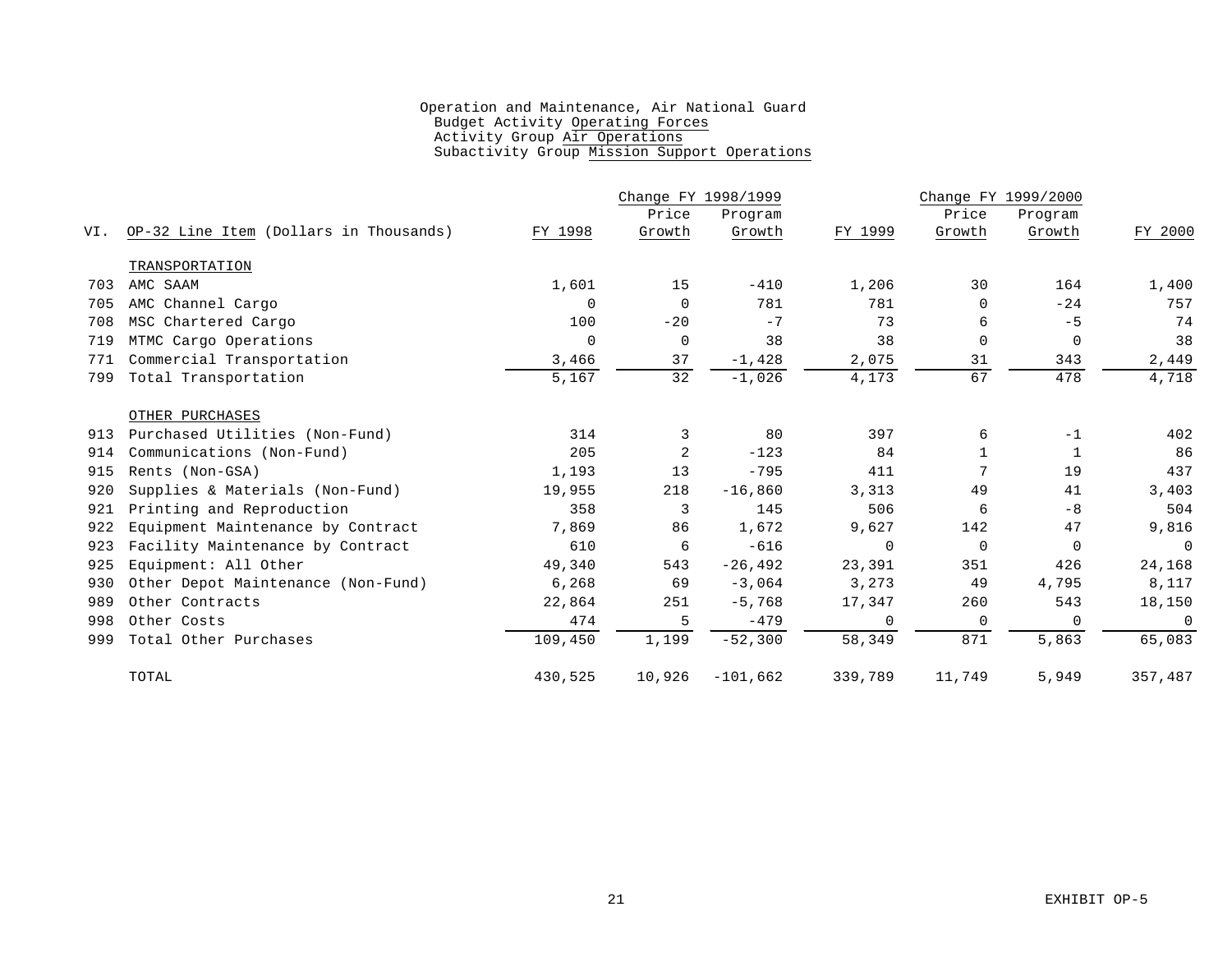#### I. Description of Operations Financed:

This activity includes base operating support for Buckley, Otis, Selfridge, Portland, and Moffett. Additionally, this activity provides funding for security guard operations at 88 flying unit locations, base communications, environmental compliance, conservation, and pollution prevention requirements at all 178 locations, and ANG-wide Precision Measurement Equipment Laboratory activities at Duluth, Forbes, Otis, and Selfridge.

#### II. Force Structure Summary:

This estimate provides the funding for Title V manpower authorizations and associated costs for: administration, public affairs, safety, information management, contracting, comptroller, transient aircraft maintenance, supply, transportation, vehicle and equipment maintenance, munitions, environmental, Precision Measurement Equipment Laboratory activities, and fuel handling. This estimate also provides funding for: security guard agreements which provide physical security and services for government owned facilities, equipment and material; Facility O&M Agreements which includes cost sharing with the states for utilities, service contracts, airport joint use, crash/fire/rescue services, custodial services, refuse collection, snow removal, grounds services, duct cleaning, and other real property support; activities and projects which use "end of pipe" treatment or disposal methods to attain compliance with federal state and local environmental laws and regulations; Environmental Impact Analysis Processes to support decision making; projects that protect and enhance our natural resources; projects which employ source reduction; pollutant minimization and reduction; and leased vehicles.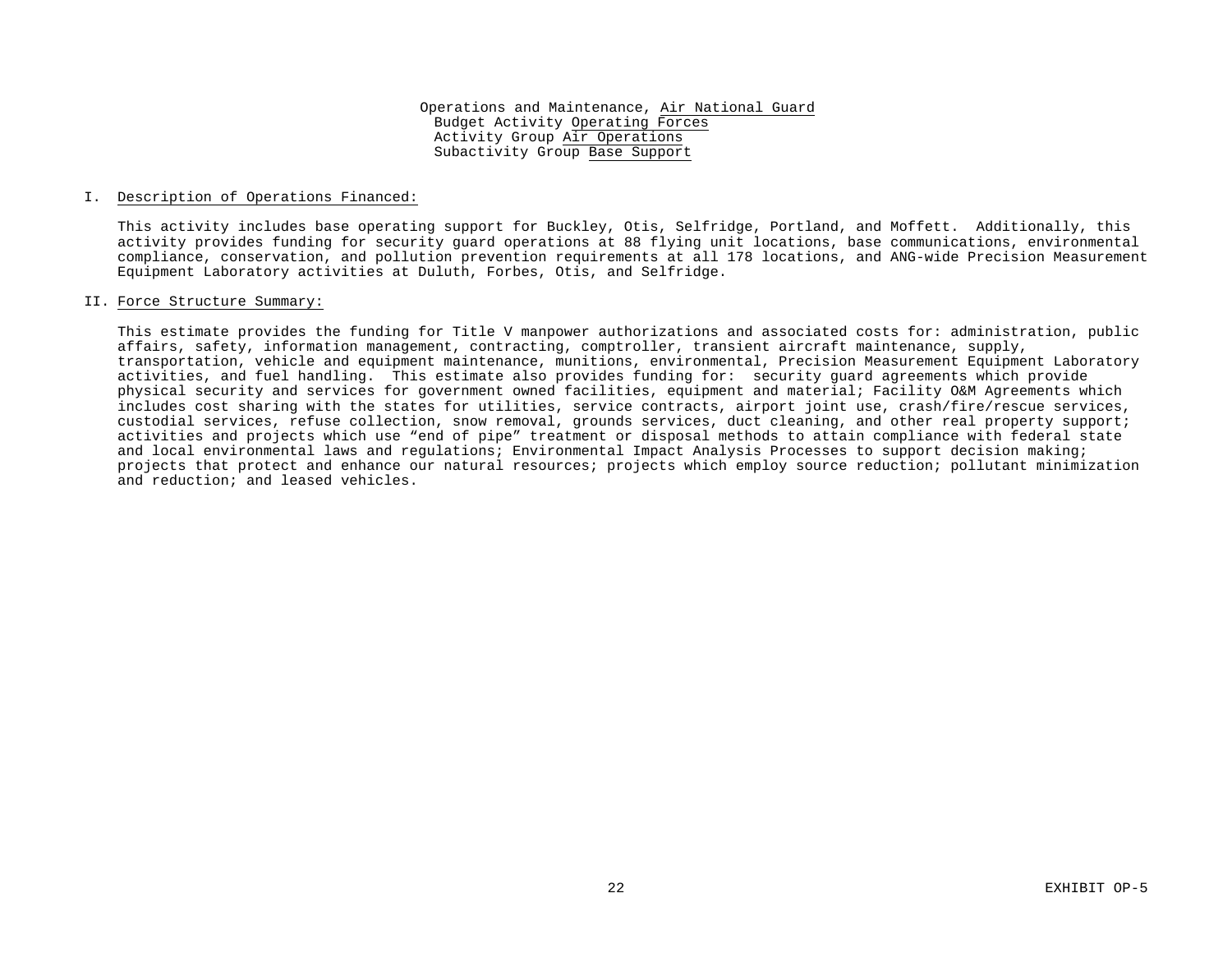### III. Financial Summary (O&M: \$ in Millions):

|                            |    |         |    |                       |    | FY 1999 |          |         |          |         |
|----------------------------|----|---------|----|-----------------------|----|---------|----------|---------|----------|---------|
|                            |    | FY 1998 |    | Budget                |    |         |          | Current |          | FY 2000 |
| Subactivity Group:<br>Α.   |    | Actuals |    | Request Appropriation |    |         | Estimate |         | Estimate |         |
| Environmental Compliance   | \$ | 14.3    | \$ | 13.0                  | Ŝ. | 12.9    | \$       | 13.1    | Ŝ.       | 14.4    |
| Base Operation Support     |    | 54.5    |    | 48.3                  |    | 48.0    |          | 47.6    |          | 48.6    |
| Base Communications        |    | 25.8    |    | 25.0                  |    | 24.8    |          | 24.8    |          | 25.1    |
| Environmental Conservation |    | 4.2     |    | 2.9                   |    | 2.9     |          | 2.9     |          | 2.5     |
| Pollution Prevention       |    | 7.2     |    | 3.2                   |    | 3.2     |          | 3.2     |          | 3.4     |
| Real Property Services     |    | 194.9   |    | 202.8                 |    | 200.7   |          | 200.9   |          | 205.1   |
| Total Subactivity Group    | \$ | 300.8   | Ŝ. | 295.2                 | Ŝ. | 292.4   | Ŝ.       | 292.4   | Ś.       | 299.1   |

|                                           |    | Change          |                 | Change |
|-------------------------------------------|----|-----------------|-----------------|--------|
| Reconciliation Summary:<br><b>B</b> .     |    | FY 1999/FY 1999 | FY 1999/FY 2000 |        |
| Baseline Funding                          | \$ | 295.2           | \$              | 292.4  |
| Congressional Adjustments (Distributed)   |    | 0.0             |                 | 0.0    |
| Congressional Adjustments (Undistributed) |    | $-2.8$          |                 | 0.0    |
| Supplemental Request                      |    | 0.0             |                 | 0.0    |
| Price Change                              |    | $-1.0$          |                 | 6.3    |
| Functional Transfer                       |    | 0.0             |                 | 2.2    |
| Program Changes                           |    | 1.0             |                 | $-1.8$ |
| Current Estimate                          | Ś  | 292.4           |                 | 299.1  |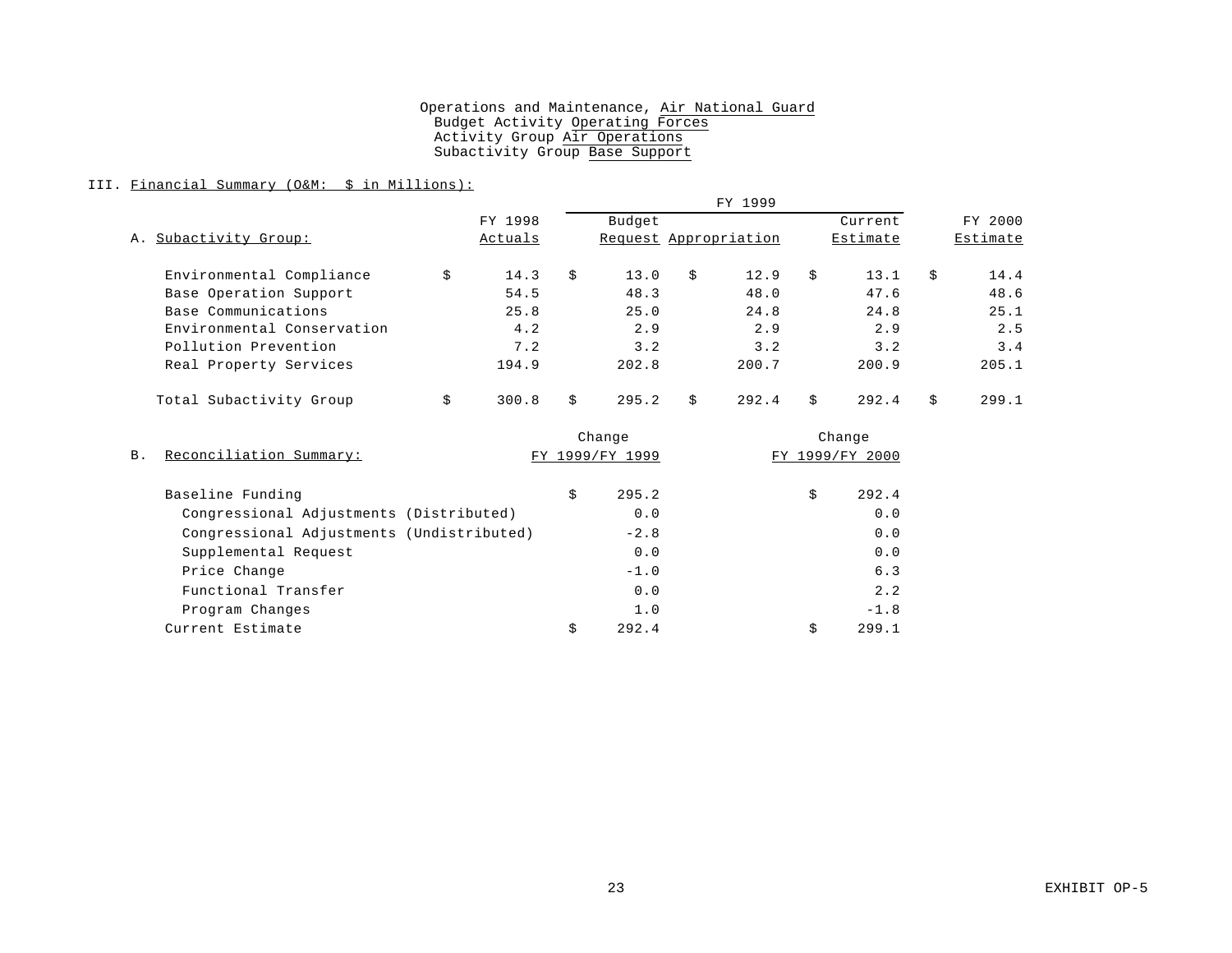| $C_{\rm A}$ |    | Reconciliation: Increases and Decreases:                                                                                                                                                                                         |  |           |
|-------------|----|----------------------------------------------------------------------------------------------------------------------------------------------------------------------------------------------------------------------------------|--|-----------|
|             |    |                                                                                                                                                                                                                                  |  |           |
|             |    |                                                                                                                                                                                                                                  |  | $\cdot$ 0 |
|             | 3. |                                                                                                                                                                                                                                  |  |           |
|             | 4. |                                                                                                                                                                                                                                  |  |           |
|             |    |                                                                                                                                                                                                                                  |  |           |
|             |    | b. Savings mandated in the Defense Reform Initiative (Section 8105)  \$ - 1.2                                                                                                                                                    |  |           |
|             |    |                                                                                                                                                                                                                                  |  |           |
|             | б. |                                                                                                                                                                                                                                  |  |           |
|             | 7. |                                                                                                                                                                                                                                  |  |           |
|             |    | a. The net savings resulting from lower inflation for general purchases<br>$(5-1.3)$ and higher civilian pay raise costs $(5+.3)$ in FY 1999 are<br>utilized to finance unfunded Base Support requirements.  \$ + 1.0            |  |           |
|             |    |                                                                                                                                                                                                                                  |  |           |
|             |    |                                                                                                                                                                                                                                  |  |           |
|             |    |                                                                                                                                                                                                                                  |  |           |
|             |    | a. Transfer of funding from the Other Procurement, Air Force appropriation<br>to the O&M accounts to provide for the leasing of vehicles. This change<br>complies with Congressional direction that it is more cost effective to |  |           |
|             |    |                                                                                                                                                                                                                                  |  |           |
|             |    | a. Environmental Compliance (FY 1999 Base, \$ 13.1) Additional environmental<br>program funds due to the implementation of air emission inventories,<br>projects and activities associated with an increase in regulatory        |  |           |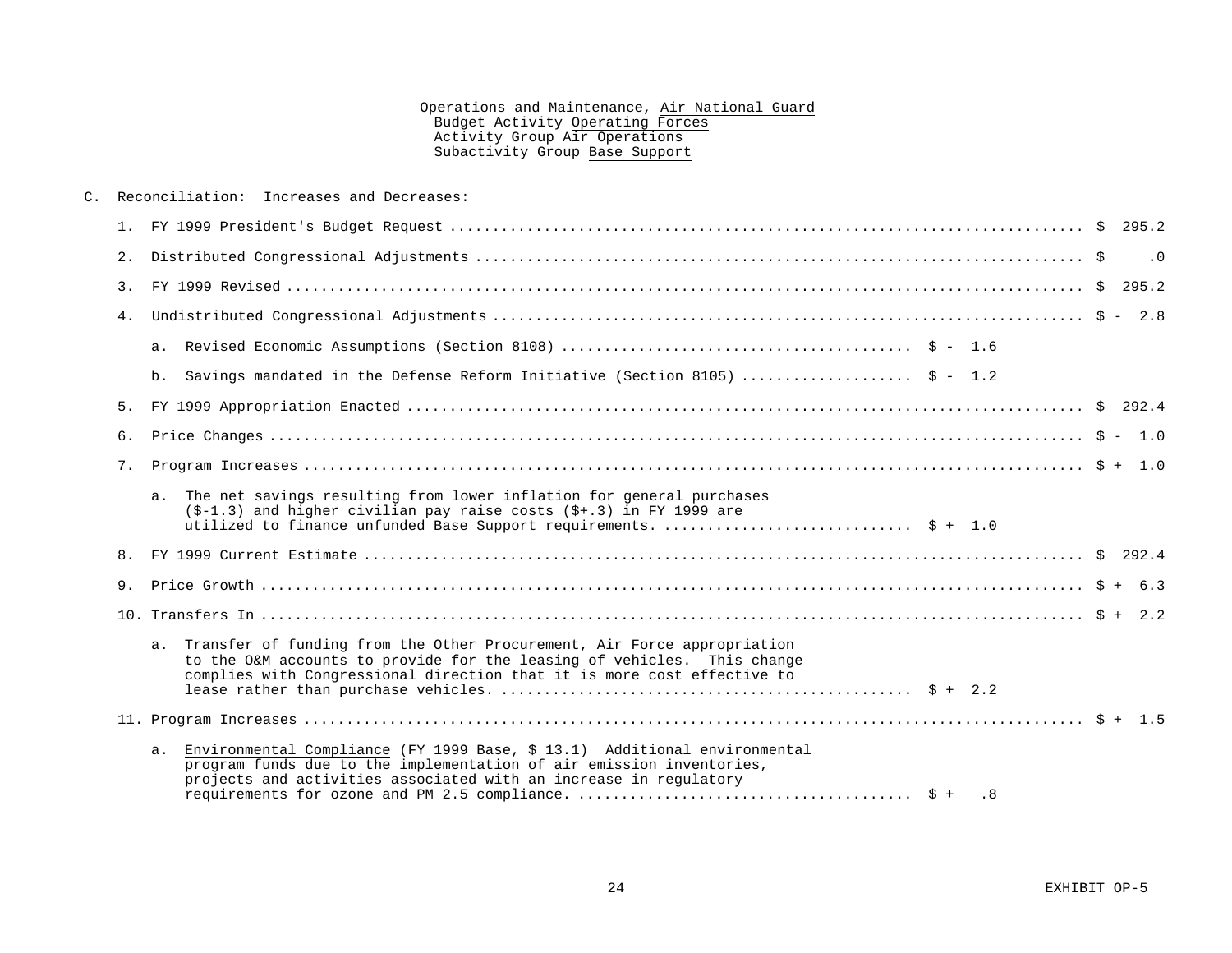## C. Reconciliation: Increases and Decreases:

|     | b. Real Property Services (FY 1999 Base, \$ 200.9) The Air Force decision<br>to convert two (2) Air National Guard F-16 general purpose forces units<br>to F-16 training increases the requirement for real property services as<br>base populations increase and change from primarily part-time to mostly                                                              |
|-----|--------------------------------------------------------------------------------------------------------------------------------------------------------------------------------------------------------------------------------------------------------------------------------------------------------------------------------------------------------------------------|
| 12. |                                                                                                                                                                                                                                                                                                                                                                          |
|     | a. Base Operation Support (FY 1999 Base, \$ 48.3) Reduction in base<br>operation support civilian personnel to align manpower with execution<br>experience $(S-1.8)$ . FY 2000 also reflects the anticipated savings<br>created by the competitive sourcing of 83 Title V positions performing<br>Precision Measurement Equipment Laboratory (PMEL) activiites (\$-1.5). |
| 13. |                                                                                                                                                                                                                                                                                                                                                                          |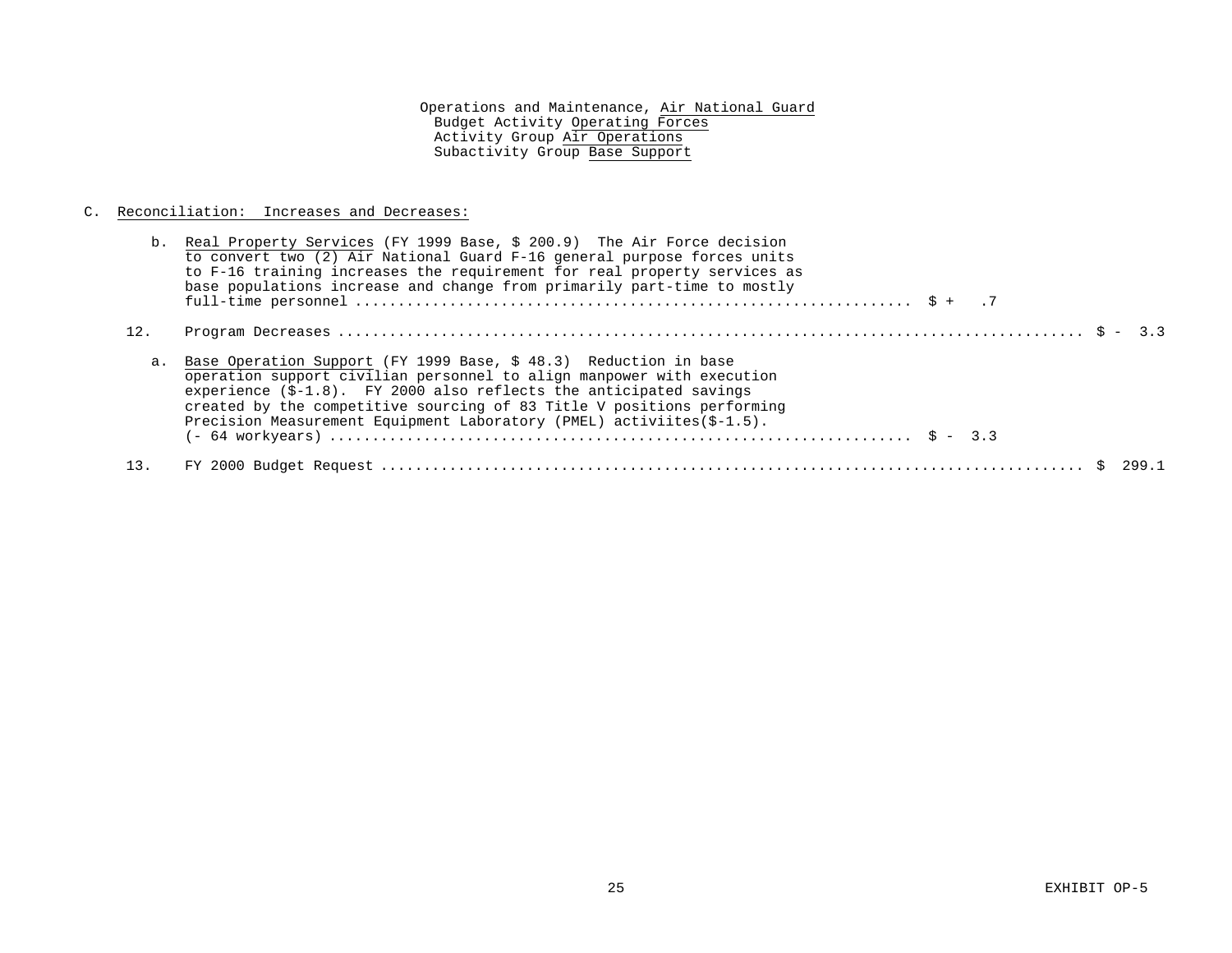| IV. Performance Criteria and Evaluation:                                                                                                                                                                                                   | FY 1998                                                      | FY 1999                                                      | FY 2000                                                      |
|--------------------------------------------------------------------------------------------------------------------------------------------------------------------------------------------------------------------------------------------|--------------------------------------------------------------|--------------------------------------------------------------|--------------------------------------------------------------|
| Administration (\$000)<br>Α.<br>Civilian Personnel FTEs<br>Number of Bases, Total<br>(CONUS)<br>(0/S)                                                                                                                                      | \$3,584<br>66<br>5<br>(5)<br>(0)                             | \$2,589<br>61<br>5<br>(5)<br>(0)                             | \$4,426<br>53<br>5<br>(5)<br>(0)                             |
| B. Maintenance of Installation Equipment (\$000)<br>Civilian Personnel FTEs                                                                                                                                                                | \$3,911<br>95                                                | \$3,013<br>88                                                | \$2,224<br>61                                                |
| C. Other Base Services (\$000)<br>Military Personnel Average Strength<br>Civilian Personnel FTEs                                                                                                                                           | \$46,476<br>518<br>224                                       | \$41,471<br>438<br>268                                       | \$41,430<br>438<br>204                                       |
| D. Other Personnel Support (\$000)<br>Civilian Personnel FTEs                                                                                                                                                                              | \$<br>522<br>15                                              | \$<br>538<br>15                                              | 562<br>\$<br>15                                              |
| E. Other Engineering Support (\$000)<br>Civilian Personnel FTEs                                                                                                                                                                            | \$158,138<br>233                                             | \$156,286<br>313                                             | \$161,167<br>299                                             |
| Operation of Utilities (\$000)<br>$F_{\rm{tot}}$<br>Civilian Personnel FTEs<br>Electricity (MWH)<br>Heating (MBTU)<br>Water, Plants & Systems (000 gals)<br>Sewage & Waste Systems (000 gals)<br>Air Conditioning and Refrigeration (Tons) | \$36,780<br>49<br>504,977<br>758,780<br>547<br>121<br>36,926 | \$44,605<br>61<br>499,844<br>738,407<br>549<br>121<br>36,352 | \$43,942<br>55<br>494,721<br>714,597<br>531<br>117<br>35,910 |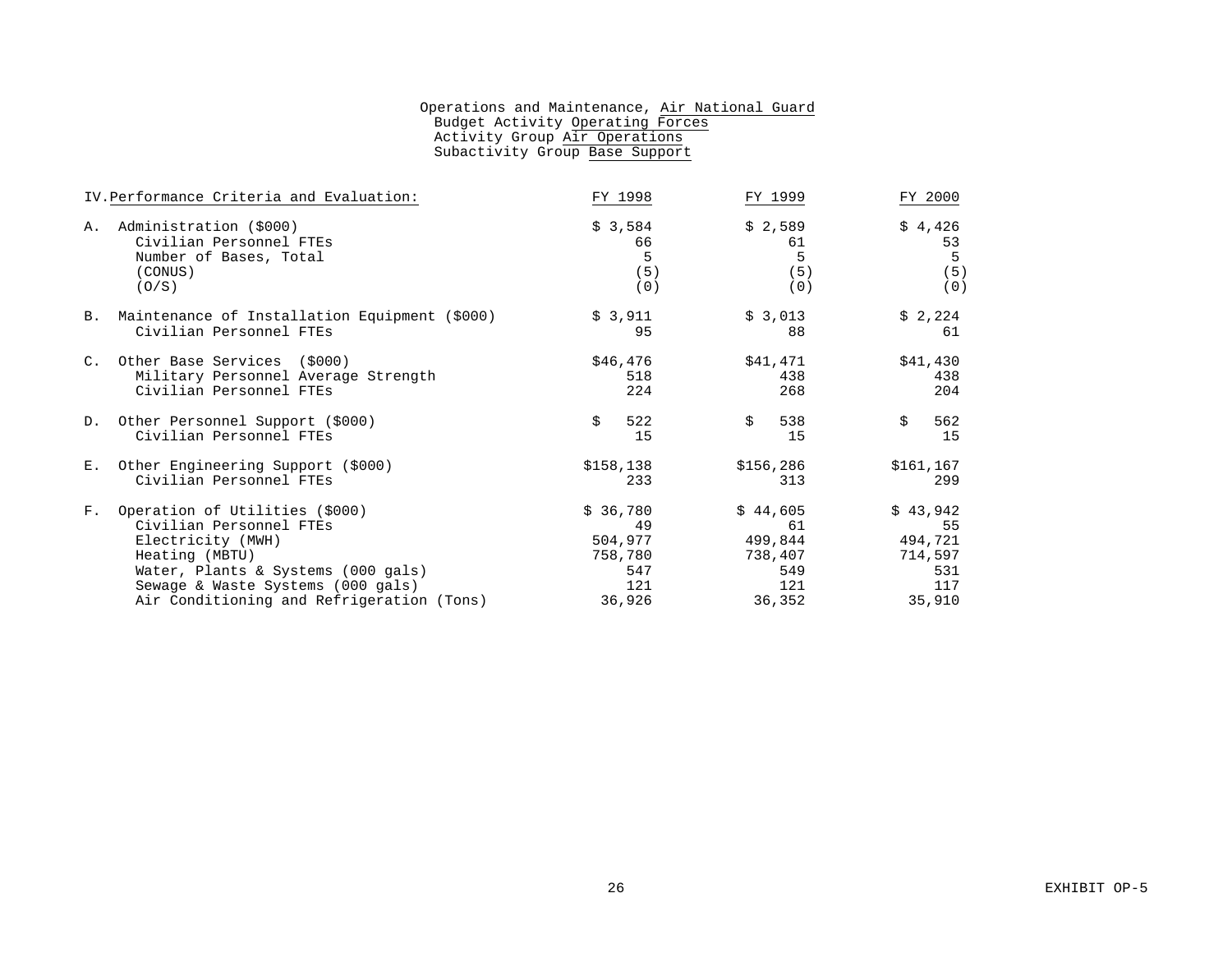| Personnel Summary:                                  | FY 1998 | FY 1999   | FY 2000 | Change<br>FY99-00 |
|-----------------------------------------------------|---------|-----------|---------|-------------------|
|                                                     |         |           |         |                   |
| Reserve Drill Strength (E/S) (Total)                | 440     | 409       | 409     | $\overline{0}$    |
| Officer                                             | 32      | 39        | 39      | $\Omega$          |
| Enlisted                                            | 408     | 370       | 370     | $\Omega$          |
| (Military Technicians Included Above - Memo)        | (53)    | (0)       | (0)     | (0)               |
| Reservists on Full-Time Active Duty (E/S) (Total)   | 116     | <u>41</u> | 41      | $\overline{0}$    |
| Officer                                             | 83      | 16        | 16      | $\Omega$          |
| Enlisted                                            | 33      | 25        | 25      | $\Omega$          |
| Civilian End Strength (Total)                       | 895     | 824       | 638     | $-186$            |
| U.S. Direct Hire                                    | 895     | 824       | 638     | $-186$            |
| (Military Technicians Included - Memo)              | (53)    | (0)       | (0)     | (0)               |
| (Reimbursable Civilians Included Above - Memo)      | (137)   | (180)     | (105)   | $(-75)$           |
| Reserve Drill Strength (A/S) (Total)                | 489     | 409       | 409     | <u>0</u>          |
| Officer                                             | 29      | 39        | 39      | $\Omega$          |
| Enlisted                                            | 418     | 370       | 370     | 0                 |
| (Military Technicians Included Above - Memo)        | (42)    | (0)       | (0)     | (0)               |
| Reservists on Full-Time Active Duty $(A/S)$ (Total) | 81      | 41        | 41      | <u>0</u>          |
| Officer                                             | 46      | 16        | 16      | $\Omega$          |
| Enlisted                                            | 35      | 25        | 25      | 0                 |
| Civilian FTE (Total)                                | 713     | 849       | 730     | $-119$            |
| U.S. Direct Hire                                    | 713     | 849       | 730     | $-119$            |
| (Military Technicians Included - Memo)              | (42)    | (0)       | (0)     | (0)               |
| (Reimbursable Civilians Included Above - Memo)      | (70)    | (180)     | (143)   | $(-37)$           |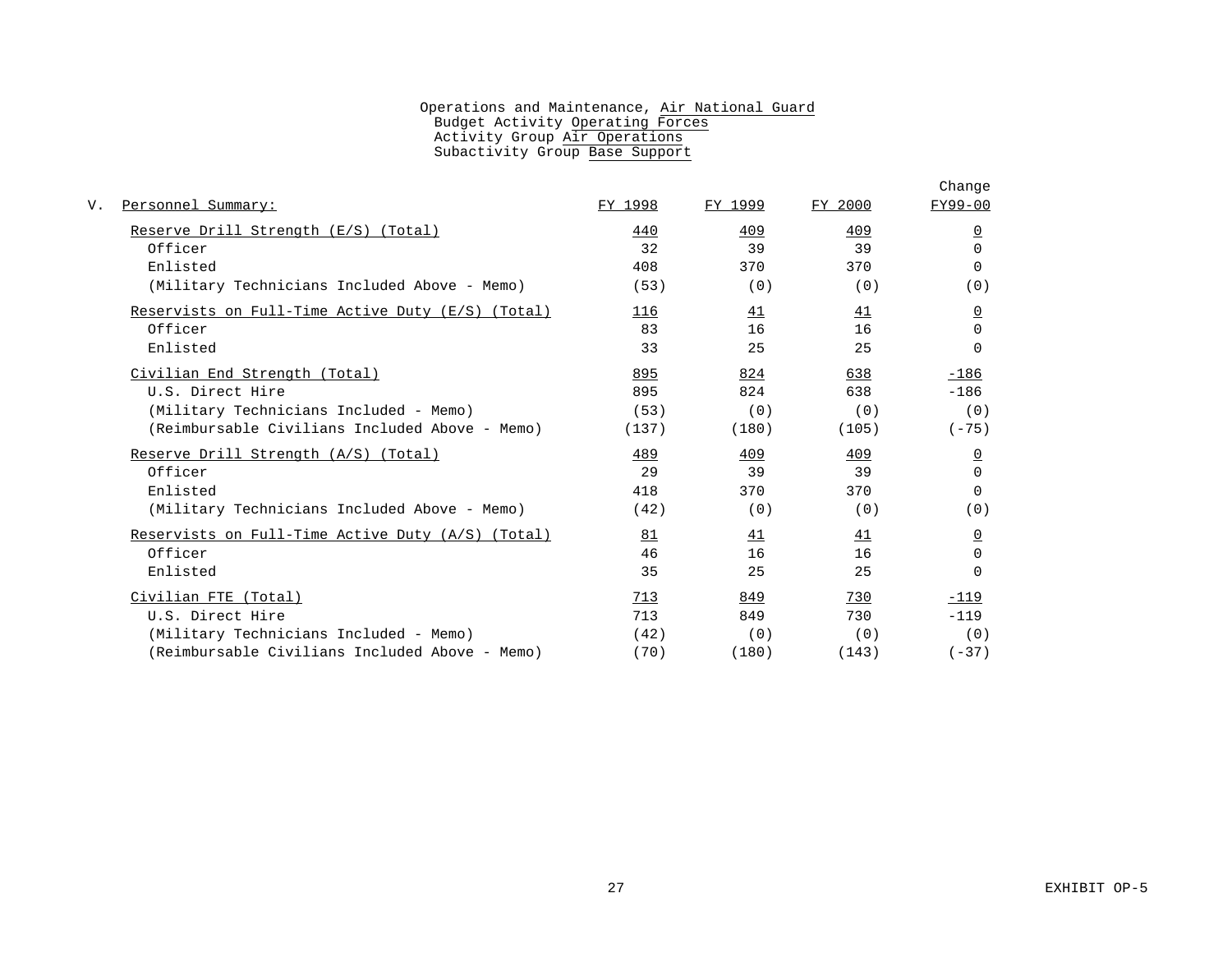|     |                                                     |                            | Change FY 1998/1999 |          |         | Change FY 1999/2000 |              |             |
|-----|-----------------------------------------------------|----------------------------|---------------------|----------|---------|---------------------|--------------|-------------|
|     |                                                     |                            | Price               | Program  |         | Price               | Program      |             |
| VI. | OP-32 Line Item (Dollars in Thousands)              | FY 1998                    | Growth              | Growth   | FY 1999 | Growth              | Growth       | FY 2000     |
|     | CIVILIAN PERSONNEL COMPENSATION                     |                            |                     |          |         |                     |              |             |
| 101 | Executive, General, & Special Schedule              | 18,576                     | 744                 | 1,026    | 20,346  | 944                 | $-5,782$     | 15,508      |
| 103 | Wage Board                                          | 13,664                     | 524                 | 622      | 14,810  | 660                 | 1,430        | 16,900      |
| 106 | Benefits to Former Employees                        | $\mathbf 0$                | 0                   | 19       | 19      | 0                   | $\mathbf{1}$ | 20          |
| 107 | Voluntary Separation Incentive Payments             | 80                         | $\mathbf 0$         | $-80$    | 0       | $\mathbf 0$         | 0            | $\mathbf 0$ |
| 199 | Total Civilian Personnel Compensation               | 32,320                     | 1,268               | 1,587    | 35,175  | 1,604               | $-4,351$     | 32,428      |
|     | TRAVEL                                              |                            |                     |          |         |                     |              |             |
| 308 | Travel of Persons                                   | 1,190                      | 14                  | $-185$   | 1,019   | 15                  | 1,913        | 2,947       |
| 399 | Total Travel                                        | 1,190                      | 14                  | $-185$   | 1,019   | 15                  | 1,913        | 2,947       |
|     | WORKING CAPITAL FUND SUPPLIES & MATERIALS PURCHASES |                            |                     |          |         |                     |              |             |
|     | 401 DFSC Fuel                                       | 739                        | $-65$               | $-169$   | 505     | $-128$              | $\mathbf{1}$ | 378         |
| 411 | Army Managed Supplies & Materials                   | 140                        | 11                  | $-134$   | 17      | 0                   | $\mathbf{1}$ | 18          |
| 412 | Navy Managed Supplies & Materials                   | 46                         | $-2$                | $-39$    | 5       | $\Omega$            | $\mathbf{1}$ | 6           |
| 414 | AF Managed Supplies & Materials                     | 66                         | $\mathbf 0$         | 1,052    | 1,118   | 45                  | $-44$        | 1,119       |
| 415 | DLA Managed Supplies & Materials                    | 2,199                      | $-22$               | $-1,928$ | 249     | 13                  | 21           | 283         |
| 417 | Locally Procured Fund Mgt Supl & Mat                | 2,294                      | 26                  | $-2,059$ | 261     | 4                   | 31           | 296         |
| 499 | Total Fund Supplies & Materials Purchases           | 5,484                      | $-52$               | $-3,277$ | 2,155   | $-66$               | 11           | 2,100       |
|     | WORKING CAPITAL FUND EQUIPMENT PURCHASES            |                            |                     |          |         |                     |              |             |
| 502 | Army Fund Equipment                                 | 137                        | 10                  | $-28$    | 119     | $\mathbf{1}$        | $-4$         | 116         |
| 503 | Navy Fund Equipment                                 | 45                         | $-2$                | $-4$     | 39      | 1                   | $-1$         | 39          |
| 505 | Air Force Fund Equipment                            | 2,259                      | 9                   | $-313$   | 1,955   | 80                  | $-147$       | 1,888       |
| 506 | DLA Fund Equipment                                  | 2,166                      | $-22$               | $-271$   | 1,873   | 88                  | $-148$       | 1,813       |
| 599 | Total Fund Equipment Purchases                      | 4,607                      | $-5$                | $-616$   | 3,986   | 170                 | $-300$       | 3,856       |
|     | OTHER WORKING CAPITAL FUND PURCHASES                | (EXCLUDING TRANSPORTATION) |                     |          |         |                     |              |             |
| 671 | Communications Services (DISA)                      | 5,309                      | $-32$               | 575      | 5,852   | 948                 | $-831$       | 5,969       |
| 699 | Total Fund Purchases                                | 5,309                      | $-32$               | 575      | 5,852   | 948                 | $-831$       | 5,969       |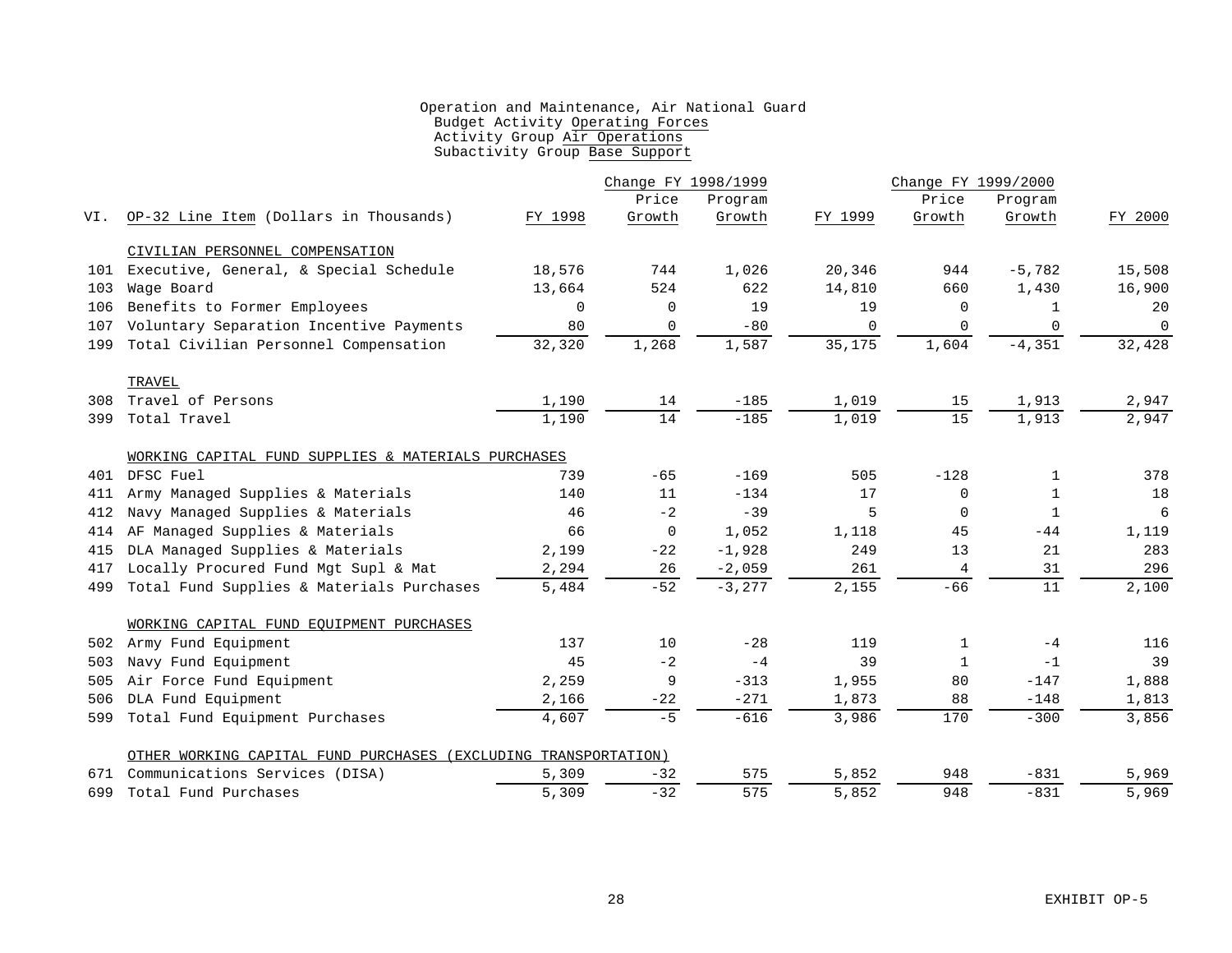|     |                                        |         | Change FY 1998/1999<br>Change FY 1999/2000 |           |         |          |          |         |
|-----|----------------------------------------|---------|--------------------------------------------|-----------|---------|----------|----------|---------|
|     |                                        |         | Price                                      | Program   |         | Price    | Program  |         |
| VI. | OP-32 Line Item (Dollars in Thousands) | FY 1998 | Growth                                     | Growth    | FY 1999 | Growth   | Growth   | FY 2000 |
|     | TRANSPORTATION                         |         |                                            |           |         |          |          |         |
| 771 | Commercial Transportation              | 54      | $\Omega$                                   | $-36$     | 18      | $\Omega$ |          | 18      |
| 799 | Total Transportation                   | 54      | 0                                          | $-36$     | 18      | $\Omega$ |          | 18      |
|     | OTHER PURCHASES                        |         |                                            |           |         |          |          |         |
| 913 | Purchased Utilities (Non-Fund)         | 34,121  | 375                                        | 6,706     | 41,202  | 618      | $-957$   | 40,863  |
| 914 | Communications (Non-Fund)              | 9,642   | 106                                        | 47        | 9,795   | 147      | $-10$    | 9,932   |
| 915 | Rents (Non-GSA)                        | 616     | 7                                          | 761       | 1,384   | 21       | $-449$   | 956     |
| 920 | Supplies & Materials (Non-Fund)        | 8,220   | 90                                         | $-8,290$  | 20      | 0        | $\Omega$ | 20      |
| 921 | Printing and Reproduction              | 50      | 0                                          | $-25$     | 25      | 0        | $-2$     | 23      |
| 922 | Equipment Maintenance by Contract      | 375     | 4                                          | 338       | 717     | 10       | $-7$     | 720     |
| 923 | Facility Maintenance by Contract       | 9,129   | 101                                        | $-2,055$  | 7,175   | 107      | $-779$   | 6,503   |
| 925 | Equipment: All Other                   | 2,532   | 28                                         | $-2,451$  | 109     | 1        | $-49$    | 61      |
| 989 | Other Contracts                        | 187,085 | 2,057                                      | $-6,929$  | 182,213 | 2,734    | 4,206    | 189,153 |
| 998 | Other Costs                            | 101     | 1                                          | 1,477     | 1,579   | 23       | 1,938    | 3,540   |
| 999 | Total Other Purchases                  | 251,871 | 2,769                                      | $-10,421$ | 244,219 | 3,661    | 3,891    | 251,771 |
|     | TOTAL                                  | 300,835 | 3,962                                      | $-12,373$ | 292,424 | 6,332    | 333      | 299,089 |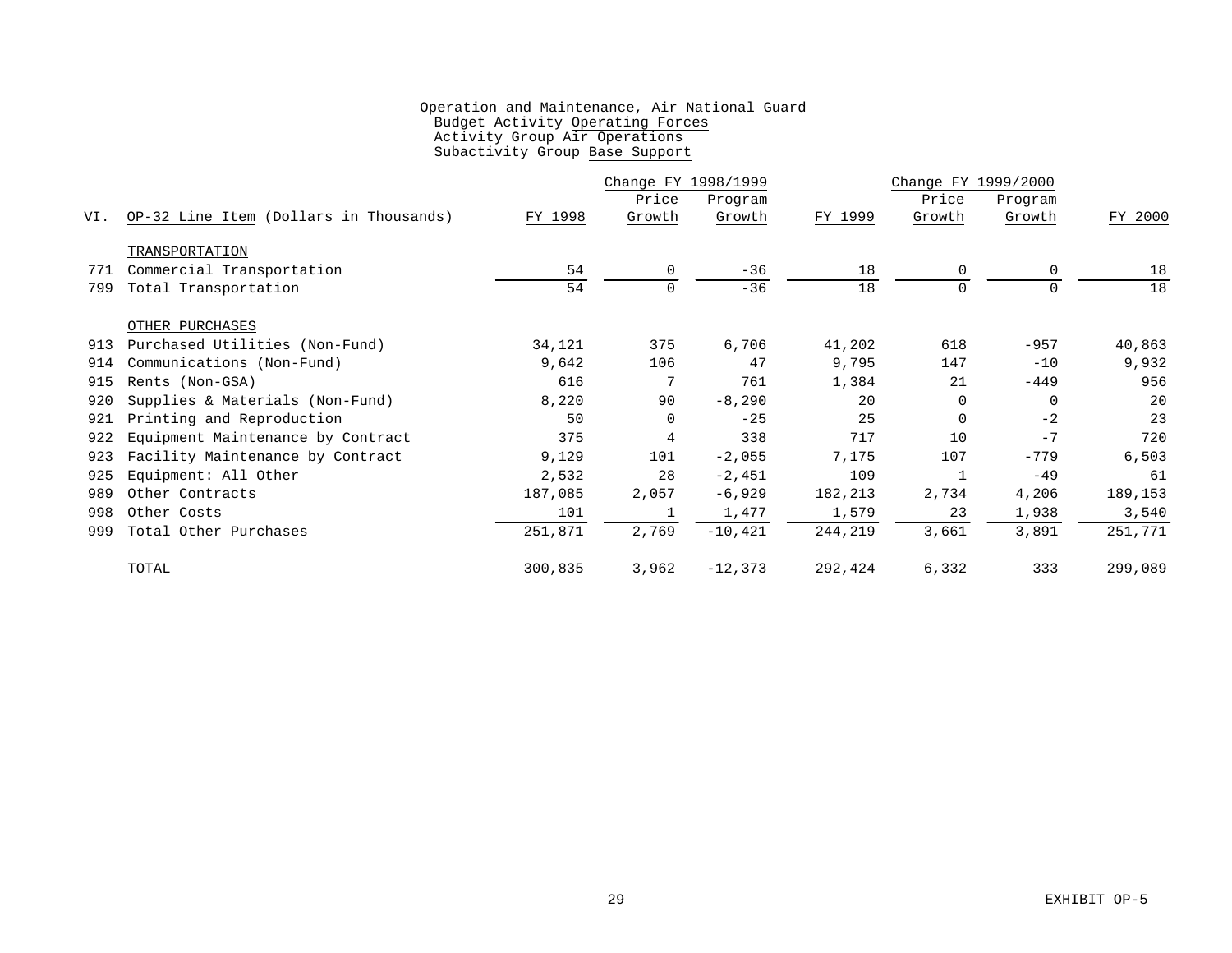#### I. Description of Operations Financed:

This activity provides O&M real property maintenance and minor construction support for 175 Air National Guard locations. It includes funding for repair, maintenance and construction of buildings, roads, and airfields required for the training of Air National Guard personnel to support a level of combat readiness that enables them to assimilate immediately into the active force and be capable of conducting independent operations in accordance with unit wartime taskings and state emergencies.

| II. Force Structure Summary: | FY 1999 | FY 2000 |
|------------------------------|---------|---------|
| Flying Units                 | 88      | 88      |
| Mission Support Units        | 238     | 238     |

#### III. Financial Summary (O&M: \$ in Millions):

|                                  |         |   |                       | FY 1999 |          |          |
|----------------------------------|---------|---|-----------------------|---------|----------|----------|
|                                  | FY 1998 |   | Budget                |         | Current  | FY 2000  |
| A. Subactivity Group:            | Actuals |   | Request Appropriation |         | Estimate | Estimate |
| Minor Construction<br>\$         | 13.4    | S | 26.7                  | 26.4    | 26.4     | 0.8      |
| Maintenance and Repair           | 80.9    |   | 55.0                  | 54.4    | 58.8     | 35.4     |
| Demolition/Disp of Excess Facili | 2.6     |   | 1.0                   | 1.0     | 1.0      | 1.9      |
| Total Subactivity Group          | 97.0    | S | 82.6                  | 81.8    | 86.2     | 38.1     |

|                                           |    | Change       |    | Change       |
|-------------------------------------------|----|--------------|----|--------------|
| Reconciliation Summary:<br><b>B</b> .     |    | 1999/FY 1999 | FY | 1999/FY 2000 |
| Baseline Funding                          | \$ | 82.6         | \$ | 86.2         |
| Congressional Adjustments (Distributed)   |    | 0.0          |    | 0.0          |
| Congressional Adjustments (Undistributed) |    | $-0.8$       |    | 0.0          |
| Supplemental Request                      |    | 4.4          |    | 0.0          |
| Price Change                              |    | $-0.4$       |    | 1.3          |
| Functional Transfer                       |    | 0.0          |    | $-63.0$      |
| Program Changes                           |    | 0.4          |    | 13.6         |
| Current Estimate                          | Ś  | 86.2         | Ś  | 38.1         |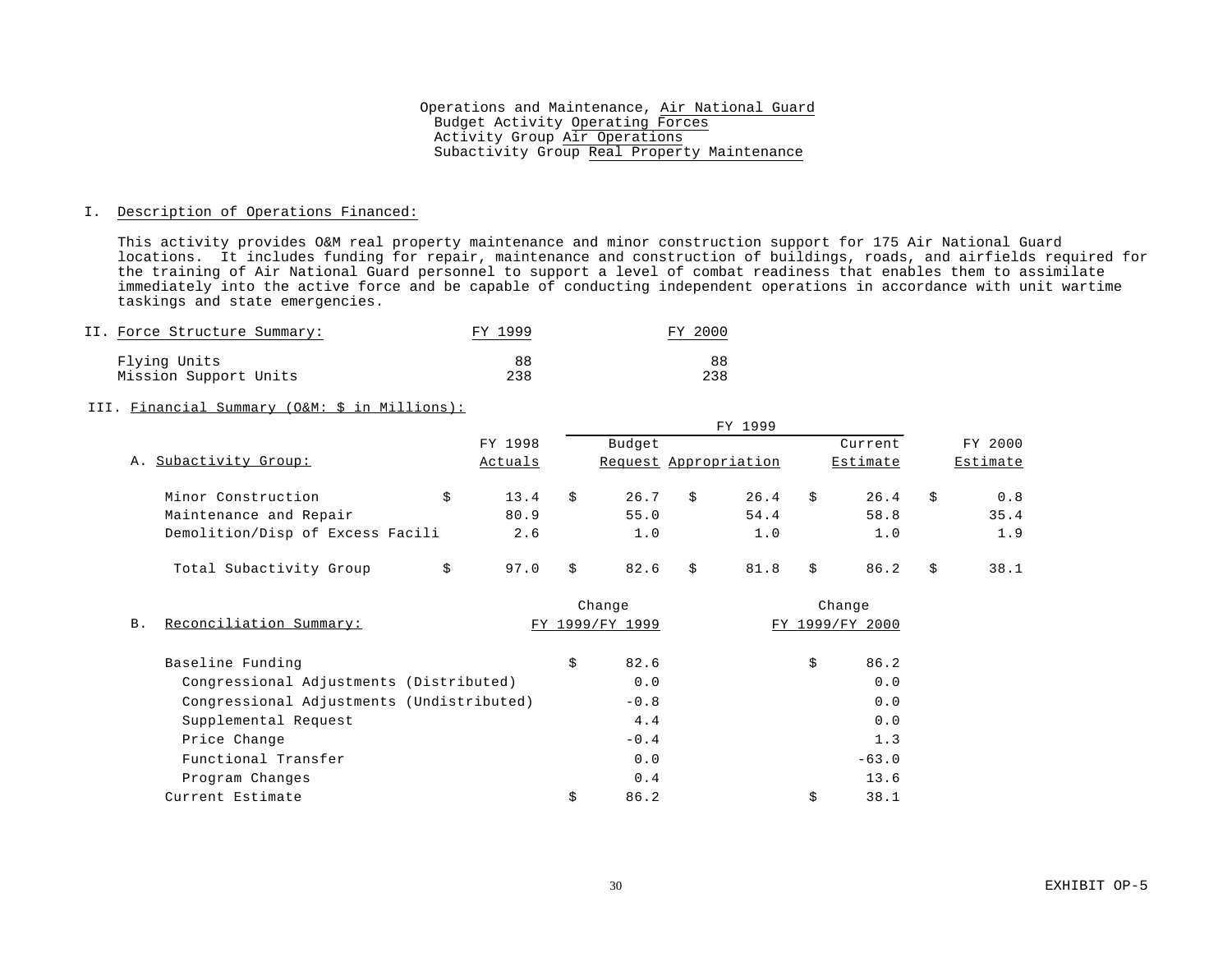#### C. Reconciliation: Increases and Decreases:

|    |                                                                                                                                                                                                                                                                                                                                                                                                                                                    | 82.6                        |
|----|----------------------------------------------------------------------------------------------------------------------------------------------------------------------------------------------------------------------------------------------------------------------------------------------------------------------------------------------------------------------------------------------------------------------------------------------------|-----------------------------|
|    |                                                                                                                                                                                                                                                                                                                                                                                                                                                    | $\overline{\phantom{0}}$ .0 |
|    |                                                                                                                                                                                                                                                                                                                                                                                                                                                    |                             |
|    |                                                                                                                                                                                                                                                                                                                                                                                                                                                    |                             |
|    |                                                                                                                                                                                                                                                                                                                                                                                                                                                    |                             |
|    | b. Savings mandated in the Defense Reform Initiative (Section 8105)  \$ - .3                                                                                                                                                                                                                                                                                                                                                                       |                             |
|    |                                                                                                                                                                                                                                                                                                                                                                                                                                                    |                             |
| б. |                                                                                                                                                                                                                                                                                                                                                                                                                                                    |                             |
|    | a. Funding for storm damage repair caused by Hurricane Georges  \$ + 4.4                                                                                                                                                                                                                                                                                                                                                                           |                             |
|    |                                                                                                                                                                                                                                                                                                                                                                                                                                                    |                             |
|    |                                                                                                                                                                                                                                                                                                                                                                                                                                                    |                             |
|    | a. Savings from lower inflation for general purchases will be used to<br>perform unscheduled maintenance and repair projects during FY 1999 \$ + .4                                                                                                                                                                                                                                                                                                |                             |
|    |                                                                                                                                                                                                                                                                                                                                                                                                                                                    |                             |
|    |                                                                                                                                                                                                                                                                                                                                                                                                                                                    |                             |
|    |                                                                                                                                                                                                                                                                                                                                                                                                                                                    |                             |
|    | a. In FY 2000, the Department has followed recent congressional practice<br>and budgeted funds (\$1,845 million DoD-wide) in the Ouality of Life<br>Enhancements, Defense appropriation. Funds added in the presidential<br>increase and funds budgeted for repair and maintenance of OOL-type<br>facilities are included in this account to give it special emphasis and<br>to encourage better management of the funds by giving them a two-year |                             |
|    |                                                                                                                                                                                                                                                                                                                                                                                                                                                    |                             |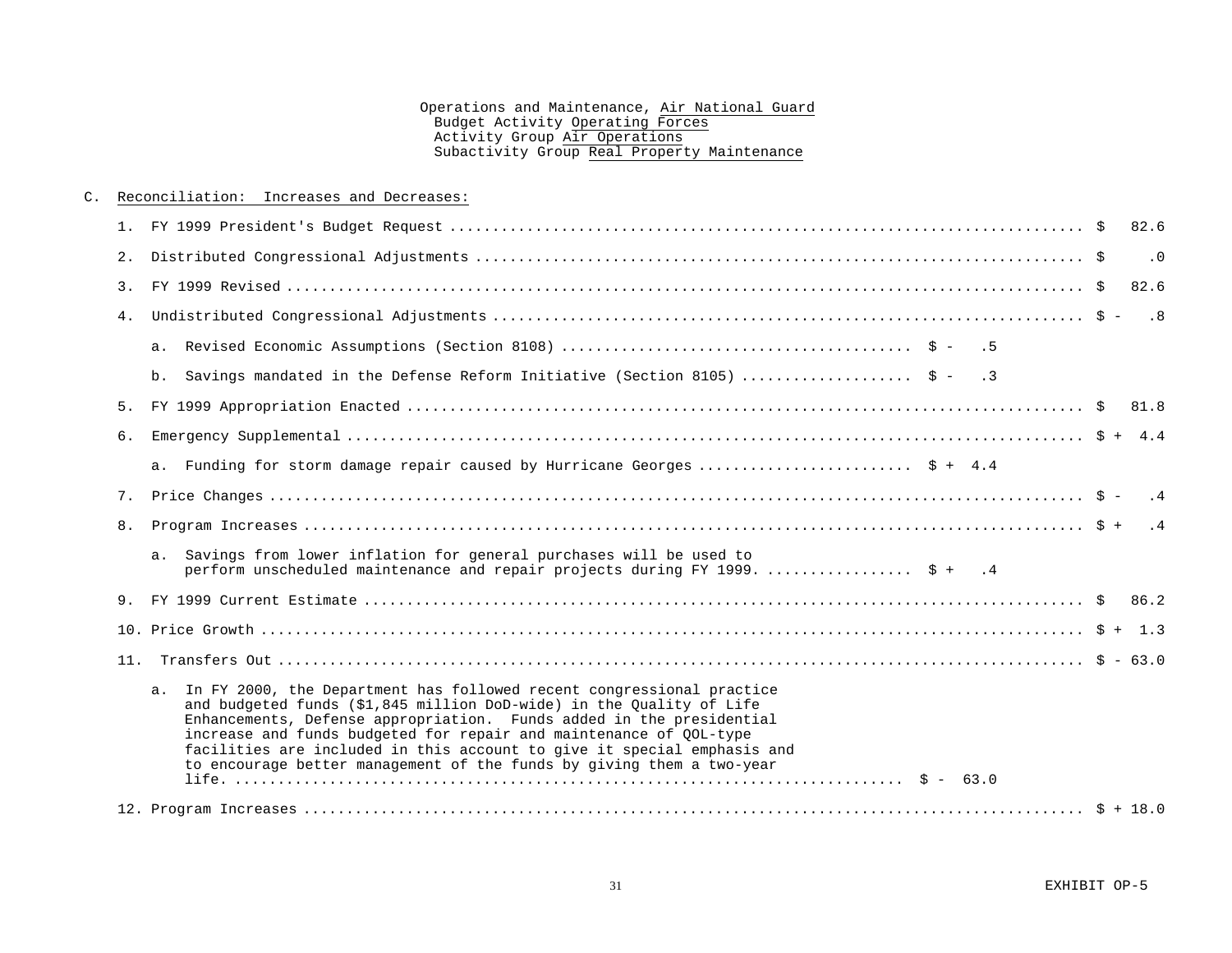## C. Reconciliation: Increases and Decreases:

|  | a. Real Property Maintenance (FY 1999 Base, \$ 86.2) FY 2000 increase of<br>\$12.1 to fund real property maintenance at 1% of plant replacement value<br>(PRV), currently the Air Force-wide funding standard. With this<br>increase, RPM funding will cover 38% of known requirements. This |
|--|----------------------------------------------------------------------------------------------------------------------------------------------------------------------------------------------------------------------------------------------------------------------------------------------|
|  | compares to the Defense Planning Guidance goal of funding 75% of the                                                                                                                                                                                                                         |
|  | Service defined requirement by the end of FY 2003. Also included is one-<br>time funding to support the unit conversions from F-16 general purpose                                                                                                                                           |
|  | forces to F-16 training $(\frac{2}{5}+3.9)$ and from F-16 air defense to general                                                                                                                                                                                                             |
|  | purpose $(\frac{1}{2}, 0)$ . Costs include conversion to and addition of classroom,                                                                                                                                                                                                          |
|  |                                                                                                                                                                                                                                                                                              |
|  |                                                                                                                                                                                                                                                                                              |
|  | a. One-Time FY 1999 Congressional Adds (FY 1999 Base, \$ 4.4) FY 2000<br>funding reduction attributed to one-time funding provided in FY 1999 to                                                                                                                                             |
|  |                                                                                                                                                                                                                                                                                              |
|  |                                                                                                                                                                                                                                                                                              |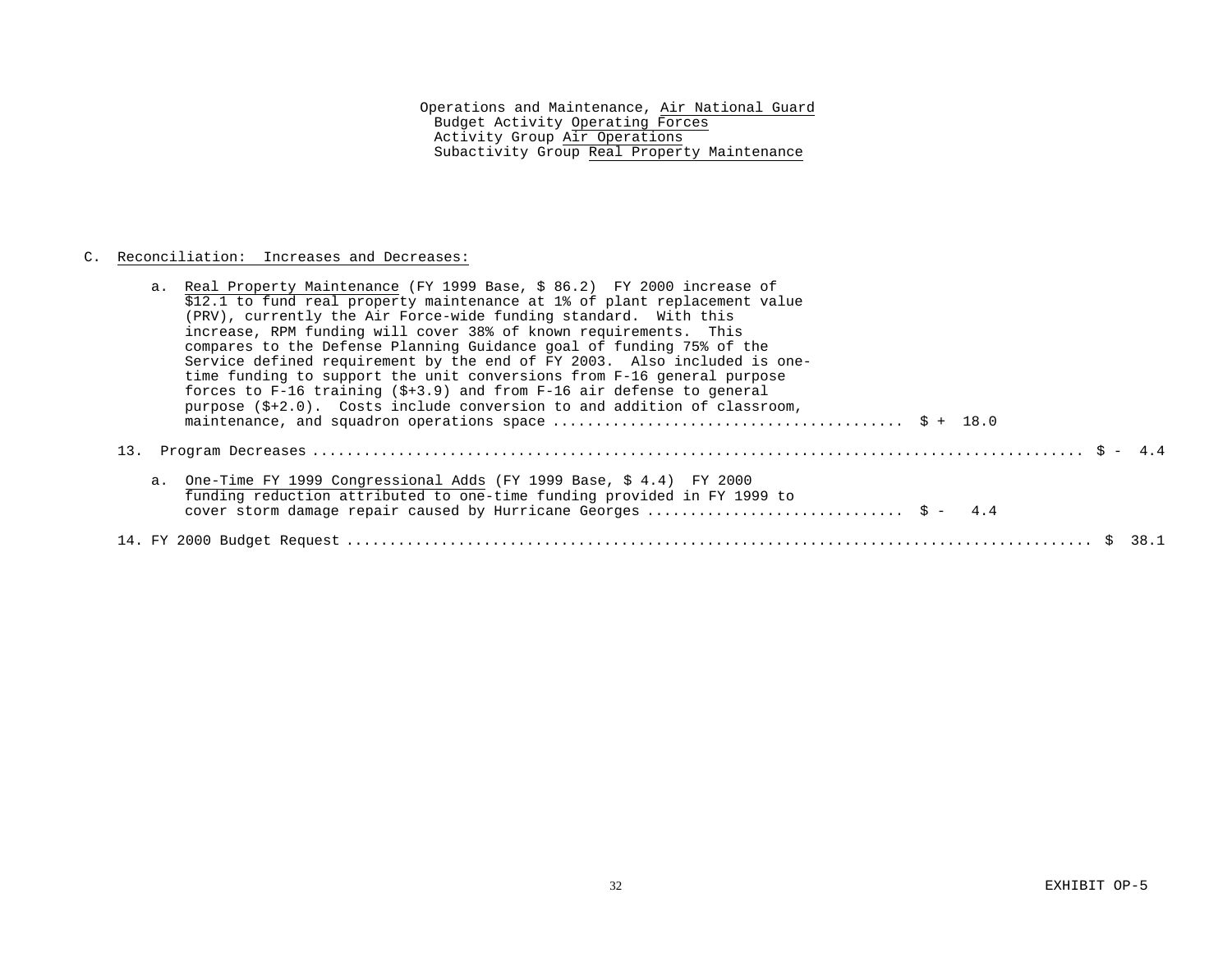| IV. Performance Criteria and Evaluation: |                                   | FY 1998   | FY 1999   |    | FY 2000   |  |
|------------------------------------------|-----------------------------------|-----------|-----------|----|-----------|--|
| А.                                       | Maintenance and Repair            |           |           |    |           |  |
|                                          | Buildings (KSF)                   | 38,899    | 37,876    |    | 36,646    |  |
|                                          | Pavements (KSY)                   | 29,032    | 28,109    |    | 25,714    |  |
|                                          | Land $(AC)$                       | 102,204   | 99,820    |    | 97.382    |  |
|                                          | Railroad Trackage (KLF)           | 106       | 106       |    | 106       |  |
|                                          | Recurring Maintenance (\$000)     | 27,218    | \$34,847  | S. | 27,704    |  |
|                                          | Major Repair (\$000)              | 53,727    | 23,952    |    | 7,712     |  |
|                                          | B. Minor Construction             |           |           |    |           |  |
|                                          | Number of Projects                | 166       | 175       |    |           |  |
|                                          | Administration and Support        |           |           |    |           |  |
|                                          | Civilian End Strength             | 0         |           |    |           |  |
|                                          | Backlog of Maintenance and Repair | \$666,111 | \$778,737 |    | \$866,078 |  |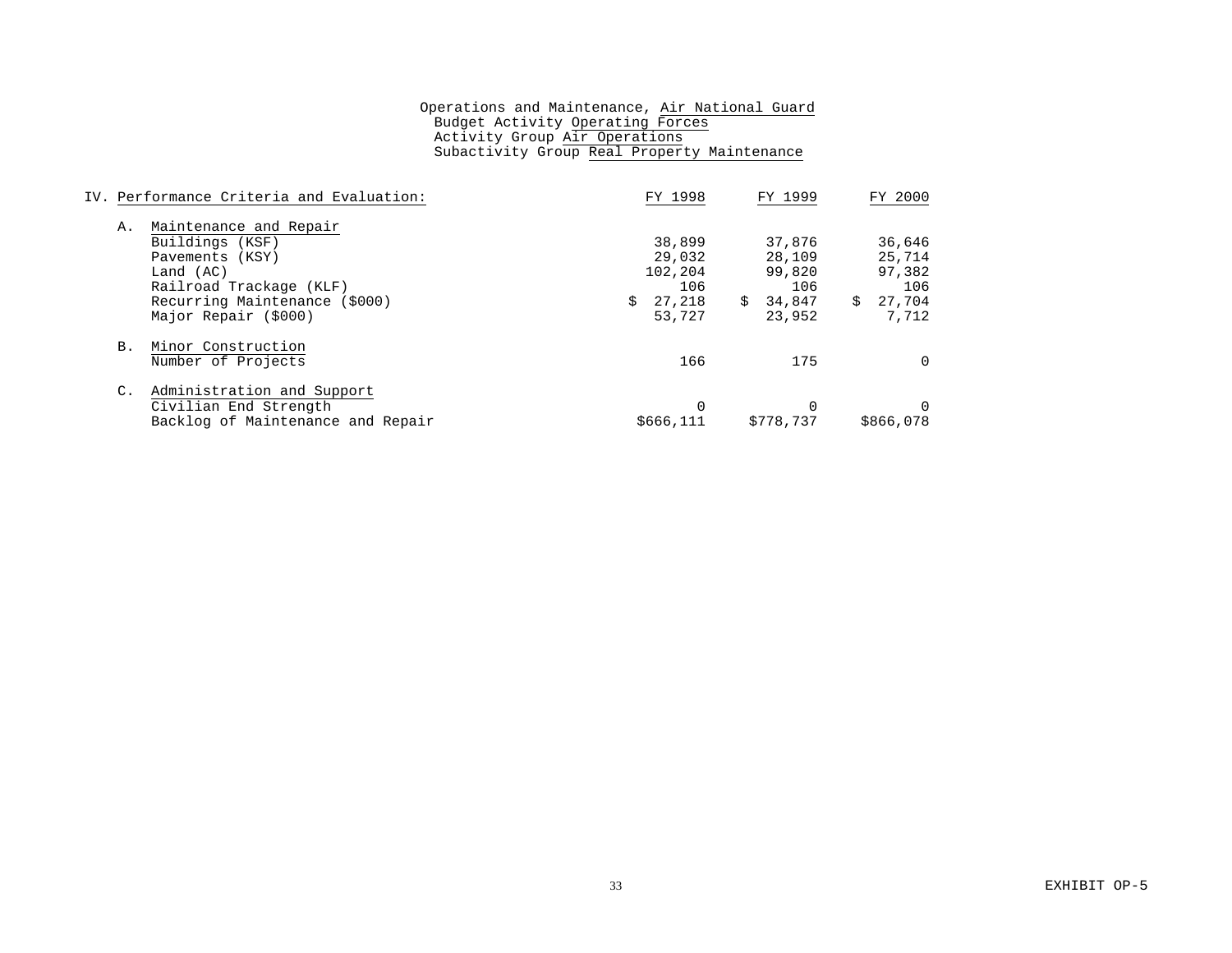|                                                   |                |                |                | Change         |
|---------------------------------------------------|----------------|----------------|----------------|----------------|
| Personnel Summary:                                | FY 1998        | FY 1999        | FY 2000        | FY99-00        |
| Reserve Drill Strength (E/S) (Total)              | $\overline{0}$ | 0              | 0              |                |
| Officer                                           | $\Omega$       | $\Omega$       | <sup>n</sup>   | ∩              |
| Enlisted                                          | <sup>n</sup>   | $\cap$         | <sup>n</sup>   |                |
| (Military Technicians Included Above - Memo)      | (0)            | (0)            | (0)            | (0)            |
| Reservists on Full-Time Active Duty (E/S) (Total) | $\overline{0}$ | $\overline{0}$ | $\overline{0}$ | $\overline{0}$ |
| Officer                                           | $\Omega$       | $\cap$         | $\cap$         | U              |
| Enlisted                                          | $\Omega$       | <sup>0</sup>   | <sup>n</sup>   |                |
| Civilian End Strength (Total)                     | $\overline{0}$ | 0              | 0              |                |
| U.S. Direct Hire                                  | $\Omega$       | $\Omega$       | $\cap$         | <sup>n</sup>   |
| (Military Technicians Included - Memo)            | (0)            | (0)            | (0)            | (0)            |
| (Reimbursable Civilians Included Above - Memo)    | (0)            | (0)            | (0)            | (0)            |
| Reserve Drill Strength (A/S) (Total)              | $\overline{0}$ | 0              | 0              | 0              |
| Officer                                           | $\Omega$       | $\Omega$       | $\Omega$       | <sup>n</sup>   |
| Enlisted                                          | <sup>n</sup>   | $\cap$         | <sup>n</sup>   | <sup>n</sup>   |
| (Military Technicians Included Above - Memo)      | (0)            | (0)            | (0)            | (0)            |
| Reservists on Full-Time Active Duty (A/S) (Total) | $\overline{0}$ | 0              | $\Omega$       | 0              |
| Officer                                           | $\Omega$       | $\Omega$       | $\Omega$       | <sup>n</sup>   |
| Enlisted                                          | <sup>n</sup>   | $\Omega$       | <sup>n</sup>   |                |
| Civilian FTE (Total)                              | $\overline{0}$ | $\overline{0}$ | $\overline{0}$ | <u>0</u>       |
| U.S. Direct Hire                                  | <sup>0</sup>   | $\Omega$       | $\Omega$       |                |
| (Military Technicians Included - Memo)            | (0)            | (0)            | (0)            | (0)            |
| (Reimbursable Civilians Included Above - Memo)    | (0)            | (0)            | (0)            | (0)            |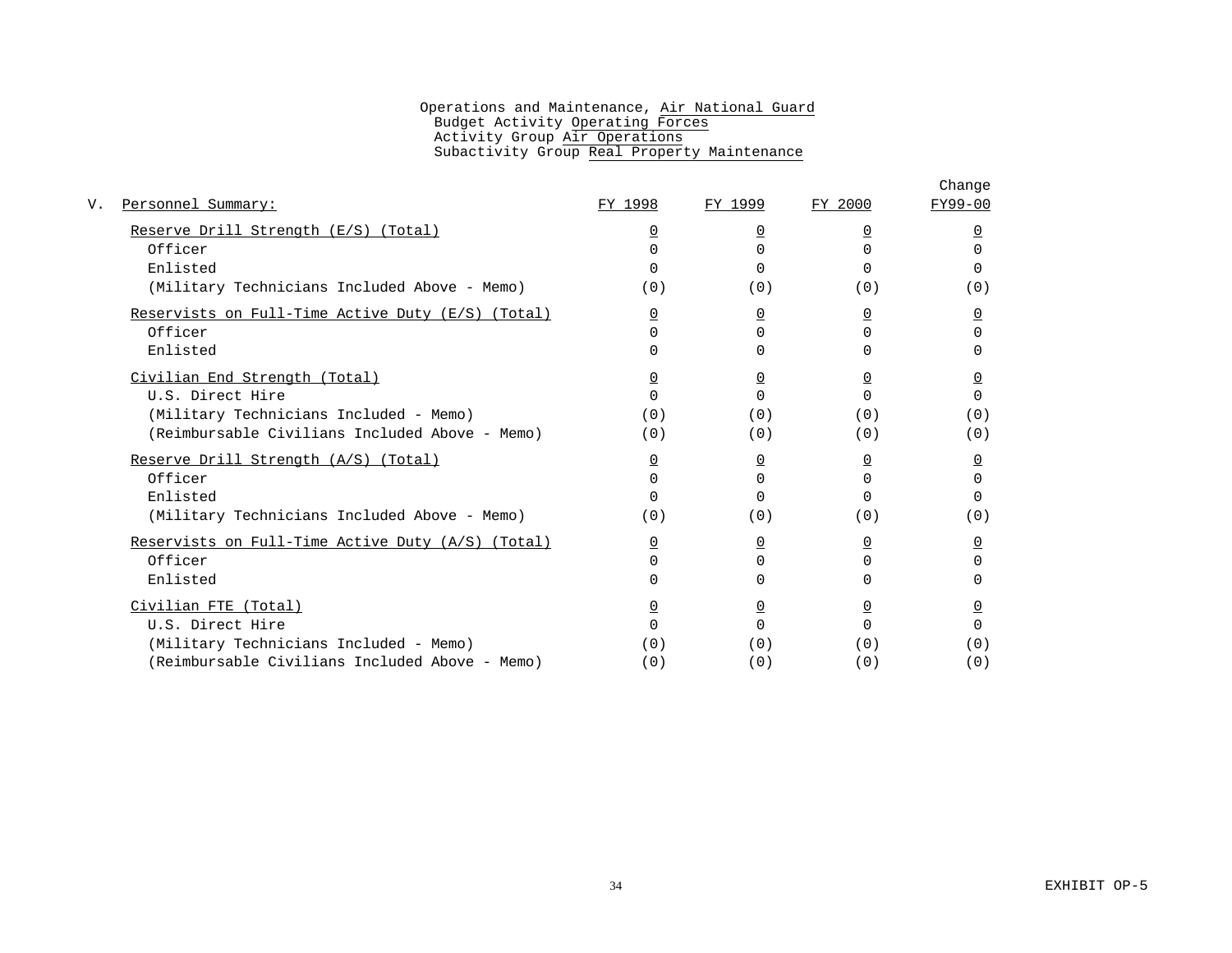|     |                                                     |         |                | Change FY 1998/1999 |             | Change FY 1999/2000 |            |          |  |
|-----|-----------------------------------------------------|---------|----------------|---------------------|-------------|---------------------|------------|----------|--|
|     |                                                     |         | Price          | Program             |             | Price               | Program    |          |  |
| VI. | OP-32 Line Item (Dollars in Thousands)              | FY 1998 | Growth         | Growth              | FY 1999     | Growth              | Growth     | FY 2000  |  |
|     | WORKING CAPITAL FUND SUPPLIES & MATERIALS PURCHASES |         |                |                     |             |                     |            |          |  |
| 411 | Army Managed Supplies & Materials                   | 37      | 3              | $-40$               | $\Omega$    | 0                   |            |          |  |
| 412 | Navy Managed Supplies & Materials                   | 12      | $-1$           | $-11$               | $\cap$      | 0                   |            |          |  |
| 415 | DLA Managed Supplies & Materials                    | 593     | $-5$           | $-588$              | $\Omega$    | $\Omega$            |            | $\Omega$ |  |
| 417 | Locally Procured Fund Mgt Supl & Mat                | 618     | 7              | $-625$              | 0           | 0                   |            | 0        |  |
| 499 | Total Fund Supplies & Materials Purchases           | 1,260   | $\overline{4}$ | $-1, 264$           | $\Omega$    | $\Omega$            |            | $\Omega$ |  |
|     | WORKING CAPITAL FUND EOUIPMENT PURCHASES            |         |                |                     |             |                     |            |          |  |
| 502 | Army Fund Equipment                                 | 3       | $\Omega$       | $-3$                | $\Omega$    | $\Omega$            |            | 0        |  |
| 503 | Navy Fund Equipment                                 | 1       | $\Omega$       | $-1$                | $\Omega$    | 0                   |            | $\Omega$ |  |
| 505 | Air Force Fund Equipment                            | 45      | $\Omega$       | $-45$               | $\Omega$    | $\Omega$            |            | $\Omega$ |  |
| 506 | DLA Fund Equipment                                  | 43      | 0              | $-43$               | 0           | $\Omega$            |            | $\Omega$ |  |
| 599 | Total Fund Equipment Purchases                      | 92      | $\Omega$       | $-92$               | $\mathbf 0$ | $\Omega$            | $\cap$     | $\Omega$ |  |
|     | OTHER PURCHASES                                     |         |                |                     |             |                     |            |          |  |
| 920 | Supplies & Materials (Non-Fund)                     | 2,119   | 23             | $-2,142$            | $\Omega$    | $\Omega$            | $\cap$     | $\Omega$ |  |
| 922 | Equipment Maintenance by Contract                   | 3       | $\Omega$       | $-3$                | $\Omega$    | $\Omega$            | $\Omega$   | $\Omega$ |  |
| 923 | Facility Maintenance by Contract                    | 90,603  | 997            | $-6,410$            | 85,190      | 1,278               | $-50, 266$ | 36,202   |  |
| 925 | Equipment: All Other                                | 51      | 1              | $-52$               | $\Omega$    | $\Omega$            | $\Omega$   | 0        |  |
| 989 | Other Contracts                                     | 2,853   | 31             | $-1,910$            | 974         | 15                  | 939        | 1,928    |  |
| 998 | Other Costs                                         | 2       | $\mathbf 0$    | $-2$                | $\mathbf 0$ | 0                   | $\Omega$   | $\Omega$ |  |
| 999 | Total Other Purchases                               | 95,631  | 1,052          | $-10,519$           | 86,164      | 1,293               | $-49,327$  | 38,130   |  |
|     | TOTAL                                               | 96,983  | 1,056          | $-11,875$           | 86,164      | 1,293               | $-49,327$  | 38,130   |  |
|     |                                                     |         |                |                     |             |                     |            |          |  |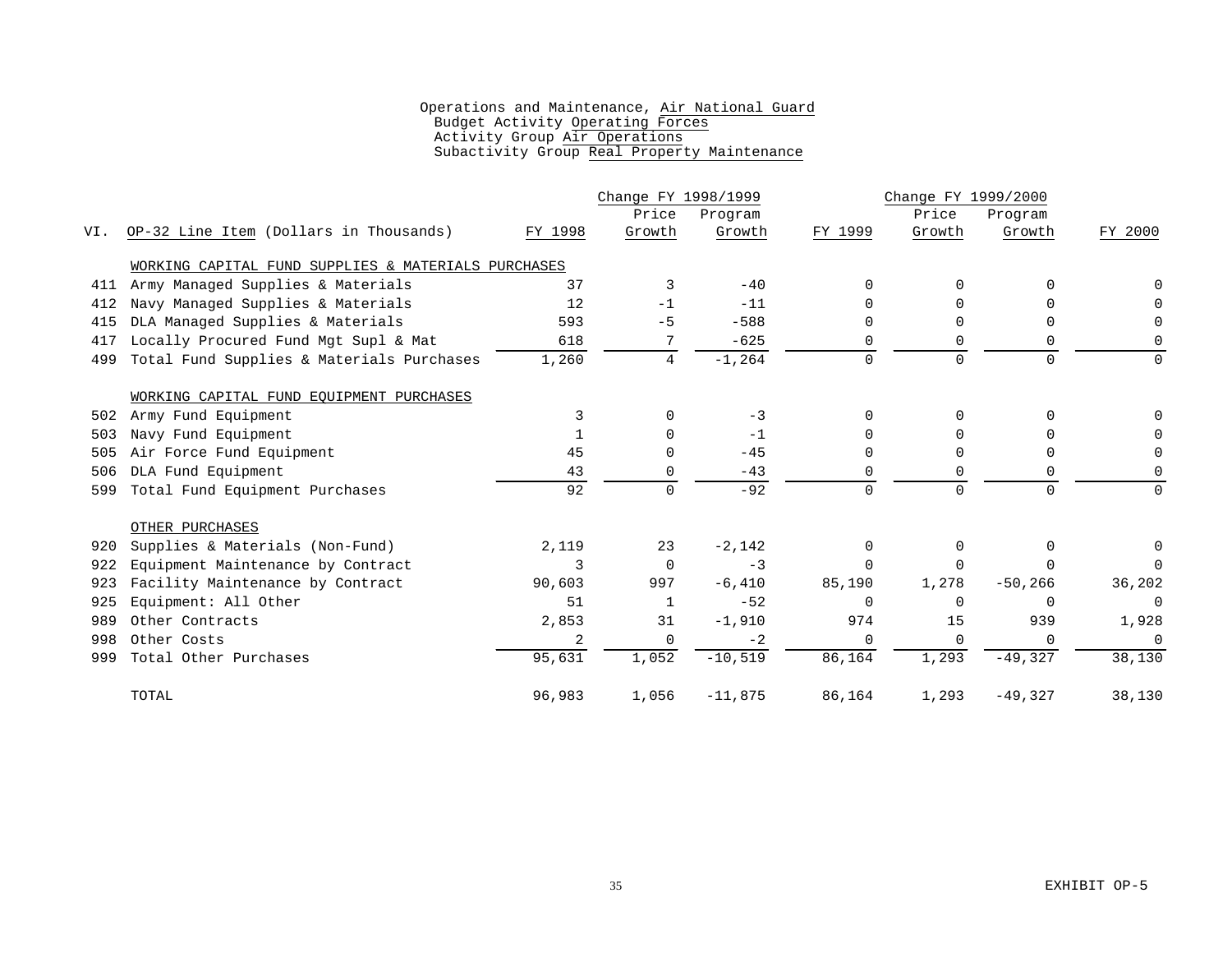#### I. Description of Operations Financed:

Provides funds for depot level maintenance and repair performed on aircraft, engines, vehicles, and other major items of equipment. Includes all work associated with repair, overhaul, corrosion control, reclamation, assembly and disassembly, inspection testing, contractor furnished supplies and equipment, and Government Furnished Materials (GFM) procured from revolving funds in support of the Air National Guard. This activity includes funds from which the Air National Guard reimburses the Air Force Materiel Command (AFMC) for depot level maintenance on aircraft and other equipment. Depot maintenance is required to repair, overhaul and upgrade Air National Guard weapon systems and equipment to enable the Air National Guard to be capable of conducting independent operations in accordance with wartime taskings. This estimate provides funds for depot maintenance, including corrective maintenance of aircraft, equipment and accessories, electronic and communications equipment, vehicles, and other equipment. Depot level maintenance includes repair, overhaul, reclamation, manufacture, assembly and disassembly, inspection, and testing, including contractor-furnished supplies and equipment incident to maintenance service performed under contract. It also includes Government Furnished Materials (GFM) procured from Air Force Revolving Funds and consumed by the depots in support of the Air National Guard.

#### II. Force Structure Summary:

Depot maintenance funds will provide for the maintenance and repair of Air National Guard assets that will include aircraft, engines, electronic and communications equipment, vehicles, and other equipment items.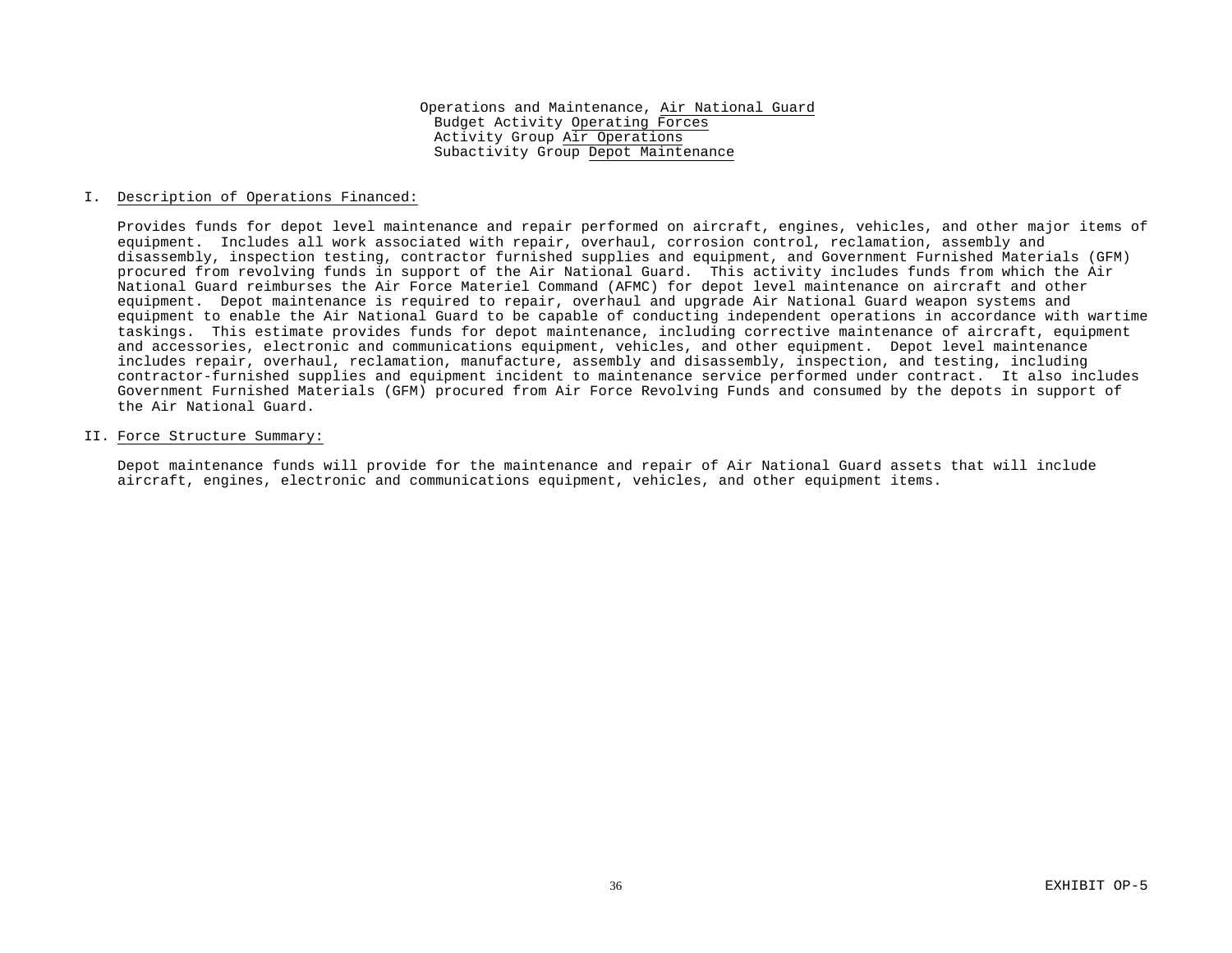#### III. Financial Summary (O&M: \$ in Millions):

|                               |         |         | FY 1999 |                       |    |       |                     |       |         |          |  |
|-------------------------------|---------|---------|---------|-----------------------|----|-------|---------------------|-------|---------|----------|--|
|                               |         | FY 1998 |         | Budget                |    |       | Current<br>Estimate |       | FY 2000 |          |  |
| A. Subactivity Group:         | Actuals |         |         | Request Appropriation |    |       |                     |       |         | Estimate |  |
| Aircraft/Engine Repair        | \$      | 374.0   | \$      | 407.7                 | Ś. | 407.7 | Ŝ.                  | 407.7 | Ŝ       | 387.1    |  |
| Other Major Equipment Items   |         | 15.1    |         | 13.2                  |    | 13.2  |                     | 13.2  |         | 16.0     |  |
| Exchangeable Item Maintenance |         | 9.2     |         | 3.4                   |    | 3.4   |                     | 3.4   |         | 7.0      |  |
| Area Support                  |         | 2.9     |         | 2.4                   |    | 2.4   |                     | 2.4   |         | 3.5      |  |
| Weapon System Storage         |         | 0.3     |         | 2.0                   |    | 2.0   |                     | 2.0   |         | 1.5      |  |
| Total Subactivity Group       | \$      | 401.4   | \$      | 428.7                 | Ś. | 428.7 | Ŝ                   | 428.7 | Ŝ.      | 415.2    |  |

|                                           |                 | Change |                 | Change  |  |
|-------------------------------------------|-----------------|--------|-----------------|---------|--|
| Reconciliation Summary:<br><b>B</b> .     | FY 1999/FY 1999 |        | FY 1999/FY 2000 |         |  |
| Baseline Funding                          | \$              | 428.7  | \$              | 428.7   |  |
| Congressional Adjustments (Distributed)   |                 | 0.0    |                 | 0.0     |  |
| Congressional Adjustments (Undistributed) |                 | 0.0    |                 | 0.0     |  |
| Supplemental Request                      |                 | 0.0    |                 | 0.0     |  |
| Price Change                              |                 | 0.0    |                 | $-24.9$ |  |
| Functional Transfer                       |                 | 0.0    |                 | 0.0     |  |
| Program Changes                           |                 | 0.0    |                 | 11.4    |  |
| Current Estimate                          | Ś               | 428.7  | Ŝ               | 415.2   |  |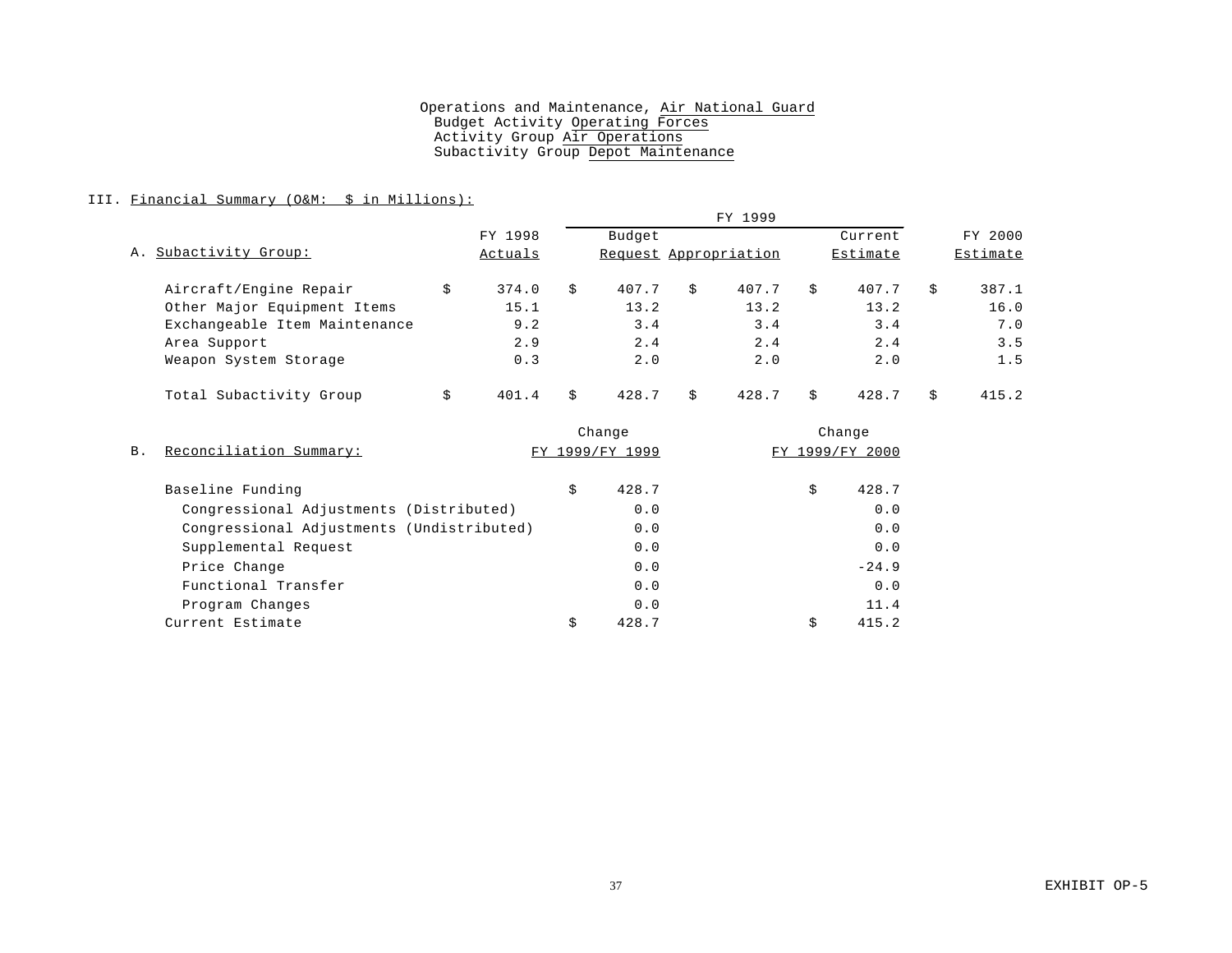#### C. Reconciliation Increases and Decreases:

|                                                                                                                                                                                                                                                                                                                                                                                                                                                                                                                                                                                                                                                                          |  | $\overline{\phantom{0}}$ .0 |
|--------------------------------------------------------------------------------------------------------------------------------------------------------------------------------------------------------------------------------------------------------------------------------------------------------------------------------------------------------------------------------------------------------------------------------------------------------------------------------------------------------------------------------------------------------------------------------------------------------------------------------------------------------------------------|--|-----------------------------|
|                                                                                                                                                                                                                                                                                                                                                                                                                                                                                                                                                                                                                                                                          |  | $\cdot$ 0                   |
|                                                                                                                                                                                                                                                                                                                                                                                                                                                                                                                                                                                                                                                                          |  |                             |
|                                                                                                                                                                                                                                                                                                                                                                                                                                                                                                                                                                                                                                                                          |  |                             |
|                                                                                                                                                                                                                                                                                                                                                                                                                                                                                                                                                                                                                                                                          |  |                             |
|                                                                                                                                                                                                                                                                                                                                                                                                                                                                                                                                                                                                                                                                          |  |                             |
| a. Aircraft/Engine Repair (FY 1999 Base, \$ 130.8) FY 2000 increase to<br>continue the 479 bulkhead replacement, and the beginning of three major<br>structural repair efforts on ANG F-16 aircraft. This Service Life<br>Improvement Plan (SLIP) will replace the forward engine mounts on the<br>Pratt Whitney engine and the 357 bulkhead, accompish repairs to the<br>fuselage, and install longerons and doublers (\$+16.9). C-130 engine<br>overhaul requirements increase as this aircraft completed the transition<br>from three level to two level maintenance in FY 1999 (\$+13.6).<br>Additional growth supports an increase in scheduled repair work for the |  |                             |
| b. Exchangeables (FY 1999 Base, \$ 3.4) Increase in repair for war<br>consumables based on Logistics Support review by the Air Force Materiel<br>Command. Additional maintenance is also required on support equipment                                                                                                                                                                                                                                                                                                                                                                                                                                                   |  |                             |
| c. Other Major Equipment Items (FY 1999 Base, \$ 13.2) Growth attributed to<br>additive maintenance and repair requirements on tactical shelters and                                                                                                                                                                                                                                                                                                                                                                                                                                                                                                                     |  |                             |
| d. Area Support (FY 1999 Base, \$ 2.4) Funding required for the local<br>manufacture of circuit breaker panels that will be replaced on all ANG                                                                                                                                                                                                                                                                                                                                                                                                                                                                                                                          |  |                             |
|                                                                                                                                                                                                                                                                                                                                                                                                                                                                                                                                                                                                                                                                          |  |                             |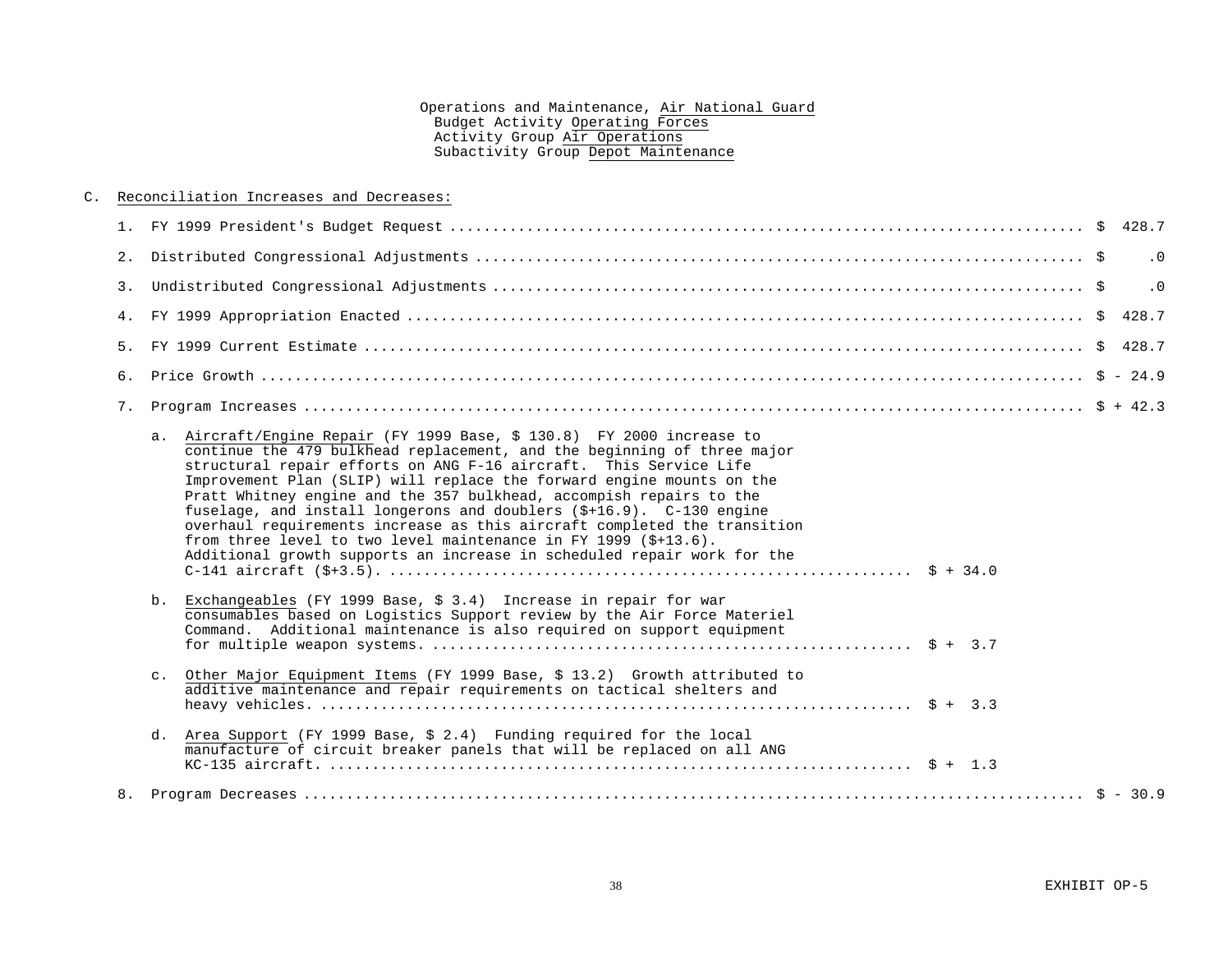#### C. Reconciliation Increases and Decreases:

| a. Aircraft/Engine Repair (FY 1999 Base, \$ 278.9) Reduction in aircraft     |
|------------------------------------------------------------------------------|
| maintenance requirements primarily attributed to the partial completion      |
| of extensive corrosion repair and rewiring efforts on ANG KC-135 tanker      |
| aircraft $(S-21.2)$ . Resources are also decreased in FY 2000 due to         |
| reduced Periodic Depot Maintenance (PDM) requirements for the $C-5$ (\$-5.8) |
|                                                                              |
|                                                                              |

#### 9. FY 2000 Budget Request ...................................................................................... \$ 415.2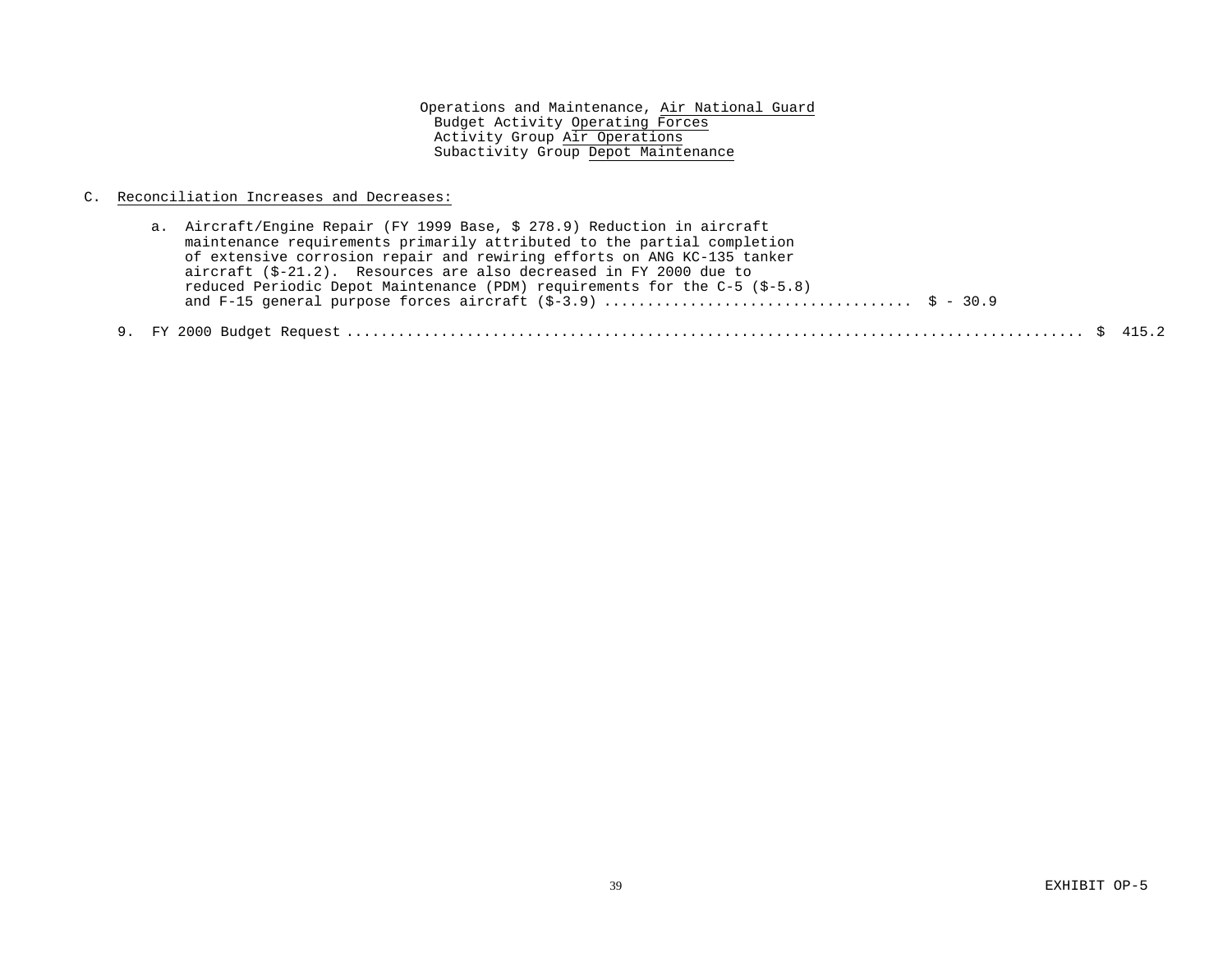#### IV. Performance Criteria and Evaluation:

|                             |                   |                | FY 1998 Actual           |                          |                          |                | FY 1999 Estimate         |                  |  |
|-----------------------------|-------------------|----------------|--------------------------|--------------------------|--------------------------|----------------|--------------------------|------------------|--|
|                             |                   | Funded Program |                          | Unfunded Program         |                          | Funded Program |                          | Unfunded Program |  |
| Aircraft Maintenance        | Units             | \$ Millions    | Units                    | \$ Millions              | Units                    | \$ Millions    | Units                    | \$ Millions      |  |
| Airframes                   | 105               | 280.4          |                          | $\overline{\phantom{m}}$ | 87                       | 310.7          | 2                        | 7.4              |  |
| Engine Maintenance          | 204               | 93.5           | -                        | $\overline{\phantom{m}}$ | 158                      | 97.0           | 58                       | 37.3             |  |
| Other Major Equipment Items | $\qquad \qquad =$ | 15.1           | $\qquad \qquad -$        | 3.7                      | $\qquad \qquad -$        | 13.2           | $\overline{\phantom{0}}$ | 7.8              |  |
| Area Base Support           | -                 | 2.9            | -                        | -                        | -                        | 2.4            | -                        | 2.0              |  |
| Exchangeables               | -                 | 9.2            |                          |                          | $\overline{\phantom{0}}$ | 3.4            | -                        | 4.7              |  |
| Aircraft Storage            | -                 | . 3            | -                        | -                        | $\overline{\phantom{0}}$ | 2.0            | -                        |                  |  |
| Total Depot Maintenance     | 309               | 401.4          | $\overline{\phantom{0}}$ | 3.7                      | 245                      | 428.7          | 60                       | 59.2             |  |

|                             |       |                                    | FY 2000 Estimate |                |  |  |  |
|-----------------------------|-------|------------------------------------|------------------|----------------|--|--|--|
|                             |       | Unfunded Program<br>Funded Program |                  |                |  |  |  |
| Aircraft Maintenance        | Units | \$ Millions                        | Units            | Millions<br>Ŝ. |  |  |  |
| Airframes                   | 90    | 262.9                              | 10               | 16.6           |  |  |  |
| Engine Maintenance          | 202   | 124.3                              | 32               | 21.1           |  |  |  |
| Other Major Equipment Items |       | 16.0                               |                  | 3.1            |  |  |  |
| Area Base Support           |       | 3.5                                |                  | . 8            |  |  |  |
| Exchangeables               |       | 7.0                                |                  | . 6            |  |  |  |
| Aircraft Storage            |       | 1.5                                |                  |                |  |  |  |
| Total Depot Maintenance     | 292   | 415.2                              | 38               | 422            |  |  |  |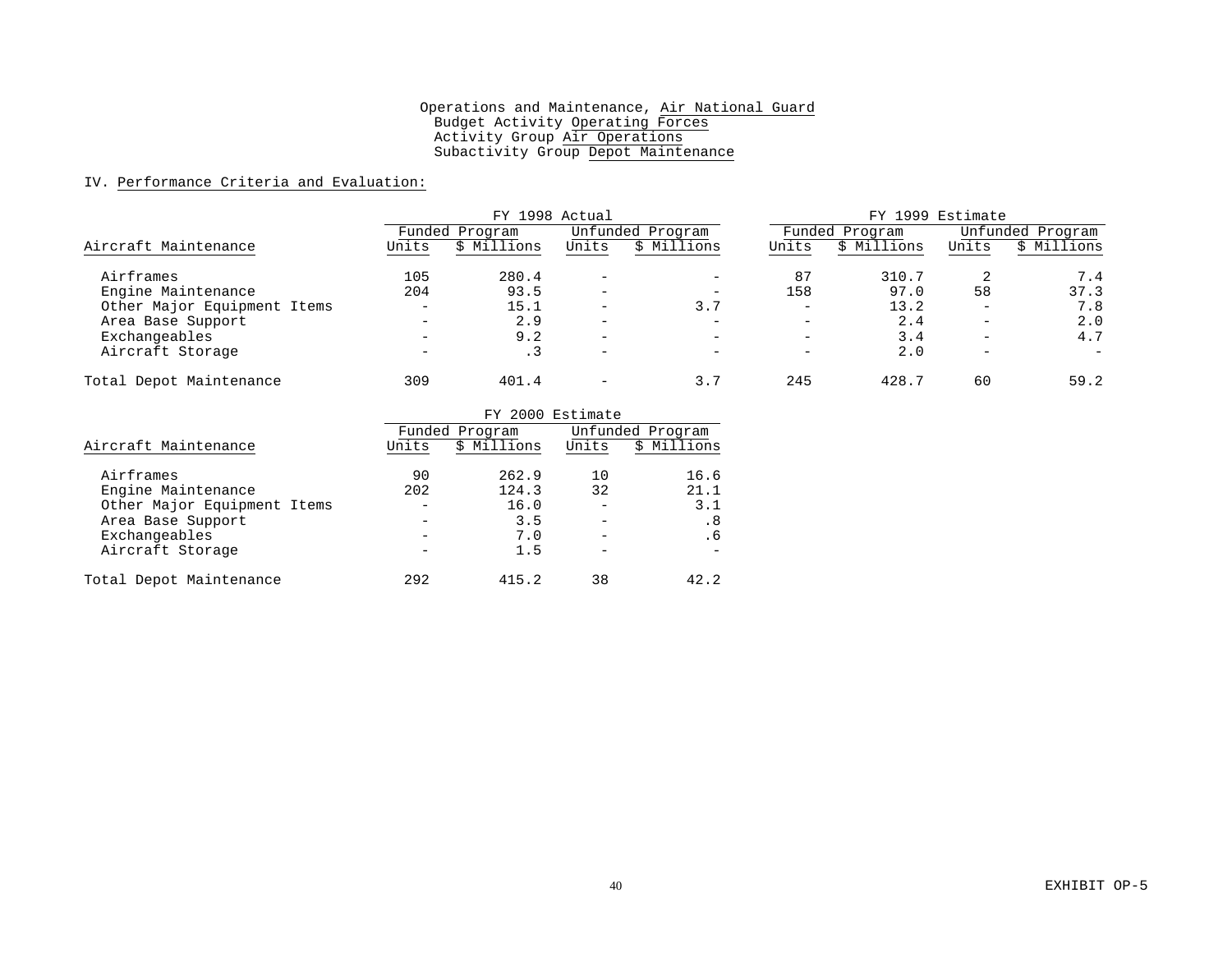|                                                   |                |                |                | Change         |
|---------------------------------------------------|----------------|----------------|----------------|----------------|
| Personnel Summary:                                | FY 1998        | FY 1999        | FY 2000        | FY99-00        |
| Reserve Drill Strength (E/S) (Total)              | $\overline{0}$ | 0              | 0              |                |
| Officer                                           | $\Omega$       | $\Omega$       | <sup>n</sup>   | ∩              |
| Enlisted                                          | <sup>n</sup>   | $\cap$         | <sup>n</sup>   |                |
| (Military Technicians Included Above - Memo)      | (0)            | (0)            | (0)            | (0)            |
| Reservists on Full-Time Active Duty (E/S) (Total) | $\overline{0}$ | $\overline{0}$ | $\overline{0}$ | $\overline{0}$ |
| Officer                                           | $\Omega$       | $\cap$         | $\cap$         | U              |
| Enlisted                                          | $\Omega$       | 0              | <sup>n</sup>   |                |
| Civilian End Strength (Total)                     | $\overline{0}$ | 0              | 0              |                |
| U.S. Direct Hire                                  | $\Omega$       | $\Omega$       | $\cap$         | <sup>n</sup>   |
| (Military Technicians Included - Memo)            | (0)            | (0)            | (0)            | (0)            |
| (Reimbursable Civilians Included Above - Memo)    | (0)            | (0)            | (0)            | (0)            |
| Reserve Drill Strength (A/S) (Total)              | $\overline{0}$ | 0              | 0              | 0              |
| Officer                                           | $\Omega$       | $\Omega$       | $\Omega$       | <sup>n</sup>   |
| Enlisted                                          | <sup>n</sup>   | $\cap$         | <sup>n</sup>   | <sup>n</sup>   |
| (Military Technicians Included Above - Memo)      | (0)            | (0)            | (0)            | (0)            |
| Reservists on Full-Time Active Duty (A/S) (Total) | $\overline{0}$ | 0              | $\Omega$       | 0              |
| Officer                                           | $\Omega$       | $\Omega$       | $\Omega$       | <sup>n</sup>   |
| Enlisted                                          | <sup>n</sup>   | $\Omega$       | <sup>n</sup>   |                |
| Civilian FTE (Total)                              | $\overline{0}$ | $\overline{0}$ | $\overline{0}$ | <u>0</u>       |
| U.S. Direct Hire                                  | 0              | $\Omega$       | $\Omega$       |                |
| (Military Technicians Included - Memo)            | (0)            | (0)            | (0)            | (0)            |
| (Reimbursable Civilians Included Above - Memo)    | (0)            | (0)            | (0)            | (0)            |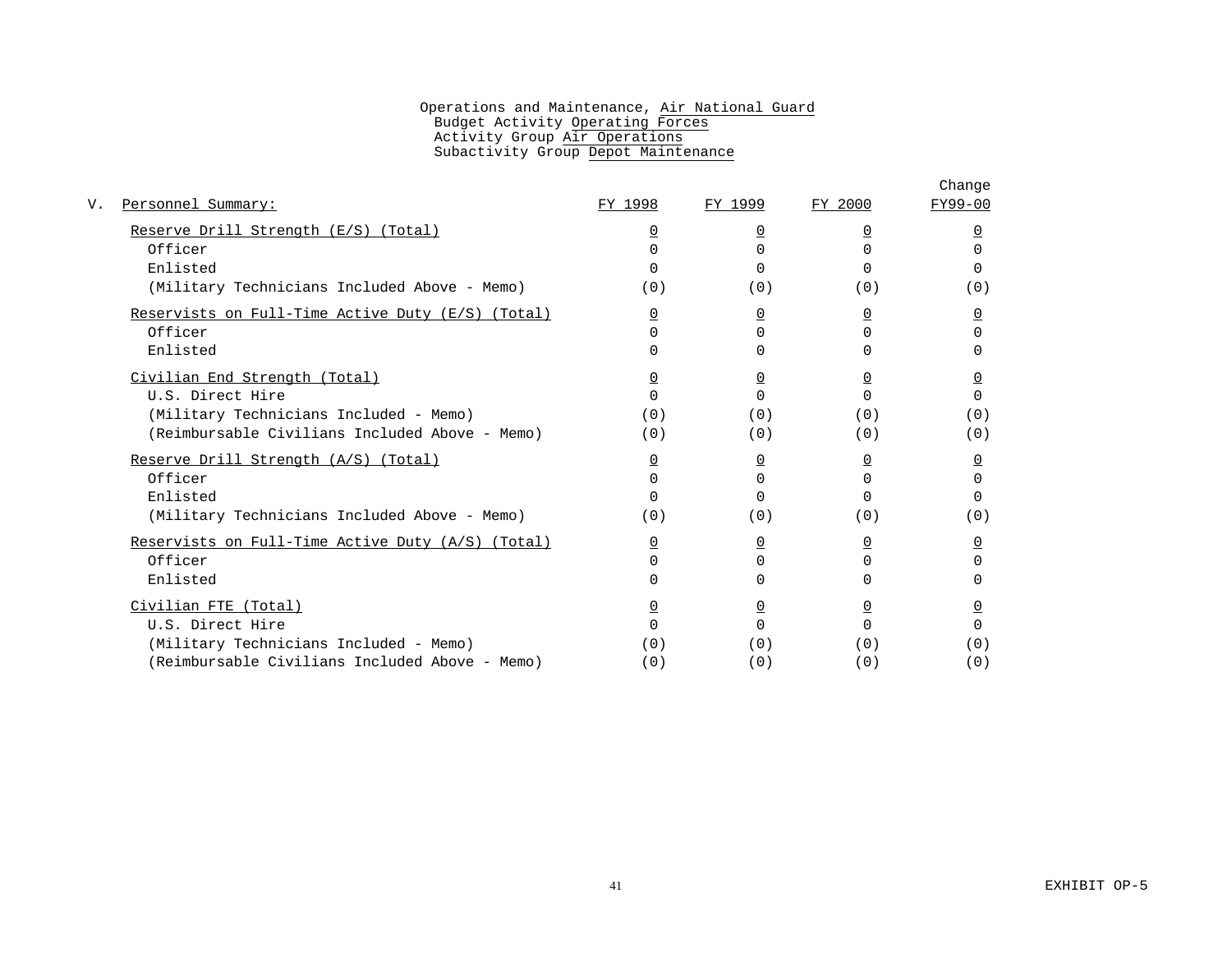#### OTHER WORKING CAPITAL FUND PURCHASES (EXCLUDING TRANSPORTATION)

| 661 Depot Maintenance (Air Force): Organic  | 317,576 | 10,162   | 50,597    | 378,335 | $-24.970$ | $-23,950$ | 329,415 |
|---------------------------------------------|---------|----------|-----------|---------|-----------|-----------|---------|
| 662 Depot Maintenance (Air Force): Contract | 83,830  | $-3,437$ | $-30.020$ | 50,373  |           | 35,397    | 85,770  |
| 699 Total Fund Purchases                    | 401,406 | 6,725    | 20,577    | 428,708 | $-24.970$ | 11,447    | 415,185 |
| TOTAL                                       | 401,406 | 6,725    | 20.577    | 428,708 | -24,970   | 11,447    | 415,185 |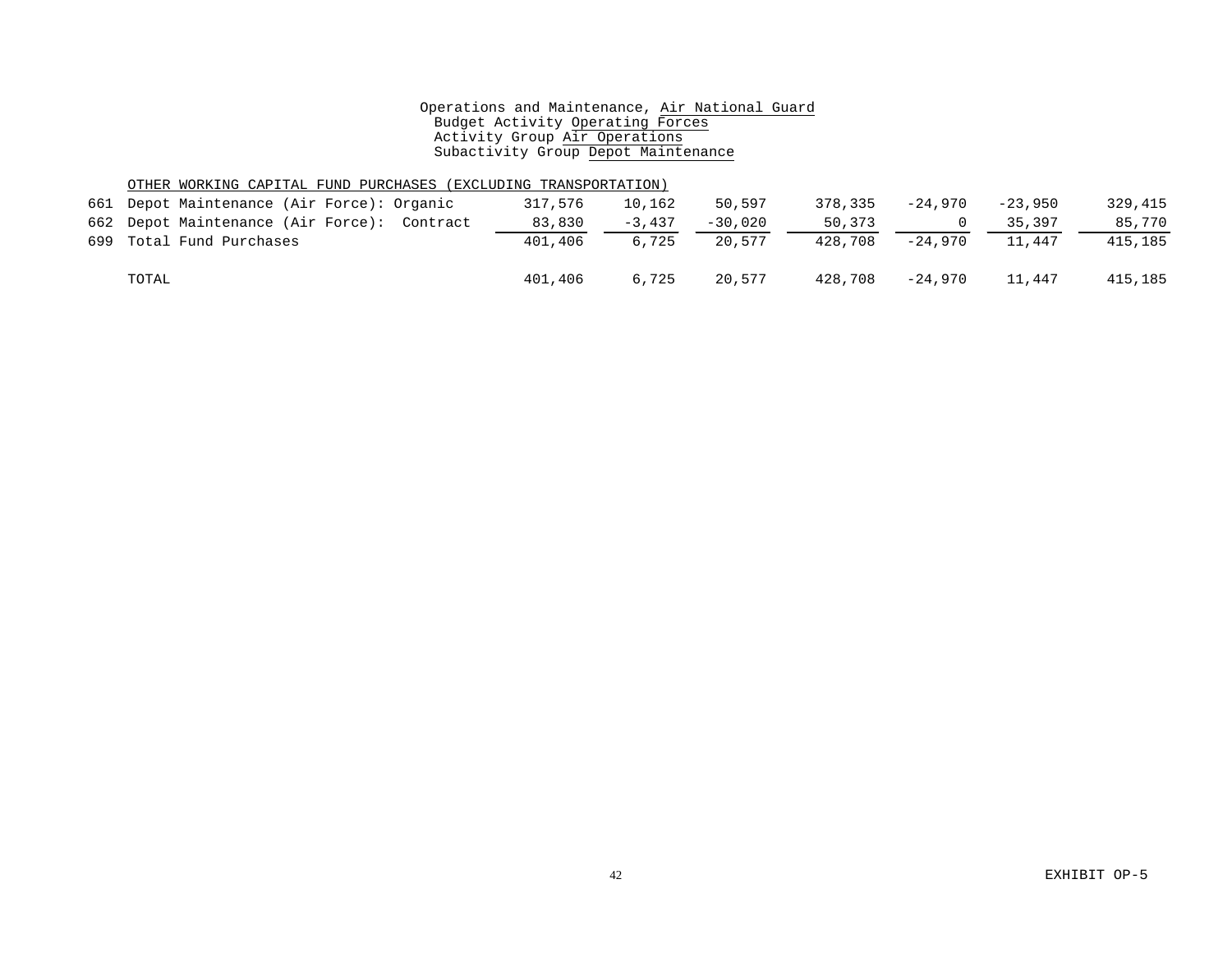#### I. Description of Operations Financed:

Includes the Management Headquarters for the Air National Guard, which coordinates with the active Air Force in the development of programs, policies, concepts, and plans pertaining to the Air National Guard; administers Federal Air National Guard activities to assure properly trained and equipped forces are combat ready to augment active force units during mobilization; and provides guidance and assistance to the various states. This estimate provides for personnel compensation and benefits for those civilian employees assigned to staff functions of the Air National Guard within the National Guard Bureau; travel, per diem, and associated expenses to support the officers and civilians assigned to those functions; and the travel and per diem of Air National Guard military personnel on Headquarters Air National Guard directed short tours of duty.

| II. Force Structure Summary:        | FY 1999 | FY 2000 |
|-------------------------------------|---------|---------|
| Civilian End Strength               | 33      |         |
| Reservists on Full-time Active Duty | 139     | 139     |

#### III. Financial Summary (O&M: \$ in Millions):

|                         |         |         |    | FY 1999  |  |                       |         |                 |  |                 |
|-------------------------|---------|---------|----|----------|--|-----------------------|---------|-----------------|--|-----------------|
|                         | FY 1998 |         |    | Budget   |  |                       | Current |                 |  | FY 2000         |
| A. Subactivity Group:   |         | Actuals |    |          |  | Request Appropriation |         | <b>Estimate</b> |  | <b>Estimate</b> |
| Management Headquarters |         |         |    |          |  | 2.1 \$ 2.9 \$ 2.9 \$  |         | $2.9$ \$        |  |                 |
| Total Subactivity Group |         | 2.1     | \$ | $2.9$ \$ |  | 2.9                   | S.      | 2.9             |  |                 |

|           |                                          | Change       |     | Change          |        |
|-----------|------------------------------------------|--------------|-----|-----------------|--------|
| <b>B.</b> | Reconciliation Summary:                  | 1999/FY 1999 |     | FY 1999/FY 2000 |        |
|           | Baseline Funding                         | \$           | 2.9 | \$              | 2.9    |
|           | Congressional Adjustments (Distributed)  |              | 0   |                 | 0.0    |
|           | Congressional Adjustments (Undistributed |              | 0   |                 | 0.0    |
|           | Supplemental Request                     |              |     |                 | 0.0    |
|           | Price Change                             |              | 0   |                 | 0.1    |
|           | Functional Transfer                      |              | 0   |                 | 0.0    |
|           | Program Changes                          |              | 0   |                 | $-0.3$ |
|           | Current Estimate                         | Ś            | 2.9 | Ś               | 2.7    |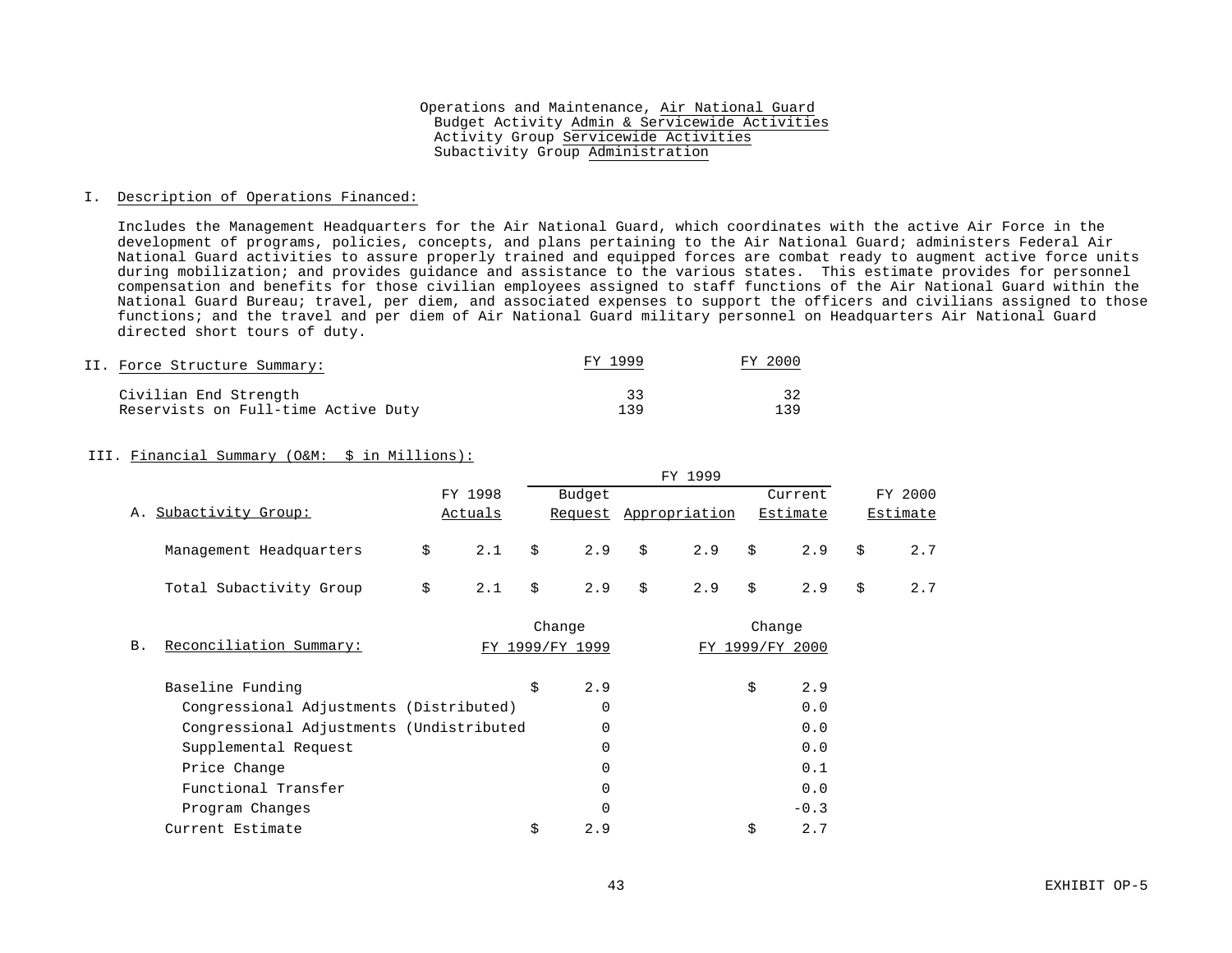#### C. Reconciliation: Increases and Decreases:

| 7. |                                                                                                                                                                     |  |
|----|---------------------------------------------------------------------------------------------------------------------------------------------------------------------|--|
|    | a. Management Headquarters (FY 1999 Base, \$ 2.9) Reduction in civilian end<br>strength, workyears, and support funding in FY 2000. $(-1 \text{ workyear})$ \$ - .3 |  |
|    |                                                                                                                                                                     |  |

| IV. Performance Criteria and Evaluation:                    |           |                       |
|-------------------------------------------------------------|-----------|-----------------------|
| Flying Units<br>Mission Support Units<br>Civilian Personnel | 88<br>238 | 88<br>238<br><u>ີ</u> |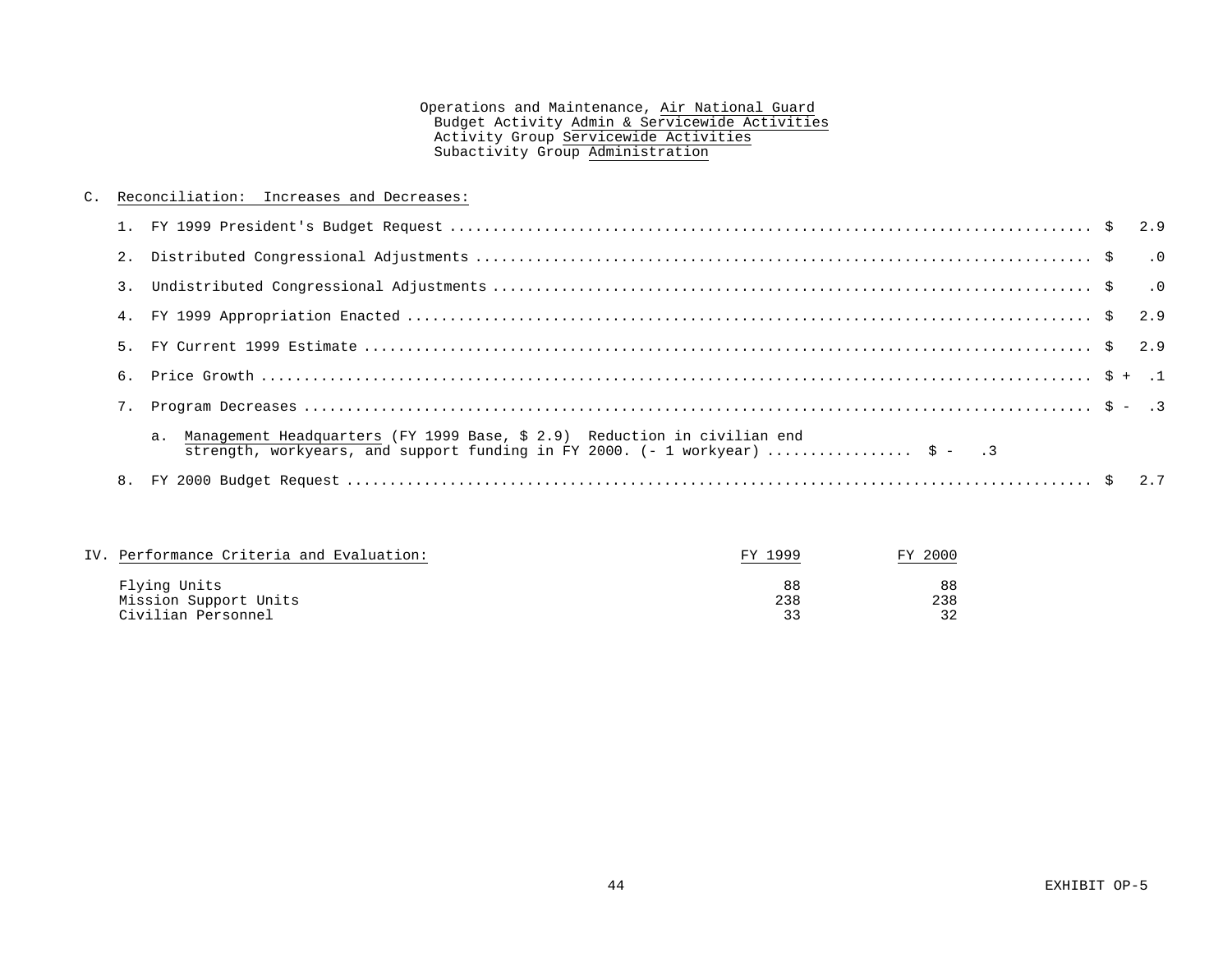|                                                     |                |                |                | Change         |
|-----------------------------------------------------|----------------|----------------|----------------|----------------|
| Personnel Summary:                                  | FY 1998        | FY 1999        | FY 2000        | FY99-00        |
| Reserve Drill Strength (E/S) (Total)                | $\Omega$       | $\Omega$       | $\overline{0}$ | 0              |
| Officer                                             | <sup>0</sup>   | $\Omega$       | $\Omega$       | $\Omega$       |
| Enlisted                                            | <sup>0</sup>   | 0              | $\Omega$       | 0              |
| (Military Technicians Included Above - Memo)        | <sup>0</sup>   | $\Omega$       | $\Omega$       | 0              |
| Reservists on Full-Time Active Duty (E/S) (Total)   | 157            | 139            | 139            | $\overline{0}$ |
| Officer                                             | 123            | 126            | 126            | $\cap$         |
| Enlisted                                            | 34             | 13             | 13             | $\Omega$       |
| Civilian End Strength (Total)                       | 34             | 33             | 32             | $-1$           |
| U.S. Direct Hire                                    | 34             | 33             | 32             | $-1$           |
| (Military Technicians Included - Memo)              | (0)            | (0)            | (0)            | (0)            |
| (Reimbursable Civilians Included Above - Memo)      | (0)            | (0)            | (0)            | (0)            |
| Reserve Drill Strength (A/S) (Total)                | $\overline{0}$ | $\overline{0}$ | $\overline{0}$ | $\overline{0}$ |
| Officer                                             | <sup>0</sup>   | $\Omega$       | $\Omega$       | $\Omega$       |
| Enlisted                                            | $\cap$         | $\Omega$       | $\cap$         | $\Omega$       |
| (Military Technicians Included Above - Memo)        | (0)            | (0)            | (0)            | (0)            |
| Reservists on Full-Time Active Duty $(A/S)$ (Total) | 155            | 139            | 139            | $\overline{0}$ |
| Officer                                             | 124            | 126            | 126            | $\Omega$       |
| Enlisted                                            | 31             | 13             | 13             | $\Omega$       |
| Civilian FTEs (Total)                               | <u>31</u>      | <u>34</u>      | <u>33</u>      | <u>-1</u>      |
| U.S. Direct Hire                                    | 31             | 34             | 33             | $-1$           |
| (Military Technicians Included - Memo)              | (0)            | (0)            | (0)            | (0)            |
| (Reimbursable Civilians Included Above - Memo)      | (0)            | (0)            | (0)            | (0)            |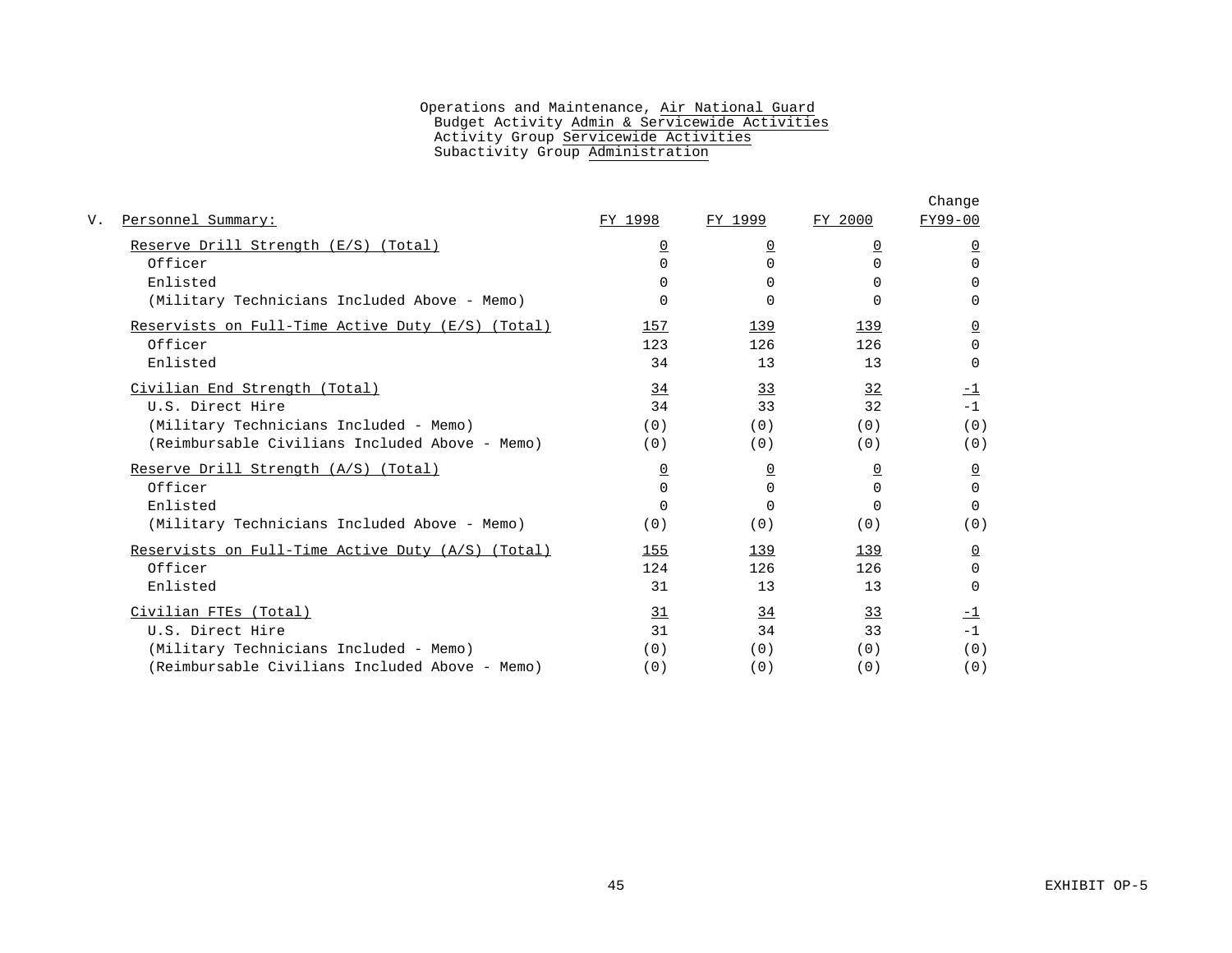|     |                                        |             | Change FY 1998/1999 |         |         | Change FY 1999/2000 |          |         |
|-----|----------------------------------------|-------------|---------------------|---------|---------|---------------------|----------|---------|
|     |                                        |             | Price               | Program |         | Price               | Program  |         |
| VI. | OP-32 Line Item (Dollars in Thousands) | FY 1998     | Growth              | Growth  | FY 1999 | Growth              | Growth   | FY 2000 |
|     | CIVILIAN PERSONNEL COMPENSATION        |             |                     |         |         |                     |          |         |
| 101 | Executive, General, & Special Schedule | 1,813       | 73                  | 176     | 2,062   | 96                  | $-70$    | 2,088   |
| 199 | Total Civilian Personnel Compensation  | 1,813       | 73                  | 176     | 2,062   | 96                  | $-70$    | 2,088   |
|     | TRAVEL                                 |             |                     |         |         |                     |          |         |
| 308 | Travel of Persons                      | 196         | 2                   | 407     | 605     | 9                   | $-161$   | 453     |
| 399 | Total Travel                           | 196         | 2                   | 407     | 605     | 9                   | $-161$   | 453     |
|     | OTHER PURCHASES                        |             |                     |         |         |                     |          |         |
| 920 | Supplies & Materials (Non-Fund)        | $\mathbf 0$ | $\mathbf 0$         |         |         | $\mathbf 0$         | $\Omega$ |         |
| 921 | Printing and Reproduction              | 10          | $\Omega$            | 2       | 12      | $\Omega$            | $\Omega$ | 12      |
| 925 | Equipment: All Other                   | 0           | 0                   | 51      | 51      |                     | $-51$    | 1       |
| 989 | Other Contracts                        | 74          |                     | 104     | 179     |                     | $-81$    | 101     |
| 999 | Total Other Purchases                  | 84          |                     | 158     | 243     | 4                   | $-132$   | 115     |
|     | TOTAL                                  | 2,093       | 76                  | 741     | 2,910   | 109                 | $-363$   | 2,656   |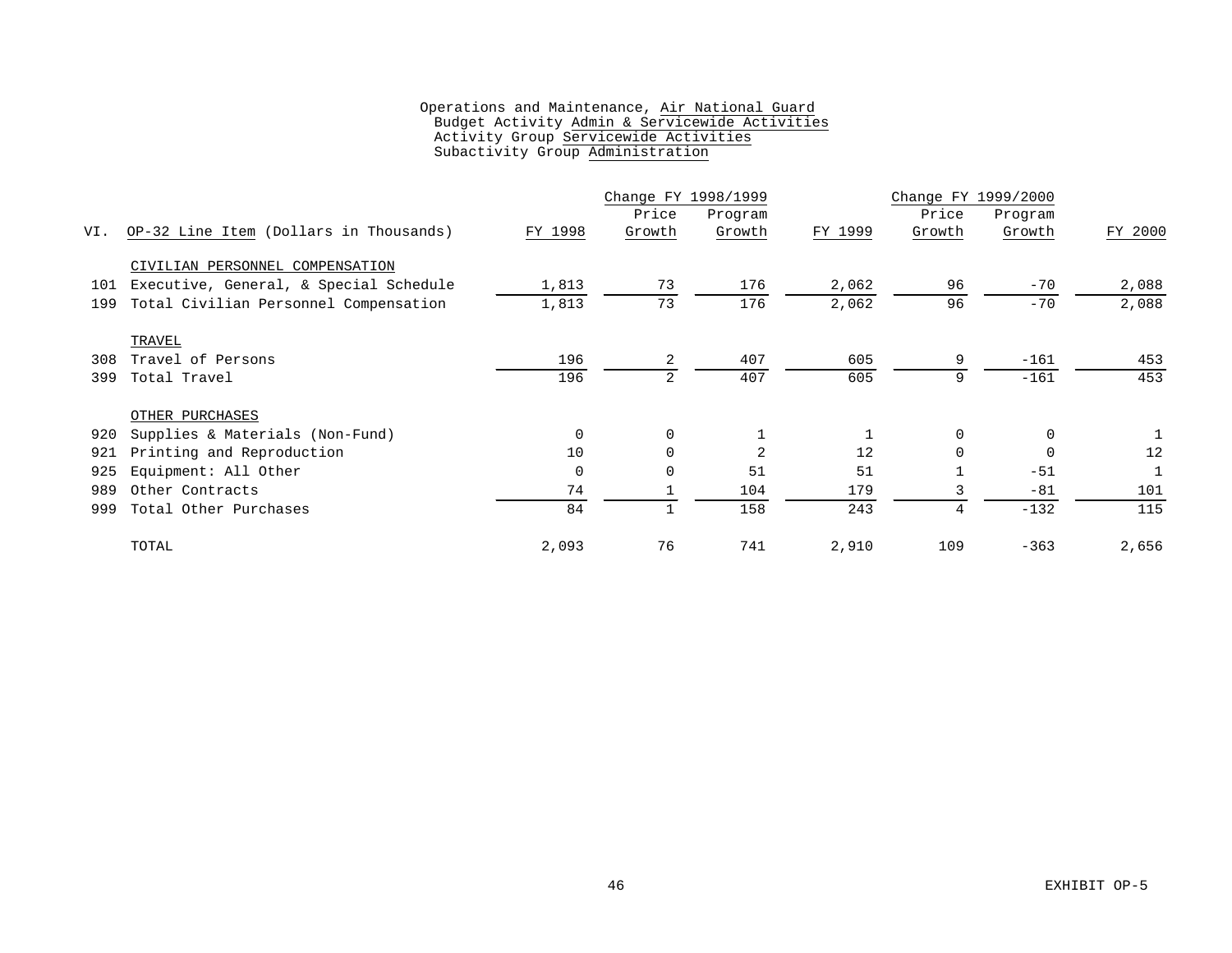#### I. Description of Operations Financed:

This activity supports Air National Guard efforts throughout the United States to recruit and retain quality enlisted and officer personnel into the ANG. It provides those essential resources to accomplish the recruiting mission and provides local, regional, and national advertising designed to increase public awareness and generate recruiting opportunities. Provides funds for reimbursement of expenses (out of pocket) incurred in the performance of recruiting duties, reimbursement of travel and transportation expenses incurred for official travel performed for recruiting purposes and civilian personnel costs associated with administration of the program. Also included are resources for local, regional, and national advertising to support the procurement and retention of quality personnel into the Air National Guard.

| II. Force Structure Summary:        | FY 1999 | FY 2000 |
|-------------------------------------|---------|---------|
| Civilian End Strength               |         |         |
| Reservists on Full-time Active Duty | 509     | 509     |

#### III. Financial Summary (O&M: \$ in Millions):

|                          |    |         |    | FY 1999 |    |               |    |          |   |          |
|--------------------------|----|---------|----|---------|----|---------------|----|----------|---|----------|
|                          |    | FY 1998 |    | Budget  |    |               |    | Current  |   | FY 2000  |
| A. Subactivity Group:    |    | Actuals |    | Request |    | Appropriation |    | Estimate |   | Estimate |
| Recruiting               |    | 2.4     |    | 2.7     |    | 3.1           |    | 3.8      |   | 3.5      |
| Advertising              |    | 4.0     |    | 5.0     |    | 7.6           |    | 9.9      |   | 6.1      |
| Recruiting & Advertising | S. | 6.4     |    | 7.7     | Ŝ. | 10.7          | Ŝ. | 13.7     | Ŝ | 9.6      |
| Total Subactivity Group  |    | 6.4     | Ŝ. | 7.7     | Ŝ. | 10.7          | Ŝ. | 13.7     | Ŝ | 9.6      |

|            |                                          | Change          | Change |              |        |
|------------|------------------------------------------|-----------------|--------|--------------|--------|
| <b>B</b> . | Reconciliation Summary:                  | FY 1999/FY 1999 |        | 1999/FY 2000 |        |
|            | Baseline Funding                         | \$              | 7.7    | \$           | 13.7   |
|            | Congressional Adjustments (Distributed)  |                 | 3.0    |              | 0.0    |
|            | Congressional Adjustments (Undistributed |                 | 0.0    |              | 0.0    |
|            | Supplemental Request                     |                 | 3.0    |              | 0.0    |
|            | Price Change                             |                 | 0.0    |              | 0.2    |
|            | Functional Transfer                      |                 | 0.0    |              | 0.0    |
|            | Program Changes                          |                 | 0.0    |              | $-4.3$ |
|            | Current Estimate                         | \$              | 13.7   | \$           | 9.6    |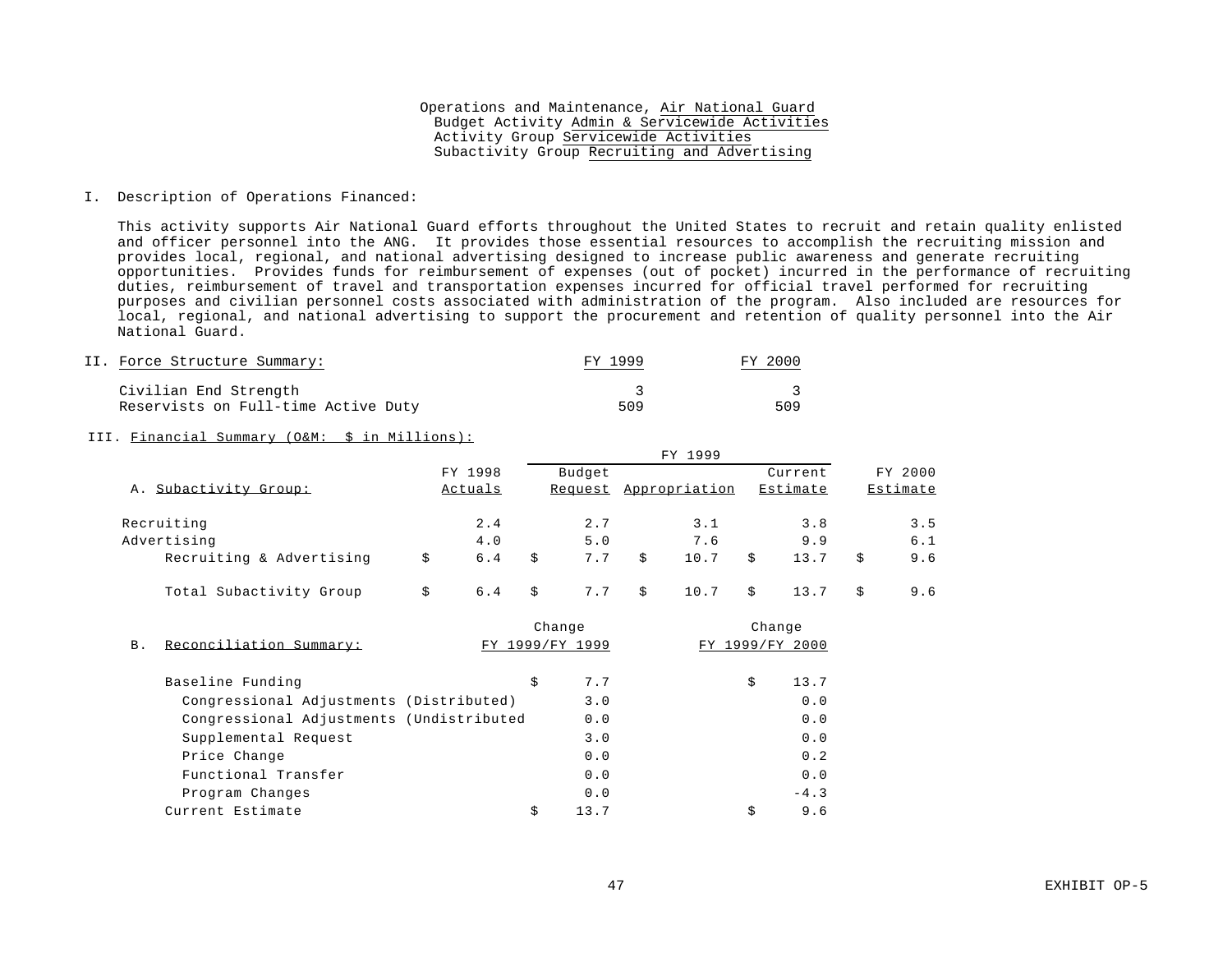#### C. Reconciliation: Increases and Decreases:

|    | a. Readiness enhancement funding to improve recruiting and retention  \$ + 3.0                                                                                                                                           |  |
|----|--------------------------------------------------------------------------------------------------------------------------------------------------------------------------------------------------------------------------|--|
|    |                                                                                                                                                                                                                          |  |
|    |                                                                                                                                                                                                                          |  |
|    |                                                                                                                                                                                                                          |  |
|    | a. One-Time FY 1999 Congressional Adds (FY 1999 Base, \$ 6.0) FY 2000<br>funding decrease attributed to additional funds provided in FY 1999 for<br>Air National Guard recruiting and advertising requirements  \$ - 4.0 |  |
| b. | Recruiting and Advertising (FY 1999 Base, \$ 7.7) FY 2000 reduction in<br>recruiting and advertising costs, primarily in travel and supplies                                                                             |  |
|    |                                                                                                                                                                                                                          |  |

#### IV. Performance Criteria and Evaluation:

| Recruiting Accessions        | FY 1998 | FY 1999 | FY 2000 |
|------------------------------|---------|---------|---------|
| Non-Prior Service - Officer  |         | 101     | 107     |
| Non-Prior Service - Enlisted | 3,338   | 2,814   | 3.040   |
| Prior Service - Officer      | 987     | 1,196   | 1,019   |
| Prior Service - Enlisted     | 4.917   | 4,886   | 5,027   |
| Total                        | 9,204   | 9,028   | 9,679   |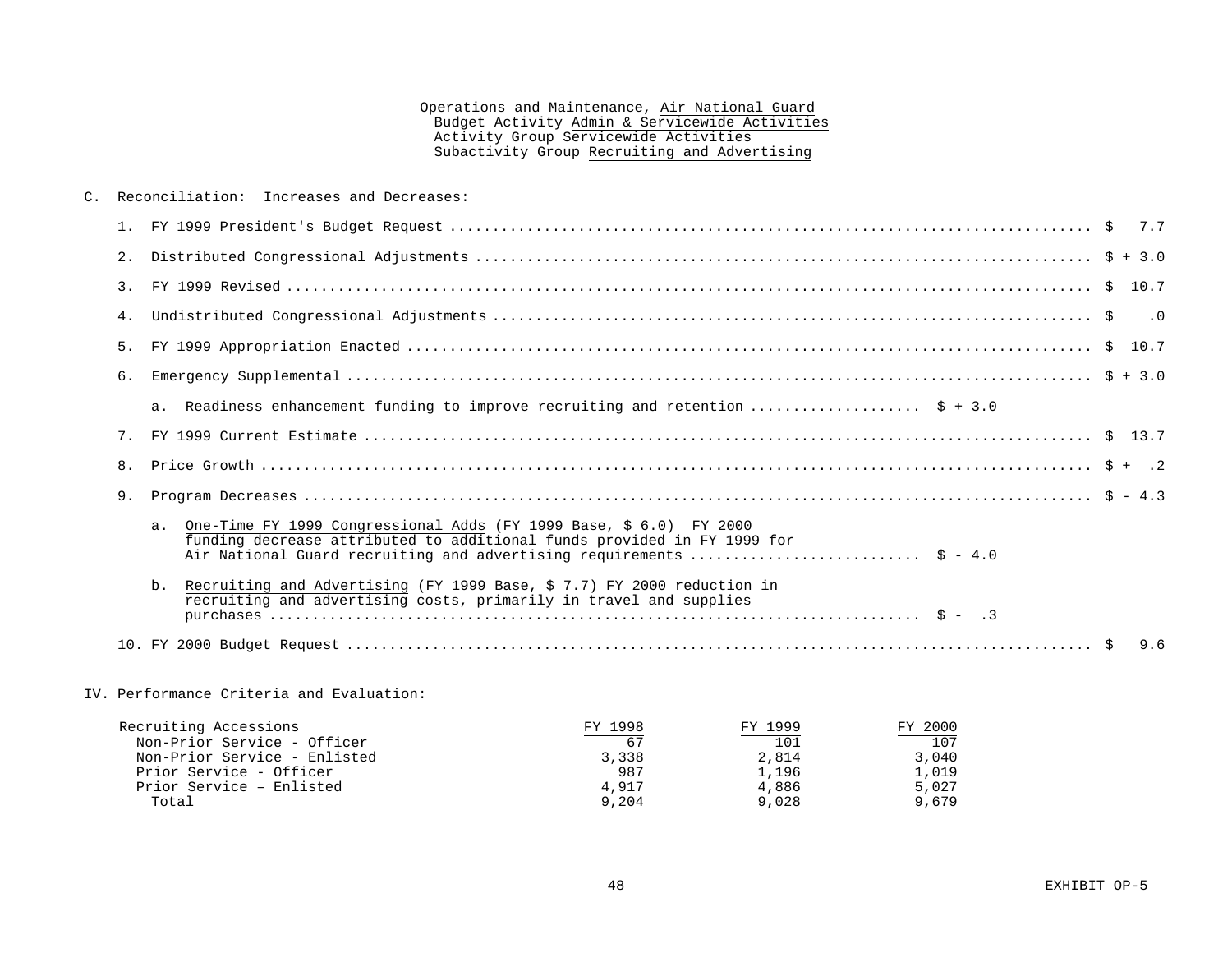| Personnel Summary:                                  | FY 1998        | FY 1999        | FY 2000        | Change<br>FY99-00 |
|-----------------------------------------------------|----------------|----------------|----------------|-------------------|
| Reserve Drill Strength (Total)                      | <u>0</u>       | $\Omega$       | $\mathbf{0}$   | <u>0</u>          |
| Officer                                             | U              | O              | <sup>n</sup>   | <sup>n</sup>      |
| Enlisted                                            | U              | U              | <sup>n</sup>   | $\Omega$          |
| (Military Technicians Included Above - Memo)        | (0)            | (0)            | (0)            | (0)               |
| Reservists on Full-Time Active Duty (Total)         | 474            | 509            | 509            | $\overline{0}$    |
| Officer                                             | 4              | 5              | 5              | $\Omega$          |
| Enlisted                                            | 470            | 504            | 504            | <sup>n</sup>      |
| Civilian End Strength (Total)                       | $\overline{2}$ | $\overline{3}$ | $\overline{3}$ | <u>0</u>          |
| U.S. Direct Hire                                    | $\mathfrak{D}$ | $\mathbf{3}$   | 3              | $\cap$            |
| (Military Technicians Included - Memo)              | (0)            | (0)            | (0)            | (0)               |
| (Reimbursable Civilians Included Above - Memo)      | (0)            | (0)            | (0)            | (0)               |
| Reserve Drill Strength (A/S) (Total)                | $\overline{0}$ | $\overline{0}$ | $\overline{0}$ | $\overline{0}$    |
| Officer                                             | $\cap$         | $\Omega$       | $\Omega$       | $\Omega$          |
| Enlisted                                            | <sup>n</sup>   | $\cap$         | <sup>n</sup>   | $\cap$            |
| (Military Technicians Included Above - Memo)        | (0)            | (0)            | (0)            | (0)               |
| Reservists on Full-Time Active Duty $(A/S)$ (Total) | 484            | 510            | 509            | 그                 |
| Officer                                             | 6              | 5              | 5              | $\Omega$          |
| Enlisted                                            | 478            | 505            | 504            | $-1$              |
| Civilian FTES (Total)                               | $\overline{3}$ | $\overline{2}$ | $\overline{3}$ |                   |
| U.S. Direct Hire                                    |                | $\overline{2}$ | 3              |                   |
| (Military Technicians Included - Memo)              |                |                |                |                   |
| (Reimbursable Civilians Included Above - Memo)      | 0              | U              | U              | <sup>n</sup>      |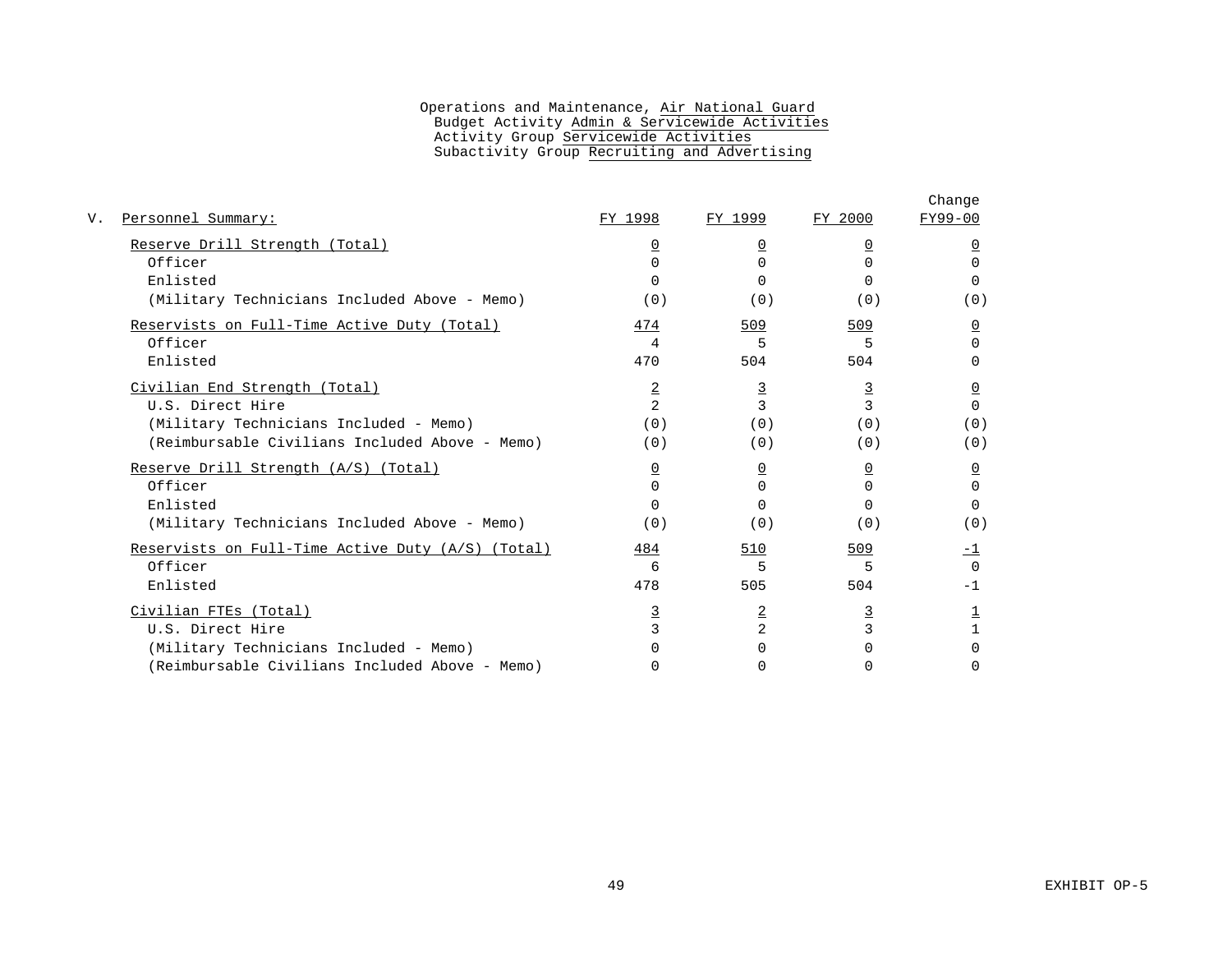|     | CIVILIAN PERSONNEL COMPENSATION                     |       |          |       |       |          |              |       |
|-----|-----------------------------------------------------|-------|----------|-------|-------|----------|--------------|-------|
| 101 | Executive, General, & Special Schedule              | 74    | 3        | $-26$ | 51    | 2        | 27           | 80    |
| 103 | Wage Board                                          | 39    |          | $-13$ | 27    |          | 15           | 43    |
| 199 | Total Civilian Personnel Compensation               | 113   | 4        | $-39$ | 78    | 3        | 42           | 123   |
|     | TRAVEL                                              |       |          |       |       |          |              |       |
| 308 | Travel of Persons                                   | 1,198 | 13       | 80    | 1,291 | 19       | $-43$        | 1,267 |
| 399 | Total Travel                                        | 1,198 | 13       | 80    | 1,291 | 19       | $-43$        | 1,267 |
|     | WORKING CAPITAL FUND SUPPLIES & MATERIALS PURCHASES |       |          |       |       |          |              |       |
| 401 | DFSC Fuel                                           | 17    | $-1$     | 32    | 48    | $-12$    | $-22$        | 14    |
| 411 | Army Managed Supplies & Materials                   | 2     | 0        | 13    | 15    | $\Omega$ |              | 16    |
| 412 | Navy Managed Supplies & Materials                   |       | $\Omega$ | 5     | 5     | $\Omega$ |              | 6     |
| 414 | AF Managed Supplies & Materials                     |       | $\Omega$ | 215   | 215   | 9        | $-49$        | 175   |
| 415 | DLA Managed Supplies & Materials                    | 29    | $\Omega$ | 219   | 248   | 12       | $\Omega$     | 260   |
| 417 | Locally Procured Fund Mgt Supl & Mat                | 31    | 0        | 230   | 261   | 4        |              | 270   |
| 499 | Total Fund Supplies & Materials Purchases           | 79    | $-1$     | 714   | 792   | 13       | $-64$        | 741   |
|     | WORKING CAPITAL FUND EOUIPMENT PURCHASES            |       |          |       |       |          |              |       |
| 502 | Army Fund Equipment                                 |       | $\Omega$ |       | 2     | $\Omega$ | $\Omega$     |       |
| 503 | Navy Fund Equipment                                 |       | $\Omega$ |       |       | $\Omega$ | $\Omega$     |       |
| 505 | Air Force Fund Equipment                            | 9     | $\Omega$ | 24    | 33    |          | <sup>0</sup> | 34    |
| 506 | DLA Fund Equipment                                  | 9     | $\Omega$ | 23    | 32    | 2        | $-2$         | 32    |
| 599 | Total Fund Equipment Purchases                      | 19    | $\Omega$ | 49    | 68    |          | $-2$         | 69    |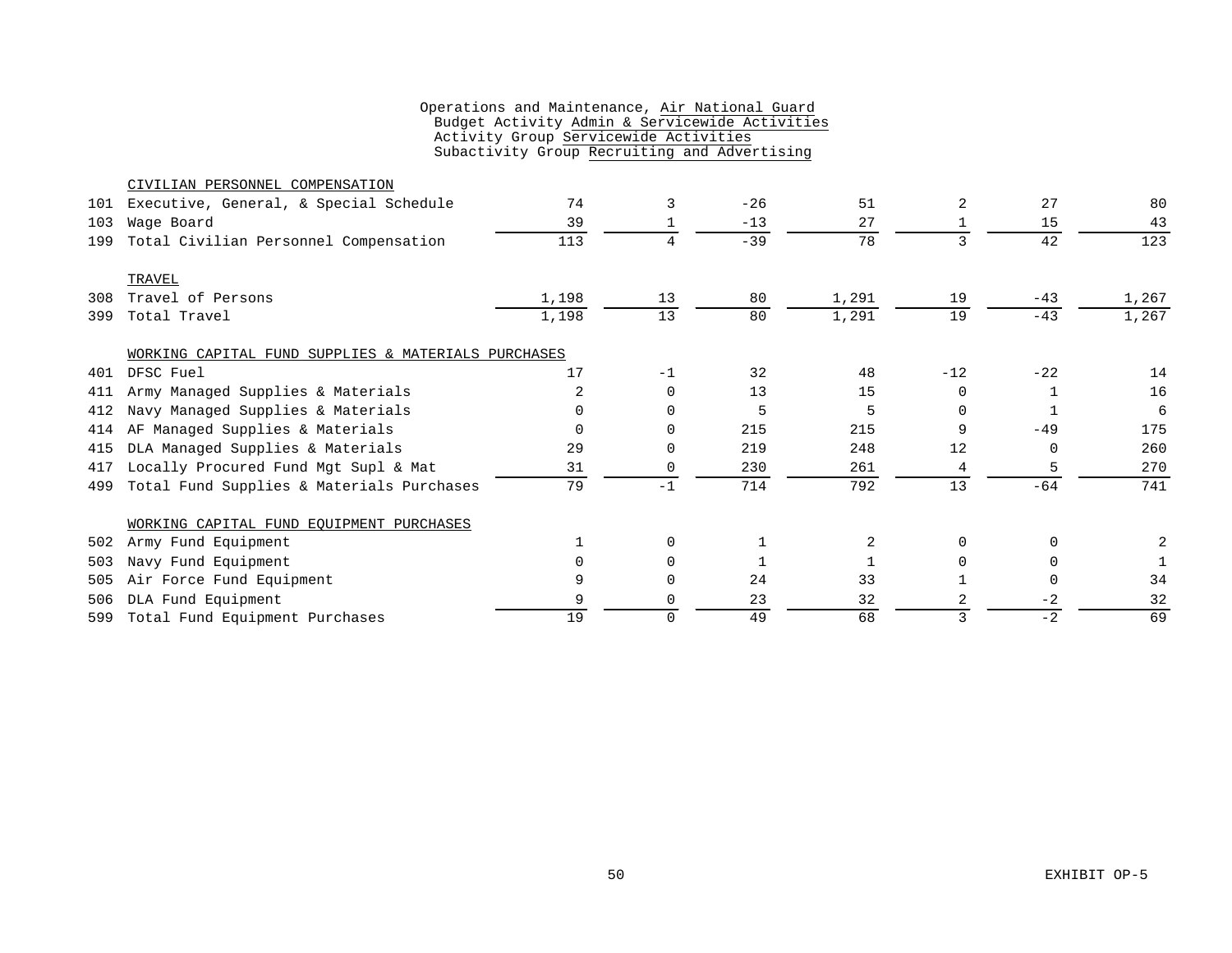|     | TRANSPORTATION                    |       |          |       |        |     |           |       |
|-----|-----------------------------------|-------|----------|-------|--------|-----|-----------|-------|
| 771 | Commercial Transportation         | 0     | 0        |       | 3      | 0   | $\Omega$  |       |
| 799 | Total Transportation              | 0     | $\Omega$ |       |        |     |           |       |
|     | OTHER PURCHASES                   |       |          |       |        |     |           |       |
| 914 | Communications (Non-Fund)         | 109   |          | 311   | 421    | 6   | $-1$      | 426   |
| 915 | Rents (Non-GSA)                   | 138   |          | $-9$  | 130    | 2   | $-2$      | 130   |
| 920 | Supplies & Materials (Non-Fund)   | 567   |          | 60    | 634    | 10  | $-395$    | 249   |
| 921 | Printing and Reproduction         | 146   |          | 1,095 | 1,242  | 19  | $-2$      | 1,259 |
| 922 | Equipment Maintenance by Contract | 2     | 0        | 28    | 30     | 0   |           | 31    |
| 925 | Equipment: All Other              | 39    | 0        | $-4$  | 35     |     | 4         | 40    |
| 989 | Other Contracts                   | 3,996 | 44       | 4,945 | 8,985  | 135 | $-3,829$  | 5,291 |
| 999 | Total Other Purchases             | 4,997 | 54       | 6,426 | 11,477 | 173 | $-4, 224$ | 7,426 |
|     | TOTAL                             | 6,406 | 70       | 7,233 | 13,709 | 211 | $-4,291$  | 9,629 |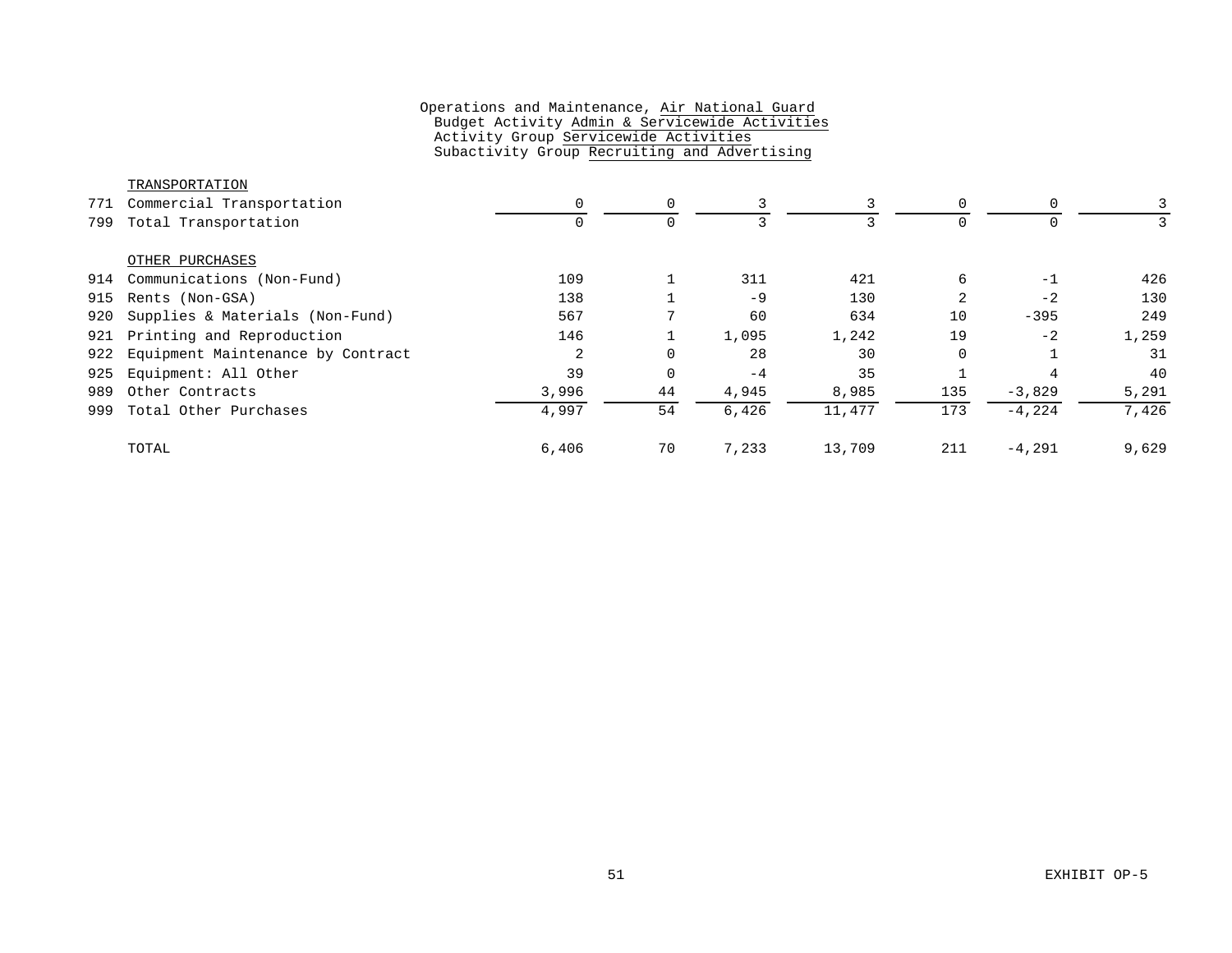

# **AIR NATIONAL GUARD JUSTIFICATION OF ESTIMATES FOR FISCAL YEAR 2000 VOLUME II-DATA BOOK**

## **APPROPRIATION 3840 OPERATION AND MAINTENANCE FEBRUARY 1999**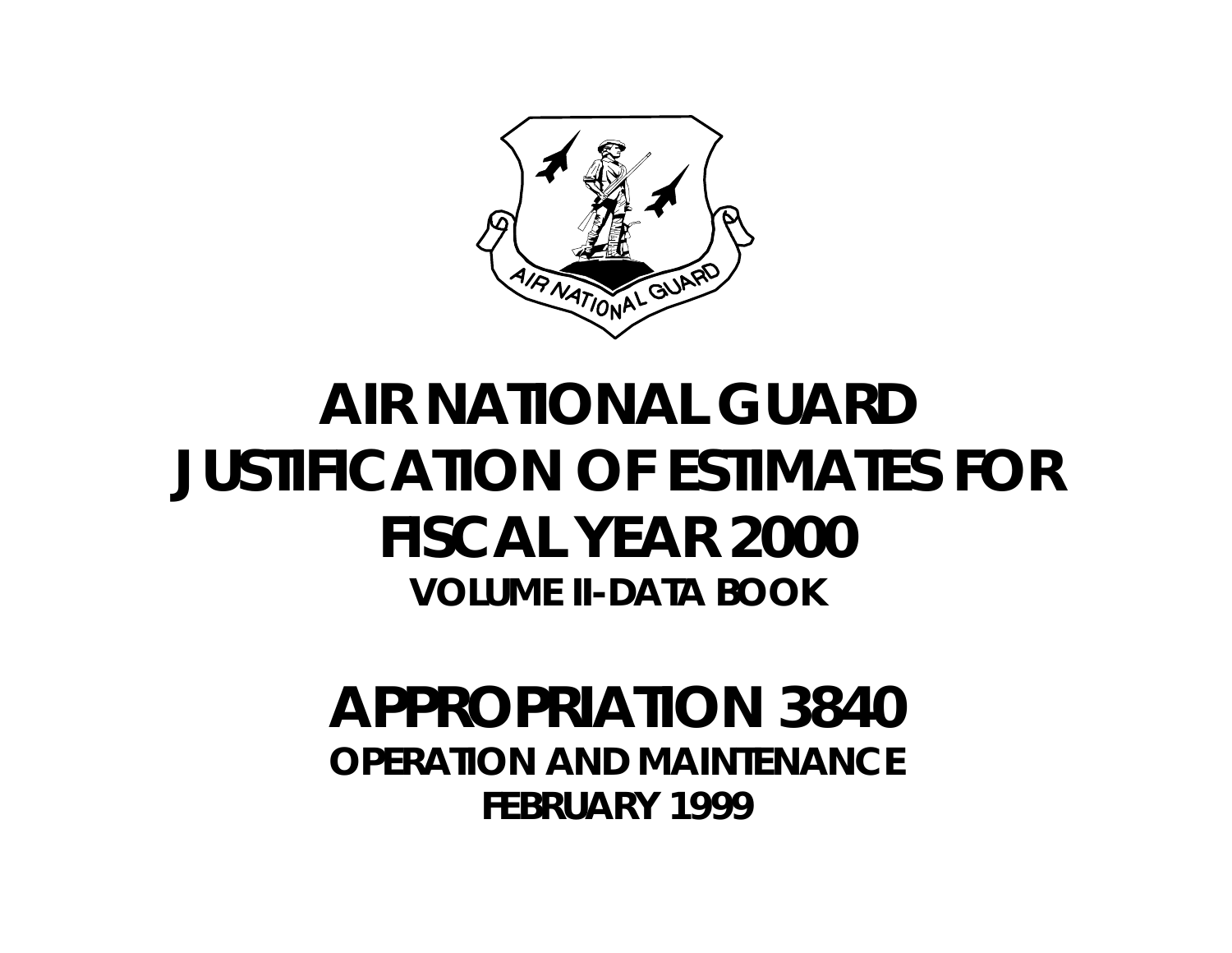#### OPERATION AND MAINTENANCE, AIR NATIONAL GUARD

#### TABLE OF CONTENTS

#### Justification of Estimates for FY 2000

Volume II - Data Book

Section I – Special Analyses

|                                                   | 52 |
|---------------------------------------------------|----|
|                                                   | 54 |
|                                                   | 58 |
|                                                   | 59 |
|                                                   | 62 |
|                                                   | 63 |
| Section II - Real Property and Minor Construction |    |
|                                                   | 64 |
|                                                   | 68 |

#### Page No.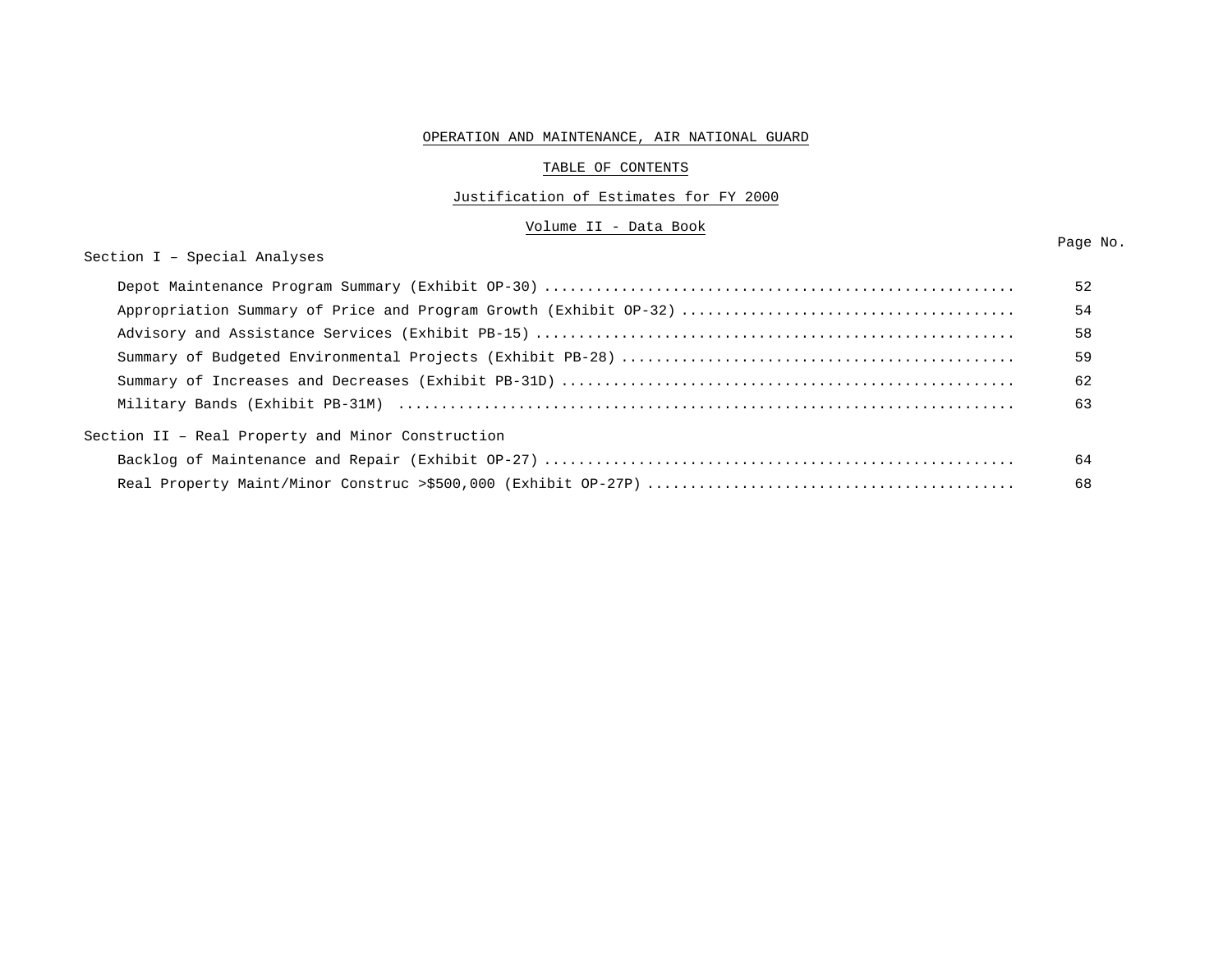#### DEPOT MAINTENANCE PROGRAM SUMMARY OPERATION AND MAINTENANCE, AIR NATIONAL GUARD

#### PART I - Funded Requirements:

|                         | FY 1998 Actual<br>Funded Requirement |            | FY 1999 Estimate<br>Funded Requirement |            | FY 2000 Estimate<br>Funded Requirement |            |
|-------------------------|--------------------------------------|------------|----------------------------------------|------------|----------------------------------------|------------|
|                         | Units                                | <u>\$M</u> | Units                                  | <u>\$М</u> | Units                                  | <u>\$M</u> |
| AIRCRAFT                |                                      |            |                                        |            |                                        |            |
| Airframe Maintenance    | 105                                  | 252.8      | 87                                     | 241.0      |                                        | 90 262.8   |
| Engine Maintenance      | 204                                  | 93.5       | 158                                    | 97.0       |                                        | 202 124.3  |
| Aircraft Storage        |                                      | 0.3        |                                        | 2.0        |                                        | 1.5        |
| OTHER                   |                                      |            |                                        |            |                                        |            |
| Other Major Equip Items |                                      | 15.2       |                                        | 13.2       |                                        | 16.0       |
| Exchangeable Items      |                                      | 9.2        |                                        | 3.4        |                                        | 7.1        |
| Area Support            |                                      | 2.8        |                                        | 2.4        |                                        | 3.5        |
| GRAND TOTAL             | 309                                  | 373.8      |                                        | 245 359.0  | 292                                    | 415.2      |

#### PART II - Deferred Requirements:

|                         | FY 1998 Actual | Deferred Requirement |       | FY 1999 Estimate<br>Deferred Requirement |       | FY 2000 Estimate<br>Deferred Requirement |
|-------------------------|----------------|----------------------|-------|------------------------------------------|-------|------------------------------------------|
|                         | Units          | <u>\$M</u>           | Units | <u>\$M</u>                               | Units | <u>\$M</u>                               |
| AIRCRAFT                |                |                      |       |                                          |       |                                          |
| Airframe Maintenance    | 0              | 0.0                  | 2     | 7.4                                      | 10    | 16.6                                     |
| Engine Maintenance      | 0              | 0.0                  | 58    | 37.3                                     | 32    | 21.1                                     |
| OTHER                   |                |                      |       |                                          |       |                                          |
| Other Major Equip Items |                | 3.7                  |       | 7.8                                      |       | 3.1                                      |
| Exchangeable Items      |                | 0.0                  |       | 4.7                                      |       | 0.6                                      |
| Area Support            |                | 0.0                  |       | 2.0                                      |       | 0.8                                      |
| GRAND TOTAL             | $\mathbf 0$    | 3.7                  | 60    | 59.2                                     | 42    | 42.2                                     |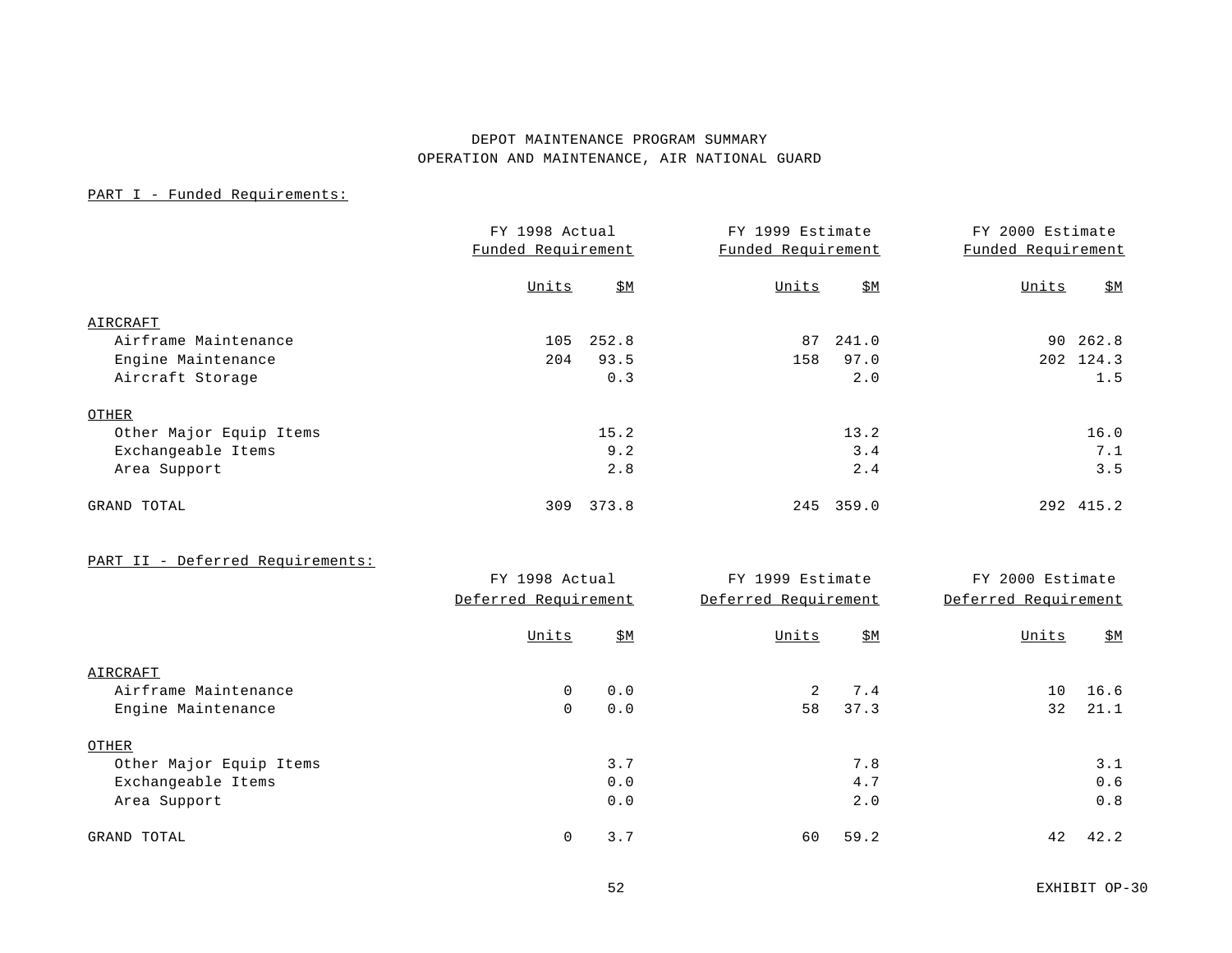#### OPERATION AND MAINTENANCE, AIR NATIONAL GUARD METHOD OF ACCOMPLISHMENT

#### \$ IN MILLIONS

|                      |          | FY 1998            |              |          | FY 1999            |              |          | FY 2000            |       |
|----------------------|----------|--------------------|--------------|----------|--------------------|--------------|----------|--------------------|-------|
|                      |          | Funded Requirement |              |          | Funded Requirement |              |          | Funded Requirement |       |
|                      | Contract | <u>Organic</u>     | <u>Total</u> | Contract | <u>Organic</u>     | <u>Total</u> | Contract | <u>Organic</u>     | Total |
| Aircraft             |          |                    |              |          |                    |              |          |                    |       |
| Aircraft Maintenance | 64.2     |                    | 188.6 252.8  | 41.1     |                    | 199.9 241.0  | 70.6     | 192.2              | 262.8 |
| Engine Maintenance   | 4.5      | 89.0               | 93.5         | 2.7      | 94.3               | 97.0         | 2.5      | 121.8              | 124.3 |
| Aircraft Storage     |          | 0.3                | 0.3          |          | 2.0                | 2.0          |          | 1.5                | 1.5   |
| Total                | 68.7     |                    | 277.9 346.6  | 43.8     |                    | 296.2 340.0  | 73.1     | 315.5              | 388.6 |
| Other                |          |                    |              |          |                    |              |          |                    |       |
| Other Major Equip    | 9.6      | 5.6                | 15.2         | 4.5      | 8.7                | 13.2         | 7.7      | 8.3                | 16.0  |
| Exchangeable Items   | 5.5      | 3.7                | 9.2          | 2.0      | 1.4                | 3.4          | $5.0$    | 2.1                | 7.1   |
| Area Support         |          | 2.8                | 2.8          |          | 2.4                | 2.4          |          | 3.5                | 3.5   |
| Total                | 15.1     | 12.1               | 27.2         | 6.5      | 12.5               | 19.0         | 12.7     | 13.9               | 26.6  |
| GRAND TOTAL          | 83.8     |                    | 290.0 373.8  | 50.3     |                    | 308.7 359.0  | 85.8     | 329.4              | 415.2 |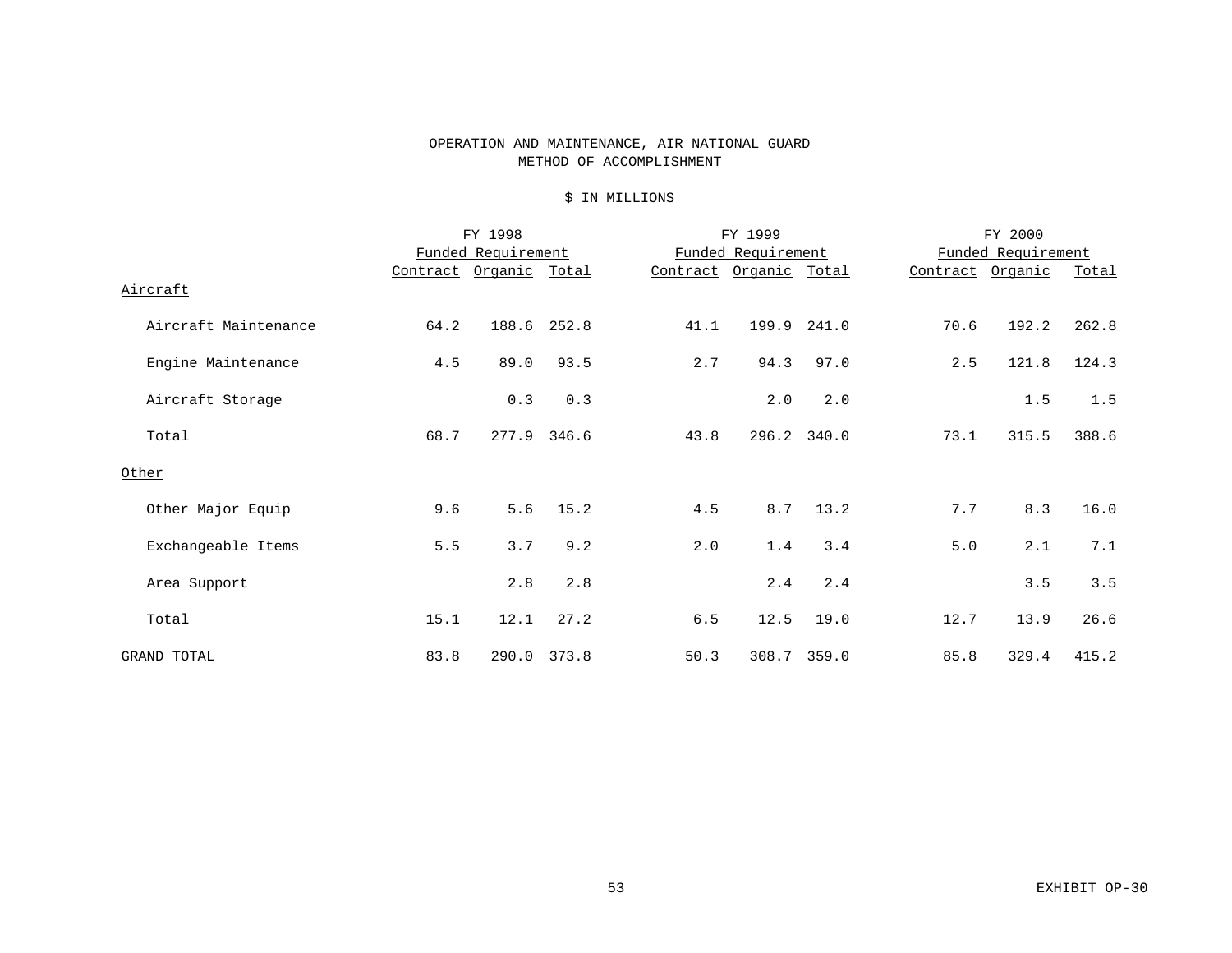#### OPERATION AND MAINTENANCE - Air National Guard SUMMARY OF PRICE AND PROGRAM CHANGES FY 1999 (\$ in Thousands)

|     |                                                                 | FY 1998   | Price Growth |             | Program   | FY 1999   |
|-----|-----------------------------------------------------------------|-----------|--------------|-------------|-----------|-----------|
|     |                                                                 | Program   | Percent      | Amount      | Growth    | Program   |
|     | CIVILIAN PERSONNEL COMPENSATION                                 |           |              |             |           |           |
| 101 | Executive, General, & Special Schedule                          | 489,848   | 4.01         | 19,643      | $-14,527$ | 494,964   |
| 103 | Wage Board                                                      | 692,102   | 3.83         | 26,508      | 9,780     | 728,390   |
| 106 | Benefits to Former Employees                                    | 657       | 0.00         | $\mathbf 0$ | 306       | 963       |
| 107 | Voluntary Separation Incentive Payments                         | 1,687     | 0.00         | $\mathbf 0$ | 1,117     | 2,804     |
| 111 | Disability Compensation                                         | 11,253    | 0.00         | 0           | 885       | 12,138    |
| 199 | Total Civilian Personnel Compensation                           | 1,195,547 |              | 46,151      | $-2,439$  | 1,239,259 |
|     | TRAVEL                                                          |           |              |             |           |           |
| 308 | Travel of Persons                                               | 46,833    | 1.10         | 517         | $-5,870$  | 41,480    |
| 399 | Total Travel                                                    | 46,833    |              | 517         | $-5,870$  | 41,480    |
|     | WORKING CAPITAL FUND SUPPLIES & MATERIALS PURCHASES             |           |              |             |           |           |
| 401 | DFSC Fuel                                                       | 337,902   | $-8.80$      | $-29,734$   | 13,280    | 321,448   |
| 411 | Army Managed Supplies & Materials                               | 3,932     | 7.60         | 297         | $-409$    | 3,820     |
| 412 | Navy Managed Supplies & Materials                               | 1,310     | $-5.80$      | $-73$       | 35        | 1,272     |
| 414 | AF Managed Supplies & Materials                                 | 333,787   | 0.40         | 1,337       | 66,663    | 401,787   |
| 415 | DLA Managed Supplies & Materials                                | 61,646    | $-1.00$      | $-616$      | $-1,218$  | 59,812    |
| 417 | Locally Procured Fund Mgt Supl & Mat                            | 64,269    | 1.10         | 707         | $-2,610$  | 62,366    |
| 499 | Total Fund Supplies & Materials Purchases                       | 802,846   |              | $-28,082$   | 75,741    | 850,505   |
|     | WORKING CAPITAL FUND EOUIPMENT PURCHASES                        |           |              |             |           |           |
| 502 | Army Fund Equipment                                             | 1,095     | 7.60         | 81          | 30        | 1,206     |
| 503 | Navy Fund Equipment                                             | 364       | $-5.80$      | $-19$       | 58        | 403       |
| 505 | Air Force Fund Equipment                                        | 17,935    | 0.40         | 71          | 1,732     | 19,738    |
| 506 | DLA Fund Equipment                                              | 17,198    | $-1.00$      | $-170$      | 1,903     | 18,931    |
| 599 | Total Fund Equipment Purchases                                  | 36,592    |              | $-37$       | 3,723     | 40,278    |
|     | OTHER WORKING CAPITAL FUND PURCHASES (EXCLUDING TRANSPORTATION) |           |              |             |           |           |
| 661 | Depot Maintenance (Air Force): Organic                          | 317,576   | 3.20         | 10,162      | 50,597    | 378,335   |
| 662 | Depot Maintenance (Air Force): Contract                         | 83,830    | $-4.10$      | $-3,437$    | $-30,020$ | 50,373    |
| 671 | Communications Services (DISA)                                  | 5,309     | $-0.60$      | $-32$       | 575       | 5,852     |
| 699 | Total Fund Purchases                                            | 406,715   |              | 6,693       | 21,152    | 434,560   |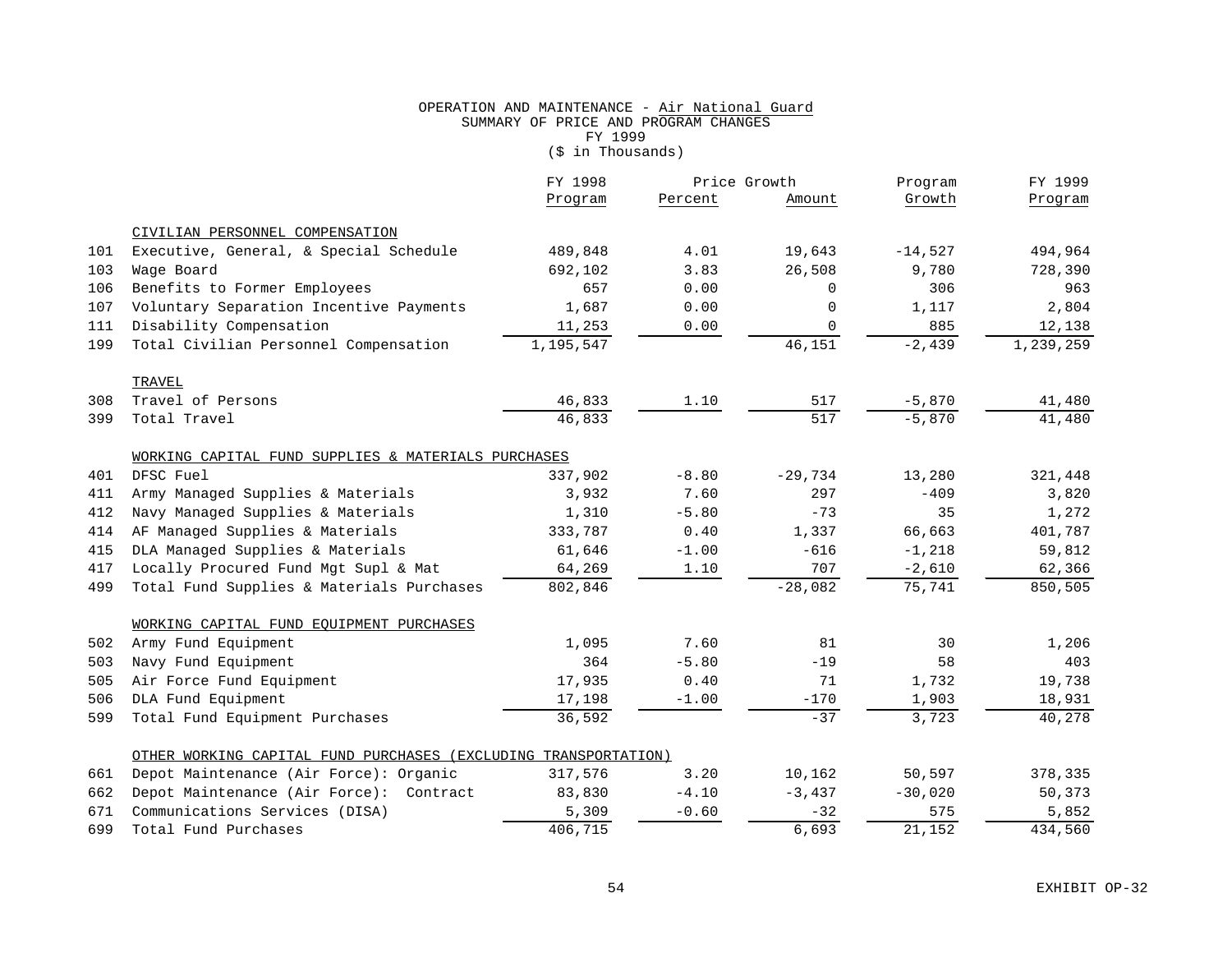#### OPERATION AND MAINTENANCE - Air National Guard SUMMARY OF PRICE AND PROGRAM CHANGES FY 1999  $(\frac{1}{2} \text{ in}$  Thousands)

|     |                                    | FY 1998<br>Price Growth |          |             | Program   | FY 1999   |
|-----|------------------------------------|-------------------------|----------|-------------|-----------|-----------|
|     |                                    | Program                 | Percent  | Amount      | Growth    | Program   |
|     | TRANSPORTATION                     |                         |          |             |           |           |
| 703 | AMC SAAM                           | 1,883                   | 0.90     | 18          | $-695$    | 1,206     |
| 705 | AMC Channel Cargo                  | $\mathbf 0$             | 7.00     | $\mathbf 0$ | 781       | 781       |
| 708 | MSC Chartered Cargo                | 103                     | $-19.80$ | $-21$       | $-9$      | 73        |
| 719 | MTMC Cargo Operations              | $\mathbf 0$             | $-30.80$ | $\mathbf 0$ | 38        | 38        |
| 771 | Commercial Transportation          | 6,749                   | 1.10     | 72          | $-1,700$  | 5,121     |
| 799 | Total Transportation               | 8,735                   |          | 69          | $-1,585$  | 7,219     |
|     | OTHER PURCHASES                    |                         |          |             |           |           |
| 913 | Purchased Utilities (Non-Fund)     | 34,435                  | 1.10     | 378         | 6,786     | 41,599    |
| 914 | Communications (Non-Fund)          | 9,956                   | 1.10     | 109         | 235       | 10,300    |
| 915 | Rents (Non-GSA)                    | 3,370                   | 1.10     | 34          | $-1,280$  | 2,124     |
| 920 | Supplies & Materials (Non-Fund)    | 57,122                  | 1.10     | 627         | $-44,543$ | 13,206    |
| 921 | Printing and Reproduction          | 1,187                   | 1.10     | 11          | 1,102     | 2,300     |
| 922 | Equipment Maintenance by Contract  | 23,843                  | 1.10     | 262         | 514       | 24,619    |
| 923 | Facility Maintenance by Contract   | 100,342                 | 1.10     | 1,104       | $-9,081$  | 92,365    |
| 925 | Equipment: All Other               | 53,079                  | 1.10     | 585         | $-29,824$ | 23,840    |
| 930 | Other Depot Maintenance (Non-Fund) | 34,403                  | 1.10     | 380         | 4,342     | 39,125    |
| 934 | Contract Engineering Tech Services | 7,505                   | 1.10     | 82          | 928       | 8,515     |
| 989 | Other Contracts                    | 256,242                 | 1.10     | 2,817       | $-6, 344$ | 252,715   |
| 998 | Other Costs                        | 708                     | 1.10     | 6           | 865       | 1,579     |
| 999 | Total Other Purchases              | 582,192                 |          | 6,395       | $-76,300$ | 512,287   |
|     | TOTAL                              | 3,079,460               |          | 31,706      | 14,422    | 3,125,588 |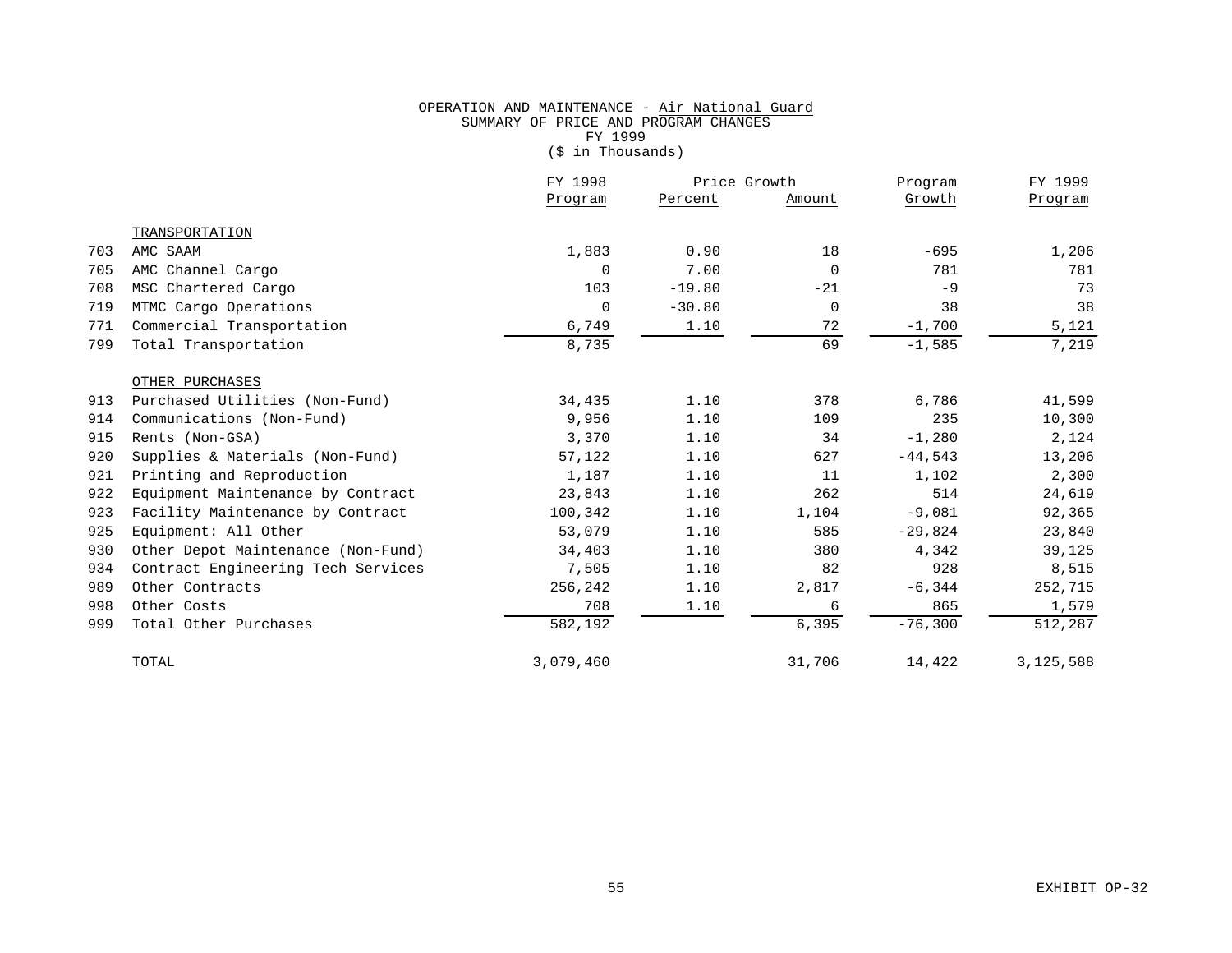|     | CIVILIAN PERSONNEL COMPENSATION                                 |           |          |            |            |                           |
|-----|-----------------------------------------------------------------|-----------|----------|------------|------------|---------------------------|
| 101 | Executive, General, & Special Schedule                          | 494,964   | 4.64     | 22,967     | $-32,916$  | 485,015                   |
| 103 | Wage Board                                                      | 728,390   | $4.46$   | 32,487     | 22,661     | 783,538                   |
| 106 | Benefits to Former Employees                                    | 963       | 0.00     | $\Omega$   | 17         | 980                       |
| 107 | Voluntary Separation Incentive Payments                         | 2,804     | 0.00     | $\Omega$   | $-397$     | 2,407                     |
| 111 | Disability Compensation                                         | 12,138    | 0.00     | $\Omega$   | 486        | 12,624                    |
| 199 | Total Civilian Personnel Compensation                           | 1,239,259 |          | 55,454     | $-10, 149$ | $\overline{1}$ , 284, 564 |
|     | TRAVEL                                                          |           |          |            |            |                           |
| 308 | Travel of Persons                                               | 41,480    | 1.50     | 621        | $-2,533$   | 39,568                    |
| 399 | Total Travel                                                    | 41,480    |          | 621        | $-2,533$   | 39,568                    |
|     | WORKING CAPITAL FUND SUPPLIES & MATERIALS PURCHASES             |           |          |            |            |                           |
| 401 | DFSC Fuel                                                       | 321,448   | $-25.30$ | $-81,327$  | 6,375      | 246,496                   |
| 411 | Army Managed Supplies & Materials                               | 3,820     | 1.60     | 58         | 101        | 3,979                     |
| 412 | Navy Managed Supplies & Materials                               | 1,272     | $-4.30$  | $-52$      | 106        | 1,326                     |
| 414 | AF Managed Supplies & Materials                                 | 401,787   | 4.10     | 16,471     | 31,058     | 449,316                   |
| 415 | DLA Managed Supplies & Materials                                | 59,812    | 4.70     | 2,811      | $-281$     | 62,342                    |
| 417 | Locally Procured Fund Mgt Supl & Mat                            | 62,366    | 1.50     | 935        | 1,690      | 64,991                    |
| 499 | Total Fund Supplies & Materials Purchases                       | 850,505   |          | $-61, 104$ | 39,049     | 828,450                   |
|     | WORKING CAPITAL FUND EOUIPMENT PURCHASES                        |           |          |            |            |                           |
| 502 | Army Fund Equipment                                             | 1,206     | 1.60     | 18         | $-9$       | 1,215                     |
| 503 | Navy Fund Equipment                                             | 403       | 4.30     | 15         | $-12$      | 406                       |
| 505 | Air Force Fund Equipment                                        | 19,738    | 4.10     | 809        | $-675$     | 19,872                    |
| 506 | DLA Fund Equipment                                              | 18,931    | 4.70     | 889        | $-758$     | 19,062                    |
| 599 | Total Fund Equipment Purchases                                  | 40,278    |          | 1,731      | $-1, 454$  | 40,555                    |
|     | OTHER WORKING CAPITAL FUND PURCHASES (EXCLUDING TRANSPORTATION) |           |          |            |            |                           |
| 661 | Depot Maintenance (Air Force): Organic                          | 378,335   | $-6.60$  | $-24,970$  | $-23,950$  | 329,415                   |
| 662 | Depot Maintenance (Air Force): Contract                         | 50,373    | 0.00     | 0          | 35,397     | 85,770                    |
| 671 | Communications Services (DISA)                                  | 5,852     | 16.20    | 948        | $-831$     | 5,969                     |
| 699 | Total Fund Purchases                                            | 434,560   |          | $-24.022$  | 10,616     | 421,154                   |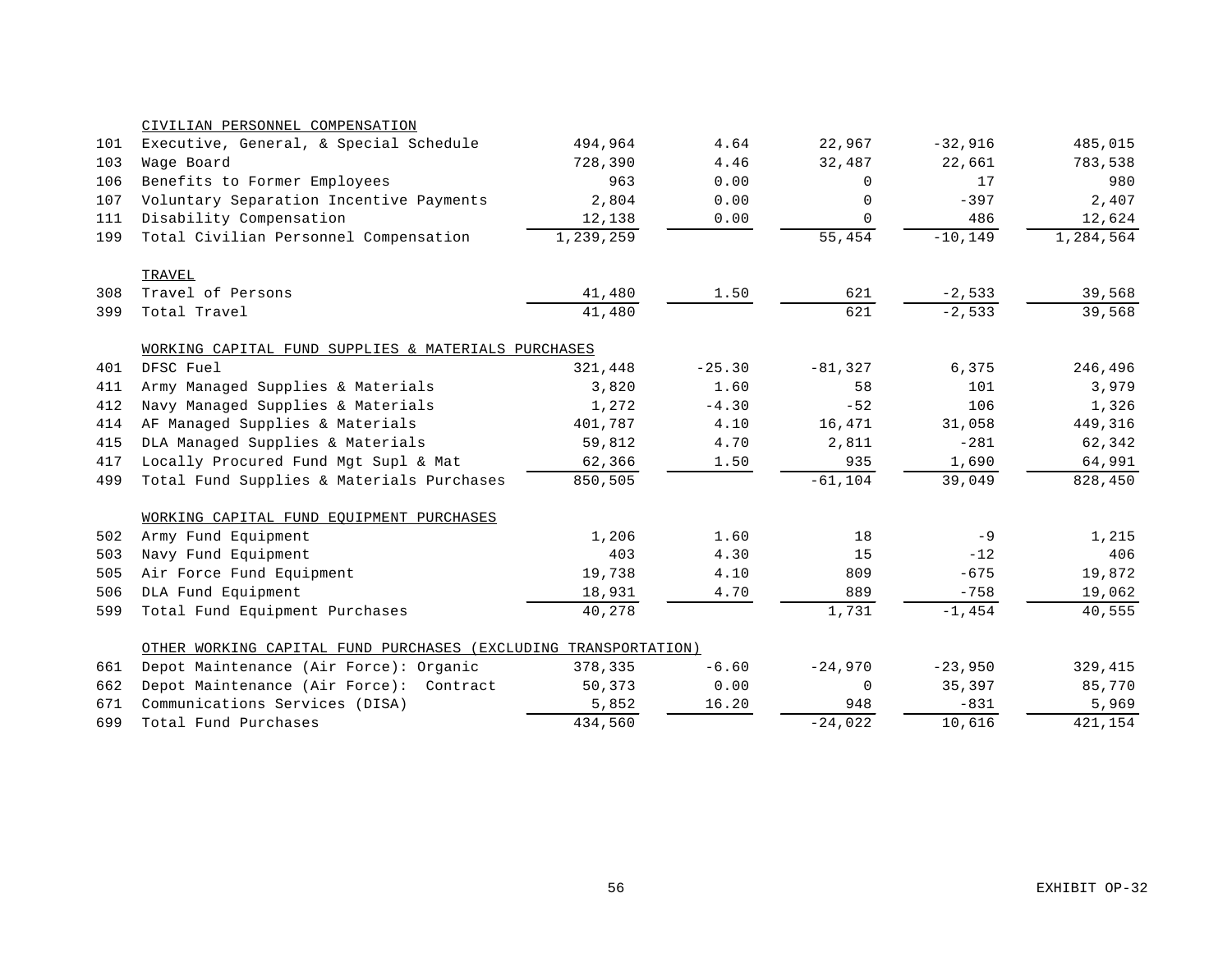|     | TRANSPORTATION                     |           |      |             |            |           |
|-----|------------------------------------|-----------|------|-------------|------------|-----------|
| 703 | AMC SAAM                           | 1,206     | 2.50 | 30          | 164        | 1,400     |
| 705 | AMC Channel Cargo                  | 781       | 0.00 | 0           | $-24$      | 757       |
| 708 | MSC Chartered Cargo                | 73        | 8.60 | 6           | $-5$       | 74        |
| 719 | MTMC Cargo Operations              | 38        | 0.00 | $\mathbf 0$ | $\Omega$   | 38        |
| 771 | Commercial Transportation          | 5,121     | 1.50 | 75          | 336        | 5,532     |
| 799 | Total Transportation               | 7,219     |      | 111         | 471        | 7,801     |
|     | OTHER PURCHASES                    |           |      |             |            |           |
| 913 | Purchased Utilities (Non-Fund)     | 41,599    | 1.50 | 624         | $-958$     | 41,265    |
| 914 | Communications (Non-Fund)          | 10,300    | 1.50 | 154         | $-10$      | 10,444    |
| 915 | Rents (Non-GSA)                    | 2,124     | 1.50 | 33          | $-437$     | 1,720     |
| 920 | Supplies & Materials (Non-Fund)    | 13,206    | 1.50 | 198         | $-1,626$   | 11,778    |
| 921 | Printing and Reproduction          | 2,300     | 1.50 | 31          | $-204$     | 2,127     |
| 922 | Equipment Maintenance by Contract  | 24,619    | 1.50 | 365         | 256        | 25,240    |
| 923 | Facility Maintenance by Contract   | 92,365    | 1.50 | 1,385       | $-51,045$  | 42,705    |
| 925 | Equipment: All Other               | 23,840    | 1.50 | 357         | 327        | 24,524    |
| 930 | Other Depot Maintenance (Non-Fund) | 39,125    | 1.50 | 587         | 2,864      | 42,576    |
| 934 | Contract Engineering Tech Services | 8,515     | 1.50 | 127         | $-1,041$   | 7,601     |
| 989 | Other Contracts                    | 252,715   | 1.50 | 3,792       | 7,499      | 264,006   |
| 998 | Other Costs                        | 1,579     | 1.50 | 23          | 1,938      | 3,540     |
| 999 | Total Other Purchases              | 512,287   |      | 7,676       | $-42, 437$ | 477,526   |
|     | TOTAL                              | 3,125,588 |      | $-19,533$   | $-6, 437$  | 3,099,618 |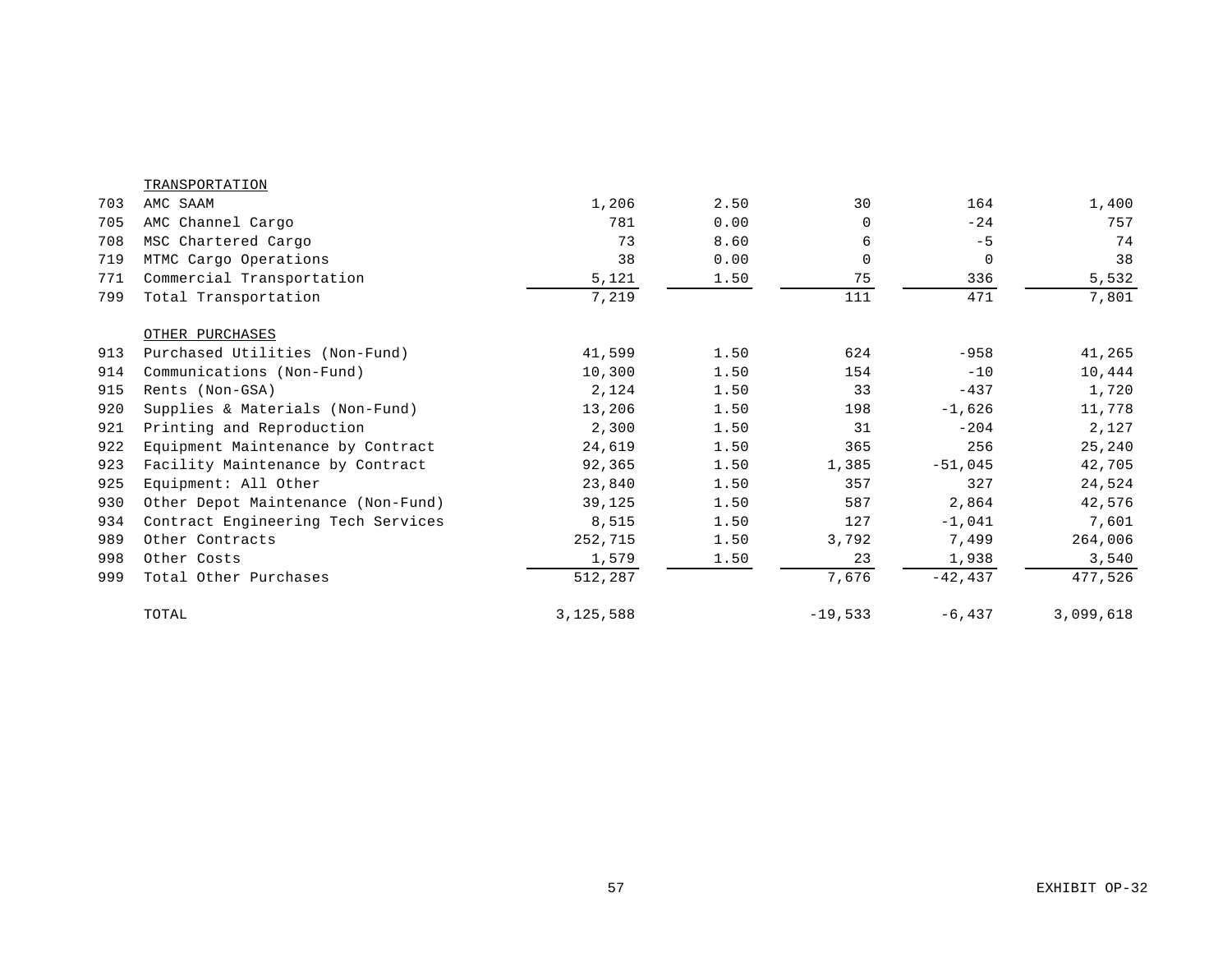#### ADVISORY AND ASSISTANCE SERVICES

#### PB-15 Exhibit

#### AIR NATIONAL GUARD

|      | Appropriation                                 | FY 1998<br>Actual | Dollars in Thousands<br>FY 1999<br>Estimate | FY 2000<br>Estimate |
|------|-----------------------------------------------|-------------------|---------------------------------------------|---------------------|
|      | Operation and Maintenance, Air National Guard | \$7,505           | \$8,515                                     | \$7,601             |
|      | Management & Professional Support Services    | \$<br>0           | \$<br>0                                     | \$<br>$\Omega$      |
| II.  | Studies, Analysis & Evaluations               | $\mathbf 0$       | 0                                           | $\Omega$            |
| III. | Engineering & Technical Services              | 7,505             | 8,515                                       | 7,601               |
|      | Totals                                        | \$7.505           | \$8,515                                     | \$7,601             |

Narrative Explanation of Changes: All Contract Advisory and Assistance Services funding requested by the Air National Guard supports Engineering and Technical Services for units converting to new weapon systems. FY 1998 to FY 1999 change is for price growth (\$+.1 million) and five (5) units converting to new weapon systems. Four (4) F-16 air defense units will convert to F-16 general purpose forces, and one (1) F-16 general purpose unit will convert to C-130E aircraft during the fiscal year. FY 1999 to FY 2000 reduction is comprised on price growth (\$+.1 million), decreases due to the completion of B-1 and C-130 unit conversions implemented during previous fiscal years, and a minor increase for two additional units converting from F-16 air defense to F-16 general purpose forces aircraft during FY 2000.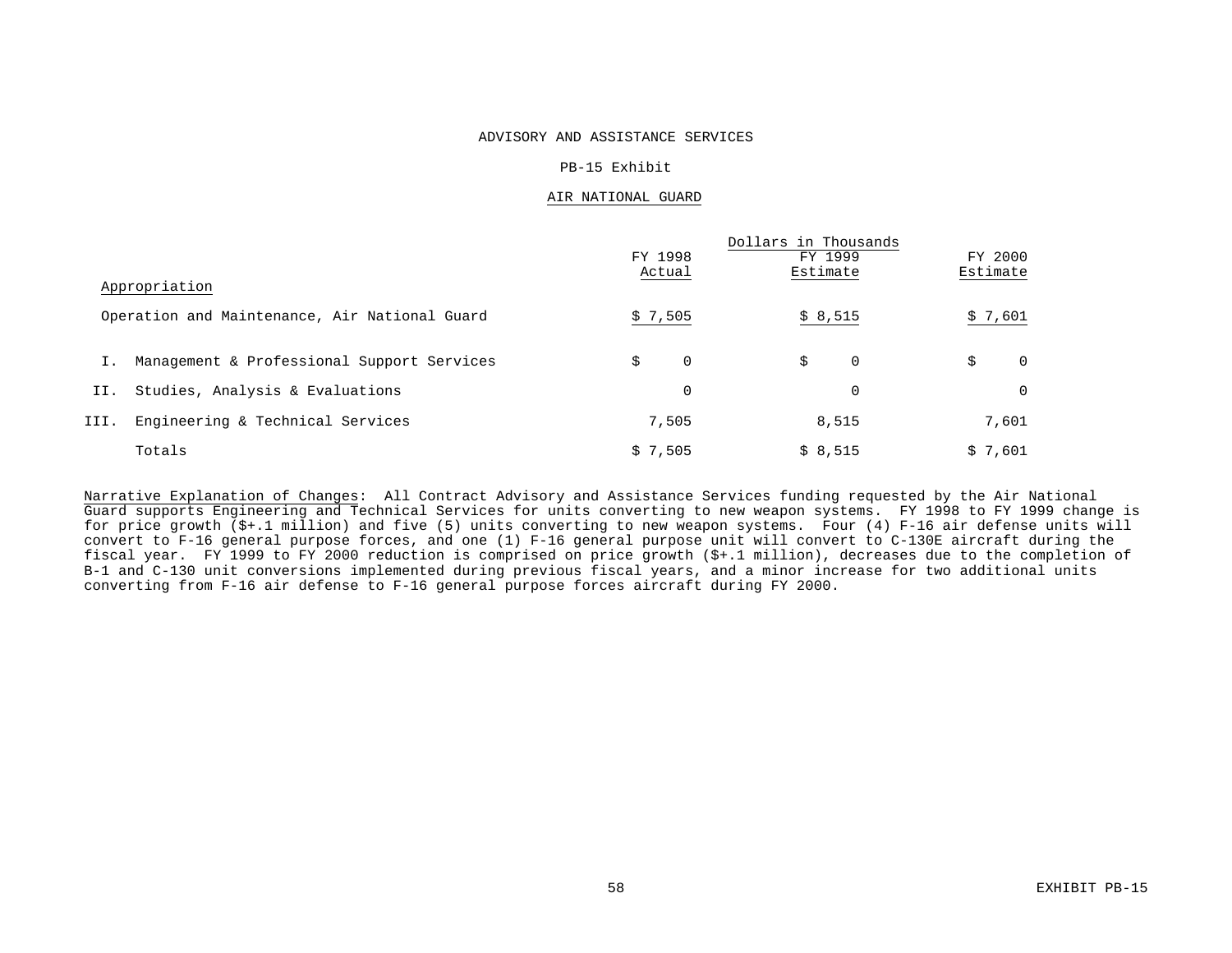#### DEPARTMENT OF AIR FORCE SUMMARY OF FUNDS BUDGETED FOR ENVIRONMENTAL PROJECTS FY 2000 PRESIDENT'S BUDGET

#### (\$ in Thousands)

|    | Operation and Maintenance, Air National Guard                                                                                                                                     | FY 1998<br>Actual              | FY 1999<br>Estimate            | FY 2000<br>Estimate            | Change<br>FY 99/FY 00       |
|----|-----------------------------------------------------------------------------------------------------------------------------------------------------------------------------------|--------------------------------|--------------------------------|--------------------------------|-----------------------------|
|    | Environmental Quality - TOTAL                                                                                                                                                     | \$25,673                       | \$19,167                       | \$20, 267                      | \$1,100                     |
| 1. | Recurring Costs - Class 0<br>a. Manpower<br>b. Education and Training                                                                                                             | 1,830<br>1,055                 | 2,631<br>722                   | 2,746<br>772                   | 115<br>50                   |
| 2. | Environmental Compliance - Recurring Costs (Class 0)<br>a. Permits and Fees<br>Sampling, Analysis, Monitoring<br>b.<br>Waste Disposal<br>$\circ$ .<br>Other Recurring Costs<br>d. | 165<br>1,217<br>2,126<br>2,473 | 175<br>1,091<br>1,935<br>2,493 | 188<br>1,091<br>2,014<br>2,625 | 13<br>$\Omega$<br>79<br>132 |
|    | 3. Pollution Prevention - Recurring Cost (Class 0)                                                                                                                                | 344                            | 359                            | 406                            | 47                          |
| 4. | Environmental Conservation - Recurring Cost (Class 0)                                                                                                                             | 125                            | 200                            | 173                            | 27<br>$=$                   |
|    | Total Recurring Costs                                                                                                                                                             | 9,335                          | 9,606                          | 10,015                         | 409<br>Ŝ.                   |

#### JUSTIFICATION:

Compliance-Other Recurring Costs: Supplies (Spills Team equipment/supplies, labels, drums, manifests, etc.); travel, operating/maintaining equipment to support program including normal maintenance (e.g. air scrubbers, forklifts for hazardous waste storage facility, etc.); National Pollution Discharge Elimination System permit record/reporting; bi-annual hazardous waste reporting (Resource Conservation and Recover Act Subtitle C); Clean Air Act inventories/reporting; Federal Insecticide, Fungicide, and Rodenticide records; self-assessments (each year internally and one every three years externally).

Pollution Prevention – Recurring (Class 0): Supplies; data management; O&M for equipment, recycling, composting facilities; recurring reporting (e.g. Emergency Planning and Community Right to Know Act, Executive Order 12873).

Brochure/fact sheet reproduction, airspace video updates, wetland monitoring, and endangered species monitoring.

Compliance – Other Recurring Costs: Significant increase in program costs for FY 99-01 due to implementation of additional air emissions inventories to comply with new particulate matter requirements.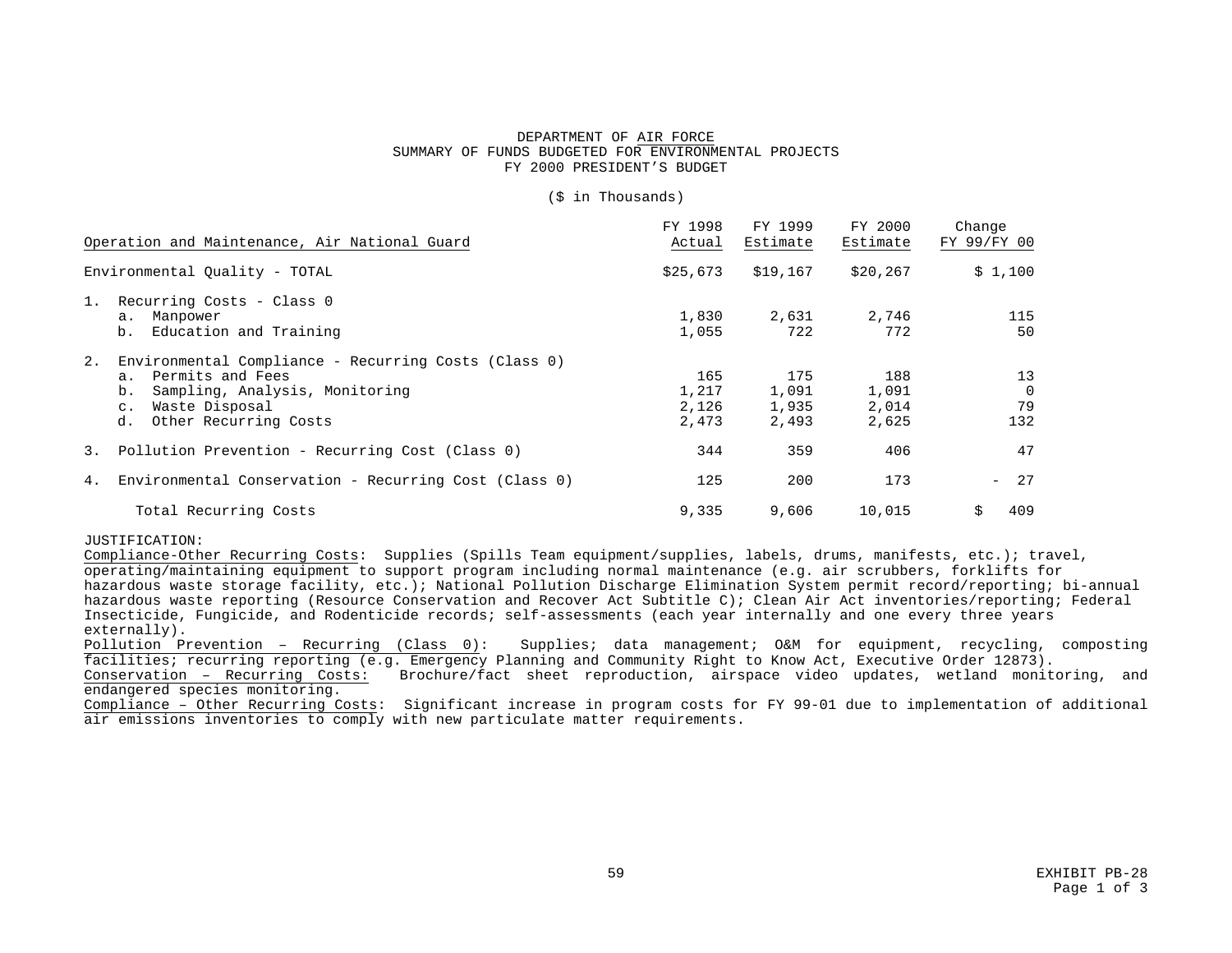#### DEPARTMENT OF AIR FORCE SUMMARY OF FUNDS BUDGETED FOR ENVIRONMENTAL PROJECTS FY 2000 PRESIDENT'S BUDGET (\$ in Thousands)

| Operation and Maintenance, Air National Guard | Actual                                                                                                                                                                                                                                                  | Estimate | Estimate |                         |
|-----------------------------------------------|---------------------------------------------------------------------------------------------------------------------------------------------------------------------------------------------------------------------------------------------------------|----------|----------|-------------------------|
|                                               |                                                                                                                                                                                                                                                         |          |          | FY 99/FY 00             |
|                                               |                                                                                                                                                                                                                                                         |          |          |                         |
|                                               |                                                                                                                                                                                                                                                         |          |          |                         |
|                                               |                                                                                                                                                                                                                                                         |          |          | 60<br>$\qquad \qquad -$ |
|                                               | $\Omega$                                                                                                                                                                                                                                                |          |          | $\Omega$                |
|                                               | 1,840                                                                                                                                                                                                                                                   | 239      | 239      | $\Omega$                |
|                                               | 191                                                                                                                                                                                                                                                     | 1,317    | 2,585    | 1,268                   |
|                                               | 3.024                                                                                                                                                                                                                                                   | 1,538    | 1,461    | $-77$                   |
|                                               | 2,438                                                                                                                                                                                                                                                   | 1,913    | 1,834    | $-79$                   |
|                                               | 838                                                                                                                                                                                                                                                     | 260      | 240      | $-20$                   |
|                                               | 8,449                                                                                                                                                                                                                                                   | 5,748    | 6,780    | 1,032                   |
|                                               | Environmental Compliance - Non Recurring (Class $I/II$ )<br>RCRA Subtitle C - Hazardous Waste<br>RCRA Subtitle D - Solid Waste<br>RCRA Subtitle I - Underground Storage Tanks<br>Clean Air Act<br>Clean Water Act<br>Total - Non Recurring (Class I/II) | 118      | 481      | 421                     |

#### JUSTIFICATION:

Compliance – Other Non-Recurring Costs: Radon/asbestos investigations and mitigation including facility demolition (if >50% cost for asbestos removal is required to meet environmental standards); upgrade drinking water systems to meet environmental regulatory standards; develop well head protection programs; Safe Drinking Water Act compliance, e.g. install backflow prevention; spill response/clean (other than Defense Environmental Restoration Program requirements in Format E-7); and upgrade pesticide storage facilities to meet regulatory standards; NEPA costs (EBS, EIS & EA). Clean Air Act: Increase in requirements for Ozone and PM 2.5 compliance.

|    | 6. Pollution Prevention (Non Recurring (Class I/II) |       |       |       |                                |
|----|-----------------------------------------------------|-------|-------|-------|--------------------------------|
|    | a. RCRA Subtitle C - Hazardous Waste                | 787   | 741   | 620   | $-121$                         |
|    | b. RCRA Subtitle D - Solid Waste                    | 417   | 220   | 200   | 20<br>$\overline{\phantom{0}}$ |
|    | c. Clean Air Act                                    |       | 120   | 170   | 50                             |
|    | d. Clean Water Act                                  |       | 89    | 100   | 11                             |
|    | e. Hazardous Material Reduction                     | 4,835 | 1,373 | 1,216 | $-157$                         |
|    | f. Other                                            |       | 247   | 274   | 27                             |
| q. | Total - Non Recurring (Class I/II)                  | 6.052 | 2,790 | 2,580 | $-210$                         |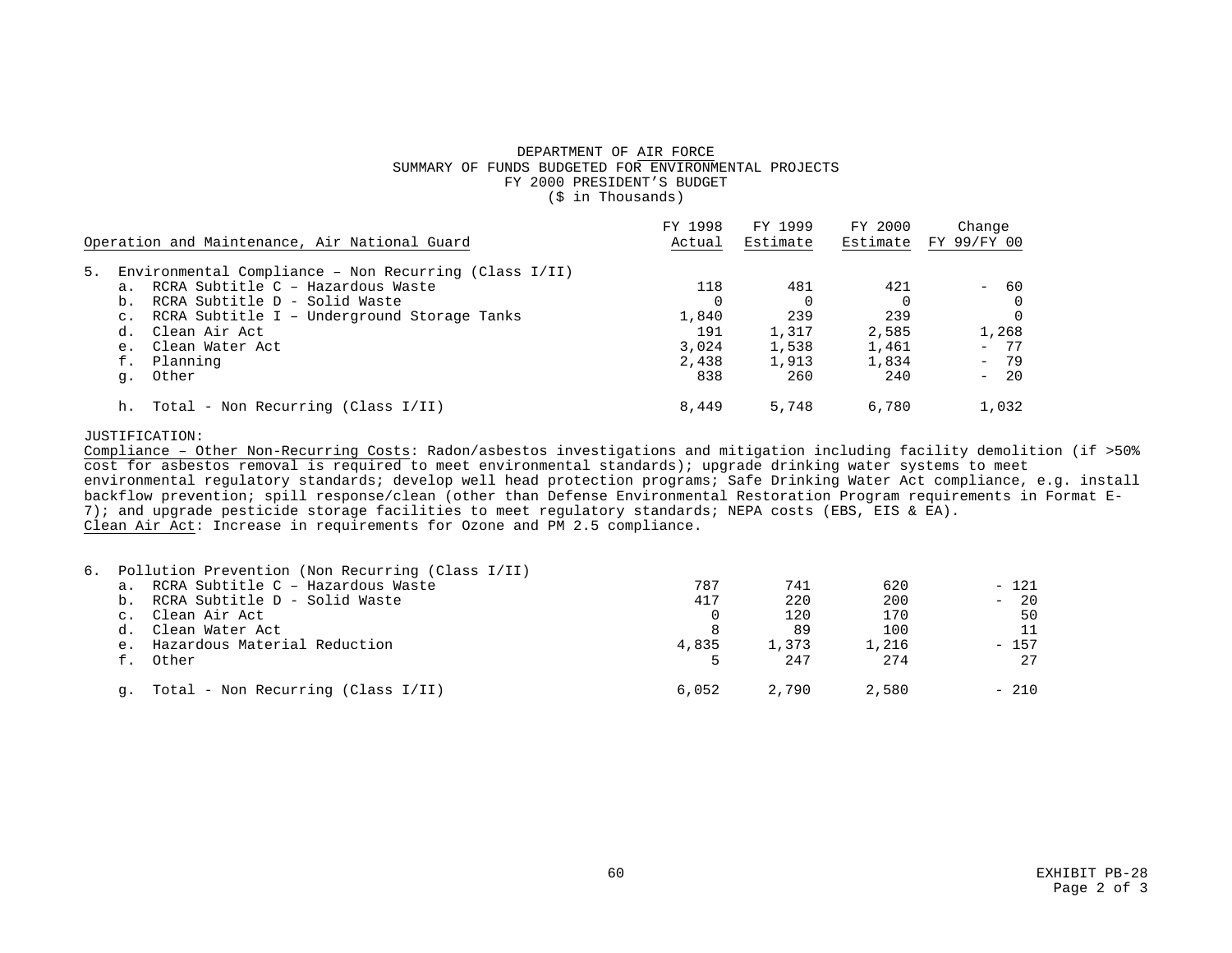#### DEPARTMENT OF THE AIR FORCE SUMMARY OF FUNDS BUDGETED FOR ENVIRONMENTAL PROJECTS FY 2000 PRESIDENT'S BUDGET (\$ in Thousands)

#### JUSTIFICATION:

Pollution Prevention – Non Recurring (Class I/II): a. Resource Conservation and Recover Act Subtitle C – requirements to comply with Subtitle C; b. Resource Conservation and Recovery Act Subtitle D – requirements to comply with Subtitle D and to reduce/recycle solid waste under EO 12873; c. Clean Air Act -–requirements to comply with Clean Air Act which include Ozone Depleting Substance but not Alternative Fueled Vehicles; d. Clean Water Act – requirements to comply with Clean Water Act and storm water pollution prevention plans; e. Hazardous Material Reduction – requirement to plan, identify, prioritize, test and evaluate pollution prevention alternatives except for Ozone Depleting Substances, and to meet hazardous waste and pollutant reduction goals (50% Toxic Release Inventory or 50% hazardous waste); f. Other – requirement to test and evaluate alternative fuel vehicles (excludes AFV purchases), and to convert conventional fuel vehicles to alternative fuel if sufficient Original Equipment Manufacturer Alternative Fueled Vehicles to meet requirements are unavailable.

|                                                            | FY 1998<br>Actual | FY 1999<br>Estimate | FY 2000<br>Estimate | Change<br>FY99/FY00             |
|------------------------------------------------------------|-------------------|---------------------|---------------------|---------------------------------|
| Environmental Conservation - Non Recurring (Class $I/II$ ) |                   |                     |                     |                                 |
| T&E Species<br>а.                                          | 63                | 40                  |                     | -40<br>$\overline{\phantom{0}}$ |
| Wetlands<br>b <sub>1</sub>                                 |                   | 50                  | 177                 | 127                             |
| Other Natural Resources<br>$\mathsf{C}$ .                  | 1,541             | 534                 | 450                 | 84<br>Ξ.                        |
| Historical and Cultural Resources<br>d.                    | 230               | 399                 | 265                 | $-134$                          |
| Total - Non Recurring (Class I/II)<br>h.                   | 1,837             | 1,023               | 892                 | $-131$                          |

#### JUSTIFICATION:

Conservation – Non Recurring (Class I/II) a: Threatened and Endangered Species – species and habitat inventories; biological assessments, surveys, or habitat protection for a specific listed species; mitigation to meet existing biological opinions/written agreements; developing Endangered Species Management Plans; b. Wetlands – inventory and delineation; wetlands mitigation to meet permit conditions/written agreements; enhancements to meet EO 11990 provision for "no net loss"; c. Other Natural Resources – baseline inventories; environmental analyses to assess and mitigate potential adverse actions to natural resources; nonpoint source pollution prevention or watershed management studies/actions; develop integrated natural resources management plans; develop other biological resource management plans; biodiversity conservation requirements; ecosystem management requirements; habitat restoration; public awareness/outreach related to specific legal requirements; d. Historical and Cultural Resources – baseline inventories of historic buildings and structures, and historical and archeological sites; environmental analyses to assess and mitigate potential cultural resource adverse actions; mitigations to meet permit conditions or written agreements; initial archeological materials curation; develop integrated cultural resources management plans; and consultations with Native American groups.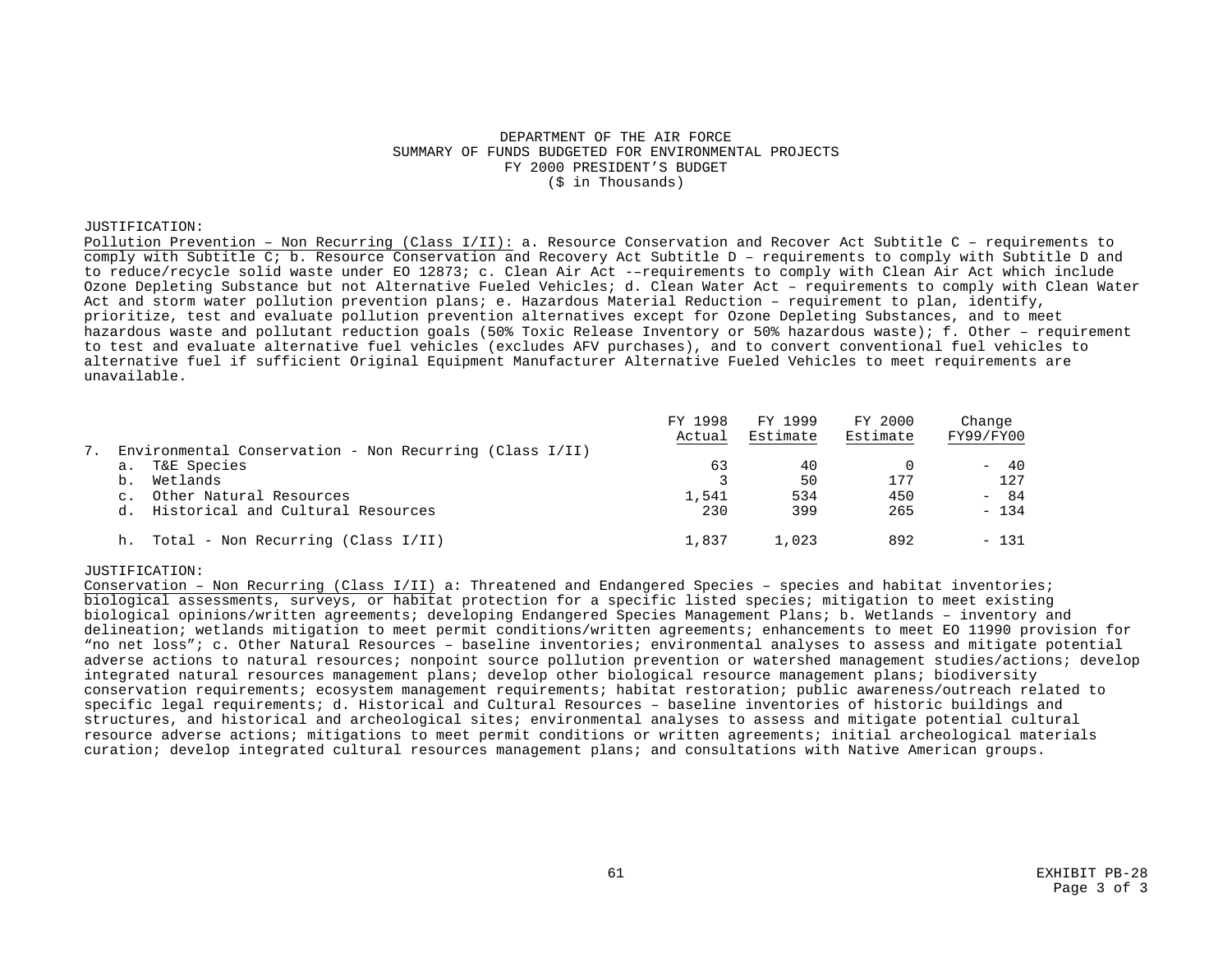## Operation and Maintenance<br>Summary of Increases and Decreases

|                | Operation and Maintenance, Air National Guard<br>Appropriation: | $(S$ Mil $)$ |
|----------------|-----------------------------------------------------------------|--------------|
|                |                                                                 |              |
| 2.             |                                                                 |              |
| 3 <sub>1</sub> |                                                                 |              |
| 4.             |                                                                 |              |
| 5.             |                                                                 |              |
| б.             |                                                                 |              |
| 7.             |                                                                 |              |
| 8.             |                                                                 |              |
| 9.             |                                                                 |              |
|                |                                                                 |              |
|                | 11. Program Increases:                                          |              |
|                |                                                                 |              |
|                |                                                                 |              |
|                |                                                                 |              |
|                | 13. Program Decreases:                                          |              |
|                |                                                                 |              |
|                |                                                                 |              |
|                |                                                                 |              |
|                |                                                                 |              |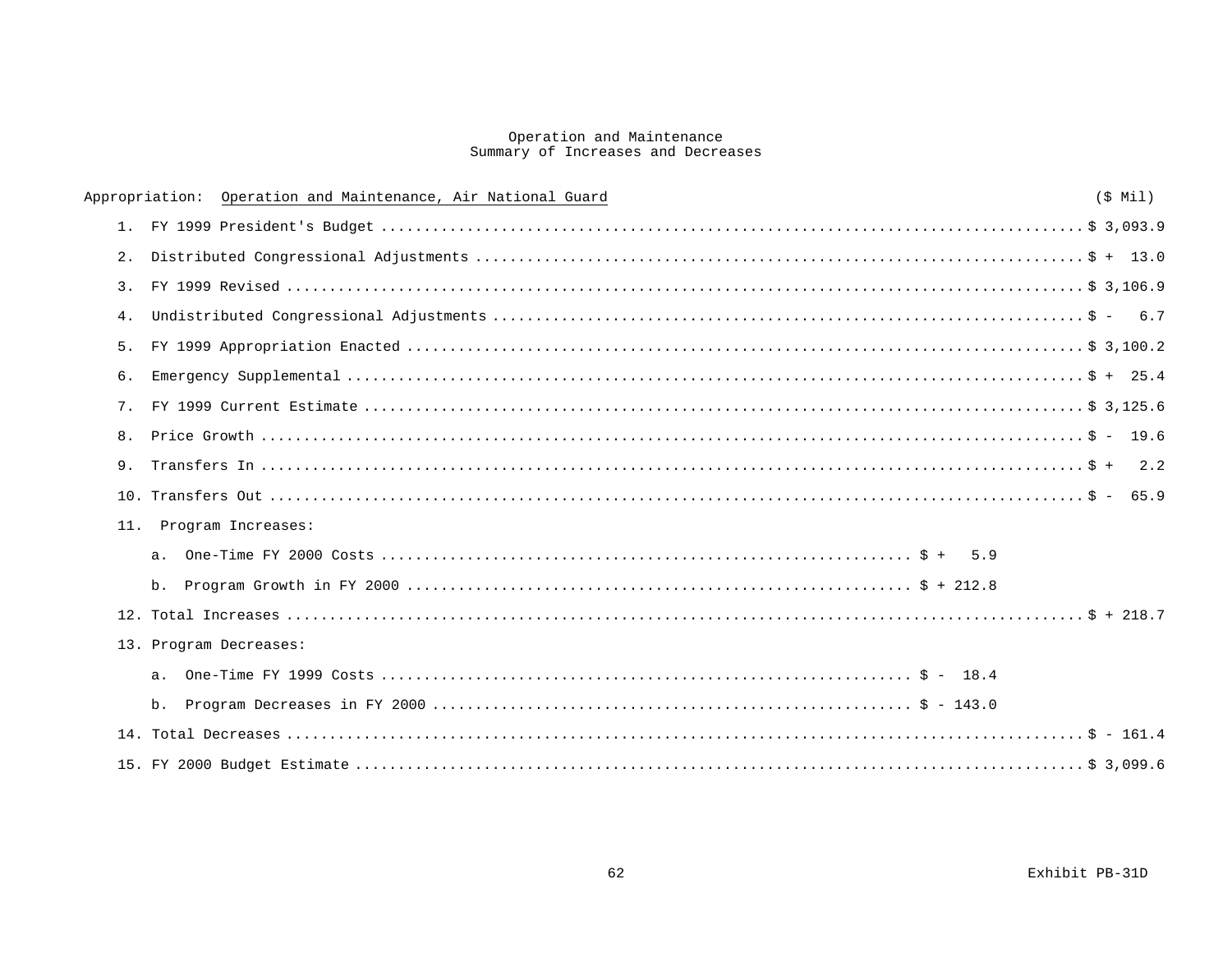#### MILITARY BANDS OPERATION AND MAINTENANCE, AIR NATIONAL GUARD FY 2000 PRESIDENT'S BUDGET

#### (\$ in Thousands)

|                                               | FY 1998  | FY 1999  | FY 2000  |
|-----------------------------------------------|----------|----------|----------|
|                                               | Actual   | Estimate | Estimate |
| Number of Bands by Locations                  |          |          |          |
| CONUS                                         | 11       | 11       | 11       |
| Overseas                                      | $\Omega$ | $\Omega$ | $\Omega$ |
| Total                                         | 11       | 11       | 11       |
| Military Personnel (End Strength)             |          |          |          |
| Officers                                      | 12       | 11       | 11       |
| Enlisted                                      | 370      | 373      | 376      |
| Total                                         | 382      | 384      | 387      |
| Annual Performances                           |          |          |          |
| On Base Performances                          | 141      | 144      | 144      |
| Off Base Public Relations/Community Support   | 565      | 576      | 576      |
| Resource Requirements by Appropriation        |          |          |          |
| National Guard Personnel, Air Force           | \$2,469  | \$2,549  | \$2,637  |
| Operation and Maintenance, Air National Guard | 426      | 436      | 374      |
| Total                                         | \$2,895  | \$2,985  | \$3,011  |

Explanation of Program and Funding Changes: FY 2000 changes reflect increased military personnel costs primarily related to additional pay raise funds and a reduction in operation and maintenance requirements.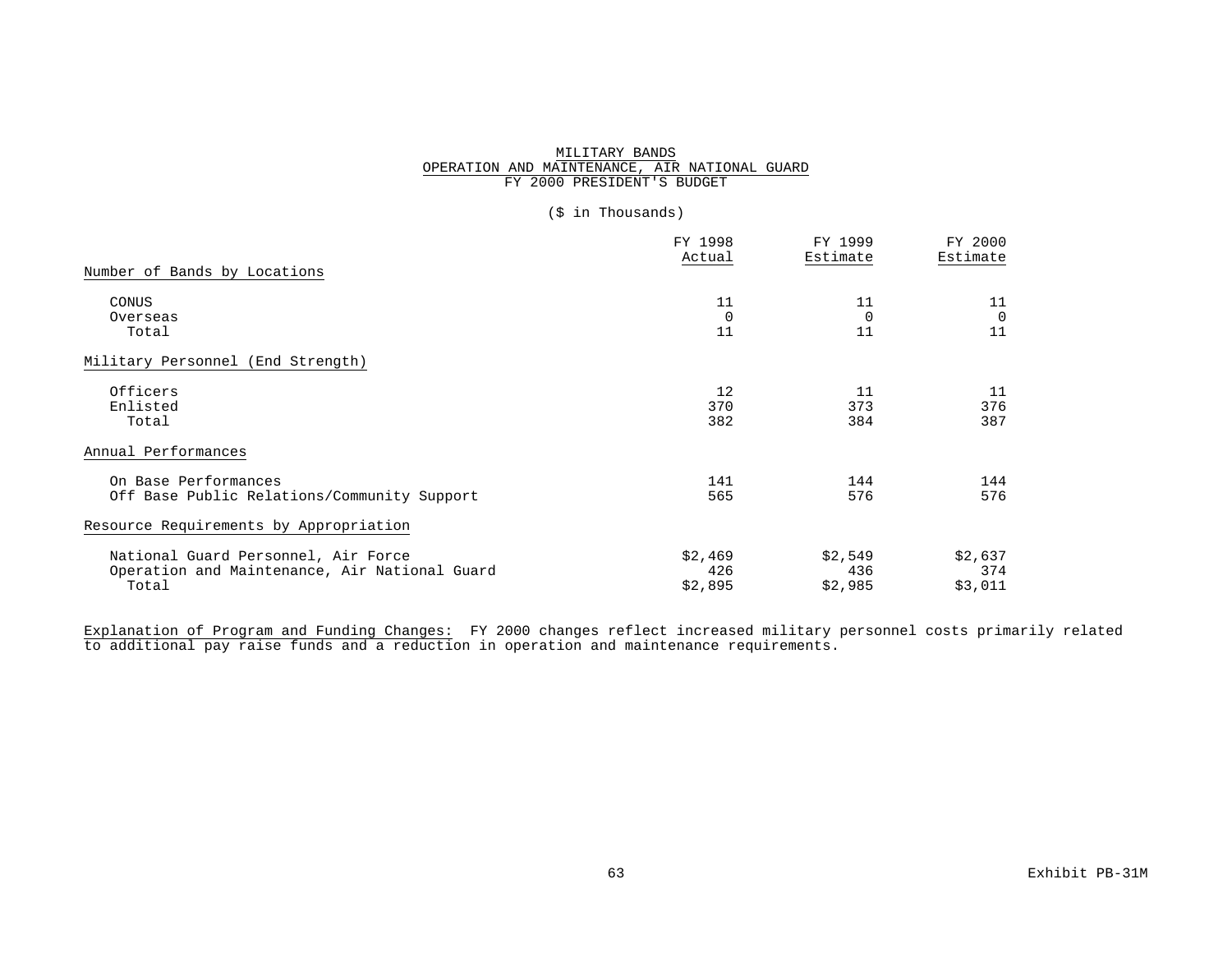#### REAL PROPERTY MAINTENANCE ACTIVITIES

FY 1998 February 1999

DoD Component: Air National Guard

Appropriation: Operation & Maintenance

|       |                                                          |              |                          | Operation & Maintenance Costs (\$000) |             |         | Military  |             |
|-------|----------------------------------------------------------|--------------|--------------------------|---------------------------------------|-------------|---------|-----------|-------------|
|       |                                                          | Workload     | Civilian                 |                                       |             |         | Personnel |             |
|       | Functional Category at Work Functions                    | Data         |                          | Personnel Contracts                   | Other       | Total   | (5000)    | <b>BMAR</b> |
|       | Active Installations                                     |              |                          |                                       |             |         |           |             |
| 1.    | Maintenance & Repair                                     |              | 0                        | 78,313                                | 2,632       | 80,945  |           | 666,111     |
|       | a. Utilities                                             |              | $\Omega$                 | 4,699                                 | 263         | 4,962   |           | 66,611      |
|       | Other Real Property<br>b.                                |              | 0                        | 73,614                                | 2,369       | 75,983  |           | 599,500     |
|       | (1) Buildings                                            | 38,899 KSF   | 0                        | 40,723                                | 2,369       | 43,092  |           | 386,344     |
|       | Other Real Property<br>(2)                               |              | $\Omega$                 | 783                                   | 0           | 783     |           | 13,322      |
|       | Pavements<br>(3)                                         | 29,032 KSY   | $\Omega$                 | 32,108                                | 0           | 32,108  |           | 199,834     |
|       | (4)<br>Land                                              | 102,204 AC   | 0                        | 0                                     | 0           | 0       |           |             |
|       | Rail Trackage<br>(5)                                     | 106 KLF      | 0                        | $\Omega$                              | $\Omega$    | 0       |           |             |
| $2$ . | Minor Construction                                       |              | $\overline{0}$           | 12,542                                | 892         | 13,434  |           |             |
|       | Demolition                                               |              | $\Omega$                 | 2,604                                 | $\Omega$    | 2,604   |           |             |
| 3.    | Operation of Utilities                                   |              | 2,481                    |                                       | 0, 34, 299  | 36,780  |           |             |
|       | Electricity-Purchased<br>а.                              | 504,977 MWH  | 522                      | $\Omega$                              | 12,691      | 13,213  |           |             |
|       | Electricity-In House<br>b.                               |              | 0                        | 0                                     | 0           | 0       |           |             |
|       | Heat-Purchased Steam/Water<br>$\mathsf{C}$ .             | 758,780 MBTU | $\mathbf 0$              | $\Omega$                              | 2,401       | 2,401   |           |             |
|       | Heat-In House Generated Steam/Water 6,528,127 MBTU<br>d. |              | 570                      | $\Omega$                              | 3,430       | 4,000   |           |             |
|       | Water Plants & Systems<br>е.                             | 547 KGAL     | 75                       | 0                                     | 5,488       | 5,563   |           |             |
|       | Sewage Plants & Systems<br>f.                            | 121 KGAL     | 24                       | $\Omega$                              | 2,400       | 2,424   |           |             |
|       | Air Conditioning & Refrigeration<br>g.                   | 36,926 TONS  | 50                       | $\Omega$                              | 7,889       | 7,939   |           |             |
|       | Other<br>h.                                              |              | 1,240                    | $\mathbf 0$                           | 0           | 1,240   |           |             |
| 4.    | Other Engineering Support                                |              | 11,929                   | 135,590 10,619                        |             | 158,138 |           |             |
|       | Services<br>а.                                           |              | 9,543                    | 135,590 10,246                        |             | 155,379 |           |             |
|       | Admin & Overhead<br>b.                                   |              | 2,386                    | $\mathsf{O}$                          | $\mathbf 0$ | 2,386   |           |             |
|       | Rentals, Leases & Easements<br>$\mathsf{C}$ .            |              | $\Omega$                 | $\mathbf 0$                           | 373         | 373     |           |             |
|       | Total Active Installations                               |              | 14,410                   | 229,049 48,442                        |             | 291,901 |           | 666,111     |
|       | Inactive Installations                                   |              | $\overline{\phantom{a}}$ |                                       |             |         |           |             |
|       | Grand Total                                              |              | 14,410                   | 229,049 48,442                        |             | 291,901 |           | 666,111     |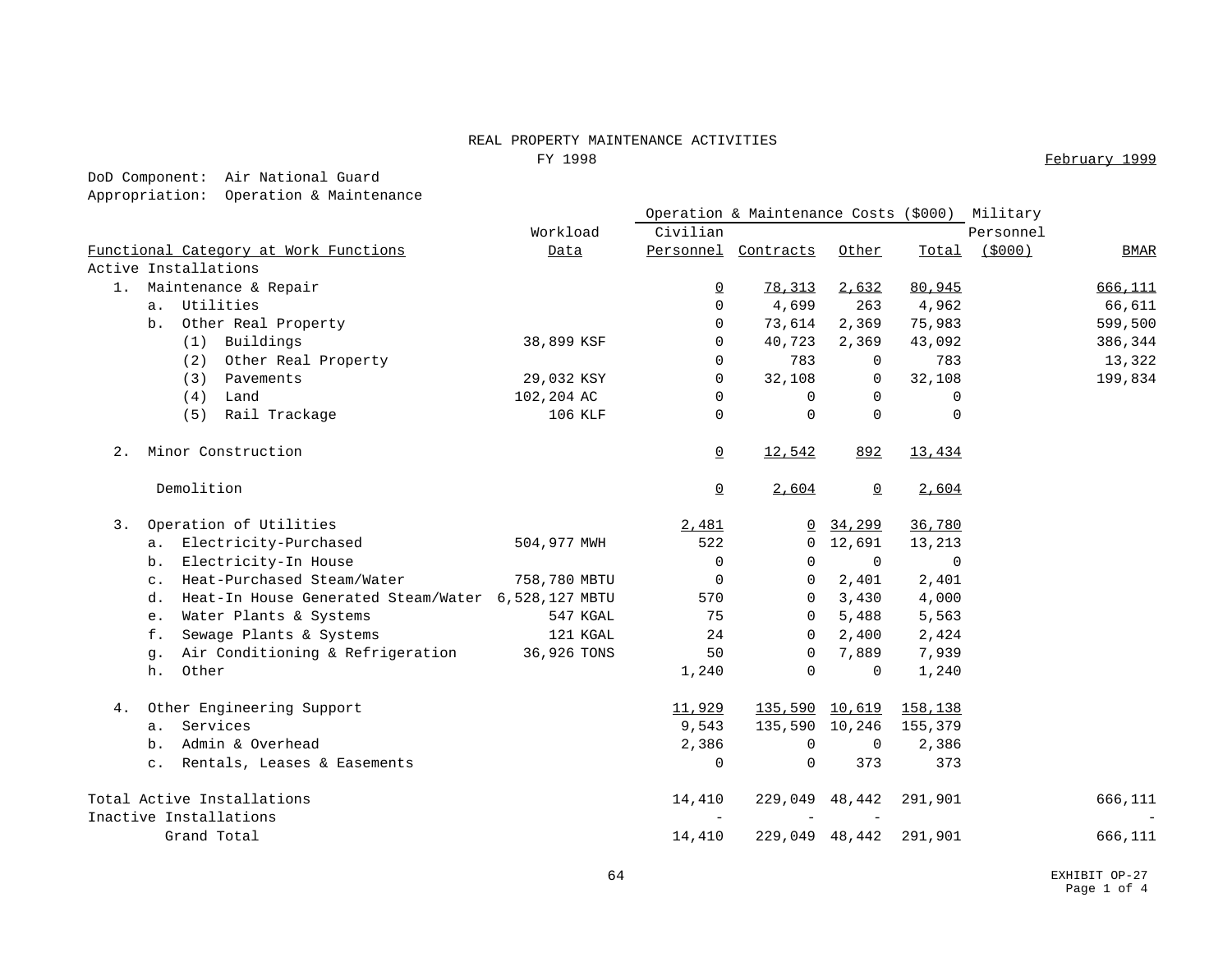#### REAL PROPERTY MAINTENANCE ACTIVITIES Figure 1999 February 1999 **February 1999**

DoD Component: Air National Guard

Appropriation: Operation & Maintenance

|       |                                                          |              |                          | Operation & Maintenance Costs (\$000) Military |                |                |                         |
|-------|----------------------------------------------------------|--------------|--------------------------|------------------------------------------------|----------------|----------------|-------------------------|
|       |                                                          | Workload     | Civilian                 |                                                |                |                | Personnel               |
|       | Functional Category at Work Functions                    | Data         |                          | Personnel Contracts                            | Other          | Total          | ( \$000)<br><b>BMAR</b> |
|       | Active Installations                                     |              |                          |                                                |                |                |                         |
| $1$ . | Maintenance & Repair                                     |              | $\overline{0}$           | 58,799                                         | $\overline{0}$ | 58,799         | 778,737                 |
|       | Utilities<br>a.                                          |              | $\Omega$                 | 3,528                                          | $\Omega$       | 3,528          | 77,874                  |
|       | Other Real Property<br>b.                                |              | $\Omega$                 | 55,271                                         | 0              | 55,271         | 700,863                 |
|       | Buildings<br>(1)                                         | 37,876 KSF   | $\Omega$                 | 30,575                                         | 0              | 30,575         | 451,667                 |
|       | Other Real Property<br>(2)                               |              | $\Omega$                 | 588                                            | 0              | 588            | 15,575                  |
|       | Pavements<br>(3)                                         | 28,109 KSY   | 0                        | 24,108                                         | 0              | 24,108         | 233,621                 |
|       | (4)<br>Land                                              | 99,820 AC    | 0                        | 0                                              | 0              | $\mathbf 0$    |                         |
|       | Rail Trackage<br>(5)                                     | 106 KLF      | 0                        | $\mathbf 0$                                    | $\Omega$       | $\mathbf 0$    |                         |
| $2$ . | Minor Construction                                       |              | $\Omega$                 | 26,391                                         | 0              | 26,391         |                         |
|       | Demolition                                               |              | $\overline{0}$           | 974                                            | $\overline{0}$ | 974            |                         |
| 3.    | Operation of Utilities                                   |              | 2,957                    |                                                | 0, 41, 648     | 44,605         |                         |
|       | a. Electricity-Purchased                                 | 499,844 MWH  | 621                      |                                                | 0 15,410       | 16,031         |                         |
|       | Electricity-In House<br>b.                               |              | 0                        | $\mathbf 0$                                    | $\Omega$       | $\overline{0}$ |                         |
|       | Heat-Purchased Steam/Water<br>$\mathbf{C}$ .             | 738,407 MBTU | 0                        | 0                                              | 2,915          | 2,915          |                         |
|       | Heat-In House Generated Steam/Water 6,475,257 MBTU<br>d. |              | 680                      | 0                                              | 4,165          | 4,845          |                         |
|       | Water Plants & Systems<br>e.                             | 549 KGAL     | 88                       | $\Omega$                                       | 6,664          | 6,752          |                         |
|       | Sewage Plants & Systems<br>f.                            | 121 KGAL     | 29                       | 0                                              | 2,915          | 2,944          |                         |
|       | Air Conditioning & Refrigeration<br>g.                   | 36,352 TONS  | 59                       | $\Omega$                                       | 9,579          | 9,638          |                         |
|       | Other<br>h.                                              |              | 1,480                    | $\Omega$                                       | $\Omega$       | 1,480          |                         |
| 4.    | Other Engineering Support                                |              | 14,948                   | 136,819                                        | 4,519          | 156,286        |                         |
|       | Services<br>а.                                           |              | 11,959                   | 136,819                                        | 3,172          | 151,950        |                         |
|       | Admin & Overhead<br>b.                                   |              | 2,989                    | 0                                              | $\mathbf 0$    | 2,989          |                         |
|       | Rentals, Leases & Easements<br>$\mathsf{c}$ .            |              | 0                        | 0                                              | 1,347          | 1,347          |                         |
|       | Total Active Installations                               |              | 17,905                   | 222,983 46,167                                 |                | 287,055        | 778,737                 |
|       | Inactive Installations                                   |              | $\overline{\phantom{a}}$ | $\overline{\phantom{a}}$                       |                |                |                         |
|       | Grand Total                                              |              | 17,905                   | 222,983 46,167                                 |                | 287,055        | 778,737                 |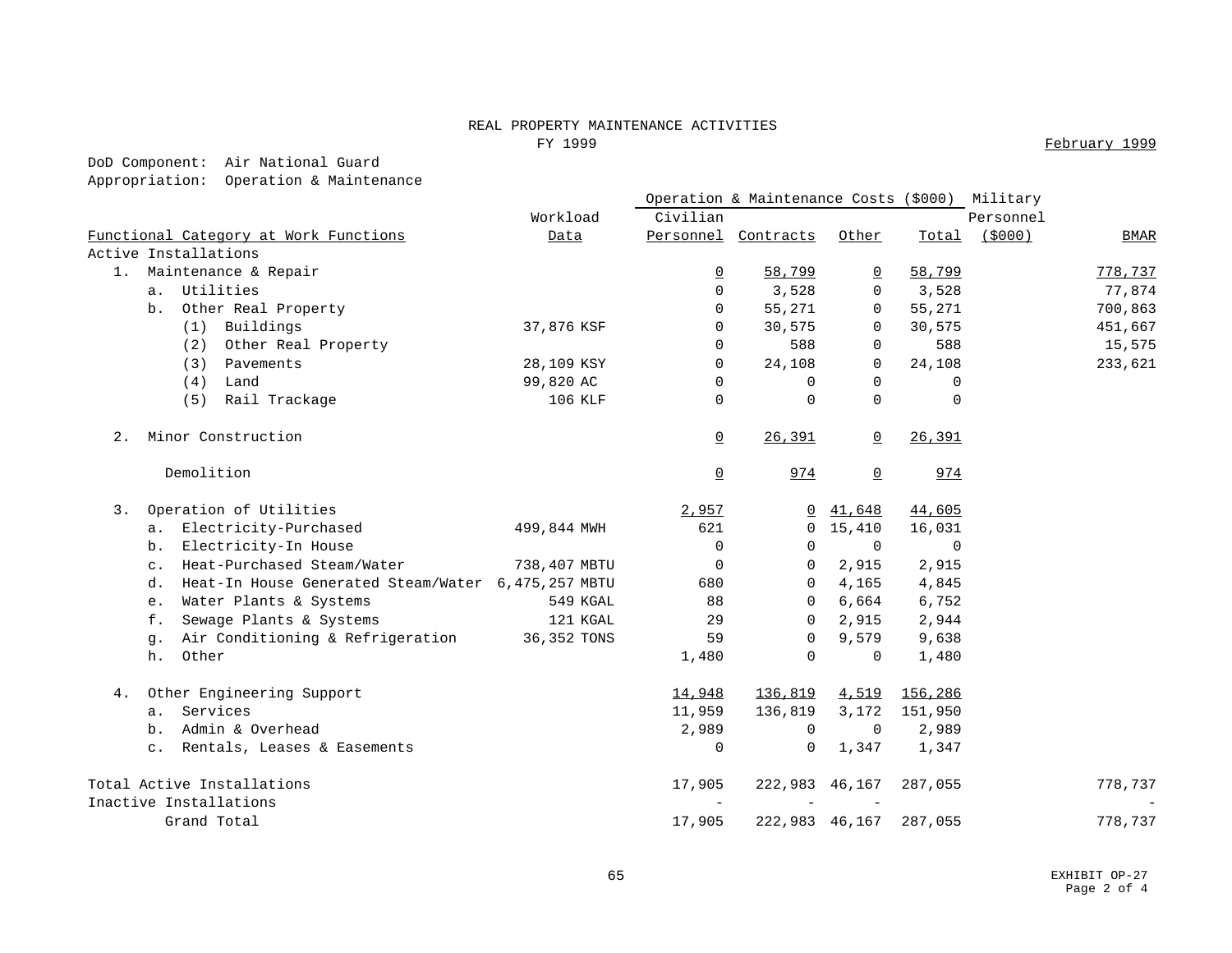### REAL PROPERTY MAINTENANCE ACTIVITIES<br>FY 2000

February 1999

DoD Component: Air National Guard

Appropriation: Operation & Maintenance

|       |                                                          |              |                          | Operation & Maintenance Costs (\$000) |                |             | Military  |             |
|-------|----------------------------------------------------------|--------------|--------------------------|---------------------------------------|----------------|-------------|-----------|-------------|
|       |                                                          | Workload     | Civilian                 |                                       |                |             | Personnel |             |
|       | Functional Category at Work Functions                    | Data         | Personnel                | Contracts                             | Other          | Total       | (5000)    | <b>BMAR</b> |
|       | Active Installations                                     |              |                          |                                       |                |             |           |             |
| 1.    | Maintenance & Repair                                     |              | $\overline{0}$           | 35,416                                | $\Omega$       | 35,416      |           | 866,078     |
|       | Utilities<br>a <sub>x</sub>                              |              | $\Omega$                 | 2,125                                 | $\Omega$       | 2,125       |           | 86,608      |
|       | Other Real Property<br>b.                                |              | $\Omega$                 | 33,291                                | $\Omega$       | 33,291      |           | 779,470     |
|       | (1) Buildings                                            | 36,646 KSF   | $\Omega$                 | 18,416                                | $\Omega$       | 18,416      |           | 502,325     |
|       | Other Real Property<br>(2)                               |              | $\mathbf 0$              | 354                                   | $\mathbf 0$    | 354         |           | 17,322      |
|       | Pavements<br>(3)                                         | 25,714 KSY   | $\mathbf 0$              | 14,521                                | 0              | 14,521      |           | 259,823     |
|       | (4)<br>Land                                              | 97,382 AC    | $\mathbf 0$              | $\Omega$                              | $\Omega$       | $\Omega$    |           |             |
|       | Rail Trackage<br>(5)                                     | 106 KLF      | $\mathbf 0$              | $\mathbf 0$                           | $\Omega$       | $\mathbf 0$ |           |             |
| $2$ . | Minor Construction                                       |              | $\overline{0}$           | 786                                   | 0              | 786         |           |             |
|       | Demolition                                               |              | $\underline{0}$          | 1,928                                 | $\overline{0}$ | 1,928       |           |             |
| 3.    | Operation of Utilities                                   |              | 2,744                    | $\overline{0}$                        | 41,198         | 43,942      |           |             |
|       | Electricity-Purchased<br>а.                              | 494,721 MWH  | 576                      | $\mathbf 0$                           | 15,243         | 15,819      |           |             |
|       | Electricity-In House<br>b.                               |              | $\mathbf 0$              | 0                                     | $\Omega$       | $\mathbf 0$ |           |             |
|       | Heat-Purchased Steam/Water<br>$\mathbf{c}$ .             | 714,597 MBTU | $\mathbf 0$              | 0                                     | 2,884          | 2,884       |           |             |
|       | Heat-In House Generated Steam/Water 6,339,758 MBTU<br>d. |              | 631                      | $\Omega$                              | 4,120          | 4,751       |           |             |
|       | Water Plants & Systems<br>e.                             | 531 KGAL     | 83                       | $\Omega$                              | 6,592          | 6,675       |           |             |
|       | Sewage Plants & Systems<br>f.                            | 117 KGAL     | 28                       | $\mathbf 0$                           | 2,883          | 2,911       |           |             |
|       | Air Conditioning & Refrigeration<br>g.                   | 35,910 TONS  | 52                       | $\mathbf 0$                           | 9,476          | 9,528       |           |             |
|       | Other<br>h.                                              |              | 1,374                    | $\mathbf 0$                           | $\Omega$       | 1,374       |           |             |
| 4.    | Other Engineering Support                                |              | 14,976                   | 142,340                               | 3,851          | 161,167     |           |             |
|       | Services<br>a.                                           |              | 11,981                   | 142,340                               | 2,932          | 157,253     |           |             |
|       | Admin & Overhead<br>$b$ .                                |              | 2,995                    | $\mathbf 0$                           | $\mathbf 0$    | 2,995       |           |             |
|       | Rentals, Leases & Easements<br>$\mathtt{C}$ .            |              | $\mathbf 0$              | $\mathbf 0$                           | 919            | 919         |           |             |
|       | Total Active Installations                               |              | 17,720                   | 180,470                               | 45,049         | 243,239     |           | 866,078     |
|       | Inactive Installations                                   |              | $\overline{\phantom{a}}$ |                                       |                |             |           |             |
|       | Grand Total                                              |              | 17,720                   | 180,470 45,049                        |                | 243,239     |           | 866,078     |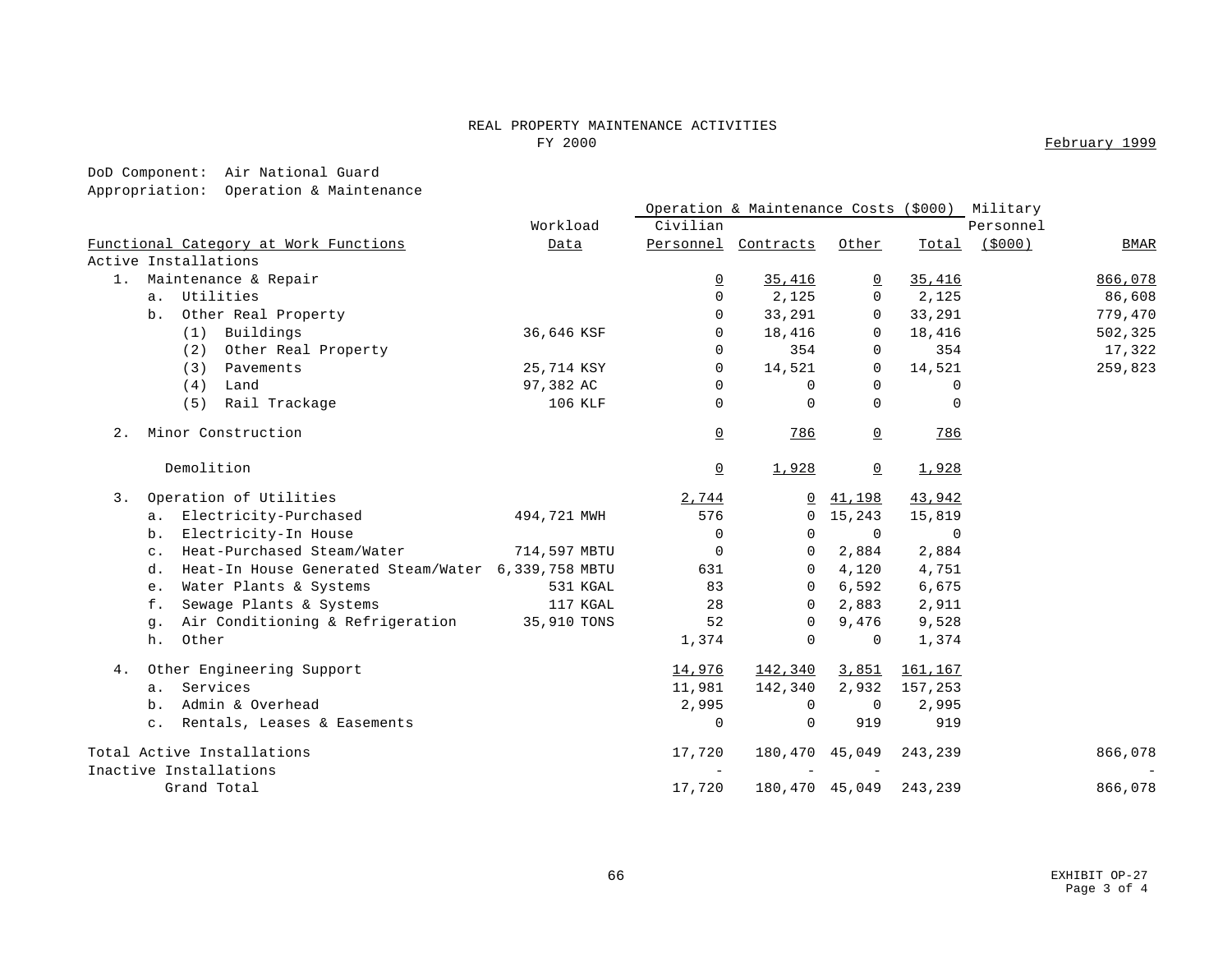DoD Component: Air Force Appropriation: O&M, Air National Guard

### BACKLOG OF MAINTENANCE AND REPAIR (BMAR) OF REAL PROPERTY FY 2000 BUDGET ESTIMATE

(\$ IN THOUSANDS)

|                |                                            |    | FY 1998   |                | FY 1999    |    | FY 2000   |
|----------------|--------------------------------------------|----|-----------|----------------|------------|----|-----------|
| Α.             | BACKLOG -- BEGINNING OF YEAR               | Ŝ. | 572,602   |                | \$676, 769 |    | \$790,418 |
|                | (BACKLOG CARRIED FORWARD FROM PRIOR YEARS) |    | 564, 140) |                | 666,111)   |    | 778,737)  |
|                | (MINUS BACLOG MORE THAN FOUR YEARS OLD)    |    | 000)      |                | 000)       |    | 000)      |
|                | (ADJUSTED BACKLOG CARRIED FORWARD)         |    | 564, 140) |                | 666,111)   |    | 778,737)  |
|                | (INFLATION ADJUSTMENT)                     |    | 8,462)    |                | 10,658)    |    | 11,681)   |
|                | (FOREIGN CURRENCY REVALUATION)             |    | 000)      |                | 000)       |    | 000)      |
| <b>B.</b>      | REQUIREMENT:                               |    | \$174,454 |                | \$160,767  |    | \$174,882 |
|                | (RECURRING MAINTENANCE & REPAIR)           |    | 110,890)  |                | 112,670)   |    | 114,470)  |
|                | (MAJOR REPAIR PROJECTS)                    |    | 20,930)   |                | 000)       |    | 000)      |
|                | (BACKLOG DETERIORATION)                    |    | 42,634)   |                | 48,097)    |    | 60, 412)  |
| $C_{\bullet}$  | TOTAL REOUIREMENTS (A+B)                   | Ŝ. | 747,056   | Ŝ.             | 837,536    |    | \$965,300 |
| D <sub>1</sub> | PROGRAM ADJUSTMENTS:                       | \$ | 80,945    | $\mathsf{S}^-$ | 58,799     | Ŝ. | 99,222    |
|                | (DIRECT PROGRAM FUNDING)                   |    | 80,945)   |                | 58,799)    |    | 36, 202)  |
|                | (FUNDS MIGRATION FROM OTHER PROGRAM AREAS) |    | 000)      |                | 000)       |    | 000)      |
|                | (NET OTHER ADJUSTMENTS)                    |    | 000)      |                | 000)       |    | 63,020)   |
| $E_{\perp}$    | BACKLOG $--$ END OF YEAR $(C - D)$         | Ŝ. | 666,111   | Ŝ.             | 778,737    |    | \$866,078 |
| F.             | PERCENT BMAR CHANGE (E DIVIDED BY A)       |    | 16.3%     |                | 15.1%      |    | 9.6%      |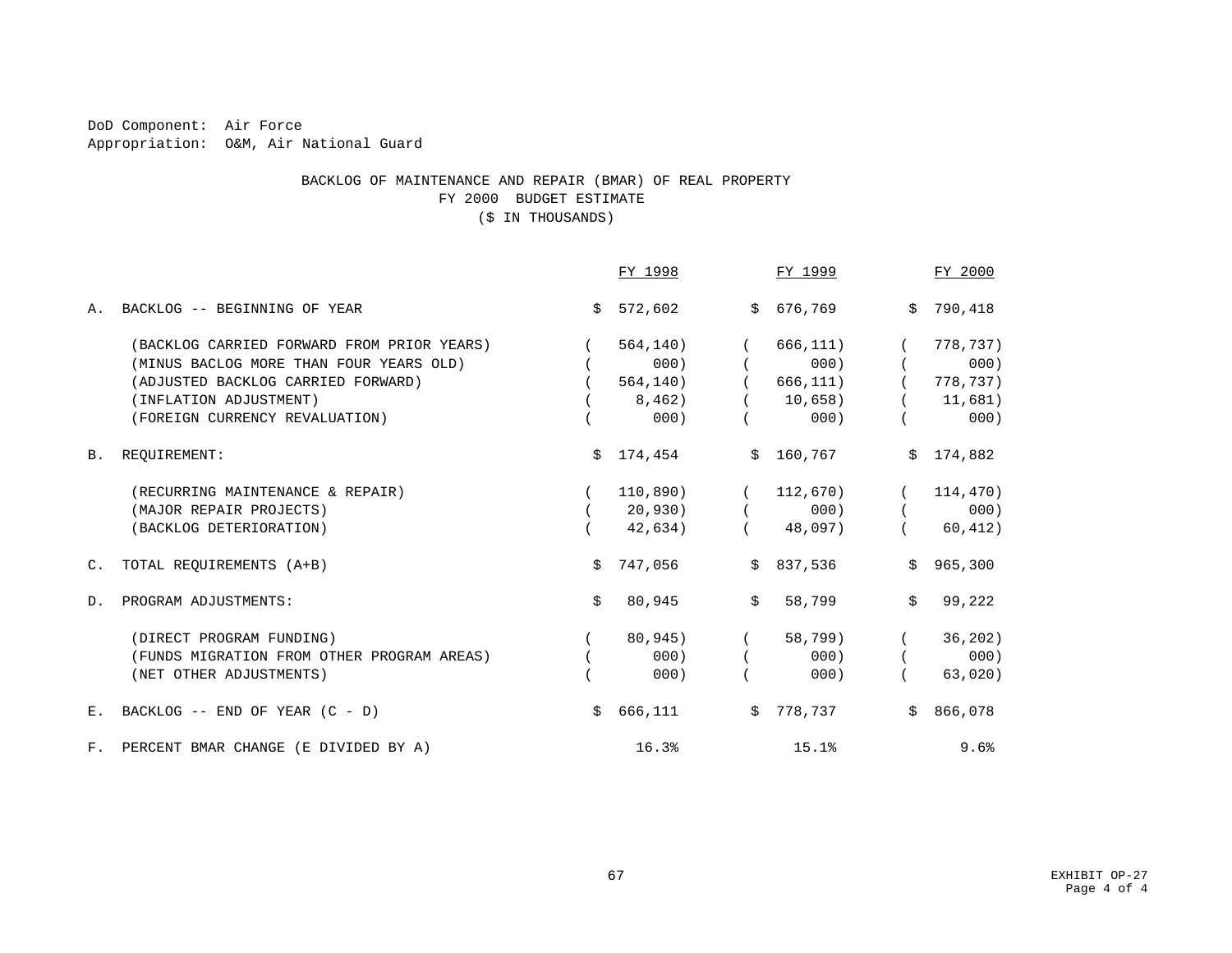DoD Component: Air Force Appropriation: O&M, Air National Guard

#### REAL PROPERTY MAINTENANCE ACTIVITIES FY 2000 PRESIDENTS' BUDGET Major Repair/Major Repair With Concurrent Minor Construction Projects (Costing more than \$500,000.00)

#### Fiscal Year 1998

| State     | Location/Installation                                     | Project Title                                                                                                                                                                                                                                                           | (5000) |
|-----------|-----------------------------------------------------------|-------------------------------------------------------------------------------------------------------------------------------------------------------------------------------------------------------------------------------------------------------------------------|--------|
| AL        | Birmingham International Airport                          | Repair Squadron Operations                                                                                                                                                                                                                                              | 875    |
|           | To extend its useful life.                                | Justification: Although facility is structurally sound, it requires major maintenance                                                                                                                                                                                   |        |
| CA        | Fresno Air Terminal                                       | Repair Taxiway C                                                                                                                                                                                                                                                        | 1,000  |
|           | FOD damage to engines and aircraft.                       | Justification: Pavement has deteriorated with age. Pavement requires repair to prevent                                                                                                                                                                                  |        |
| CA        | Moffett Field (NASA), San Jose                            | Revitalize Building 656                                                                                                                                                                                                                                                 | 838    |
|           |                                                           | Justification: Building previously owned by Navy is being renovated for similar use by ANG.<br>Renovation of Navy BRAC building more economical than new construction. Move to renovated/<br>repaired facilities will allow for demolition/excessing of old facilities. |        |
| CA        | Moffett Field (NASA), San Jose                            | Repair Building 653                                                                                                                                                                                                                                                     | 680    |
|           |                                                           | Justification: Building previously owned by Navy is being renovated for similar use by ANG.<br>Renovation of Navy BRAC building more economical than new construction. Move to renovated/<br>repaired facilities will allow for demolition/excessing of old facilities. |        |
| <b>CO</b> | Buckley ANG Base                                          | Repair Airfield Drainage                                                                                                                                                                                                                                                | 570    |
|           | Freeze thaw cycles destroy pavement and cause FOD hazard. | Justification: Drainage system has deteriorated with age. Pipes have become clogged with silt<br>Silt and have collapsed. Water ponds on airfield and percolated up through pavement. Freeze                                                                            |        |
| <b>TA</b> | Sioux Gateway Airport                                     | Repair Ramp                                                                                                                                                                                                                                                             | 900    |
|           | to aircraft engines.                                      | Justification: Pavement has deteriorated with age and requires repair to prevent FOD damage                                                                                                                                                                             |        |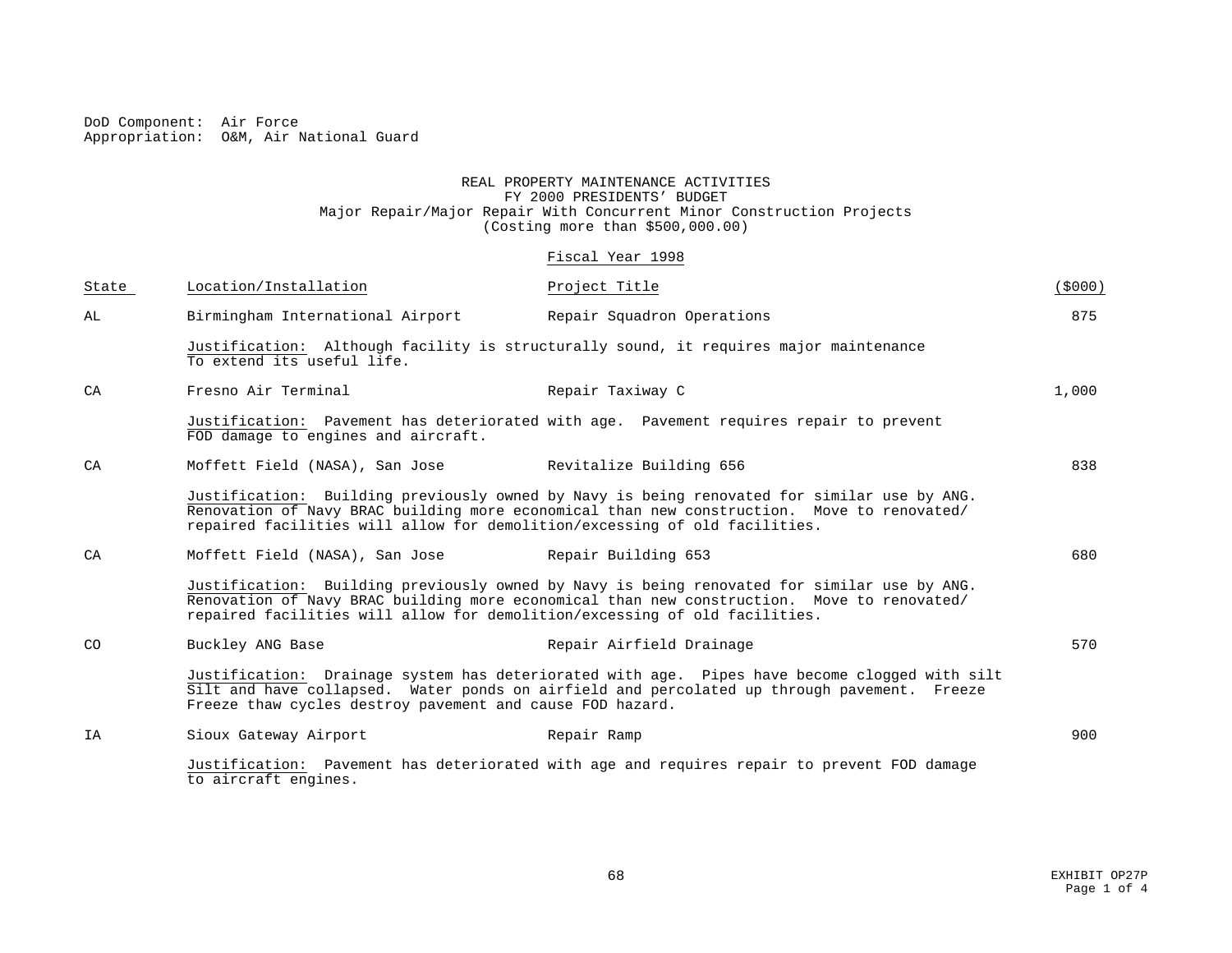DoD Component: Air Force Appropriation: O&M, Air National Guard

### REAL PROPERTY MAINTENANCE ACTIVITIES FY 2000 PRESIDENT'S BUDGET Major Repair/Major Repair With Concurrent Minor Construction Projects (Costing more than \$500,000.00)

# Fiscal Year 1998

| State | Location/Installation                                                                                                                                                                                                               | Project Title                                                 | (5000) |
|-------|-------------------------------------------------------------------------------------------------------------------------------------------------------------------------------------------------------------------------------------|---------------------------------------------------------------|--------|
| ID    | Boise Air Terminal                                                                                                                                                                                                                  | Repair Aircraft Parking Apron                                 | 1,310  |
|       | Justification: Pavement has deteriorated with age and requires repair to prevent FOD damage<br>to aircraft engines and support new mission.                                                                                         |                                                               |        |
| МI    |                                                                                                                                                                                                                                     | Selfridge Air Guard Base The Multer/Repair/Maintain Squad Ops | 2,315  |
|       | Justification: Existing facility requires repairs and alterations to accommodate the C-130<br>mission.                                                                                                                              |                                                               |        |
| МI    | Selfridge Air Guard Base                                                                                                                                                                                                            | Upgrade George & Gen Andrews Streets                          | 1,532  |
|       | Justification: Base streets have deteriorated with age. Pavements are being<br>repaired to prevent damage to government and private owned vehicles.                                                                                 |                                                               |        |
| MO    | Rosecrans Memorial Airport                                                                                                                                                                                                          | Repair Fire Suppression System                                | 870    |
|       | Justification: The fire detection and suppression system for this C-130 maintenance<br>hangar and shops was originally installed nearly 40 years ago, is severely deteriorated,<br>and does not meet current NFPA and AF standards. |                                                               |        |
| ΜS    |                                                                                                                                                                                                                                     | Gulfport-Biloxi Regional Airport Repair BAK-14 Systems/Runway | 4,050  |
|       | Justification: Pavement has deteriorated with age. Pavement requires repair to<br>prevent FOD damage to engines and aircraft.                                                                                                       |                                                               |        |
| OH    | Toledo Express Airport                                                                                                                                                                                                              | Repair Runway Pavements at Barrier                            | 1,164  |
|       | Justification: The ACC pavement preceding and following the two arresting systems<br>installed on runway 7/25 must be replaced due to heaving which severely impacts safe<br>use of the systems.                                    |                                                               |        |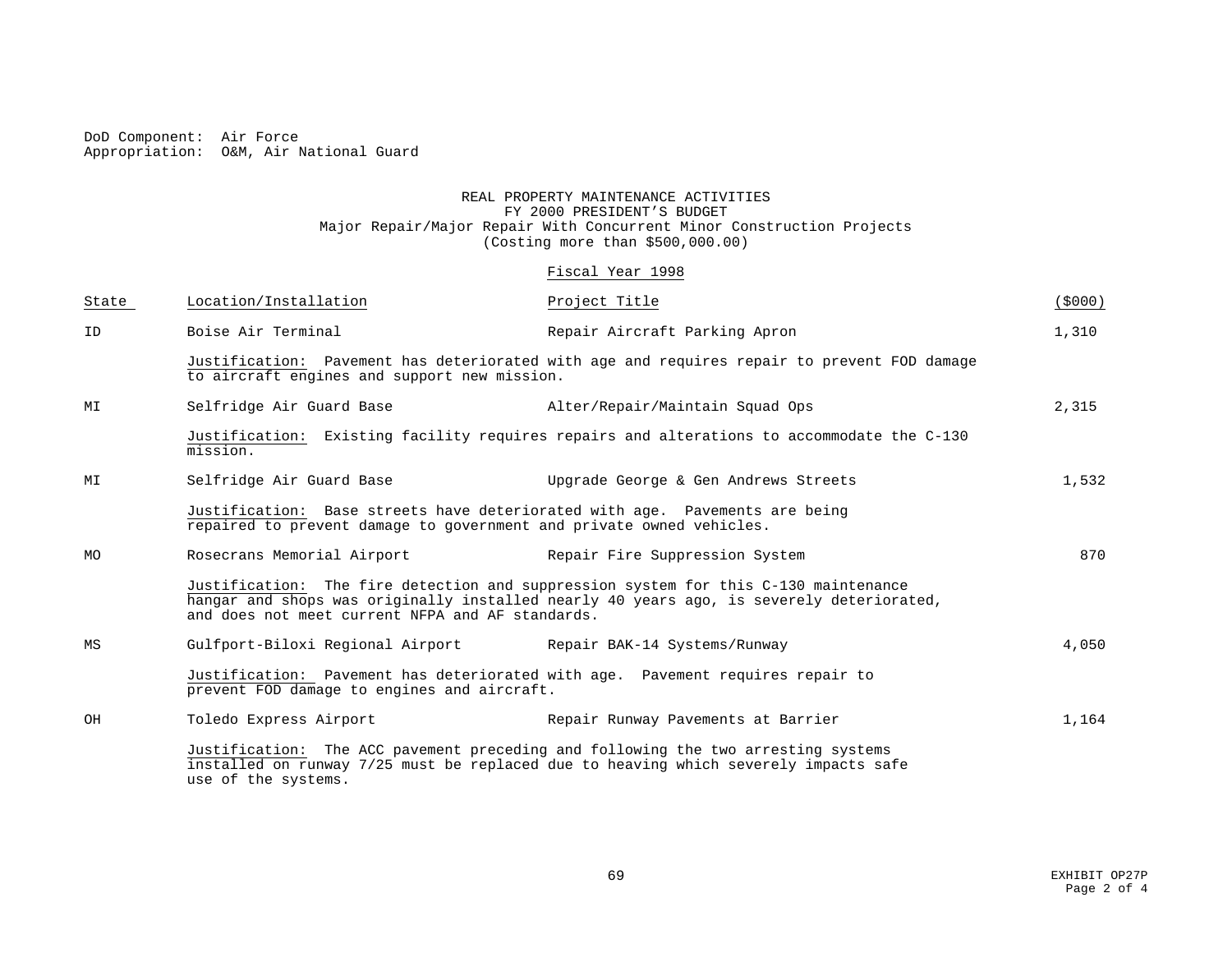DoD Component: Air Force Appropriation: O&M, Air National Guard

#### REAL PROPERTY MAINTENANCE ACTIVITIES FY 2000 PRESIDENT'S BUDGET Major Repair/Major Repair With Concurrent Minor Construction Projects (Costing more than \$500,000.00)

# Fiscal Year 1998

| State     | Location/Installation                                                                                                                                                                                                    | Project Title                   | (\$000) |
|-----------|--------------------------------------------------------------------------------------------------------------------------------------------------------------------------------------------------------------------------|---------------------------------|---------|
| <b>OR</b> | Klamath Falls International Airport                                                                                                                                                                                      | Maintain Base Pavement          | 600     |
|           | Justification: Base streets have deteriorated with age. Pavements are being repaired<br>to prevent damage to government and private owned vehicles.                                                                      |                                 |         |
| PA        | Willow Grove ARS                                                                                                                                                                                                         | Repair/Maintain Hangar Bldg 330 | 1,216   |
|           | Justification: The facility is structurally sound and requires major maintenance and<br>repair to extend its useful life. Electrical, mechanical, and fire protection systems<br>are antiquated and mandate replacement. |                                 |         |
| RI        | Quonset State Airport                                                                                                                                                                                                    | Repair Runway 16-34             | 2,100   |
|           | Justification: The pavement has deteriorated with age. Pavement requires repair to<br>prevent FOD damage to engines and aircraft.                                                                                        |                                 |         |
| TN        | Nashville International Airport                                                                                                                                                                                          | Repair Aircraft Shops           | 910     |
|           | Justification: The pavement has deteriorated with age. Pavement requires repair to<br>prevent FOD damage to engines and aircraft.                                                                                        |                                 |         |

Total Minor Construction: \$ 751 Total Repair and Maintenance: \$20,179 Total Active Installations: \$20,930 Total Inactive Installations: \$ 0 FY 1998 Grand Total: \$20,930